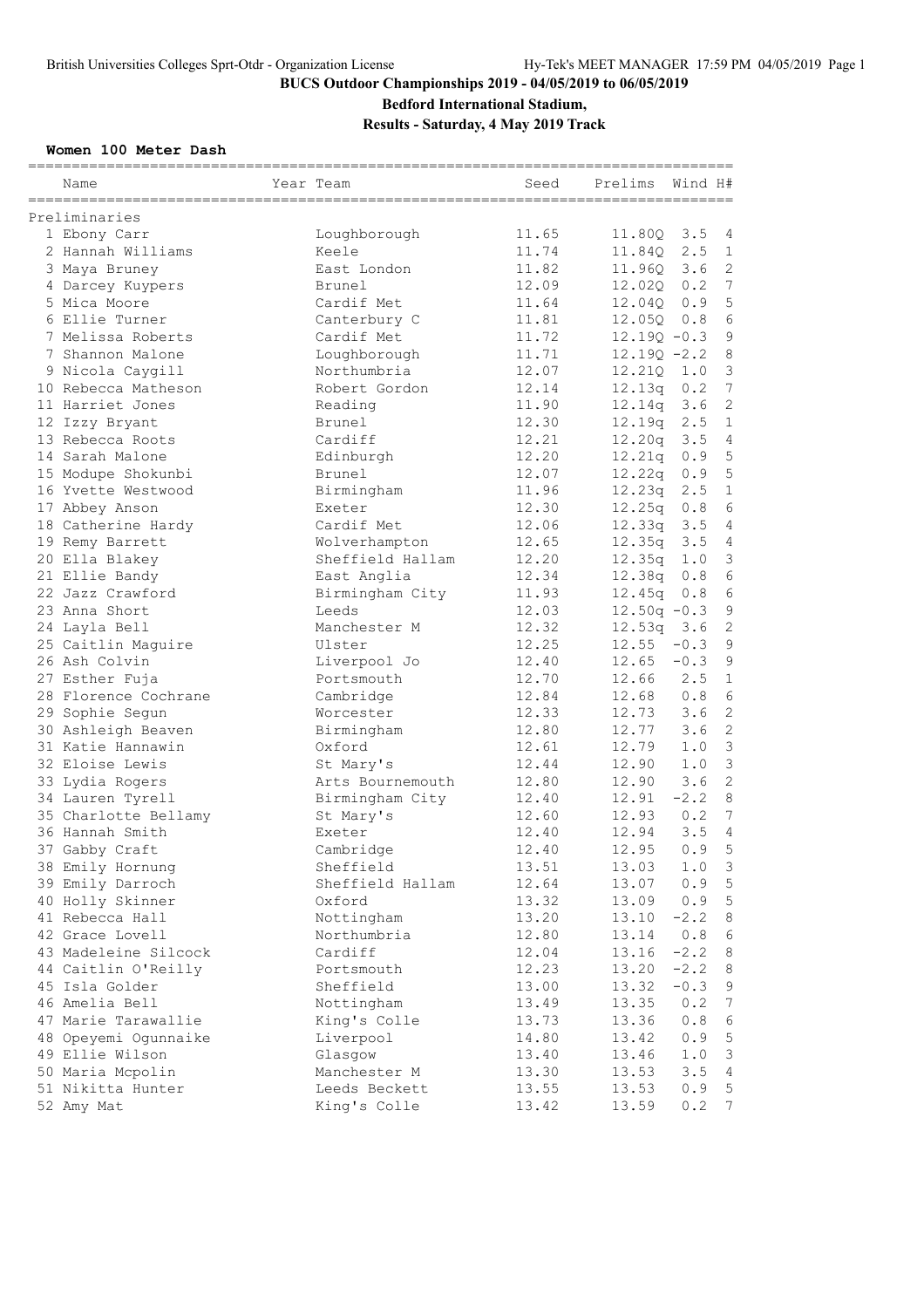**Bedford International Stadium,**

**Results - Saturday, 4 May 2019 Track**

#### **....Women 100 Meter Dash**

| 53 Gbemisola Oqunfuditimi | Brighton      | 13.70 | 13.75           | $2.5 \quad 1$ |              |
|---------------------------|---------------|-------|-----------------|---------------|--------------|
| 54 Nancy Whish            | Sussex        | 13.88 | 13.77           | 3.6 2         |              |
| 55 Brodie Jones           | Hull          | 12.50 | 13.81           | $0.2 \quad 7$ |              |
| 56 Charlotte Radcliffe    | Leeds Beckett | 13.60 | 13.83           | $-2.2$ 8      |              |
| 57 Rosie Betts            | Coventry      | 14.69 | 13.88 2.5 1     |               |              |
| 58 Giulia Colato          | Stirling      | 14.80 | $13.91$ $3.5$ 4 |               |              |
| 59 Eilidh Brown           | Stirling      | 13.62 | 13.93           | $-0.3$ 9      |              |
| 60 Isabel Marshall        | Bristol       | 14.80 | $14.23 -2.2$ 8  |               |              |
| 61 Lauren Talbot          | Surrey        | 14.27 | $14.32$ $3.6$ 2 |               |              |
| 62 Kit Shirley            | Bristol       | 14.45 | 14.48           | 0.8           | - 6          |
| 63 Sophie Thorpe          | Newcastle     | 14.80 | 14.66           | $-0.3$        | - 9          |
| -- Meghan Pilley          | Liverpool Jo  | 12.70 |                 | DO $-2.2$     | 8 Rule 162.8 |
|                           |               |       |                 |               |              |

#### **Women 400 Meter Dash**

============================================================================

| Name                    | Year Team         | Seed  | Prelims | H#               |
|-------------------------|-------------------|-------|---------|------------------|
| 1 Amy Gellion           | Sheffield         | 55.16 | 56.86Q  | 7                |
| 2 Yasmin Liverpool      | Warwick           | 54.86 | 57.62Q  | $\overline{4}$   |
| 3 Harriet Cooper        | Birmingham        | 55.65 | 57.650  | $\mathsf S$      |
| 4 Laura Turley          | Chester (Chester) | 54.67 | 58.520  | $\epsilon$       |
| 5 Lauren Russell        | East London       | 53.71 | 58.60Q  | $\overline{c}$   |
| 6 Emma Alderson         | Loughborough      | 54.54 | 58.69Q  | $\mathfrak{Z}$   |
| 7 Phoebe Fenwick        | Loughborough      | 55.18 | 59.28Q  | $1\,$            |
| 8 Hannah Brown          | East Anglia       | 56.26 | 57.59Q  | $7\phantom{.0}$  |
| 9 Rachel Donnison       | Bath              | 55.87 | 57.67Q  | $\mathbf 5$      |
| 10 Charlotte Stamp      | Leeds Beckett     | 56.97 | 58.720  | $\mathsf 3$      |
| 11 Niamh Grahame        | Glasgow           | 56.55 | 58.720  | $\overline{4}$   |
| 12 Megan Walsh          | Brunel            | 55.89 | 59.54Q  | $\mathbf 1$      |
| 13 Ffion Mair Roberts   | Cardif Met        | 56.66 | 59.680  | $\sqrt{6}$       |
| 14 Victoria Gittins     | Wolverhampton     | 57.10 | 59.80Q  | $\sqrt{2}$       |
| 15 Hannah Malpass       | Newcastle         | 59.05 | 58.03q  | $\overline{5}$   |
| 16 Erin Minton-Branfoot | Hull              | 58.77 | 59.50q  | $\mathbb 5$      |
| 17 Lucy Weber           | Leeds Beckett     | 59.38 | 59.50q  | $\sqrt{4}$       |
| 18 Eliza Kelsey         | Bristol           | 61.04 | 59.96q  | 4                |
| 19 Sian Wyn-Jones       | Brunel            | 59.17 | 60.11q  | $\boldsymbol{7}$ |
| 20 Teresa Iannetelli    | Cardiff           | 59.37 | 60.15q  | $\mathbf 1$      |
| 21 Jessica Sheppard     | Nottingham        | 58.53 | 60.55q  | $1\,$            |
| 22 Taiwo Eyiowuawi      | Birmingham        | 57.96 | 60.70q  | $\sqrt{4}$       |
| 23 Emily Davis          | Newcastle         | 60.18 | 61.09q  | $\overline{c}$   |
| 24 Olivia Anderson      | Cambridge         | 59.57 | 61.60q  | $\sqrt{6}$       |
| 25 Catriona Marriott    | Cambridge         | 60.00 | 61.76   | $\overline{2}$   |
| 26 Megan Ashelby        | Sheffield Hallam  | 59.93 | 62.28   | 3                |
| 27 Saskia Krefting      | Oxford            | 58.52 | 63.09   | 7                |
| 28 Rebecca Killip       | Southampton       | 62.34 | 63.10   | $\mathbf{1}$     |
| 29 Natalie Goddard      | Liverpool Hope    | 62.23 | 63.19   | 5                |
| 30 Zoe Benton           | Exeter            | 61.90 | 63.29   | $\overline{7}$   |
| 31 Hannah Shaw          | Leicester         | 63.43 | 63.29   | 3                |
| 32 Annabel Wright       | Leeds             | 62.80 | 63.44   | $\overline{4}$   |
| 33 Megan Rowe           | Leicester         | 61.93 | 63.54   | $\mathbf 1$      |
| 34 Isabella Busa        | Oxford            | 60.61 | 63.59   | 3                |
| 35 Hannah Morris        | Bristol           | 62.64 | 63.65   | 7                |
| 36 Charlie Coy          | Sheffield Hallam  | 60.40 | 64.04   | 6                |
| 37 Elizabeth Clarke     | Warwick           | 63.23 | 64.64   | 6                |
| 38 Kirsty Mcbarnet      | West of England   | 64.83 | 64.70   | $\overline{2}$   |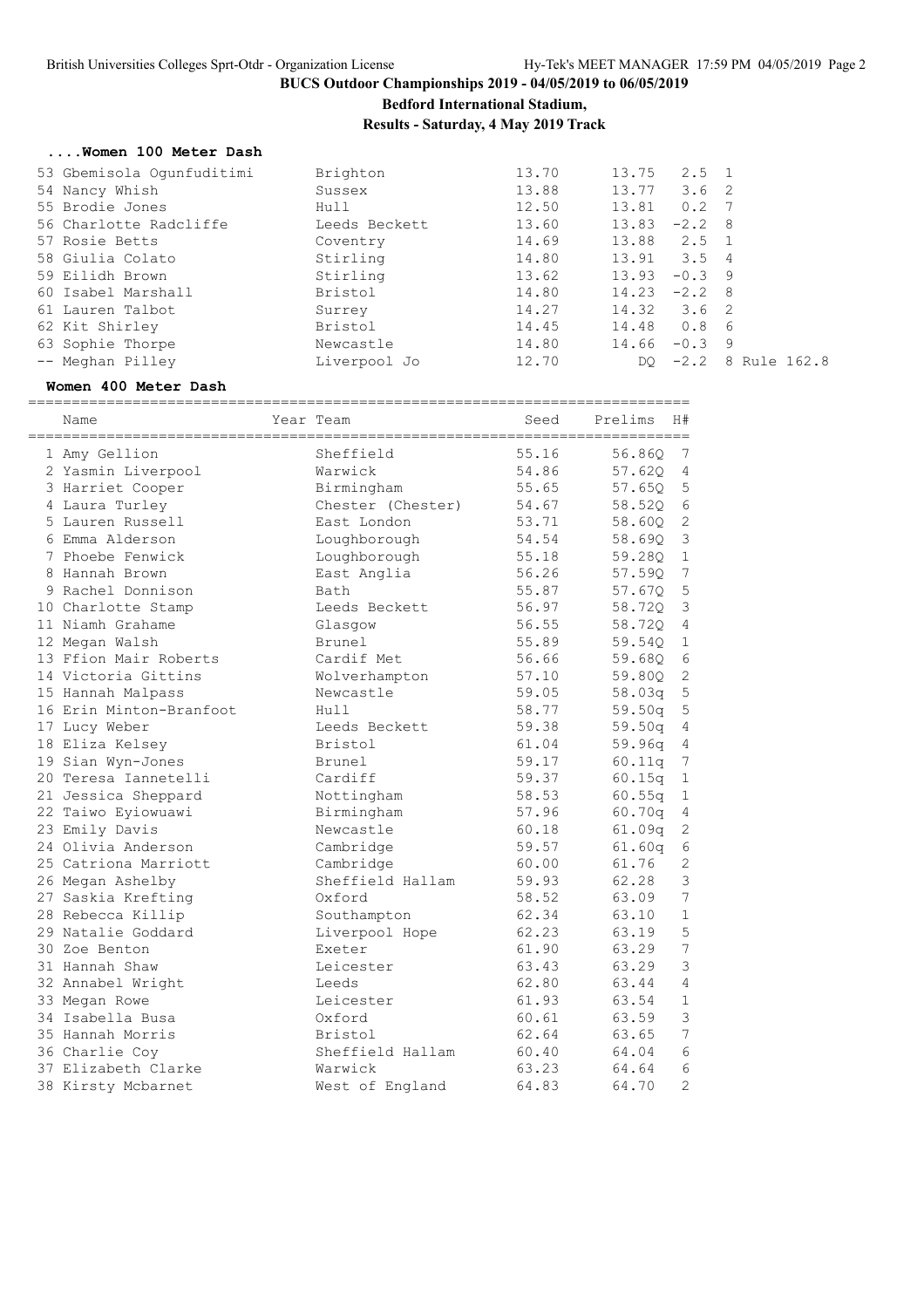**Bedford International Stadium,**

**Results - Saturday, 4 May 2019 Track**

#### **....Women 400 Meter Dash**

| 39 Ellie Wilson      | Glasgow         | 64.17 | 65.11 | - 2            |
|----------------------|-----------------|-------|-------|----------------|
| 40 Rebecca Beddall   | Southampton     | 62.07 | 65.50 | - 5            |
| 41 Katy Brabbin      | Brighton        | 65.70 | 65.80 | - 3            |
| 42 Bethany Alexander | Stirling        | 66.09 | 67.97 | -6             |
| 43 Chanel Roberts    | Fxu (Falmouth & | 68.10 | 69.87 | $\overline{4}$ |
| 44 Megan Anderson    | Stirling        | 70.65 | 71.32 | -7             |
| -- Molly Connors     | Bath            | 57.87 | DO    | 6              |

#### **Women 800 Meter Run**

| 2:07.36<br>1 Isobel Ives<br><b>Bath</b><br>2:15.840<br>5<br>2 Abbie Milnes<br>Fxu (Falmouth &<br>2:21.20<br>1<br>2:16.80Q<br>2:07.87<br>6<br>3 Hannah Cameron<br>Robert Gordon<br>2:18.04Q<br>2:03.32<br>$\overline{4}$<br>4 Leah Barrow<br>Leeds Beckett<br>2:18.78Q<br>$\mathbf{2}$<br>5 Anna Clark<br>2:09.56<br>2:22.220<br>Bath<br>3<br>6 Katrina Simpson<br>Cardif Met<br>2:10.01<br>2:23.340<br>5<br>7 Rosemary Johnson<br>Loughborough<br>2:08.96<br>2:16.24Q<br>Cardif Met<br>$\mathbf 1$<br>8 Rosie Chamberlain<br>2:04.19<br>2:17.10Q<br>Sheffield Hallam<br>2:08.60<br>6<br>9 Tamsin Mcgraw<br>2:18.710<br>2:10.24<br>2:19.660<br>4<br>10 Laura Mullin<br>Bath<br>3<br>Birmingham<br>2:04.00<br>2:23.47Q<br>11 Isabelle Boffey<br>Imperial Col<br>2<br>12 Alex Mundell<br>2:15.59<br>2:23.73Q<br>Sheffield Hallam<br>$\mathbf 1$<br>13 Emily Simpson<br>2:09.76<br>2:19.60Q<br>2:22.49<br>2:19.740<br>6<br>14 Susannah Reid<br>Exeter<br>Brunel<br>2:10.42<br>2:19.740<br>4<br>15 Kirsty Fraser<br>5<br>16 Caitlin Arnott<br>2:13.52<br>2:20.56Q<br>Aberdeen<br>2:22.26<br>2<br>17 Amy Jackson<br>Liverpool Jo<br>2:24.07Q<br>2:24.34Q<br>3<br>18 Alice Harray<br>Oxford<br>2:11.11<br>19 Lucy Somerville<br>5<br>Glasgow<br>2:15.57<br>2:21.38q<br>20 Philippa Bailey<br>Loughborough<br>2:18.22<br>2:21.60q<br>4<br>21 Evie Grice<br>Brunel<br>2:12.57<br>2:23.84q<br>1<br>22 Emma Ryder<br>Bedfordshire<br>2:14.92<br>2:24.62q<br>6<br>2:23.25<br>2:24.83q<br>5<br>23 Penny Oliver<br>Exeter<br>24 Briony Walsh<br>2:18.90<br>2:25.77q<br>$\overline{4}$<br>Canterbury C<br>5<br>University C L<br>2:22.47<br>2:25.98<br>25 Candyce Billy<br>3<br>26 Isobel Davis<br>2:25.98<br>St Mary's<br>2:17.69<br>$\mathbf 1$<br>2:17.50<br>2:26.22<br>27 Shona Haston<br>Newcastle<br>$\mathbf{2}$<br>2:12.99<br>2:26.48<br>28 Abigail Nolan<br>St Mary's<br>3<br>29 Hannah Jacobs<br>2:27.69<br>2:28.08<br>Bristol<br>3<br>30 Carolyn Cameron<br>Edinburgh<br>2:20.17<br>2:29.28<br>2:27.81<br>2:31.56<br>$\mathbf 1$<br>31 Elizabeth Brown<br>Oxford<br>$\overline{4}$<br>Sheffield<br>2:27.50<br>2:32.37<br>32 Holly Horton<br>33 Rebecca Brown<br>2:26.60<br>2:32.45<br>$\mathbf 1$<br>Uclan<br>$\mathbf{2}$<br>2:25.00<br>2:32.94<br>34 Natalie Thompson<br>Lancaster<br>6<br>2:23.46<br>2:33.52<br>35 Rosie Upton<br>Sussex<br>36 Olivia Worth<br>2:27.11<br>4<br>2:33.67<br>Coventry<br>3<br>2:27.06<br>37 Chiara Young<br>Manchester M<br>2:34.67<br>6<br>38 Niamh Mcmullen<br>London South Bank<br>2:33.06<br>2:36.18<br>$\mathbf{2}$<br>39 Lowri Morris<br>Bristol<br>2:28.63<br>2:38.82<br>5<br>40 Mariya Orlova<br>West of England<br>2:38.90<br>2:43.63 | Name | Year Team | Seed | :==========<br>Prelims | H# |
|----------------------------------------------------------------------------------------------------------------------------------------------------------------------------------------------------------------------------------------------------------------------------------------------------------------------------------------------------------------------------------------------------------------------------------------------------------------------------------------------------------------------------------------------------------------------------------------------------------------------------------------------------------------------------------------------------------------------------------------------------------------------------------------------------------------------------------------------------------------------------------------------------------------------------------------------------------------------------------------------------------------------------------------------------------------------------------------------------------------------------------------------------------------------------------------------------------------------------------------------------------------------------------------------------------------------------------------------------------------------------------------------------------------------------------------------------------------------------------------------------------------------------------------------------------------------------------------------------------------------------------------------------------------------------------------------------------------------------------------------------------------------------------------------------------------------------------------------------------------------------------------------------------------------------------------------------------------------------------------------------------------------------------------------------------------------------------------------------------------------------------------------------------------------------------------------------------------------------------------------------------------------------------------------------------------------------------------------------------------------------------------------------------------------------------------------------------------------------------------------------------------------------------------------------------------------------------------------------------------------------------------------------------------------------|------|-----------|------|------------------------|----|
|                                                                                                                                                                                                                                                                                                                                                                                                                                                                                                                                                                                                                                                                                                                                                                                                                                                                                                                                                                                                                                                                                                                                                                                                                                                                                                                                                                                                                                                                                                                                                                                                                                                                                                                                                                                                                                                                                                                                                                                                                                                                                                                                                                                                                                                                                                                                                                                                                                                                                                                                                                                                                                                                            |      |           |      |                        |    |
|                                                                                                                                                                                                                                                                                                                                                                                                                                                                                                                                                                                                                                                                                                                                                                                                                                                                                                                                                                                                                                                                                                                                                                                                                                                                                                                                                                                                                                                                                                                                                                                                                                                                                                                                                                                                                                                                                                                                                                                                                                                                                                                                                                                                                                                                                                                                                                                                                                                                                                                                                                                                                                                                            |      |           |      |                        |    |
|                                                                                                                                                                                                                                                                                                                                                                                                                                                                                                                                                                                                                                                                                                                                                                                                                                                                                                                                                                                                                                                                                                                                                                                                                                                                                                                                                                                                                                                                                                                                                                                                                                                                                                                                                                                                                                                                                                                                                                                                                                                                                                                                                                                                                                                                                                                                                                                                                                                                                                                                                                                                                                                                            |      |           |      |                        |    |
|                                                                                                                                                                                                                                                                                                                                                                                                                                                                                                                                                                                                                                                                                                                                                                                                                                                                                                                                                                                                                                                                                                                                                                                                                                                                                                                                                                                                                                                                                                                                                                                                                                                                                                                                                                                                                                                                                                                                                                                                                                                                                                                                                                                                                                                                                                                                                                                                                                                                                                                                                                                                                                                                            |      |           |      |                        |    |
|                                                                                                                                                                                                                                                                                                                                                                                                                                                                                                                                                                                                                                                                                                                                                                                                                                                                                                                                                                                                                                                                                                                                                                                                                                                                                                                                                                                                                                                                                                                                                                                                                                                                                                                                                                                                                                                                                                                                                                                                                                                                                                                                                                                                                                                                                                                                                                                                                                                                                                                                                                                                                                                                            |      |           |      |                        |    |
|                                                                                                                                                                                                                                                                                                                                                                                                                                                                                                                                                                                                                                                                                                                                                                                                                                                                                                                                                                                                                                                                                                                                                                                                                                                                                                                                                                                                                                                                                                                                                                                                                                                                                                                                                                                                                                                                                                                                                                                                                                                                                                                                                                                                                                                                                                                                                                                                                                                                                                                                                                                                                                                                            |      |           |      |                        |    |
|                                                                                                                                                                                                                                                                                                                                                                                                                                                                                                                                                                                                                                                                                                                                                                                                                                                                                                                                                                                                                                                                                                                                                                                                                                                                                                                                                                                                                                                                                                                                                                                                                                                                                                                                                                                                                                                                                                                                                                                                                                                                                                                                                                                                                                                                                                                                                                                                                                                                                                                                                                                                                                                                            |      |           |      |                        |    |
|                                                                                                                                                                                                                                                                                                                                                                                                                                                                                                                                                                                                                                                                                                                                                                                                                                                                                                                                                                                                                                                                                                                                                                                                                                                                                                                                                                                                                                                                                                                                                                                                                                                                                                                                                                                                                                                                                                                                                                                                                                                                                                                                                                                                                                                                                                                                                                                                                                                                                                                                                                                                                                                                            |      |           |      |                        |    |
|                                                                                                                                                                                                                                                                                                                                                                                                                                                                                                                                                                                                                                                                                                                                                                                                                                                                                                                                                                                                                                                                                                                                                                                                                                                                                                                                                                                                                                                                                                                                                                                                                                                                                                                                                                                                                                                                                                                                                                                                                                                                                                                                                                                                                                                                                                                                                                                                                                                                                                                                                                                                                                                                            |      |           |      |                        |    |
|                                                                                                                                                                                                                                                                                                                                                                                                                                                                                                                                                                                                                                                                                                                                                                                                                                                                                                                                                                                                                                                                                                                                                                                                                                                                                                                                                                                                                                                                                                                                                                                                                                                                                                                                                                                                                                                                                                                                                                                                                                                                                                                                                                                                                                                                                                                                                                                                                                                                                                                                                                                                                                                                            |      |           |      |                        |    |
|                                                                                                                                                                                                                                                                                                                                                                                                                                                                                                                                                                                                                                                                                                                                                                                                                                                                                                                                                                                                                                                                                                                                                                                                                                                                                                                                                                                                                                                                                                                                                                                                                                                                                                                                                                                                                                                                                                                                                                                                                                                                                                                                                                                                                                                                                                                                                                                                                                                                                                                                                                                                                                                                            |      |           |      |                        |    |
|                                                                                                                                                                                                                                                                                                                                                                                                                                                                                                                                                                                                                                                                                                                                                                                                                                                                                                                                                                                                                                                                                                                                                                                                                                                                                                                                                                                                                                                                                                                                                                                                                                                                                                                                                                                                                                                                                                                                                                                                                                                                                                                                                                                                                                                                                                                                                                                                                                                                                                                                                                                                                                                                            |      |           |      |                        |    |
|                                                                                                                                                                                                                                                                                                                                                                                                                                                                                                                                                                                                                                                                                                                                                                                                                                                                                                                                                                                                                                                                                                                                                                                                                                                                                                                                                                                                                                                                                                                                                                                                                                                                                                                                                                                                                                                                                                                                                                                                                                                                                                                                                                                                                                                                                                                                                                                                                                                                                                                                                                                                                                                                            |      |           |      |                        |    |
|                                                                                                                                                                                                                                                                                                                                                                                                                                                                                                                                                                                                                                                                                                                                                                                                                                                                                                                                                                                                                                                                                                                                                                                                                                                                                                                                                                                                                                                                                                                                                                                                                                                                                                                                                                                                                                                                                                                                                                                                                                                                                                                                                                                                                                                                                                                                                                                                                                                                                                                                                                                                                                                                            |      |           |      |                        |    |
|                                                                                                                                                                                                                                                                                                                                                                                                                                                                                                                                                                                                                                                                                                                                                                                                                                                                                                                                                                                                                                                                                                                                                                                                                                                                                                                                                                                                                                                                                                                                                                                                                                                                                                                                                                                                                                                                                                                                                                                                                                                                                                                                                                                                                                                                                                                                                                                                                                                                                                                                                                                                                                                                            |      |           |      |                        |    |
|                                                                                                                                                                                                                                                                                                                                                                                                                                                                                                                                                                                                                                                                                                                                                                                                                                                                                                                                                                                                                                                                                                                                                                                                                                                                                                                                                                                                                                                                                                                                                                                                                                                                                                                                                                                                                                                                                                                                                                                                                                                                                                                                                                                                                                                                                                                                                                                                                                                                                                                                                                                                                                                                            |      |           |      |                        |    |
|                                                                                                                                                                                                                                                                                                                                                                                                                                                                                                                                                                                                                                                                                                                                                                                                                                                                                                                                                                                                                                                                                                                                                                                                                                                                                                                                                                                                                                                                                                                                                                                                                                                                                                                                                                                                                                                                                                                                                                                                                                                                                                                                                                                                                                                                                                                                                                                                                                                                                                                                                                                                                                                                            |      |           |      |                        |    |
|                                                                                                                                                                                                                                                                                                                                                                                                                                                                                                                                                                                                                                                                                                                                                                                                                                                                                                                                                                                                                                                                                                                                                                                                                                                                                                                                                                                                                                                                                                                                                                                                                                                                                                                                                                                                                                                                                                                                                                                                                                                                                                                                                                                                                                                                                                                                                                                                                                                                                                                                                                                                                                                                            |      |           |      |                        |    |
|                                                                                                                                                                                                                                                                                                                                                                                                                                                                                                                                                                                                                                                                                                                                                                                                                                                                                                                                                                                                                                                                                                                                                                                                                                                                                                                                                                                                                                                                                                                                                                                                                                                                                                                                                                                                                                                                                                                                                                                                                                                                                                                                                                                                                                                                                                                                                                                                                                                                                                                                                                                                                                                                            |      |           |      |                        |    |
|                                                                                                                                                                                                                                                                                                                                                                                                                                                                                                                                                                                                                                                                                                                                                                                                                                                                                                                                                                                                                                                                                                                                                                                                                                                                                                                                                                                                                                                                                                                                                                                                                                                                                                                                                                                                                                                                                                                                                                                                                                                                                                                                                                                                                                                                                                                                                                                                                                                                                                                                                                                                                                                                            |      |           |      |                        |    |
|                                                                                                                                                                                                                                                                                                                                                                                                                                                                                                                                                                                                                                                                                                                                                                                                                                                                                                                                                                                                                                                                                                                                                                                                                                                                                                                                                                                                                                                                                                                                                                                                                                                                                                                                                                                                                                                                                                                                                                                                                                                                                                                                                                                                                                                                                                                                                                                                                                                                                                                                                                                                                                                                            |      |           |      |                        |    |
|                                                                                                                                                                                                                                                                                                                                                                                                                                                                                                                                                                                                                                                                                                                                                                                                                                                                                                                                                                                                                                                                                                                                                                                                                                                                                                                                                                                                                                                                                                                                                                                                                                                                                                                                                                                                                                                                                                                                                                                                                                                                                                                                                                                                                                                                                                                                                                                                                                                                                                                                                                                                                                                                            |      |           |      |                        |    |
|                                                                                                                                                                                                                                                                                                                                                                                                                                                                                                                                                                                                                                                                                                                                                                                                                                                                                                                                                                                                                                                                                                                                                                                                                                                                                                                                                                                                                                                                                                                                                                                                                                                                                                                                                                                                                                                                                                                                                                                                                                                                                                                                                                                                                                                                                                                                                                                                                                                                                                                                                                                                                                                                            |      |           |      |                        |    |
|                                                                                                                                                                                                                                                                                                                                                                                                                                                                                                                                                                                                                                                                                                                                                                                                                                                                                                                                                                                                                                                                                                                                                                                                                                                                                                                                                                                                                                                                                                                                                                                                                                                                                                                                                                                                                                                                                                                                                                                                                                                                                                                                                                                                                                                                                                                                                                                                                                                                                                                                                                                                                                                                            |      |           |      |                        |    |
|                                                                                                                                                                                                                                                                                                                                                                                                                                                                                                                                                                                                                                                                                                                                                                                                                                                                                                                                                                                                                                                                                                                                                                                                                                                                                                                                                                                                                                                                                                                                                                                                                                                                                                                                                                                                                                                                                                                                                                                                                                                                                                                                                                                                                                                                                                                                                                                                                                                                                                                                                                                                                                                                            |      |           |      |                        |    |
|                                                                                                                                                                                                                                                                                                                                                                                                                                                                                                                                                                                                                                                                                                                                                                                                                                                                                                                                                                                                                                                                                                                                                                                                                                                                                                                                                                                                                                                                                                                                                                                                                                                                                                                                                                                                                                                                                                                                                                                                                                                                                                                                                                                                                                                                                                                                                                                                                                                                                                                                                                                                                                                                            |      |           |      |                        |    |
|                                                                                                                                                                                                                                                                                                                                                                                                                                                                                                                                                                                                                                                                                                                                                                                                                                                                                                                                                                                                                                                                                                                                                                                                                                                                                                                                                                                                                                                                                                                                                                                                                                                                                                                                                                                                                                                                                                                                                                                                                                                                                                                                                                                                                                                                                                                                                                                                                                                                                                                                                                                                                                                                            |      |           |      |                        |    |
|                                                                                                                                                                                                                                                                                                                                                                                                                                                                                                                                                                                                                                                                                                                                                                                                                                                                                                                                                                                                                                                                                                                                                                                                                                                                                                                                                                                                                                                                                                                                                                                                                                                                                                                                                                                                                                                                                                                                                                                                                                                                                                                                                                                                                                                                                                                                                                                                                                                                                                                                                                                                                                                                            |      |           |      |                        |    |
|                                                                                                                                                                                                                                                                                                                                                                                                                                                                                                                                                                                                                                                                                                                                                                                                                                                                                                                                                                                                                                                                                                                                                                                                                                                                                                                                                                                                                                                                                                                                                                                                                                                                                                                                                                                                                                                                                                                                                                                                                                                                                                                                                                                                                                                                                                                                                                                                                                                                                                                                                                                                                                                                            |      |           |      |                        |    |
|                                                                                                                                                                                                                                                                                                                                                                                                                                                                                                                                                                                                                                                                                                                                                                                                                                                                                                                                                                                                                                                                                                                                                                                                                                                                                                                                                                                                                                                                                                                                                                                                                                                                                                                                                                                                                                                                                                                                                                                                                                                                                                                                                                                                                                                                                                                                                                                                                                                                                                                                                                                                                                                                            |      |           |      |                        |    |
|                                                                                                                                                                                                                                                                                                                                                                                                                                                                                                                                                                                                                                                                                                                                                                                                                                                                                                                                                                                                                                                                                                                                                                                                                                                                                                                                                                                                                                                                                                                                                                                                                                                                                                                                                                                                                                                                                                                                                                                                                                                                                                                                                                                                                                                                                                                                                                                                                                                                                                                                                                                                                                                                            |      |           |      |                        |    |
|                                                                                                                                                                                                                                                                                                                                                                                                                                                                                                                                                                                                                                                                                                                                                                                                                                                                                                                                                                                                                                                                                                                                                                                                                                                                                                                                                                                                                                                                                                                                                                                                                                                                                                                                                                                                                                                                                                                                                                                                                                                                                                                                                                                                                                                                                                                                                                                                                                                                                                                                                                                                                                                                            |      |           |      |                        |    |
|                                                                                                                                                                                                                                                                                                                                                                                                                                                                                                                                                                                                                                                                                                                                                                                                                                                                                                                                                                                                                                                                                                                                                                                                                                                                                                                                                                                                                                                                                                                                                                                                                                                                                                                                                                                                                                                                                                                                                                                                                                                                                                                                                                                                                                                                                                                                                                                                                                                                                                                                                                                                                                                                            |      |           |      |                        |    |
|                                                                                                                                                                                                                                                                                                                                                                                                                                                                                                                                                                                                                                                                                                                                                                                                                                                                                                                                                                                                                                                                                                                                                                                                                                                                                                                                                                                                                                                                                                                                                                                                                                                                                                                                                                                                                                                                                                                                                                                                                                                                                                                                                                                                                                                                                                                                                                                                                                                                                                                                                                                                                                                                            |      |           |      |                        |    |
|                                                                                                                                                                                                                                                                                                                                                                                                                                                                                                                                                                                                                                                                                                                                                                                                                                                                                                                                                                                                                                                                                                                                                                                                                                                                                                                                                                                                                                                                                                                                                                                                                                                                                                                                                                                                                                                                                                                                                                                                                                                                                                                                                                                                                                                                                                                                                                                                                                                                                                                                                                                                                                                                            |      |           |      |                        |    |
|                                                                                                                                                                                                                                                                                                                                                                                                                                                                                                                                                                                                                                                                                                                                                                                                                                                                                                                                                                                                                                                                                                                                                                                                                                                                                                                                                                                                                                                                                                                                                                                                                                                                                                                                                                                                                                                                                                                                                                                                                                                                                                                                                                                                                                                                                                                                                                                                                                                                                                                                                                                                                                                                            |      |           |      |                        |    |
|                                                                                                                                                                                                                                                                                                                                                                                                                                                                                                                                                                                                                                                                                                                                                                                                                                                                                                                                                                                                                                                                                                                                                                                                                                                                                                                                                                                                                                                                                                                                                                                                                                                                                                                                                                                                                                                                                                                                                                                                                                                                                                                                                                                                                                                                                                                                                                                                                                                                                                                                                                                                                                                                            |      |           |      |                        |    |
|                                                                                                                                                                                                                                                                                                                                                                                                                                                                                                                                                                                                                                                                                                                                                                                                                                                                                                                                                                                                                                                                                                                                                                                                                                                                                                                                                                                                                                                                                                                                                                                                                                                                                                                                                                                                                                                                                                                                                                                                                                                                                                                                                                                                                                                                                                                                                                                                                                                                                                                                                                                                                                                                            |      |           |      |                        |    |
|                                                                                                                                                                                                                                                                                                                                                                                                                                                                                                                                                                                                                                                                                                                                                                                                                                                                                                                                                                                                                                                                                                                                                                                                                                                                                                                                                                                                                                                                                                                                                                                                                                                                                                                                                                                                                                                                                                                                                                                                                                                                                                                                                                                                                                                                                                                                                                                                                                                                                                                                                                                                                                                                            |      |           |      |                        |    |
|                                                                                                                                                                                                                                                                                                                                                                                                                                                                                                                                                                                                                                                                                                                                                                                                                                                                                                                                                                                                                                                                                                                                                                                                                                                                                                                                                                                                                                                                                                                                                                                                                                                                                                                                                                                                                                                                                                                                                                                                                                                                                                                                                                                                                                                                                                                                                                                                                                                                                                                                                                                                                                                                            |      |           |      |                        |    |
| $\mathbf{2}$<br>2:41.02<br>41 Anja Cox-Cunningham<br>Manchester M<br>2:44.10                                                                                                                                                                                                                                                                                                                                                                                                                                                                                                                                                                                                                                                                                                                                                                                                                                                                                                                                                                                                                                                                                                                                                                                                                                                                                                                                                                                                                                                                                                                                                                                                                                                                                                                                                                                                                                                                                                                                                                                                                                                                                                                                                                                                                                                                                                                                                                                                                                                                                                                                                                                               |      |           |      |                        |    |
| $\mathbf 1$<br>42 Nicole Farrier<br>Hull<br>2:51.40<br>2:45.88                                                                                                                                                                                                                                                                                                                                                                                                                                                                                                                                                                                                                                                                                                                                                                                                                                                                                                                                                                                                                                                                                                                                                                                                                                                                                                                                                                                                                                                                                                                                                                                                                                                                                                                                                                                                                                                                                                                                                                                                                                                                                                                                                                                                                                                                                                                                                                                                                                                                                                                                                                                                             |      |           |      |                        |    |
| 5<br>2:31.63<br>2:51.28<br>43 Nina Kolarzik<br>Sussex                                                                                                                                                                                                                                                                                                                                                                                                                                                                                                                                                                                                                                                                                                                                                                                                                                                                                                                                                                                                                                                                                                                                                                                                                                                                                                                                                                                                                                                                                                                                                                                                                                                                                                                                                                                                                                                                                                                                                                                                                                                                                                                                                                                                                                                                                                                                                                                                                                                                                                                                                                                                                      |      |           |      |                        |    |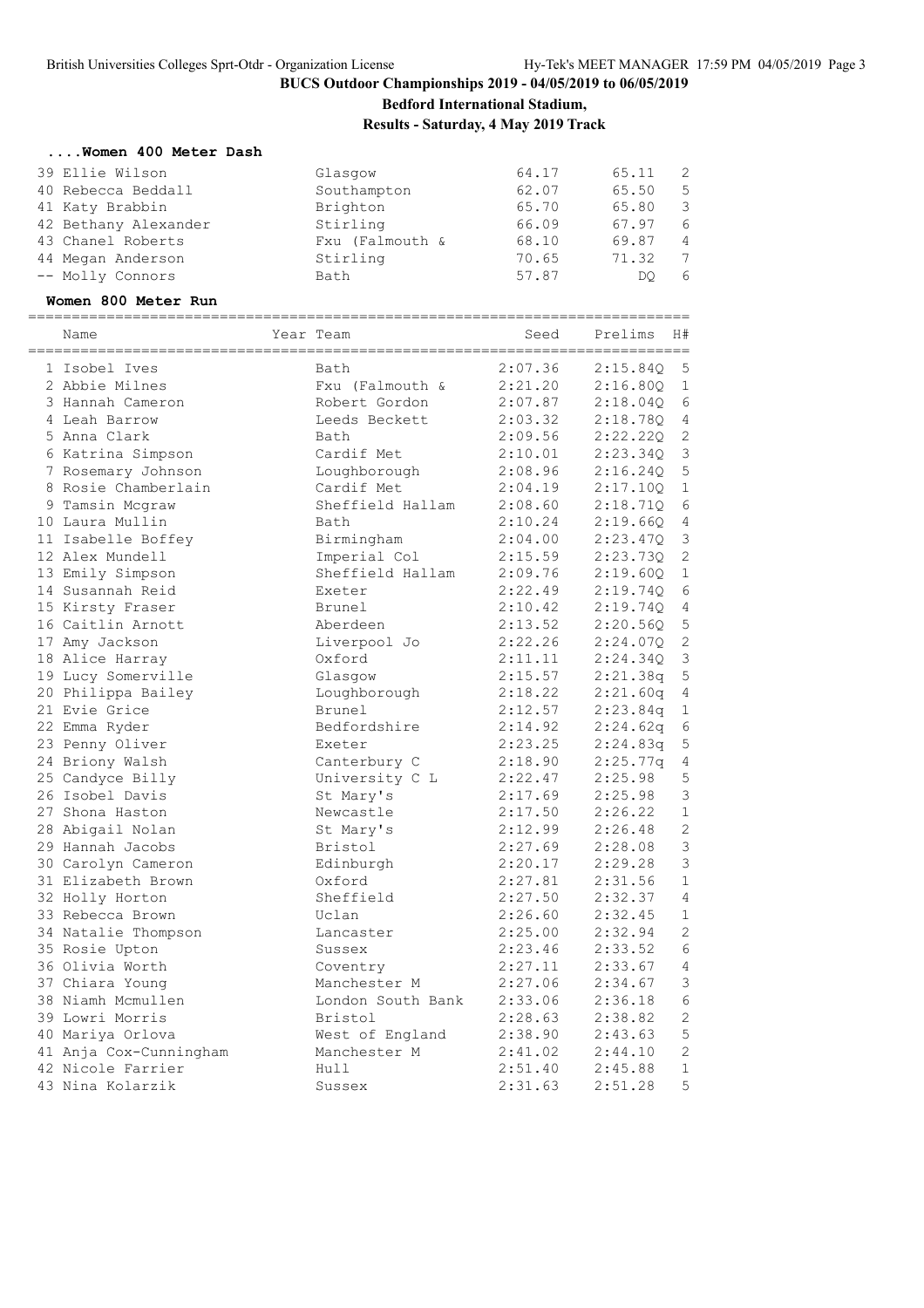**Bedford International Stadium,**

**Results - Saturday, 4 May 2019 Track**

|  |  |  | Women 800 Meter Run |  |  |  |
|--|--|--|---------------------|--|--|--|
|--|--|--|---------------------|--|--|--|

| 44 Emily Hale     | Canterbury C |         | 2:38.29 2:58.20 6 |  |
|-------------------|--------------|---------|-------------------|--|
| -- Emily Thompson | Birmingham   | 2:06.71 | DNF               |  |

**Women 1500 Meter Run**

| Name                        | Year Team        | Seed    | Prelims  | H#             |
|-----------------------------|------------------|---------|----------|----------------|
| 1 Sabrina Sinha             | Birmingham       | 4:27.73 | 4:43.17Q | $\mathsf 3$    |
| 2 Lori Handbury             | Nottingham       | 4:27.50 | 4:45.460 | $\mathbf 1$    |
| 3 Sarah Chapman             | Birmingham       | 4:27.41 | 4:46.31Q | $\mathbf{2}$   |
| 4 Eleanor Bolton            | Oxford           | 4:52.57 | 4:43.72Q | $\mathsf 3$    |
| 5 Sophie Burnett            | Sunderland       | 4:36.50 | 4:45.53Q | $1\,$          |
| 6 Natalie Bretherton        | Bristol          | 4:33.06 | 4:46.90Q | $\overline{c}$ |
| 7 Steph Pennycook           | Edinburgh        | 4:15.94 | 4:45.73Q | $\,1\,$        |
| 8 Georgie Hartigan          | St Mary's        | 4:20.27 | 4:45.950 | $\mathfrak{Z}$ |
| 9 Eleanor Curran            | Leeds Beckett    | 4:37.43 | 4:48.050 | $\overline{c}$ |
| 10 Kate Seary               | Birmingham       | 4:29.01 | 4:45.74Q | $\mathbf 1$    |
| 11 Molly Butterwoth         | Leeds            | 4:36.50 | 4:46.300 | $\mathfrak{Z}$ |
| 12 Naomi Lang               | Edinburgh        | 4:20.92 | 4:49.310 | $\mathbf{2}$   |
| 13 Sarah Hudak              | Manchester M     | 4:41.95 | 4:45.830 | $1\,$          |
| 14 Kirsty Walker            | Loughborough     | 4:35.93 | 4:47.03Q | $\mathsf 3$    |
| 15 Kate Brown               | Durham           | 4:50.27 | 4:54.980 | $\overline{c}$ |
| 16 Sophie Tarver            | Loughborough     | 4:32.52 | 4:45.87Q | $\mathbf 1$    |
| 17 Ella Newton              | Nottingham Trent | 4:29.77 | 4:48.670 | $\mathsf 3$    |
| 18 Abigayle Goodrick-Latham | Swansea          | 4:57.82 | 4:56.430 | $\mathbf{2}$   |
| 19 Isobel Parry-Jones       | Manchester       | 4:26.04 | 4:46.17q | $\mathbf 1$    |
| 20 Emily Strathdee          | Durham           | 4:47.04 | 4:54.81q | $\mathsf 3$    |
| 21 Nicole Edmunds           | University C L   | 4:58.10 | 5:00.12q | $\sqrt{2}$     |
| 22 Phoebe Killen            | Exeter           | 5:03.36 | 5:00.94q | $\mathbf{2}$   |
| 23 Meg Rapley               | Bath             | 4:56.57 | 5:01.05q | $\mathbf 1$    |
| 24 Jessica Rogers           | Uclan            | 4:50.35 | 5:01.32q | $\mathbf 2$    |
| 25 Georgia Tuckfield        | St Mary's        | 4:38.42 | 5:03.79  | $\overline{c}$ |
| 26 Aiste Razmaite           | Leicester        | 5:03.06 | 5:04.95  | 3              |
| 27 Hana Blake               | Cardif Met       | 5:02.24 | 5:05.09  | 3              |
| 28 Nicola Ravenhill         | Nottingham       | 4:42.10 | 5:09.77  | 3              |
| 29 Natalie Beadle           | Oxford           | 5:04.97 | 5:11.14  | $\overline{c}$ |
| 30 Klara Lyne               | Cardif Met       | 5:13.35 | 5:11.43  | $\overline{c}$ |
| 31 Rachel Giancola          | Cardiff          | 5:06.13 | 5:11.52  | $\mathbf{1}$   |
| 32 Amy Francis              | East Anglia      | 4:50.27 | 5:20.74  | $1\,$          |
| 33 Lauren Walker            | Leeds            | 5:27.80 | 5:25.99  | $\mathbf 1$    |
| 34 Sophie Elsden            | Liverpool Hope   | 4:53.83 | 5:26.92  | 3              |
| 35 Rachael Haddow           | Bristol          | 5:03.27 | 5:28.12  | $\mathbf{1}$   |
| 36 Emily Hale               | Canterbury C     | 5:38.20 | 5:59.88  | 3              |
| 37 Megan Driscoll           | Newcastle        | 5:38.20 | 6:02.69  | $\overline{2}$ |

#### **Women 400 Meter Hurdles**

| Name               | Year Team    | Seed  | Prelims H# |  |
|--------------------|--------------|-------|------------|--|
| 1 Anna Nelson      | Loughborough | 58.87 | 61.880 3   |  |
| 2 Emily Craig      | Strathclyde  | 60.92 | 63.130 1   |  |
| 3 Lauren Williams  | Bath         | 58.09 | 64.730 2   |  |
| 4 Mae Thompson     | East London  | 64.01 | 62.760 3   |  |
| 5 Niamh Malone     | Ulster       | 61.50 | 63.680 1   |  |
| 6 Jasmine Mitchell | Loughborough | 63.71 | 65.890 2   |  |
|                    |              |       |            |  |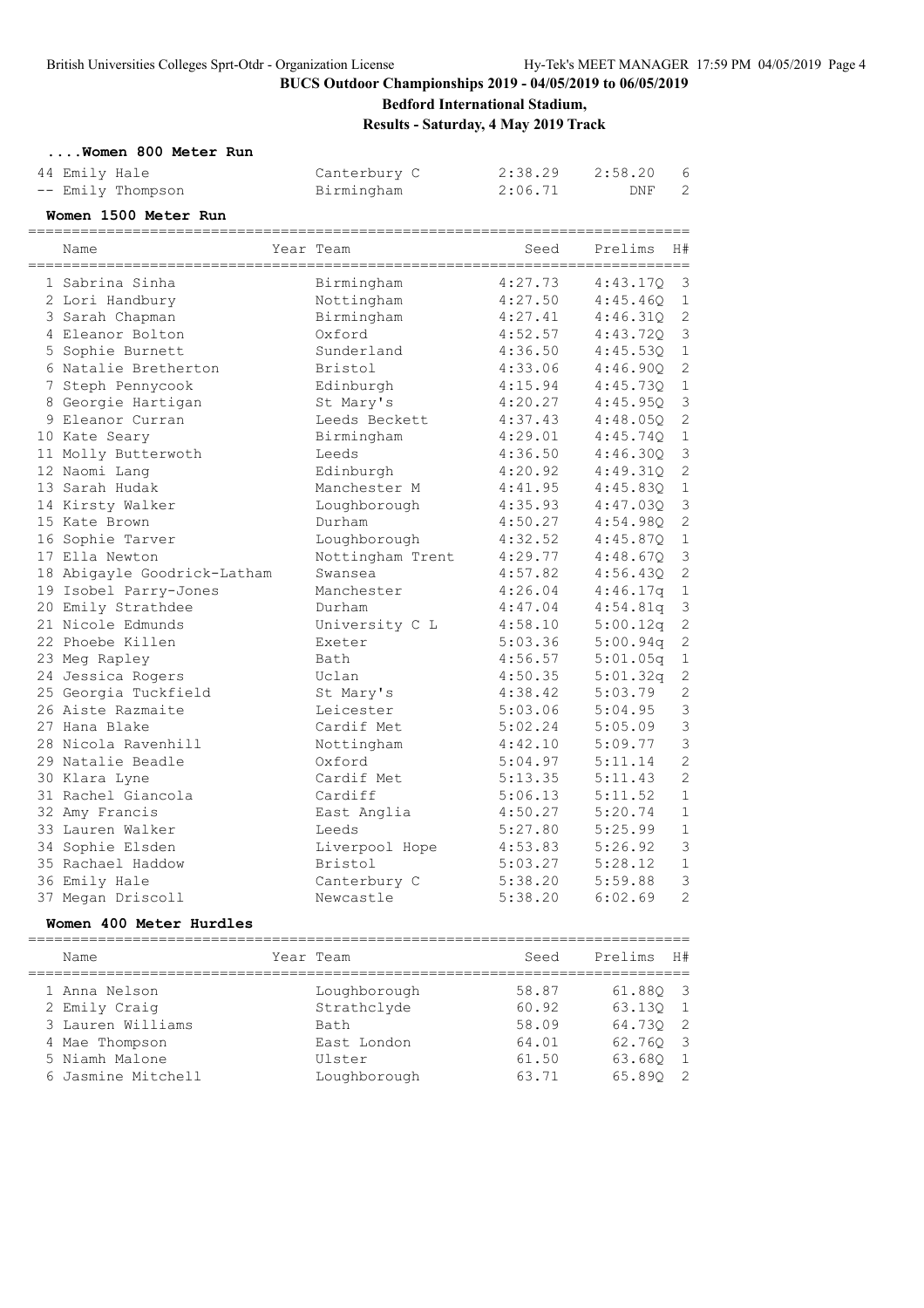# **Bedford International Stadium,**

**Results - Saturday, 4 May 2019 Track**

#### **....Women 400 Meter Hurdles**

|  | 7 Georgia Hollis-Lawrence | Sheffield Hallam | 73.30 | 66.36g | - 3                     |
|--|---------------------------|------------------|-------|--------|-------------------------|
|  | 8 Stephanie Fisher        | Bath             | 62.43 | 67.17q | $\overline{\mathbf{3}}$ |
|  | 9 Lucy Fligelstone        | Exeter           | 64.95 | 67.51  |                         |
|  | 10 Sophie Warden          | Edge Hill        | 65.70 | 67.51  |                         |
|  | 11 Mercedes Mercer        | Manchester M     | 68.97 | 67.62  | 3                       |
|  | 12 Marilyn Grech          | Exeter           | 66.84 | 67.63  | 2                       |
|  | 13 Sophie Elliss          | Durham           | 63.31 | 67.65  | 2                       |
|  | 14 Isobel Mills           | Sheffield        | 66.30 | 69.58  | 3                       |
|  | 15 Samantha Baker-Jones   | Nottingham       | 67.85 | 69.64  | 3                       |
|  | 16 Sara Watterson         | Hull             | 67.20 | 69.87  | 2                       |
|  | 17 Eleanor Arnfield       | Durham           | 68.30 | 70.55  | $\mathbf{1}$            |
|  | 18 Emma Clarke            | Birmingham       | 72.69 | 72.08  | 2                       |
|  | 19 Alexandra Burchill     | Cambridge        | 72.30 | 72.45  | 2                       |
|  | 20 Lillian Bangula        | Warwick          | 68.78 | 75.31  |                         |
|  |                           |                  |       |        |                         |

### **Men 100 Meter Dash**

| ______________________<br>Name | Year Team           | Seed  | Prelims            | Wind H#  |                         |
|--------------------------------|---------------------|-------|--------------------|----------|-------------------------|
| 1 Luke Dorrell                 | Brunel              | 10.55 | 10.490             | 4.3      | $=$ $=$ $=$<br>1        |
| 2 Oliver Bromby                | London Metropolitan | 10.31 | 10.540             | 5.0      | 6                       |
| 3 Greg Kelly                   | Strathclyde         | 10.88 | 10.610             | 3.1      | $\overline{\mathbf{3}}$ |
| 4 Adam Thomas                  | Loughborough        | 10.23 | 10.660             | 2.9 12   |                         |
| 5 Michael Olsen                | Loughborough        | 10.45 | 10.670             | 3.7      | 7                       |
| 6 Eden Davis                   | East London         | 10.46 | 10.70Q             | 4.1      | 5                       |
| 7 Bryn Smith                   | Brighton            | 10.79 | 10.710             | 3.2      | $\overline{4}$          |
| 8 Shamar Thomas Cambell        | East London         | 10.82 | 10.71Q             | 3.1 10   |                         |
| 9 Nicholas Pryce               | Staffordshire       | 10.74 | 10.77Q             | 2.1      | 8                       |
| 10 Kesi Oludoyi                | London              | 10.53 | 10.79Q             | 2.2      | $\overline{9}$          |
| 11 Regan O'Connell             | Tsc                 | 10.70 | 10.820             | 3.2      | $\overline{c}$          |
| 12 Enzo Madden                 | East London         | 10.60 | 10.98Q             | 0.911    |                         |
| 13 Charles Dobson              | Loughborough        | 10.40 | 10.62q 3.1         |          | $\overline{\mathbf{3}}$ |
| 14 Matthew Johnson             | Exeter              | 10.98 | 10.71q             | 4.1      | 5                       |
| 15 James Walden                | Cambridge           | 10.88 | 10.76q             | 4.1      | 5                       |
| 16 Scott Connal                | Glasgow Caledonian  | 11.53 | 10.84q             | 3.2      | $\overline{4}$          |
| 17 Isaac Kitchen-Smith         | Oxford              | 10.69 | 10.86q             | 3.2      | $\overline{4}$          |
| 18 Dan Trueman                 | <b>Brunel</b>       | 10.98 | 10.87q             | 3.110    |                         |
| 19 Dominic Lamb                | Sheffield Hallam    | 11.00 | 10.88q             | 3.2      | 2                       |
| 20 Kieran Shah                 | Cardif Met          | 11.01 | 10.89q             | 2.1      | 8                       |
| 21 Ben Matsuka-Williams        | Bath                | 11.35 | 10.90q             | 5.0      | $6\phantom{1}6$         |
| 22 Keano-Elliot Paris-Samue    | St Mary's           | 10.96 | 10.94 <sub>q</sub> | 5.0      | 6                       |
| 23 Ciaran Mcguire              | Northumbria         | 11.21 | 10.95q             | 4.1      | 5                       |
| 24 Franklin Fenning            | Nottingham Trent    | 10.80 | 10.99q             | 4.3      | $1\,$                   |
| 25 Max Heavens                 | Swansea             | 10.99 | 11.03              | 2.2      | $\mathfrak{g}$          |
| 26 Jordan Gill                 | Chichester          | 10.96 | 11.07              | 3.7      | 7                       |
| 27 Blake Brown                 | Cardif Met          | 10.96 | 11.07              | 3.1      | $\mathcal{S}$           |
| 28 Fabio Porto                 | Solent              | 11.45 | 11.07              | 2.2      | 9                       |
| 29 Kaesi Opara                 | Cambridge           | 10.78 | 11.08              | 3.2      | $\overline{c}$          |
| 30 Dan Banks                   | Gloucestershire     | 10.80 | 11.09              | 0.911    |                         |
| 31 Bertrand Chan               | Bristol             | 11.10 | 11.10              | 3.2      | $\overline{c}$          |
| 32 Daniel Offiah               | Brunel              | 10.90 | 11.10              | 5.0      | 6                       |
| 33 Michael Damoah              | Sheffield           | 11.22 | 11.11              | 3.7      | 7                       |
| 34 Harrison Steel              | Oxford              | 10.90 | 11.12              | 2.9      | 12                      |
| 35 Eima Meade                  | Sheffield           | 11.08 | 11.13              | 2.1      | 8                       |
| 36 Jack Major                  | Leeds Beckett       | 10.90 | 11.14              | $2.9$ 12 |                         |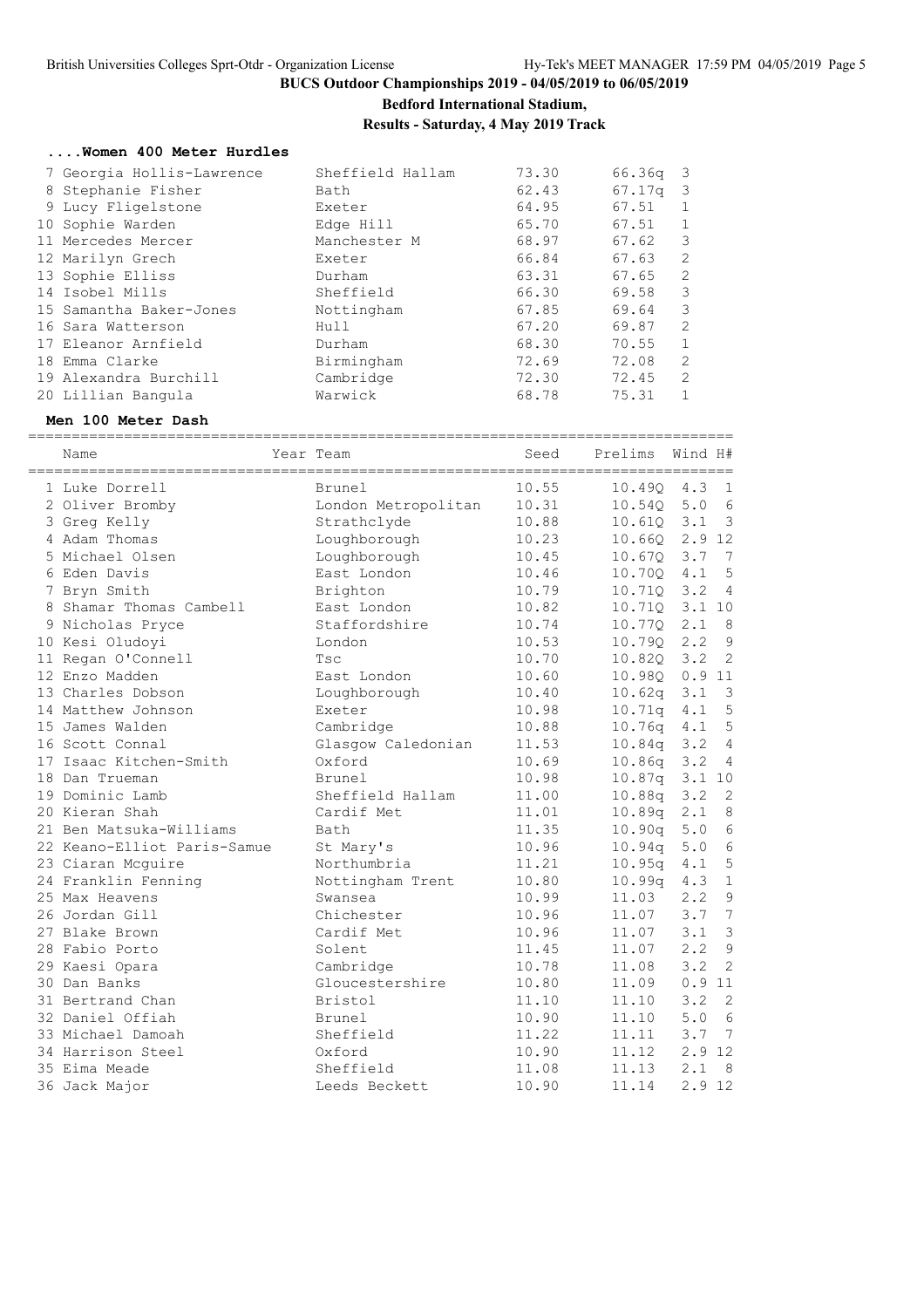### **Bedford International Stadium,**

**Results - Saturday, 4 May 2019 Track**

#### **....Men 100 Meter Dash**

| 37 Euan Stewart             | Glasgow            | 11.19 | 11.14     | 2.2<br>9                                  |  |
|-----------------------------|--------------------|-------|-----------|-------------------------------------------|--|
| 38 Alexander Moss           | Durham             | 11.37 | 11.16     | 7<br>3.7                                  |  |
| 39 Matthew Williamson       | Leeds              | 11.19 | 11.18     | 4.3<br>1                                  |  |
| 40 Joshua Leatherd          | Cardiff            | 11.00 | 11.20     | 4.3<br>1                                  |  |
| 41 Calum Mcwilliam          | Glasgow Caledonian | 11.17 | 11.20     | 0.911                                     |  |
| 42 Zachary Stapleton        | St Mary's          | 10.88 | 11.20     | 3.7<br>7                                  |  |
| 43 Joshua Sampson           | Sheffield Hallam   | 11.20 | 11.21     | 3.110                                     |  |
| 44 Kesiena Oghoghorie       | Kent               | 10.80 | 11.23     | 2.2<br>9                                  |  |
| 45 Thomas Kennedy           | Birmingham         | 11.51 | 11.28     | 1<br>4.3                                  |  |
| 46 Ayomide Akingbehin       | Kent               | 11.00 | 11.28     | 3.2<br>$\overline{4}$                     |  |
| 47 Uyiosa Osawe             | Coventry           | 11.00 | 11.28     | 0.911                                     |  |
| 48 Pierre Walker            | King's Colle       | 11.16 | 11.31     | 3.2<br>-4                                 |  |
| 49 Dan Boyd                 | Gloucestershire    | 11.30 | 11.33     | 6<br>5.0                                  |  |
| 50 Ryan Stacey              | Newcastle          | 11.40 | 11.39     | 4.1<br>5                                  |  |
| 51 Talal Alami              | Bath               | 11.30 | 11.45     | 2.9 12                                    |  |
| 52 Jamie Sargusingh         | Exeter             | 11.54 | 11.48     | 0.911                                     |  |
| 53 Femi Awe                 | Oxford Brookes     | 11.42 | 11.49     | $3.1$ 10                                  |  |
| 54 Greg Venyo               | Liverpool          | 11.30 | 11.49     | 3.1 <sup>3</sup>                          |  |
| 55 Kenneth Muhumuza         | Portsmouth         | 11.60 | 11.49     | 3.2<br>2                                  |  |
| 56 Ore Akinmolayan          | Leicester          | 11.35 | 11.57     | 2.9 12                                    |  |
| 57 Robert Chizea            | Sussex             | 12.52 | 11.58     | 4.1<br>5                                  |  |
| 58 Liam Hunt                | East Anglia        | 11.88 | 11.58     | 7<br>3.7                                  |  |
| 59 Jack Medforth            | Manchester         | 11.63 | 11.63     | 3.2<br>2                                  |  |
| 60 Oliver Mccormack         | Warwick            | 11.90 | 11.63     | 2.9 12                                    |  |
| 61 Joe Saffer               | Bristol            | 11.72 | 11.68     | 4.3<br>$\mathbf{1}$                       |  |
| 62 Jacob Wilkinson          | Swansea            | 11.61 | 11.75     | $2 \cdot 1$<br>8                          |  |
| 63 George Wadsworth         | Nottingham         | 12.32 | 11.76     | 3.1<br>3                                  |  |
| 63 Ikechukwu Umeokoli       | Warwick            | 11.67 | 11.76     | 3.2<br>$\overline{4}$                     |  |
| 65 Cameron George           | Manchester         | 11.86 | 11.77     | $2 \cdot 2$<br>9                          |  |
| 66 Jacob Mayers             | York St John       | 12.50 | 11.81     | $3.1$ 10                                  |  |
| 67 Francis Twumasi          | Manchester M       | 14.01 | 11.87     | 4.3<br>$\overline{1}$                     |  |
| 68 James Pearce             | Brighton           | 11.68 | 12.11     | 0.911                                     |  |
| 69 Segun Amisu              | Coventry           | 11.60 | 12.11     | $2.1$ 8                                   |  |
| 70 Sam Pooley               | Newcastle          | 12.50 | 12.19     | 4.3<br>1                                  |  |
| 71 Kishore Ravi             | King's Colle       | 13.63 | 12.25     | 2<br>3.2                                  |  |
| 72 Joshua Waddinton         | Durham             | 11.90 | 12.30     | 3<br>3.1                                  |  |
| 73 Ernest Chow              | East Anglia        | 12.52 | 12.34     | 2.2<br>9                                  |  |
| 74 Mihir Dodhia             | Southampton        | 14.01 | 12.44     | $3.1$ 10                                  |  |
| 75 Joel John                | Sunderland         | 12.94 | 12.49     | 0.911                                     |  |
| 76 Luke Coles               | De Montfort        | 13.06 | 12.89     | 3.2<br>$\overline{4}$                     |  |
| 77 Ayman El-Agabani         | Manchester M       |       |           | $2 \cdot 1$<br>-8                         |  |
|                             |                    | 13.84 | 12.90     |                                           |  |
| 78 Obed Bekoe               | Leeds              | 14.01 | 13.34     | $2 \cdot 2$<br>9<br>3.2<br>$\overline{4}$ |  |
| 79 Joao Filipe Sousa Martin | Sunderland         | 14.01 | 13.40     | 0.911                                     |  |
| 80 Philip Bowden            | Birmingham         | 14.01 | 16.01     |                                           |  |
| 81 James Peacock            | Sussex             | 11.87 | 17.08     | $3.1$ 10                                  |  |
| -- Harry Tosen              | Cardiff            | 12.15 | <b>DO</b> | 5.0<br>6 rule 162.8                       |  |

#### **Men 400 Meter Dash**

============================================================================ Name Tear Team Seed Prelims H# ============================================================================ 1 Oliver Biddle Gloucestershire 49.20 48.62Q 8 2 Thomas Pitkin Brunel 48.59 48.89Q 9 3 Ellis Greatrex Loughborough 47.48 49.13Q 7 4 Matthew Overall Chichester 47.98 49.32Q 10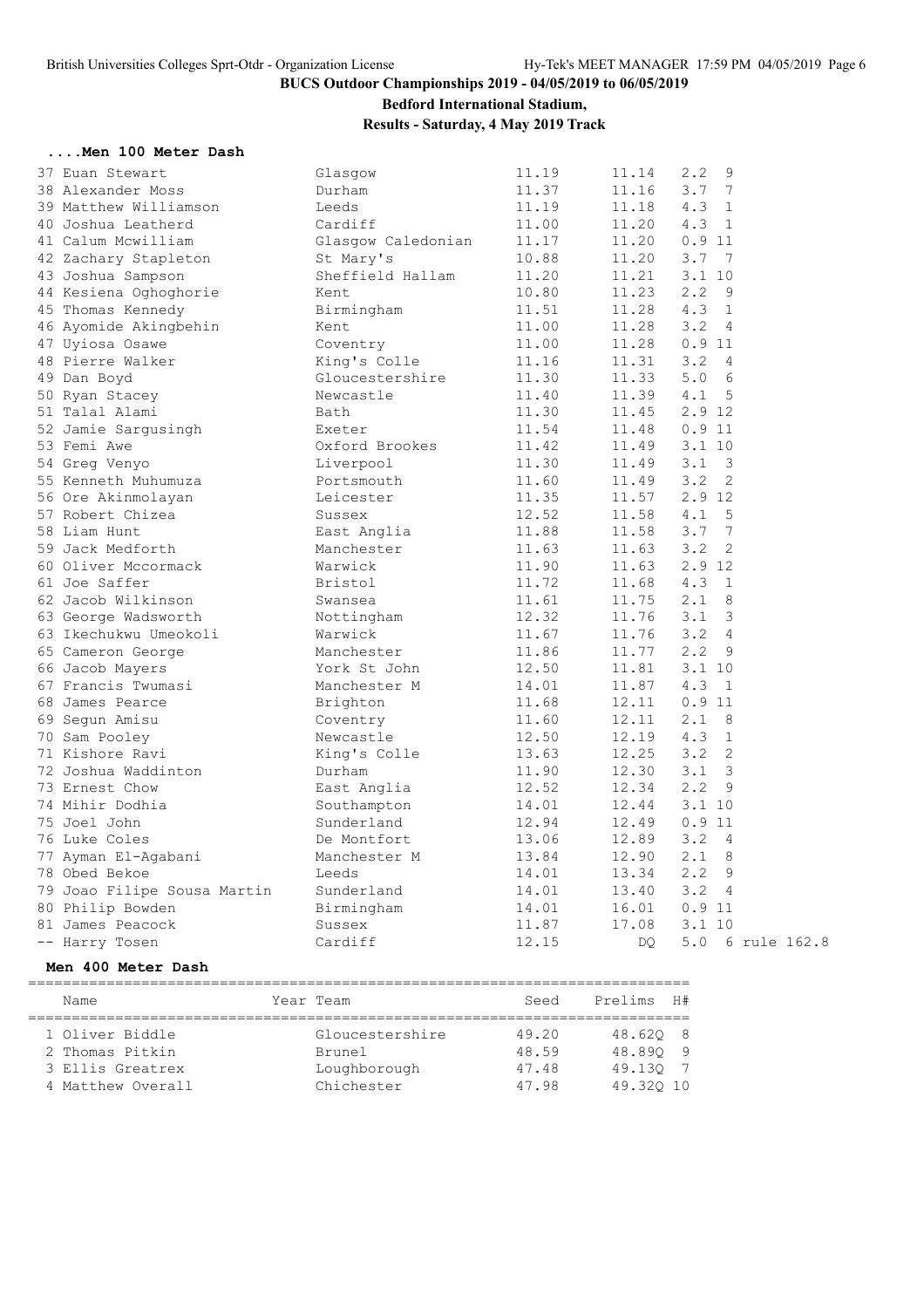# **Bedford International Stadium,**

### **Results - Saturday, 4 May 2019 Track**

#### **....Men 400 Meter Dash**

| 5 Emmanuel Sosanya                 | East London      | 47.80 | 49.55Q<br>$\mathbf{1}$            |
|------------------------------------|------------------|-------|-----------------------------------|
| 6 Craig Newell                     | Ulster           | 47.31 | 2<br>49.60Q                       |
| 7 Matthew Pagan                    | Manchester M     | 47.67 | 6<br>49.99Q                       |
| 8 Christopher O'Donnell            | Loughborough     | 46.54 | 3<br>50.12Q                       |
| 9 Ben Claridge                     | Bath             | 46.59 | $\mathbf 5$<br>50.26Q             |
| 10 Jack Hocking                    | Birmingham       | 47.50 | $\overline{4}$<br>50.28Q          |
| 11 Robert Shipley                  | Durham           | 47.29 | 8<br>48.68Q                       |
| 12 Joseph Brier                    | Cardif Met       | 47.31 | 9<br>49.360                       |
| 13 Harvey Stainthorpe              | Leeds            | 49.88 | 49.82Q<br>1                       |
| 14 Krishawn Aiken                  | Glasgow          | 47.57 | 50.03Q 10                         |
| 15 Freddie Owsley                  | Birmingham       | 47.99 | 50.13Q<br>7                       |
| 16 David Ryan                      | Brunel           | 49.52 | $\mathbf{2}$<br>50.19Q            |
| 17 Lewis Brown                     | Strathclyde      | 47.69 | $\sqrt{6}$<br>50.250              |
| 18 Joe Rogers                      | Nottingham Trent | 48.83 | 3<br>50.46Q                       |
| 19 Declan Gall                     | Edinburgh        | 48.02 | 4<br>50.77Q                       |
| 20 Sam Day                         | Cambridge        | 48.76 | $\overline{5}$<br>50.81Q          |
| 21 Andrew Smitherman               | Canterbury C     | 48.64 | $\,8\,$<br>49.93q                 |
| 22 Charlie Shingleton              | Canterbury C     | 49.66 | 50.22q<br>$7\phantom{.0}$         |
| 23 Rija Gardiner                   | Loughborough     | 47.60 | 50.39q<br>$\mathbf{1}$            |
| 24 Cameron Bain                    | Oxford           | 49.61 | 9<br>50.40q                       |
| 25 Joe Burton                      | Cambridge        | 50.89 | 3<br>50.62q                       |
| 26 Mark Mclachlan                  | Stirling         | 50.15 | $\mathbf 1$<br>50.71q             |
| 27 Matt Newton                     | Oxford           | 49.90 | $\epsilon$<br>50.80q              |
| 28 Rory Keen                       | Birmingham       | 48.07 | 50.92q<br>$\sqrt{2}$              |
| 29 Lewis Thorn                     | Sheffield Hallam | 49.72 | $\sqrt{4}$<br>50.98q              |
| 30 Makun Madar                     | Nottingham       | 50.57 | 9<br>51.13q                       |
| 31 Joseph Hubbock                  | East London      | 48.94 | $\mathsf 3$<br>51.14q             |
| 32 Muiris Egan                     | St Mary's        | 51.12 | $\mathsf 9$<br>51.34q             |
| 33 Tom Kenwright                   | Southampton      | 50.96 | 5<br>51.51                        |
| 34 Ross Edmonds                    | Edinburgh        | 50.59 | 51.53<br>8                        |
| 35 Will Stapleton                  | Sheffield Hallam | 50.26 | 10<br>51.69                       |
| 36 Tom Wood                        | Leeds Beckett    | 50.31 | 51.73<br>$\overline{4}$           |
| 37 Marcus Archer                   | Robert Gordon    | 49.81 | 51.85<br>10                       |
| 38 Daniel Webb                     | Durham           | 50.62 | 52.00<br>5                        |
| 39 James Finnie                    | Leicester        | 51.16 | $\mathbf{2}$<br>52.04             |
| 40 Elliot Scott                    | Cardif Met       | 50.89 | $\mathsf 3$<br>52.13              |
| 41 Kai Fletcher                    | Brighton         | 50.43 | 7<br>52.20                        |
| 42 Giuseppe Bonifacio              | Nottingham       | 50.01 | 6<br>52.20                        |
| 43 Callum Letham                   | Stirling         | 52.46 | 52.27<br>10                       |
| 44 Alexandre Chazel                | Sheffield        | 50.49 | 52.44<br>2                        |
| 45 Lewis Black                     | Leeds Beckett    | 53.10 | 9<br>52.48                        |
| 46 Scott Gunning                   | Coventry         | 51.02 | 52.50<br>8                        |
| 47 Callum Short                    | Southampton      | 54.20 | 52.69<br>9                        |
| 48 Joe Cochrane                    | Warwick          | 52.58 | $7\phantom{.0}$<br>52.84          |
|                                    |                  |       | $\epsilon$                        |
| 49 David Migilorati                | Trinity St David | 52.01 | 53.02<br>$7\phantom{.0}$<br>53.09 |
| 50 Rafe Scott<br>51 James Warhurst | Manchester M     | 51.20 | $\mathbf{1}$                      |
|                                    | Bristol          | 51.89 | 53.17                             |
| 52 Kareem Selman-Jackson           | King's Colle     | 51.40 | 53.26<br>4                        |
| 53 Harry Tosen                     | Cardiff          | 53.86 | $\mathfrak{Z}$<br>53.27<br>53.49  |
| 54 Hannibal Knowles                | Bristol          | 52.40 | $\overline{4}$                    |
| 55 Laurence Skidmore               | Manchester       | 53.72 | 53.72<br>3                        |
| 56 Ben Watts                       | Sussex           | 52.14 | $\sqrt{6}$<br>53.95               |
| 57 Tom Clarke                      | Liverpool Jo     | 51.79 | 54.15<br>10                       |
| 58 Yusuf Hussien                   | Swansea          | 54.92 | 54.22<br>7                        |
| 59 Myles Chrisostomou              | Newcastle        | 54.40 | 2<br>54.27                        |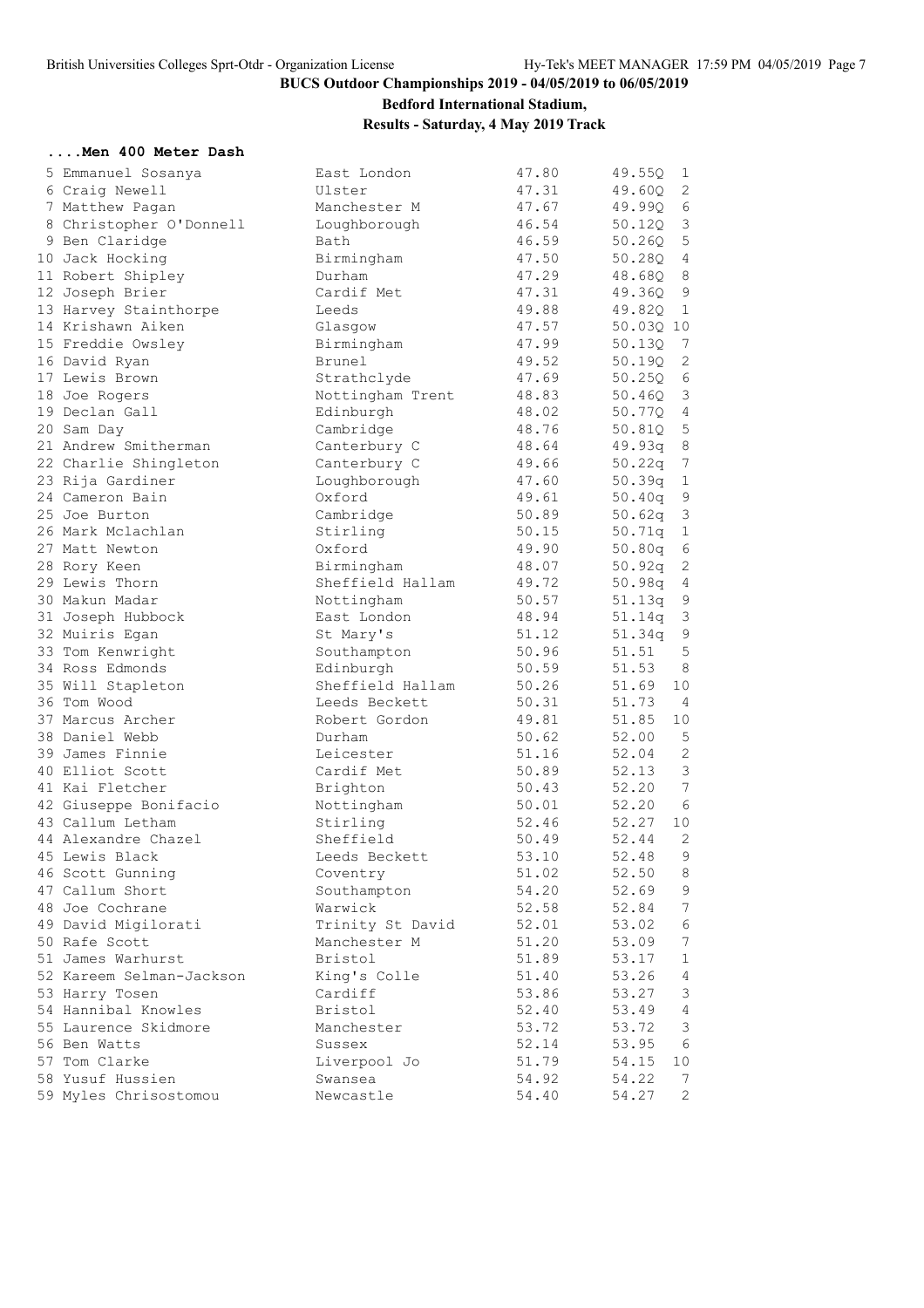**Bedford International Stadium,**

**Results - Saturday, 4 May 2019 Track**

#### **....Men 400 Meter Dash**

| 60 David Silk        | Exeter            | 52.56 | 54.41 | $\overline{1}$ |
|----------------------|-------------------|-------|-------|----------------|
| 61 Niall Thomas      | Chester (Chester) | 53.03 | 55.03 | $\overline{2}$ |
| 62 Frederick Legah   | Solent            | 55.17 | 55.09 | $\overline{4}$ |
| 63 Charlie Scates    | Manchester        | 53.65 | 55.39 | $-5$           |
| 64 Nicholas Hinchley | University C L    | 54.10 | 56.02 | 8              |
| 65 Will Lambert      | Exeter            | 58.20 | 57.30 | 10             |
| 66 Lewis Debenham    | East Anglia       | 53.96 | 57.36 | $-5$           |
| 67 David Ojewumi     | Oxford Brookes    | 60.41 | 60.95 | $\overline{1}$ |
| -- Jordan Latimer    | Sunderland        | 68.32 | DNF   | 6              |
|                      |                   |       |       |                |

### **Men 800 Meter Run**

| Name                   | Year Team         | Seed    | Prelims  | H#               |
|------------------------|-------------------|---------|----------|------------------|
| 1 Josh Allen           | Birmingham        | 1:50.25 | 1:55.65Q | 5                |
| 2 Daniel Mees          | Kent              | 1:49.84 | 1:55.80Q | 7                |
| 3 Piers Copeland       | Cardif Met        | 1:49.16 | 1:55.820 | 1                |
| 4 William Perkin       | Bath              | 1:51.25 | 1:57.45Q | 8                |
| 5 Adam Wright          | Loughborough      | 1:50.53 | 1:58.200 | 6                |
| 6 Ben Rochford         | Roehampton        | 1:50.11 | 1:58.46Q | $\overline{4}$   |
| 7 Alex Botterill       | Leeds Beckett     | 1:47.95 | 1:58.570 | $\mathfrak{Z}$   |
| 8 Patrick Taylor       | Birmingham        | 1:51.18 | 1:59.880 | $\mathbf{2}$     |
| 9 Tiarnan Crorken      | Liverpool Jo      | 1:51.48 | 1:55.77Q | 5                |
| 10 Andrew Mcaslan      | Bath              | 1:52.96 | 1:56.28Q | $\boldsymbol{7}$ |
| 11 Joe Wigfield        | St Mary's         | 1:52.83 | 1:56.44Q | $\mathbf 1$      |
| 12 Aaron Cooper        | Worcester         | 1:55.00 | 1:57.87Q | 8                |
| 13 Jack Benstead       | Sheffield Hallam  | 1:57.44 | 1:58.28Q | 6                |
| 14 Oliver Dane         | Sheffield         | 1:52.28 | 1:58.90Q | $\mathsf 3$      |
| 15 Adrian Lloyd Davies | Cardif Met        | 1:53.89 | 1:58.95Q | $\sqrt{4}$       |
| 16 Ben Healey          | Brighton          | 1:54.81 | 2:01.57Q | 2                |
| 17 Dominic Brown       | Sheffield         | 1:51.97 | 1:56.81q | $\mathbf 1$      |
| 18 Ted Chamberlain     | Exeter            | 1:57.29 | 1:56.83q | 5                |
| 19 Joseph Tuffin       | Birmingham        | 1:51.94 | 1:57.17q | $\boldsymbol{7}$ |
| 20 Joseph Morrison     | Chester (Chester) | 1:56.04 | 1:57.19q | $\mathsf S$      |
| 21 Sam Brown Araujo    | Oxford            | 1:58.13 | 1:58.40q | $\,8\,$          |
| 22 Scott Armstrong     | Durham            | 1:56.30 | 1:58.42q | 1                |
| 23 Lucas Taylor-Costin | Warwick           | 1:57.70 | 1:58.52q | 8                |
| 24 James Habergham     | Leeds Beckett     | 1:51.58 | 1:58.95q | 4                |
| 25 Toby Ralph          | Oxford            | 1:55.72 | 1:59.02  | 6                |
| 26 Hugo Fleming        | College London    | 1:51.42 | 1:59.15  | $\epsilon$       |
| 27 Daniel Wilde        | Loughborough      | 1:52.19 | 1:59.19  | 3                |
| 28 Harry Cox           | Cambridge         | 1:56.68 | 1:59.67  | $\overline{7}$   |
| 29 Harry Wells         | Cardiff           | 1:54.13 | 2:00.17  | $\epsilon$       |
| 30 Reuben Cole         | Leeds             | 1:58.70 | 2:00.32  | $\epsilon$       |
| 31 Brad Haycock        | Surrey            | 1:56.63 | 2:00.71  | $\mathbf{1}$     |
| 32 Peter Cameron       | Cambridge         | 1:56.20 | 2:00.74  | $\overline{4}$   |
| 33 Alexander Ford      | Exeter            | 2:04.50 | 2:00.83  | 6                |
| 34 Alex Goodall        | Durham            | 1:50.86 | 2:01.08  | $\,8\,$          |
| 35 Kieran Elland       | Cardif Met        | 1:53.92 | 2:01.23  | 5                |
| 36 Bradley Spurdens    | Chester (Chester) | 1:59.05 | 2:01.34  | $\overline{4}$   |
| 37 William Stockley    | St Mary's         | 1:56.53 | 2:01.80  | 3                |
| 38 Adam Spilsbury      | De Montfort       | 1:51.12 | 2:02.00  | $\overline{c}$   |
| 39 Ben Pattison        | Brighton          | 1:59.52 | 2:02.75  | 3                |
| 40 Jack Allison        | Nottingham        | 1:54.74 | 2:03.47  | $\overline{c}$   |
| 41 Oliver Freer        | Nottingham Trent  | 1:56.25 | 2:05.29  | 7                |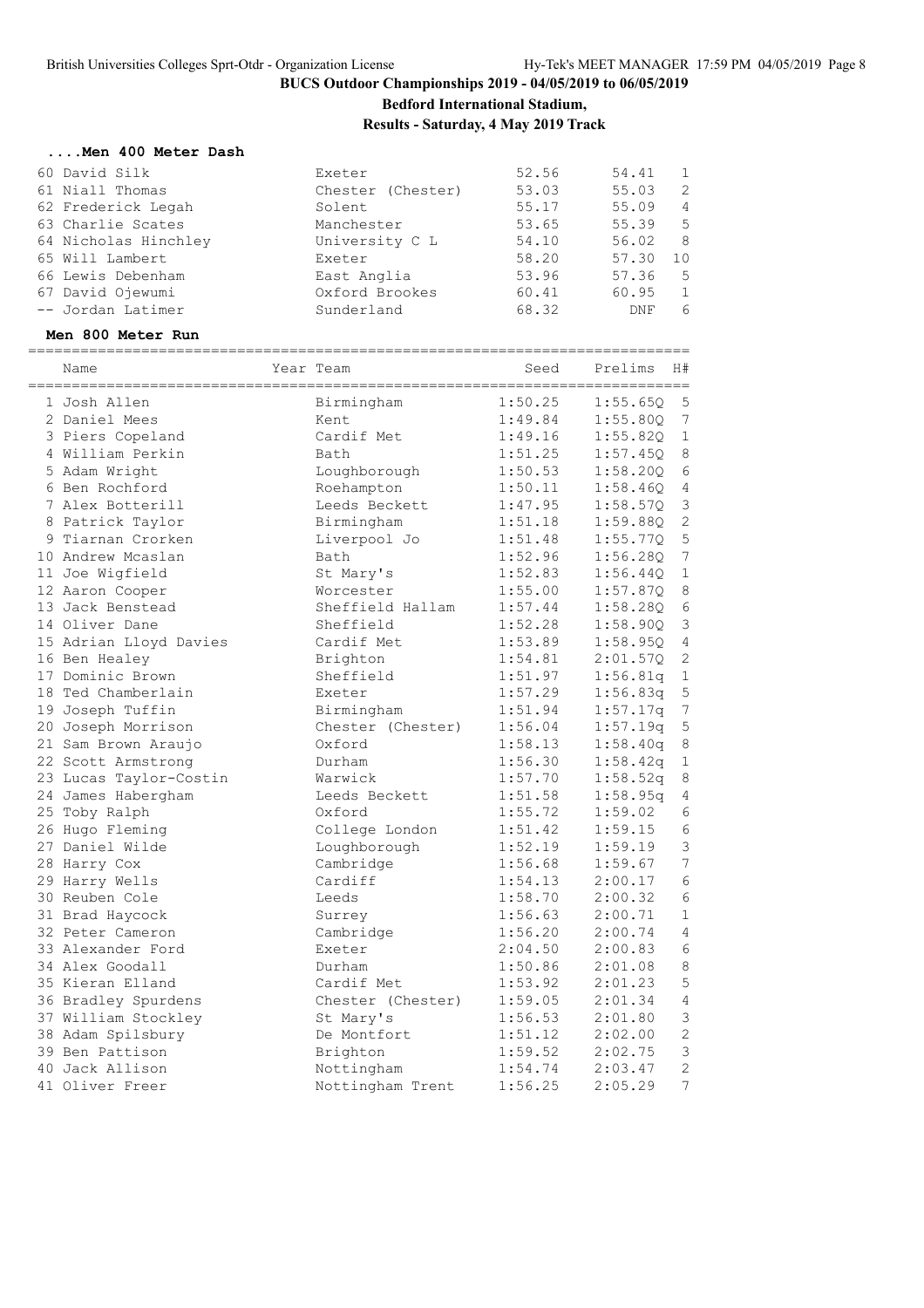## **Bedford International Stadium,**

### **Results - Saturday, 4 May 2019 Track**

#### **....Men 800 Meter Run**

| 42 Owen Hibbert             | Bristol                 | 1:56.37 | 2:05.59 | $\overline{3}$ |
|-----------------------------|-------------------------|---------|---------|----------------|
| 43 Jacques Cunningham Marsh | Sussex                  | 1:57.81 | 2:05.76 | $\overline{2}$ |
| 44 Gus Allison              | Brunel                  | 1:59.50 | 2:05.77 | $\mathbf 1$    |
| 45 Yauheni Yanusik          | Northumbria             | 2:09.59 | 2:06.64 | $\mathbf{2}$   |
| 46 Thomas Marper            | Liverpool Jo            | 1:58.78 | 2:07.10 | 7              |
| 47 Owen Stepney             | Coventry                | 1:56.99 | 2:08.74 | $\overline{4}$ |
| 48 Joe Mcleod               | Coventry                | 2:00.40 | 2:08.75 | $\mathbf{1}$   |
| 49 William Ralston          | Swansea                 | 2:02.88 | 2:09.79 | $\overline{4}$ |
| 50 Wais Kaire               | Derby                   | 2:04.30 | 2:10.11 | 5              |
| 51 Aric Klukowski           | Leicester               | 2:07.69 | 2:10.15 | 8              |
| 52 David Corkey             | Bristol                 | 1:57.95 | 2:13.56 | $\mathbf{2}$   |
| 53 Alexander Lazutin        | Brunel                  | 2:00.48 | 2:13.83 | 7              |
| 54 Bradley Wilsher          | Newcastle               | 2:10.20 | 2:14.86 | 2              |
| 55 Caio Ellero              | Surrey                  | 2:10.50 | 2:18.77 | 8              |
| 56 Kieran Dev               | Manchester              | 2:26.00 | 2:20.89 | 7              |
| 57 Benjamin Read            | Uclan                   | 2:20.22 | 2:20.95 | 5              |
| 58 Harvey George            | Sunderland              | 2:21.11 | 2:24.01 | $\overline{4}$ |
| 59 Jordan Latimer           | Sunderland              | 2:30.93 | 2:28.75 | $\mathbf{1}$   |
| -- Otis Mondir              | West of England 1:59.38 |         | DNF     | 5              |
| -- Daniel Neal              | Nottingham Trent        | 1:54.67 | DNF     | 8              |
|                             |                         |         |         |                |

#### **Men 1500 Meter Run**

| Name                 | Year Team     | Seed    | Prelims  | H#             |
|----------------------|---------------|---------|----------|----------------|
| 1 Blake Moore        | St Mary's     | 3:51.94 | 3:56.610 | -3             |
| 2 James Young        | Lancaster     | 3:47.60 | 3:58.030 | 2              |
| 3 Joshua Lay         | Loughborough  | 3:48.52 | 4:02.440 | 4              |
| 4 Andrew Smith       | Leeds Beckett | 3:42.15 | 4:03.290 | 5              |
| 5 Adam Moore         | St Mary's     | 3:47.74 | 4:03.760 | $\mathbf{1}$   |
| 6 Jacob Brown        | Loughborough  | 3:47.06 | 3:57.250 | 3              |
| 7 Kieran Reilly      | Loughborough  | 3:46.10 | 3:58.240 | $\mathbf{2}$   |
| 8 James Mcmurray     | <b>Brunel</b> | 3:40.95 | 4:03.010 | $\overline{4}$ |
| 9 Cameron Bell       | Nottingham    | 3:53.10 | 4:03.860 | 5              |
| 10 George Mills      | Brighton      | 3:59.51 | 4:04.380 | $\mathbf 1$    |
| 11 Jeremy Dempsey    | Cambridge     | 3:46.72 | 3:57.52Q | $\mathsf 3$    |
| 12 Ben Brunswick     | Manchester    | 4:00.65 | 3:58.35Q | 2              |
| 13 David Mullarkey   | Leeds Beckett | 3:53.10 | 4:03.370 | $\overline{4}$ |
| 14 Max Jones         | St Mary's     | 3:53.28 | 4:04.06Q | $\mathsf S$    |
| 15 Archie Walton     | Loughborough  | 3:50.93 | 4:04.41Q | $\mathbf 1$    |
| 16 Jonny White       | Portsmouth    | 4:06.92 | 3:57.710 | $\mathcal{S}$  |
| 17 Miles Weatherseed | Oxford        | 3:55.80 | 3:58.49Q | $\mathbf{2}$   |
| 18 Jethro Mcgraw     | Birmingham    | 3:49.46 | 4:03.67Q | $\overline{4}$ |
| 19 Declan Neary      | Brighton      | 3:49.76 | 4:04.340 | 5              |
| 20 Jonathan Tobin    | Sheffield     | 3:45.66 | 4:04.64Q | $\,1\,$        |
| 21 Matthew Williams  | Cardif Met    | 3:54.11 | 3:58.07q | $\mathsf 3$    |
| 22 Grant Anderson    | Birmingham    | 3:51.27 | 3:59.26q | $\sqrt{2}$     |
| 23 Euan Campbell     | St Mary's     | 3:49.90 | 4:01.21q | $\sqrt{2}$     |
| 24 James Vincent     | Birmingham    | 3:50.91 | 4:02.05q | $\mathsf 3$    |
| 25 Andrew Milligan   | Durham        | 4:02.87 | 4:04.54  | 5              |
| 26 James Millett     | Imperial Col  | 3:58.80 | 4:05.08  | 4              |
| 27 John Howorth      | Cardiff       | 3:55.36 | 4:05.16  | $\mathbf 1$    |
| 28 James Coxon       | Cambridge     | 3:50.88 | 4:05.29  | $\mathbf{1}$   |
| 29 Niki Faulkner     | Imperial Col  | 3:56.33 | 4:05.72  | $\mathbf{1}$   |
| 30 James Heneghan    | Cardiff       | 3:53.47 | 4:05.80  | $\overline{c}$ |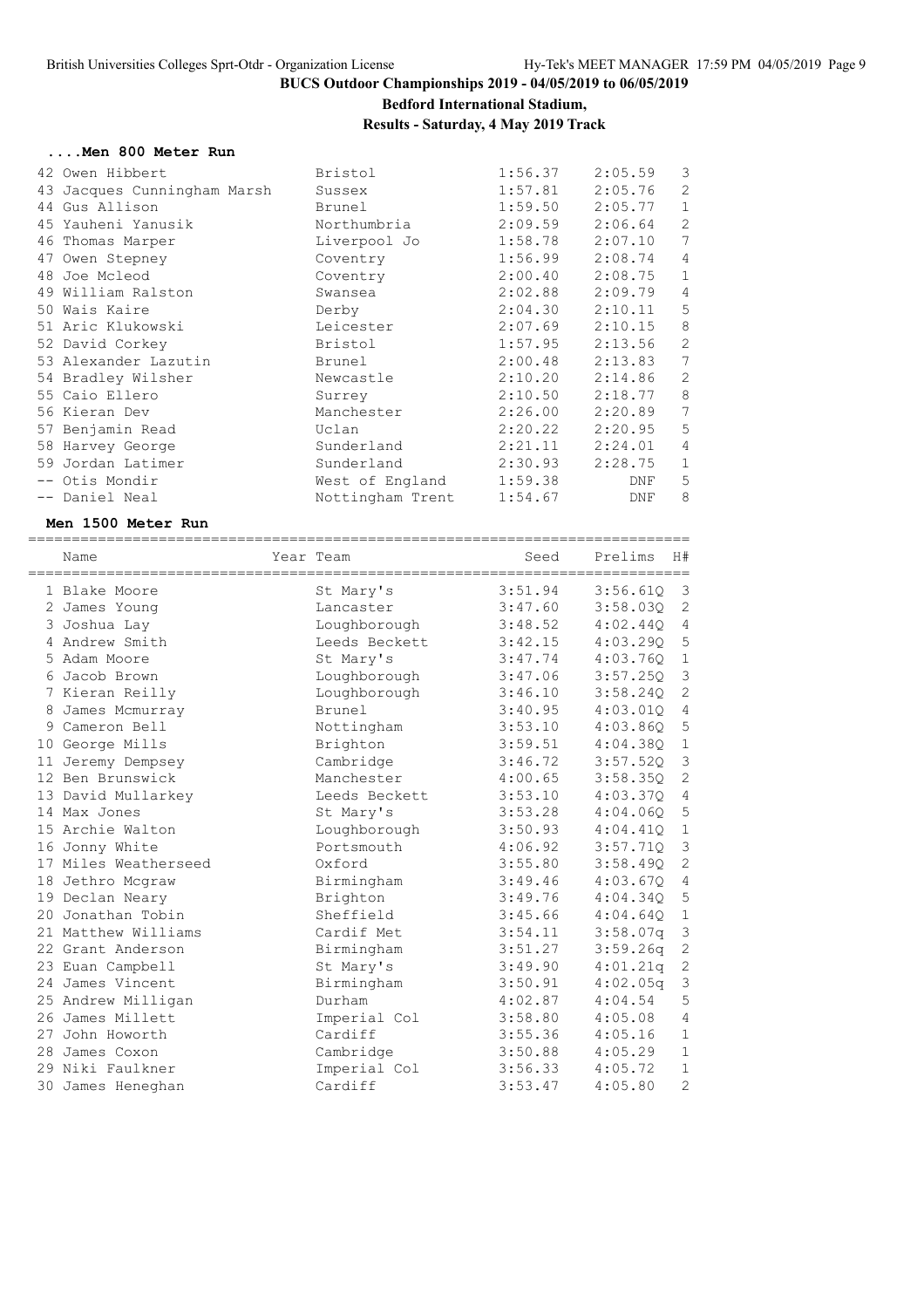# **Bedford International Stadium,**

# **Results - Saturday, 4 May 2019 Track**

#### **....Men 1500 Meter Run**

| 31 Alexander Rowe     | Bath                      | 4:02.63 | 4:07.28 | $\overline{4}$ |
|-----------------------|---------------------------|---------|---------|----------------|
| 32 Tom Dodd           | Birmingham                | 3:48.47 | 4:07.88 | 5              |
| 33 Richard Bartram    | Bath                      | 3:59.03 | 4:08.20 | 5              |
| 34 George Grassly     | Durham                    | 3:53.05 | 4:09.19 | $\overline{4}$ |
| 35 David Clark        | Bournemouth               | 4:02.81 | 4:10.01 | $\mathbf 5$    |
| 36 Thomas Gostelow    | Cardif Met                | 3:56.85 | 4:10.22 | $\overline{4}$ |
| 37 Daniel Richards    | Leeds                     | 4:10.44 | 4:10.35 | $\overline{4}$ |
| 38 Zach Nolan         | Exeter                    | 4:00.77 | 4:10.71 | $\mathbf 1$    |
| 39 Amittai Ben-Israel | Coventry                  | 4:04.91 | 4:12.77 | $\mathbf{1}$   |
| 40 Macqregor Cox      | Cambridge                 | 3:52.65 | 4:14.07 | $\mathsf S$    |
| 41 Oliver Paulin      | Oxford                    | 3:59.81 | 4:17.01 | $\mathfrak{Z}$ |
| 42 Sam Metcalf        | Brunel                    | 4:06.67 | 4:18.02 | $\mathfrak{Z}$ |
| 43 Alex Jolly         | Sheffield Hallam          | 4:04.29 | 4:21.52 | $\overline{4}$ |
| 44 Owen Stepney       | Coventry                  | 4:00.08 | 4:22.31 | $\mathsf 3$    |
| 45 Daniel Cooke       | Liverpool                 | 4:06.66 | 4:23.03 | $\sqrt{2}$     |
| 46 Sam Cullen         | Sheffield Hallam          | 4:14.54 | 4:24.00 | $\mathbf 5$    |
| 47 Christian Woods    | Liverpool Jo              | 4:17.20 | 4:25.91 | $\overline{c}$ |
| 48 Sam Howell         | Warwick                   | 4:09.76 | 4:26.71 | $\mathbf{1}$   |
| 49 James Rolls        | Warwick                   | 4:23.90 | 4:27.59 | $\mathcal{S}$  |
| 50 Toby Austin        | Leicester                 | 4:30.40 | 4:28.38 | 5              |
| 51 Joe Godwood        | Chichester                | 4:25.91 | 4:30.37 | $\overline{2}$ |
| 52 Will Harding       | Surrey                    | 4:31.08 | 4:31.02 | $\overline{4}$ |
| 53 Ben Hampshire      | Exeter                    |         | 4:31.44 | $\mathsf S$    |
| 54 Jonny Hill         | Manchester M              | 4:21.18 | 4:32.89 | $\mathfrak{Z}$ |
| 55 Timothy Hartley    | Salford                   | 4:10.38 | 4:32.96 | 5              |
| 56 Cameron Pollock    | Bristol                   | 4:38.72 | 4:35.29 | $\overline{2}$ |
| 57 Daniel Corrigan    | Liverpool Jo              | 4:24.19 | 4:39.51 | $\mathbf 1$    |
| 58 Luke Greenfield    | Uclan                     | 4:36.11 | 4:39.54 | $\mathbf{1}$   |
| 59 Nathan Hilditch    | Uclan                     | 4:32.40 | 4:43.61 | $\overline{4}$ |
| 60 Jordan Latimer     | Sunderland                | 5:06.22 | 4:57.33 | $\mathcal{S}$  |
| 61 Adam Poole         | Chester (Chester) 4:59.95 |         | 5:02.83 | $\mathfrak{Z}$ |
| 62 Josh Hutchings     | Gloucestershire           | 5:21.10 | 5:19.07 | 2              |
|                       |                           |         |         |                |

### **Men 400 Meter Hurdles**

| Name                     | Year Team        | Seed  | Prelims    | H#                      |
|--------------------------|------------------|-------|------------|-------------------------|
| 1 Alexander Knibbs       | Loughborough     | 50.57 | 53.020     | $\overline{\mathbf{3}}$ |
| 2 Seamus Derbyshire      | Loughborough     | 51.72 | 54.070     | 4                       |
| 3 Tyri Donovan           | Brunel           | 51.36 | 54.300 1   |                         |
| 4 Joe Fuggle             | Loughborough     | 52.56 | 55.820 5   |                         |
| 5 Alastair Chalmers      | Bath             | 50.11 | 55.940     | -2                      |
| 6 Daniel Rees            | Durham           | 52.95 | 53.720     | $\mathcal{E}$           |
| 7 William Ritchie-Moulin | Durham           | 52.57 | 54.490     | $\mathbf{1}$            |
| 8 Connor Henderson       | West of Scotland | 52.47 | 55.980     | $\overline{4}$          |
| Samuel Clarke            | Cambridge        | 57.50 | 56.110     | -2                      |
| 10 Dimitar Balev         | Bath             | 54.83 | 58.400 5   |                         |
| 11 Max Schopp            | Brunel           | 54.15 | $54.54q$ 1 |                         |
| 12 Timothy Stephens      | Bath             | 53.29 | 56.20a     | -2                      |
| 13 James Greenhalgh      | Sheffield Hallam | 56.71 | $56.44q$ 1 |                         |
| 14 Jamie Lambert         | Bristol          | 53.95 | 57.23q     | $\mathbf{3}$            |
| 15 Rhodri Williams       | Cardif Met       | 56.19 | 57.31q     | 4                       |
| 16 Scott Thomson         | Exeter           | 59.91 | 57.44a     | 3                       |
| 17 Benjamin Schofield    | Northumbria      | 57.34 | 58.33a     | 3                       |
| 18 George Orton          | Warwick          | 57.96 | 58.56q     | 3                       |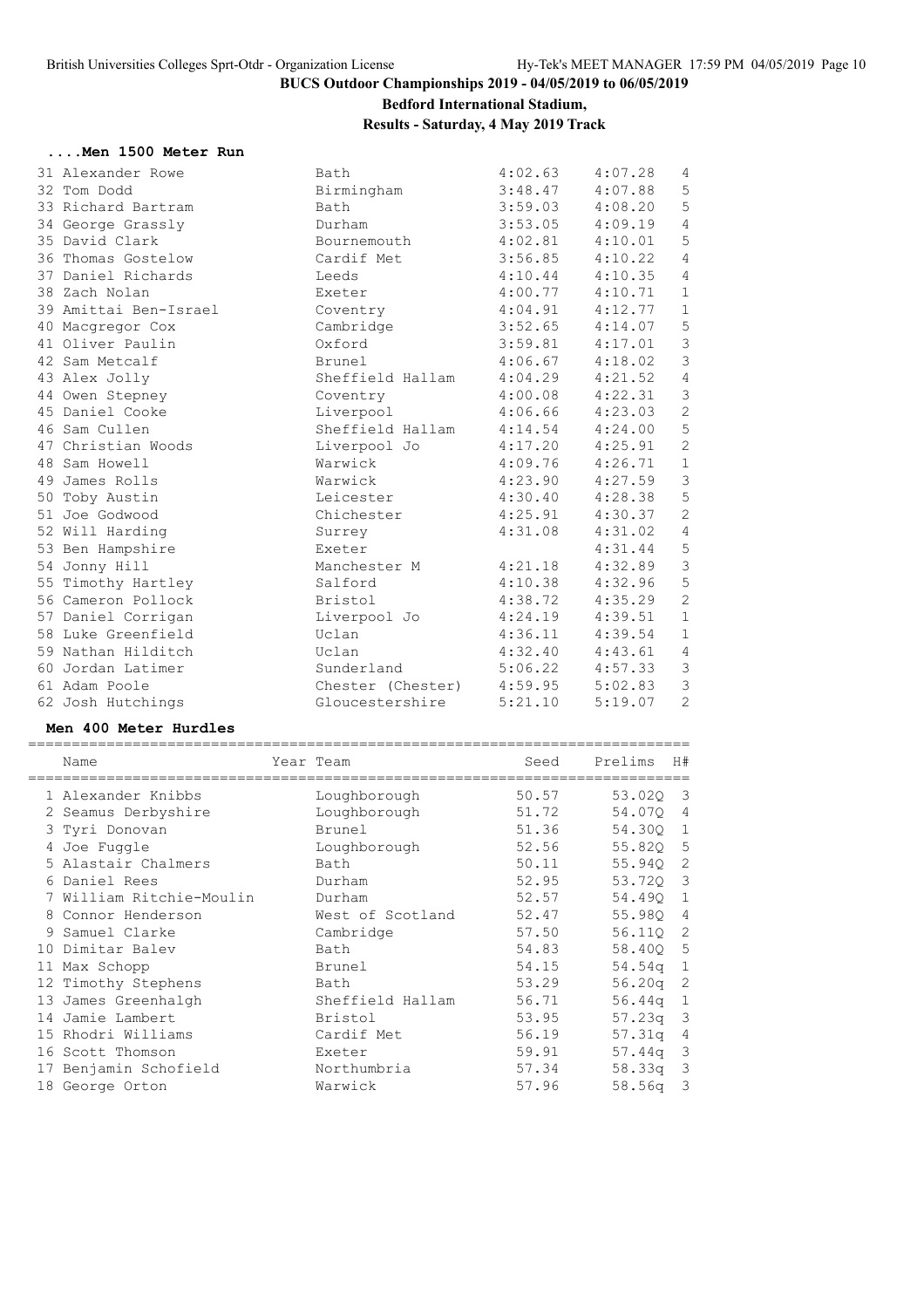**Bedford International Stadium,**

**Results - Saturday, 4 May 2019 Track**

#### **....Men 400 Meter Hurdles**

|  | 19 Ronan Llyr               | Oxford           | 55.71 | 58.57q 4   |                |
|--|-----------------------------|------------------|-------|------------|----------------|
|  | 20 Bailey Stickings         | Loughborough     | 53.68 | $58.83q$ 2 |                |
|  | 21 Connor Aldridge          | Leeds Beckett    | 56.43 | $59.01q$ 5 |                |
|  | 22 Jack Houghton            | Swansea          | 59.28 | $59.10q$ 4 |                |
|  | 23 Blake Strickland-Bennett | Oxford           | 57.89 | $59.26q$ 2 |                |
|  | 24 Joseph Mitchell          | Cambridge        | 58.40 | 59.79a     | - 4            |
|  | 25 Michael Cairns           | Strathclyde      | 58.07 | 60.09      | $\overline{1}$ |
|  | 26 Lloyd Hanley-Byron       | Coventry         | 51.61 | 60.68      | 5              |
|  | 27 Nathan Phillips          | Swansea          | 58.15 | 61.15      | -5             |
|  | 28 Adrian Bellmann          | Warwick          | 59.44 | 63.55      | -5             |
|  | 29 Thomas Powell            | Bedfordshire     | 59.45 | 63.93      | 1              |
|  | 30 Jonathon Chan            | Sheffield Hallam | 66.65 | 64.20      | 2              |
|  | 31 Alastar Phelan           | Birmingham       | 65.80 | 65.22      | 2              |
|  |                             |                  |       |            |                |

#### **Men 3000 Meter Steeplechase**

============================================================================ Name Year Team Seed Prelims H# ============================================================================ 1 Dan Jarvis St Mary's 8:43.09 9:36.77Q 2 2 Miguel Madureira Palm Loughborough 9:04.95 9:38.92Q 1 3 Tom Horton Sheffield 8:48.26 9:41.24Q 1 4 Jayme Rossiter Loughborough 9:02.69 9:45.28Q 2 5 Sam Costley Loughborough 9:37.07 9:42.46Q 1 6 Terence Fawden Loughborough 9:29.36 9:45.35Q 2 7 Ciaran Lewis Cardif Met 8:58.46 9:42.55Q 1 8 Kenneth Marshall Oxford 9:20.40 9:47.62Q 2 9 George Groom St Mary's 9:29.40 9:46.01Q 1 10 Jordan Wood Cardif Met 9:28.70 9:47.70Q 2 11 Jack Hope Cardif Met 9:36.56 9:47.81q 2 12 Sergio Argul Saneustaqui Birmingham 9:39.95 9:49.19q 1 13 Kirk Smith Oxford 9:36.46 9:51.80q 1 14 Oliver Newton Imperial Col 10:03.25 9:55.60q 1 15 Charlie Davis Birmingham 10:03.18 9:55.61q 2 16 Jonathan Goringe London 9:21.74 9:59.62q 1 17 Edward Mason St Mary's 9:43.53 10:13.86 2 18 George Lewis Nottingham Trent 9:52.75 10:15.82 2 19 Calum Upton Sussex 9:43.35 10:26.50 2 20 Ethan Dunn Liverpool Jo 10:46.70 11:26.85 1 21 Tsz Sum Sung Sheffield Hallam 12:39.05 12:24.55 1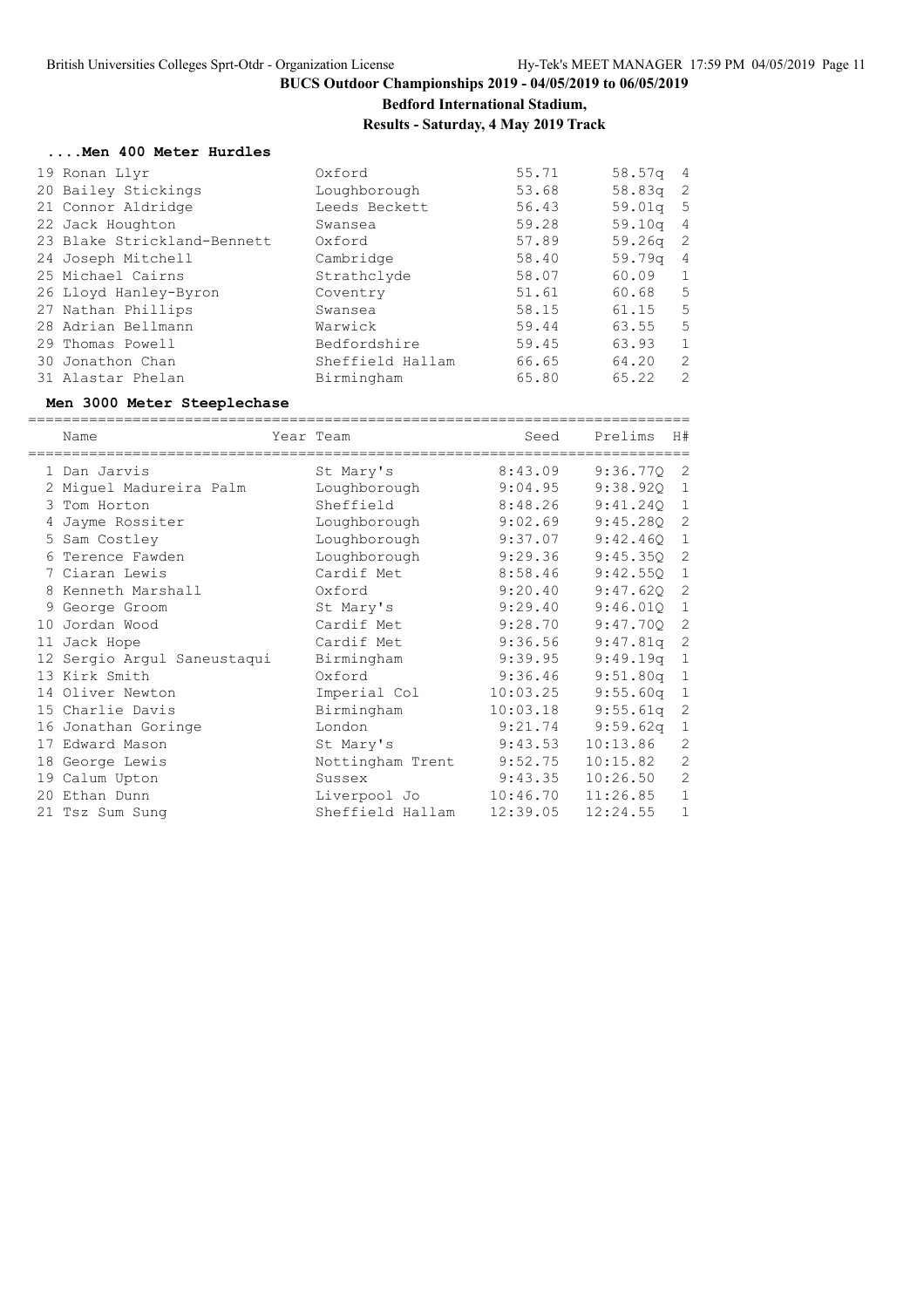# **Bedford International Stadium,**

### **Results - Sunday, 5 May 2019 Track**

### **Women 100 Meter Dash**

| Name                                | Year Team        | Prelims | Semis             | Wind H# |                            |
|-------------------------------------|------------------|---------|-------------------|---------|----------------------------|
| Semi-Finals                         |                  |         |                   |         |                            |
| 1 Shannon Malone                    | Loughborough     | 12.19   | 11.750 1.5 1      |         |                            |
| 2 Darcey Kuypers                    | Brunel           | 12.02   | 11.930 0.8 2      |         |                            |
| 3 Melissa Roberts                   | Cardif Met       | 12.19   | $11.980 - 0.2$ 3  |         |                            |
| 4 Hannah Williams                   | Keele            | 11.84   | 11.910 1.5        |         | $\overline{1}$             |
| 5 Ebony Carr                        | Loughborough     | 11.80   | $12.070 - 0.2$    |         | 3                          |
| 6 Rebecca Matheson                  | Robert Gordon    | 12.13   | 12.140 0.8        |         | $\overline{\phantom{0}}^2$ |
| 7 Mica Moore                        | Cardif Met       | 12.04   | $11.95q$ 1.5      |         | $\overline{1}$             |
| 8 Sarah Malone                      | Edinburgh        | 12.21   | $12.13q$ 1.5      |         | $\overline{1}$             |
| 9 Maya Bruney                       | East London      | 11.96   | 12.15             | 0.8     | 2                          |
| 10 Harriet Jones                    | Reading          | 12.14   | $12.16$ $1.5$     |         | $\overline{1}$             |
| 11 Ellie Turner                     | Canterbury C     | 12.05   | $12.19 - 0.2$ 3   |         |                            |
| 12 Nicola Caygill                   | Northumbria      | 12.21   | $12.22 \t0.8$     |         | 2                          |
| 13 Izzy Bryant                      | <b>Brunel</b>    | 12.19   | 12.29             | $-0.2$  | 3                          |
| 14 Yvette Westwood                  | Birmingham       | 12.23   | $12.31$ 0.8       |         | $\mathcal{L}$              |
| 15 Abbey Anson                      | Exeter           | 12.25   | $12.32 \quad 1.5$ |         | $\overline{1}$             |
| 16 Modupe Shokunbi                  | <b>Brunel</b>    | 12.22   | 12.39             | $-0.2$  | $\overline{\mathbf{3}}$    |
| 17 Ella Blakey                      | Sheffield Hallam | 12.35   | 12.45             | 1.5     | $\overline{1}$             |
| 18 Remy Barrett                     | Wolverhampton    | 12.35   | 12.48             | $-0.2$  | $\mathbf{3}$               |
| 19 Ellie Bandy                      | East Anglia      | 12.38   | 12.50 0.8         |         | 2                          |
| 20 Anna Short                       | Leeds            | 12.50   | 12.52             | 1.5     | $\overline{1}$             |
| 21 Jazz Crawford                    | Birmingham City  | 12.45   | 12.53             | 0.8     | $\overline{2}$             |
| 22 Catherine Hardy                  | Cardif Met       | 12.33   | 12.54             | 0.8     | 2                          |
| 23 Rebecca Roots                    | Cardiff          | 12.20   | 12.63             | $-0.2$  | 3                          |
| 24 Layla Bell                       | Manchester M     | 12.53   | 13.16             | $-0.2$  | 3                          |
| Women 100 Meter Dash Amb Ambulatory |                  |         |                   |         |                            |

|        | Name                   | Year Team           | Seed  | Finals Wind Points |          |  |
|--------|------------------------|---------------------|-------|--------------------|----------|--|
| Finals |                        |                     |       |                    |          |  |
|        | 1 Sophie Kamlish T64   | Kingston University | 12.90 | 13.48              | 1.3 863  |  |
|        | 2 Polly Maton T46      | Oxford              | 12.77 | 13.50              | 1.3 722  |  |
|        | 3 Victoria Baskett T44 | Sheffield           | 14.60 | 14.27              | 1.3 665  |  |
|        | 4 Julie Rogers T63     | Cardif Met          | 16.82 | 17.45              | 1.3 534  |  |
|        | 5 Emma Denham T37      | Bournemouth         | 19.57 | 18.85              | $1.3$ 13 |  |
|        | -- Laura Sugar T44     | Guest.              | 13.40 | 13.83              | 1.3      |  |
|        | -- India Oates T35     | Guest               | 16.14 | 16.70              | 1.3      |  |

### **Women 100 Meter Dash**

| Name               | Year Team     | Semis |       | Finals Wind Points |
|--------------------|---------------|-------|-------|--------------------|
| 1 Shannon Malone   | Loughborough  | 11.75 | 11.62 | 2.0                |
| 2 Darcey Kuypers   | Brunel        | 11.93 | 11.78 | 2.0                |
| 3 Ebony Carr       | Loughborough  | 12.07 | 11.83 | 2.0                |
| 4 Melissa Roberts  | Cardif Met    | 11.98 | 11.83 | 2.0                |
| 5 Hannah Williams  | Keele         | 11.91 | 11.84 | 2.0                |
| 6 Mica Moore       | Cardif Met    | 11.95 | 11.99 | 2.0                |
| 7 Rebecca Matheson | Robert Gordon | 12.14 | 12.03 | 2.0                |
| 8 Sarah Malone     | Edinburgh     | 12.13 | 12.11 | 2.0                |
|                    |               |       |       |                    |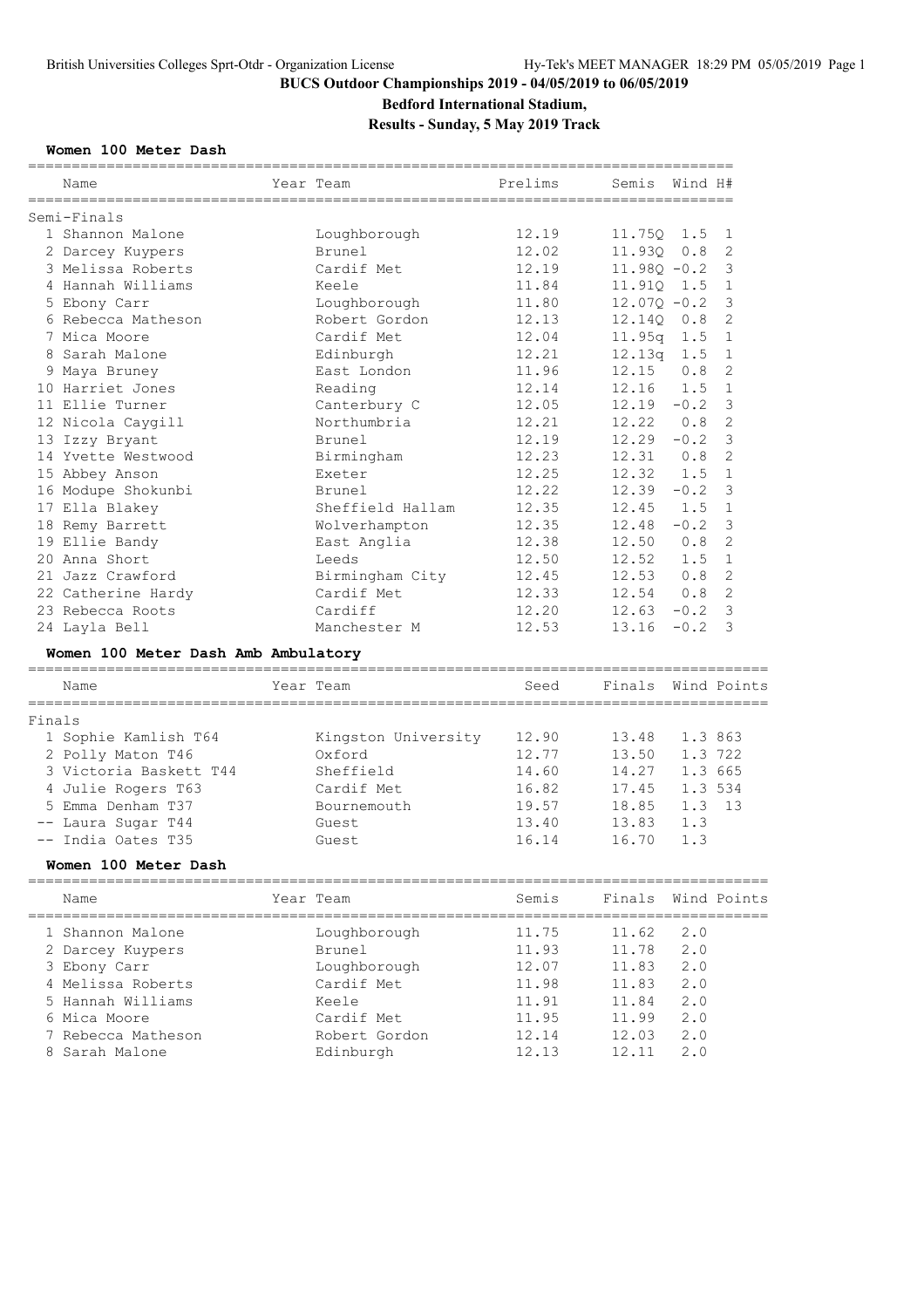### **Bedford International Stadium,**

**Results - Sunday, 5 May 2019 Track**

### **Women 200 Meter Dash**

| Name                             | Year Team                   | Seed  | Prelims | Wind H# |                 |
|----------------------------------|-----------------------------|-------|---------|---------|-----------------|
| Preliminaries                    |                             |       |         |         |                 |
| 1 Hannah Brier                   | Loughborough                | 24.46 | 24.25Q  | 0.6     | 2               |
| 2 Jazmine Moss                   | Northumbria                 | 24.06 | 24.51Q  | 1.6     | $\mathcal{S}$   |
| 3 Melissa Roberts                | Cardif Met                  | 24.28 | 24.57Q  | 0.4     | $\overline{4}$  |
| 4 Darcey Kuypers                 | Brunel                      | 24.40 | 24.620  | 0.6     | $\epsilon$      |
| 5 Amy Odunaiya                   | Cardif Met                  | 24.20 | 24.680  | 2.9     | $\,8\,$         |
| 6 Rebecca Matheson               | Robert Gordon               | 24.64 | 24.690  | 1.8     | $7\overline{ }$ |
| 7 Georgina Adam                  | Loughborough                | 23.46 | 24.730  | 0.6     | $\mathbf{1}$    |
| 8 Alicia Barrett                 | Sheffield Hallam            | 24.20 | 24.750  | 0.2     | $\overline{9}$  |
| 9 Alison Mccorry                 | Loughborough                | 24.49 | 25.17Q  | 0.9     | 5               |
| 10 Selina Henderson              | Queen Margaret              | 25.16 | 25.210  | 0.2 10  |                 |
| 11 Beth Pringle                  | Leeds Beckett               | 25.23 | 24.79q  | 1.6     | 3               |
| 12 Janine Boyle                  | Ulster                      | 24.61 | 25.05q  | 1.8     | 7               |
| 13 Ellie Bandy                   | East Anglia                 | 25.15 | 25.13q  | 2.9     | 8               |
| 14 Eleanor Smith-Hahn            | London Goldsmiths           | 25.94 | 25.23q  | 0.4     | $\overline{4}$  |
| 15 Sarah Malone                  | Edinburgh                   | 25.11 | 25.24q  | 0.2     | $\mathsf 9$     |
| 16 Izzy Bryant                   | Brunel                      | 24.86 | 25.28q  | 0.6     | $\mathbf{2}$    |
| 17 Synne Frydenlund              | Brunel                      | 25.65 | 25.30q  | 0.9     | 5               |
| 18 Alice Odunaiya                | Birmingham                  | 25.48 | 25.35q  | 0.4     | $\sqrt{4}$      |
| 19 Emily Strickland              | Newcastle                   | 24.91 | 25.38q  | 0.6     | $6\phantom{1}6$ |
| 20 Ash Colvin                    | Liverpool Jo                | 25.38 | 25.41q  | 2.9     | 8               |
| 21 Eleanor Rawson                | Loughborough                | 25.31 | 25.52q  | 1.6     | 3               |
| 22 Abbey Anson                   | Exeter                      | 26.10 | 25.53q  | 0.6     | $\mathbf 1$     |
| 23 Esther Adikpe                 | Cardiff                     | 25.30 | 25.56q  | 0.6     | $\mathbf 1$     |
| 24 Becky Qurike                  | Sheffield                   | 26.40 | 25.68q  | 0.6     | $\mathbf{1}$    |
| 25 Lucy Hoad                     | Bath                        | 25.37 | 25.71   | 0.2 10  |                 |
| 26 Lauren Butler                 | Birmingham                  | 26.09 | 25.88   | 2.9     | 8               |
| 27 Rebecca Walkden               | Edge Hill                   | 25.43 | 25.96   | 0.2     | $\mathsf 9$     |
| 28 Michelle Mamudu               | Nottingham                  | 25.70 | 26.00   | 1.8     | 7               |
| 29 Esther Fuja                   | Portsmouth                  | 25.97 | 26.02   | 0.2     | $\overline{9}$  |
|                                  | East Anglia                 | 26.00 | 26.04   | 0.2 10  |                 |
| 30 Lucy Hope<br>31 Lauren Tyrell |                             | 25.50 | 26.13   | 0.6     | - 6             |
| 32 Kate Johnstone                | Birmingham City<br>Stirling | 24.79 | 26.14   | 0.9     | 5               |
|                                  | Oxford                      | 26.56 | 26.22   | 0.2 10  |                 |
| 33 Sophie Hubbard                |                             |       |         |         |                 |
| 34 Teresa Iannetelli             | Cardiff                     | 25.80 | 26.23   | 0.9     | 5               |
| 35 Sophie Segun                  | Worcester                   | 24.92 | 26.24   | 0.4     | $\overline{4}$  |
| 36 Sophie Mills                  | Leeds Beckett               | 25.90 | 26.32   | 0.6     | $\mathbf{2}$    |
| 37 Rebecca Hall                  | Nottingham                  | 26.54 | 26.35   | 1.6     | 3               |
| 38 Megan Loney                   | Manchester                  | 26.71 | 26.35   | 2.9     | 8               |
| 39 Layla Bell                    | Manchester M                | 25.29 | 26.48   | 0.6     | $\mathbf{1}$    |
| 39 Lydia Rogers                  | Arts Bournemouth            | 25.93 | 26.48   | 0.6     | 6               |
| 41 Kirsty Mcbarnet               | West of England             | 27.14 | 26.57   | 0.2     | 9               |
| 42 Meghan Pilley                 | Liverpool Jo                | 26.10 | 26.67   | 1.6     | $\mathsf 3$     |
| 43 Eloise Lewis                  | St Mary's                   | 25.76 | 26.68   | 1.8     | $7\phantom{.0}$ |
| 44 Hannah Smith                  | Exeter                      | 25.60 | 26.76   | 0.6     | $\sqrt{2}$      |
| 45 Beth Scholfield-Lott          | <b>Bristol</b>              | 28.30 | 27.01   | 0.2     | $\mathsf 9$     |
| 46 Naomi Conlon                  | St Mary's                   | 27.54 | 27.08   | 0.9     | $\mathsf S$     |
| 47 Marie Tarawallie              | King's Colle                | 27.49 | 27.16   | 0.9     | $\mathsf S$     |
| 48 Annabel Wright                | Leeds                       | 27.52 | 27.41   | 1.8     | $7\phantom{.0}$ |
| 49 Franziska Broker              | University C L              | 27.96 | 27.47   | 0.6     | $\epsilon$      |
| 50 Charlotte Moock               | Stirling                    | 27.49 | 27.61   | 0.6     | 2               |
| 51 Maria Mcpolin                 | Manchester M                | 27.30 | 27.80   | 0.6     | 6               |
| 52 Cara Brown                    | Sheffield Hallam            | 28.12 | 27.89   | 2.9     | 8               |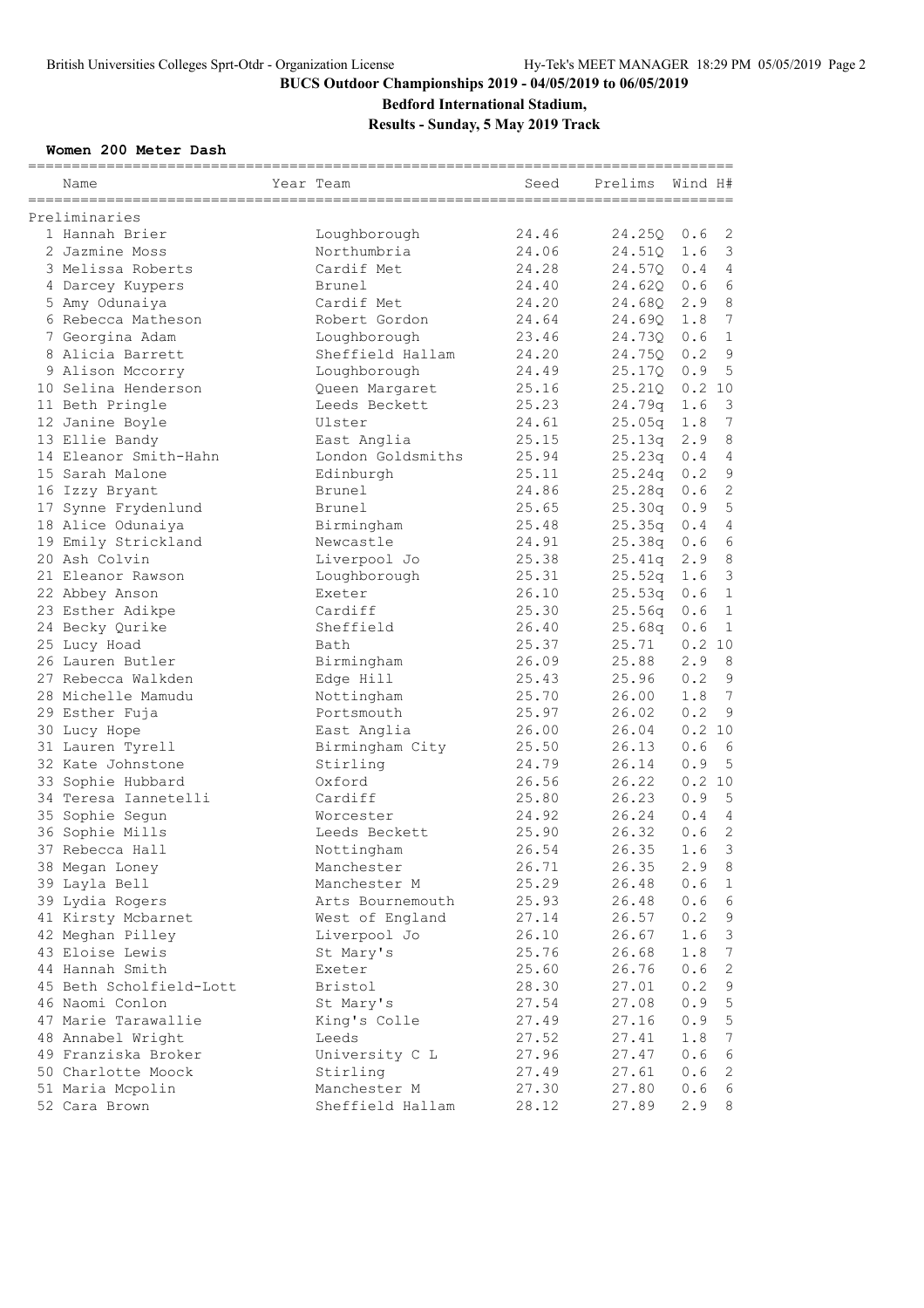**Bedford International Stadium,**

**Results - Sunday, 5 May 2019 Track**

#### **....Women 200 Meter Dash**

| 53 Emily Large            | Canterbury C   | 27.91 | 27.95 | 0.6 <sub>2</sub>      |
|---------------------------|----------------|-------|-------|-----------------------|
| 54 Amy Mat                | King's Colle   | 27.99 | 27.97 | 0.4<br>-4             |
| 55 Eleanor Arnfield       | Durham         | 28.79 | 28.01 | 0.6<br>$\overline{1}$ |
| 56 Andrea Greaves (Yc)    | Oxford Brookes | 29.04 | 28.17 | 0.6 <sub>1</sub>      |
| 57 Elizabeth Bulkeley-Bye | Bristol        | 29.61 | 28.45 | 2.98                  |
| 58 Alice Dungworth        | Sussex         | 29.40 | 28.75 | 0.2 10                |
| 59 Annabel Cossins-Smith  | Southampton    | 27.89 | 29.45 | 1.8<br>- 7            |
| 60 Anna Richards          | Leicester      | 31.07 | 30.02 | 0.2<br>- 9            |
| -- Chelsea Njoka          | Leicester      | 34.72 | DO    | 4 Rule 163.3a<br>0.4  |
| -- Juliette Champaud      | University C L | 27.20 | DO.   | 4 Rule 162.8<br>0.4   |
| -- Ella Barrett           | Sheffield      | 24.18 | DO.   | 0.2 10 Rule 163.3a    |
|                           |                |       |       |                       |

#### **Women 400 Meter Dash**

============================================================================ Year Team **Prelims** Semis H# ============================================================================

| Semi-Finals             |                   |       |            |                         |
|-------------------------|-------------------|-------|------------|-------------------------|
| 1 Yasmin Liverpool      | Warwick           | 57.62 | 55.56Q 2   |                         |
| 2 Emma Alderson         | Loughborough      | 58.69 | 56.820 1   |                         |
| 3 Laura Turley          | Chester (Chester) | 58.52 | 57.190 3   |                         |
| 4 Amy Gellion           | Sheffield         | 56.86 | 56.990     | $\mathbf 1$             |
| 5 Lauren Russell        | East London       | 58.60 | 57.170 2   |                         |
| 6 Rachel Donnison       | Bath              | 57.67 | 57.530     | $\overline{\mathbf{3}}$ |
| 7 Phoebe Fenwick        | Loughborough      | 59.28 | 57.34q 1   |                         |
| 8 Hannah Malpass        | Newcastle         | 58.03 | $57.60q$ 3 |                         |
| 9 Ffion Mair Roberts    | Cardif Met        | 59.68 | 57.70      | $\mathbf 1$             |
| 10 Victoria Gittins     | Wolverhampton     | 59.80 | 57.79      | 2                       |
| 11 Hannah Brown         | East Anglia       | 57.59 | 57.94      | $\mathbf{2}$            |
| 12 Charlotte Stamp      | Leeds Beckett     | 58.72 | 58.39      | $\mathcal{E}$           |
| 13 Harriet Cooper       | Birmingham        | 57.65 | 58.46      | 3                       |
| 14 Megan Walsh          | Brunel            | 59.54 | 58.59      | $\mathbf 1$             |
| 15 Teresa Iannetelli    | Cardiff           | 60.15 | 58.60      | 2                       |
| 16 Niamh Grahame        | Glasqow           | 58.72 | 58.65      | 2                       |
| 17 Emily Davis          | Newcastle         | 61.09 | 58.86      | 2                       |
| 18 Sian Wyn-Jones       | Brunel            | 60.11 | 58.92      | $\mathbf{1}$            |
| 19 Taiwo Eyiowuawi      | Birmingham        | 60.70 | 59.82      | 3                       |
| 20 Jessica Sheppard     | Nottingham        | 60.55 | 60.10      | 3                       |
| 21 Erin Minton-Branfoot | Hull              | 59.50 | 60.13      | 3                       |
| 22 Lucy Weber           | Leeds Beckett     | 59.50 | 61.63      | 2                       |
|                         |                   |       |            |                         |

#### **Women 800 Meter Run**

|     | Name                | Year Team        | Prelims | Semis        | H#                         |
|-----|---------------------|------------------|---------|--------------|----------------------------|
|     | 1 Hannah Cameron    | Robert Gordon    | 2:18.04 | $2:08.650$ 2 |                            |
|     | 2 Isobel Ives       | Bath             | 2:15.84 | $2:09.910$ 1 |                            |
|     | 3 Isabelle Boffey   | Birmingham       | 2:23.47 | 2:13.390 3   |                            |
|     | 4 Kirsty Fraser     | <b>Brunel</b>    | 2:19.74 | 2:08.770     | $\overline{2}$             |
|     | 5 Rosemary Johnson  | Loughborough     | 2:16.24 | 2:10.680 1   |                            |
|     | 6 Rosie Chamberlain | Cardif Met       | 2:17.10 | $2:14.000$ 3 |                            |
|     | 7 Leah Barrow       | Leeds Beckett    | 2:18.78 | 2:09.09q     | $\overline{\phantom{0}}^2$ |
|     | 8 Emily Simpson     | Sheffield Hallam | 2:19.60 | 2:11.67q     |                            |
|     | 9 Laura Mullin      | Bath             | 2:19.66 | 2:12.78      | $\overline{2}$             |
| 1 O | Anna Clark          | Bath             | 2:22.22 | 2:14.38      | 3                          |
|     | 11 Susannah Reid    | Exeter           | 2:19.74 | 2:16.61      | 3                          |

============================================================================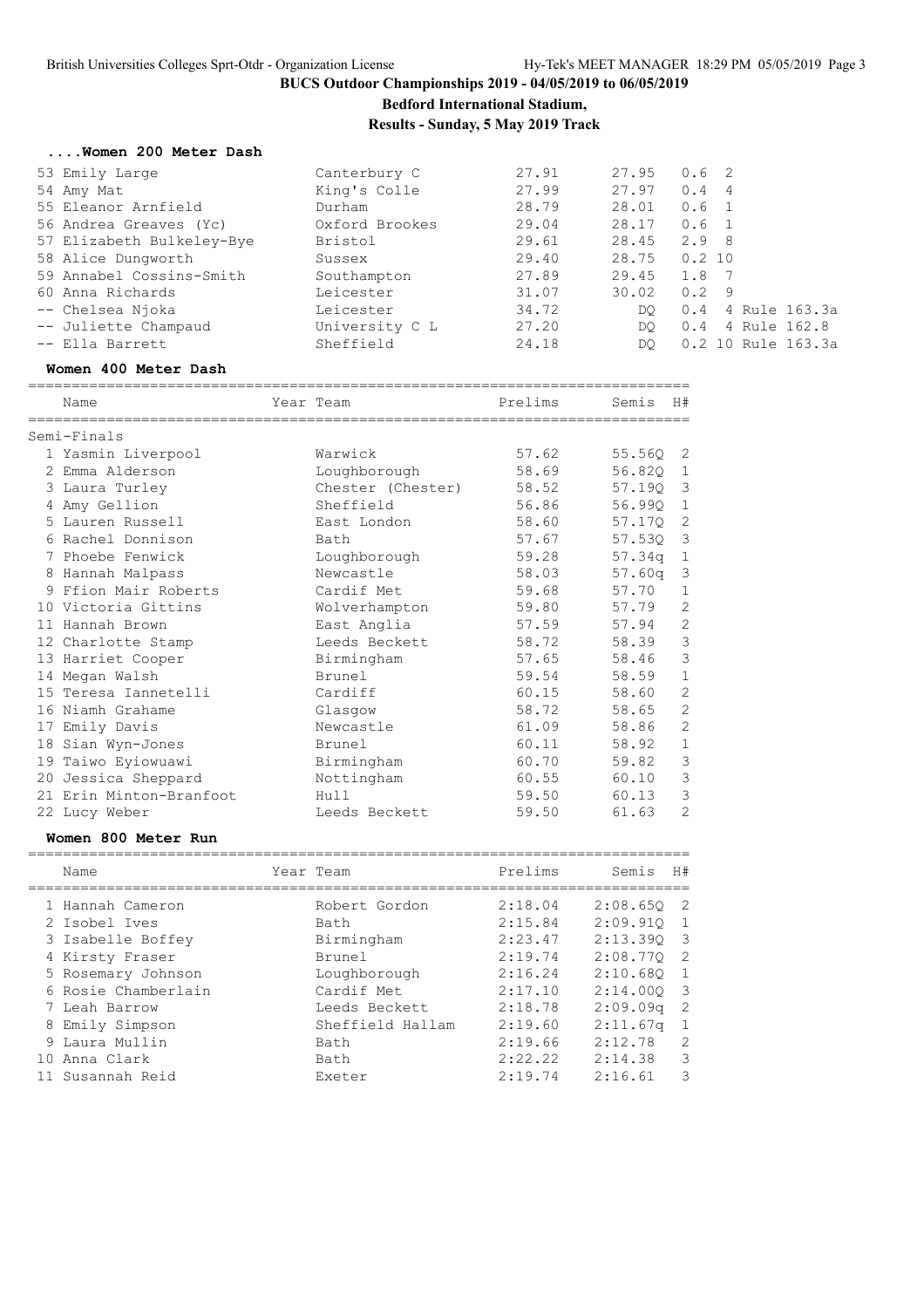**Bedford International Stadium,**

**Results - Sunday, 5 May 2019 Track**

#### **....Women 800 Meter Run**

| 12 Alice Harray    | Oxford           | 2:24.34 | 2:17.55 | 1              |
|--------------------|------------------|---------|---------|----------------|
| 13 Lucy Somerville | Glasgow          | 2:21.38 | 2:18.73 | 2              |
| 14 Philippa Bailey | Loughborough     | 2:21.60 | 2:18.93 | 2              |
| 15 Emma Ryder      | Bedfordshire     | 2:24.62 | 2:19.29 | 3              |
| 16 Katrina Simpson | Cardif Met       | 2:23.34 | 2:19.87 | 1              |
| 17 Evie Grice      | Brunel           | 2:23.84 | 2:20.24 | 1              |
| 18 Alex Mundell    | Imperial Col     | 2:23.73 | 2:21.04 | 1              |
| 19 Amy Jackson     | Liverpool Jo     | 2:24.07 | 2:22.62 | 3              |
| 20 Caitlin Arnott  | Aberdeen         | 2:20.56 | 2:24.62 | 2              |
| 21 Briony Walsh    | Canterbury C     | 2:25.77 | 2:26.29 | 3              |
| 22 Penny Oliver    | Exeter           | 2:24.83 | 2:31.89 | 1              |
| -- Tamsin Mcgraw   | Sheffield Hallam | 2:18.71 | DNF     | $\overline{2}$ |
|                    |                  |         |         |                |

#### **Women 1500 Meter Run**

============================================================================

| Name<br>==================================== | Year Team        | Prelims | Semis        | H#             |
|----------------------------------------------|------------------|---------|--------------|----------------|
| 1 Kirsty Walker                              | Loughborough     | 4:47.03 | 4:32.77Q     | 1              |
| 2 Naomi Lang                                 | Edinburgh        | 4:49.31 | 4:32.87Q     | 2              |
| 3 Steph Pennycook                            | Edinburgh        | 4:45.73 | $4:32.810$ 1 |                |
| 4 Sabrina Sinha                              | Birmingham       | 4:43.17 | 4:33.010     | 2              |
| 5 Kate Seary                                 | Birmingham       | 4:45.74 | 4:32.840 1   |                |
| 6 Georgie Hartigan                           | St Mary's        | 4:45.95 | 4:33.14Q     | 2              |
| 7 Lori Handbury                              | Nottingham       | 4:45.46 | 4:33.01Q     | 1              |
| 8 Sophie Tarver                              | Loughborough     | 4:45.87 | 4:34.02Q     | 2              |
| 9 Molly Butterwoth                           | Leeds            | 4:46.30 | 4:33.230     | 1              |
| 10 Eleanor Bolton                            | Oxford           | 4:43.72 | 4:34.08Q     | 2              |
| 11 Natalie Bretherton                        | Bristol          | 4:46.90 | $4:33.57q$ 1 |                |
| 12 Sarah Chapman                             | Birmingham       | 4:46.31 | 4:34.81q     | 1              |
| 13 Eleanor Curran                            | Leeds Beckett    | 4:48.05 | 4:36.43      | 2              |
| 14 Sophie Burnett                            | Sunderland       | 4:45.53 | 4:37.88      | $\overline{c}$ |
| 15 Isobel Parry-Jones                        | Manchester       | 4:46.17 | 4:38.13      | $\mathbf{1}$   |
| 16 Ella Newton                               | Nottingham Trent | 4:48.67 | 4:42.96      | $\overline{2}$ |
| 17 Sarah Hudak                               | Manchester M     | 4:45.83 | 4:46.72      | $\overline{2}$ |
| 18 Abigayle Goodrick-Latham                  | Swansea          | 4:56.43 | 4:48.51      | $\mathbf{1}$   |
| 19 Kate Brown                                | Durham           | 4:54.98 | 4:50.48      | $\mathbf{1}$   |
| 20 Nicole Edmunds                            | University C L   | 5:00.12 | 4:52.09      | $\mathbf{1}$   |
| 21 Jessica Rogers                            | Uclan            | 5:01.32 | 4:56.82      | $\overline{2}$ |
| 22 Meg Rapley                                | Bath             | 5:01.05 | 4:57.73      | $\mathbf{1}$   |
| 23 Phoebe Killen                             | Exeter           | 5:00.94 | 5:02.56      | $\overline{2}$ |

#### **Women 100 Meter Hurdles**

| Name               | Year Team           | Seed  | Prelims            | Wind H# |                            |
|--------------------|---------------------|-------|--------------------|---------|----------------------------|
| Preliminaries      |                     |       |                    |         |                            |
| 1 Jessica Hunter   | Bedfordshire        | 13.33 | 13.650 1.6 2       |         |                            |
| 2 Holly Mills      | Brunel              | 14.46 | 13.700 1.0         |         | $\overline{\phantom{a}}$ 3 |
| 3 Mollie Courtney  | Gloucestershire     | 13.40 | 13.830             | 0.4     | $\overline{1}$             |
| 4 Megan Marrs      | Loughborough        | 13.32 | 13.940 2.3 4       |         |                            |
| 5 Anastasia Davies | Kingston University | 13.75 | $13.71q$ $1.0$ 3   |         |                            |
| 6 Georgia Silcox   | Bath                | 13.81 | 13.89 <sub>q</sub> | 1.6 2   |                            |
| 7 Niamh Emerson    | Loughborough        | 13.76 | 13.99q             | 0.4     | $\overline{1}$             |
| 8 Amy Hodgson      | Sheffield Hallam    | 14.14 | 14.11q             | 2.3 4   |                            |
| 9 Harriet Jones    | Reading             | 14.19 | 14.15 <sub>q</sub> | 1.6 2   |                            |
|                    |                     |       |                    |         |                            |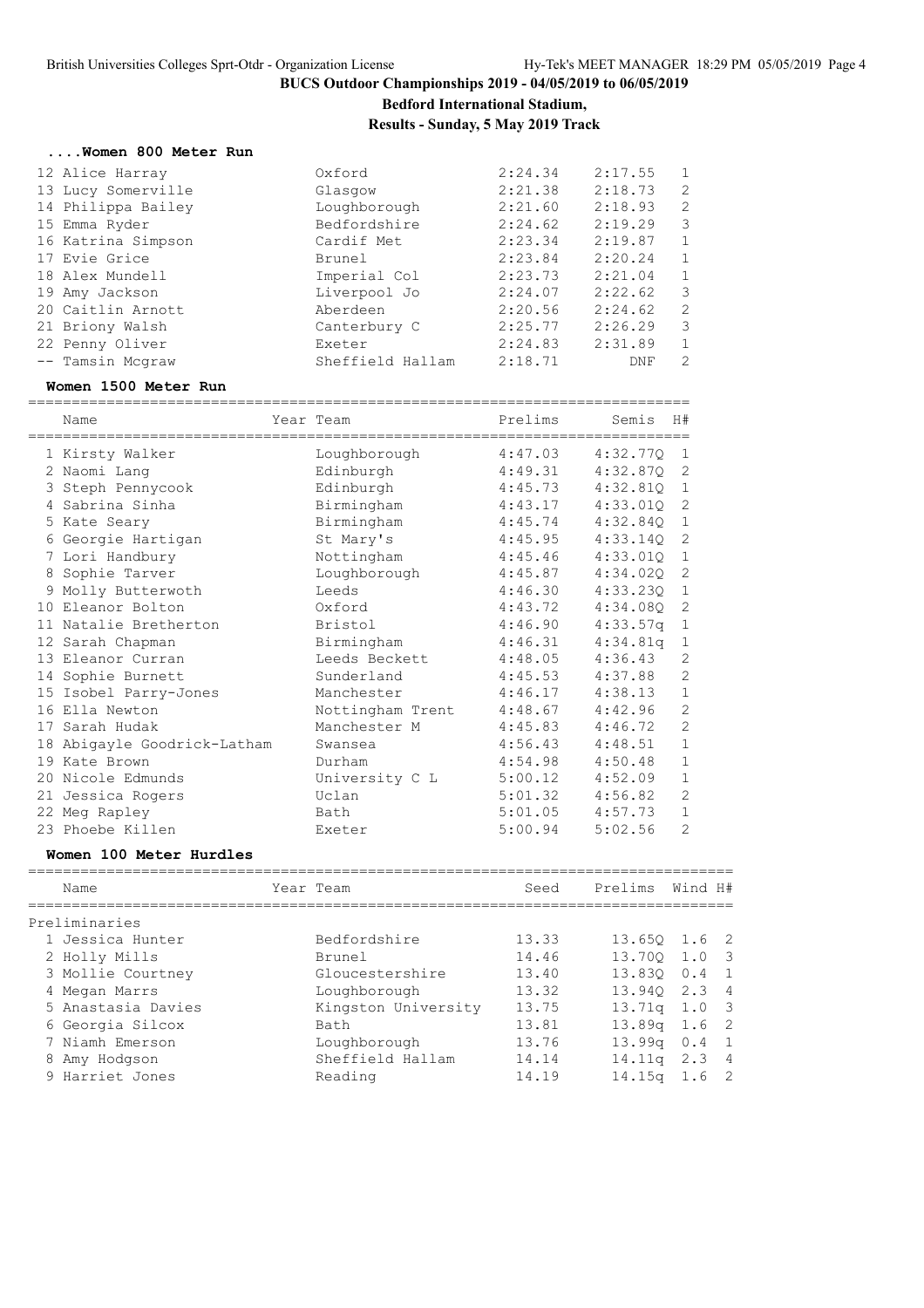### **Bedford International Stadium, Results - Sunday, 5 May 2019 Track**

#### **....Women 100 Meter Hurdles**

| 10 Emily Russell       | Brunel           | 14.13 | 14.25q             | $2.3$ 4          |     |
|------------------------|------------------|-------|--------------------|------------------|-----|
| 11 Bethany Mcandrew    | Edinburgh        | 14.80 | 14.42q             | 2.3 <sub>4</sub> |     |
| 12 Sarah Connolly      | Brunel           | 14.48 | 14.56q             | 0.4              | -1  |
| 13 Kennedy Holton      | East London      | 13.54 | 14.60 <sub>q</sub> | $1.0-3$          |     |
| 14 Lauren Evans        | Cardiff          | 14.49 | 14.69 <sub>q</sub> | 0.4              | -1  |
| 15 Katie Garland       | Loughborough     | 14.30 | 14.81q             | $1.6-2$          |     |
| 16 Natasha Smith       | Loughborough     | 14.77 | 15.29q             | $1.0-3$          |     |
| 17 Harriet Wigginton   | Oxford           | 17.65 | 15.56              | $0.4 \quad 1$    |     |
| 18 Cliona Perkins      | Nottingham Trent | 14.90 | 15.58              | $0.4 \quad 1$    |     |
| 19 Alina Boehm         | Birmingham       | 16.40 | 15.78              | $2.3$ 4          |     |
| 20 Alice Linaker       | Birmingham       | 14.89 | 15.80              | 1.6 <sub>2</sub> |     |
| 21 Joanna Hadjiioannou | Sheffield        | 16.36 | 16.05              | $0.4 \quad 1$    |     |
| 22 Molly Stazicker     | Durham           | 16.38 | 16.56              | 1.6 <sub>2</sub> |     |
| 23 Laura Robertson     | Stirling         | 17.64 | 17.14              | 1.6 <sub>2</sub> |     |
| 24 Becky Owen          | St Mary's        | 15.40 | 17.35              | 1.0 3            |     |
| 25 Simone Baxter       | St Mary's        | 16.50 | 17.80              | 2.34             |     |
| 26 Abi Lofts           | Surrey           | 20.19 | 18.35              | 1.0 3            |     |
| -- Tayla Benson        | Glasgow          | 14.40 | DNF                | 1.0              | - 3 |

### **Women 4x100 Meter Relay**

| Team                   | Seed | Prelims    | H#                     |
|------------------------|------|------------|------------------------|
| 1 Cardiff Metropolitan |      | 47.40q 2   |                        |
| 2 Birmingham           |      | $47.43q$ 2 |                        |
| 3 Bath                 |      | $48.04q$ 2 |                        |
| 4 Sheffield Hallam     |      | $48.40q$ 2 |                        |
| 5 Sheffield            |      | 49.22q 1   |                        |
| 6 Brunel               |      | 49.28q 3   |                        |
| 7 Cardiff              |      | $49.38q$ 1 |                        |
| 8 Newcastle            |      | $50.40q$ 3 |                        |
| 9 Exeter               |      | 50.87      | $\overline{1}$         |
| 10 St Mary's           |      | 51.27      | 3                      |
| 11 Leeds Beckett       |      | 51.77      | 1                      |
| 12 Stirling            |      | 53.13      | 2                      |
| 13 Swansea             |      | 54.15      | 2                      |
| 14 Leicester           |      | 56.70      | 3                      |
| 15 Manchester          |      | 56.79      | 3                      |
| -- Cambridge           |      | DNF        | 2                      |
| -- Nottingham          |      | <b>DNF</b> | 3                      |
| -- Bristol             |      | DO.        | 1 Rules 170.18 & 170.7 |

### **Women 4x400 Meter Relay**

|  | Team                   | Seed | Prelims H#   |                |
|--|------------------------|------|--------------|----------------|
|  | 1 Loughborough         |      | $3:49.58q$ 2 |                |
|  | 2 Birmingham           |      | $3:54.23q$ 2 |                |
|  | 3 Newcastle            |      | $3:58.82q$ 2 |                |
|  | 4 Sheffield            |      | $4:00.18q$ 2 |                |
|  | 5 Brunel               |      | $4:00.28q$ 1 |                |
|  | 6 Bath                 |      | $4:02.46q$ 3 |                |
|  | 7 Leeds Beckett        |      | $4:06.41q$ 1 |                |
|  | 8 Cardiff Metropolitan |      | 4:08.70q     | $\overline{1}$ |
|  | 9 Sheffield Hallam     |      | $4:09.24$ 3  |                |
|  |                        |      |              |                |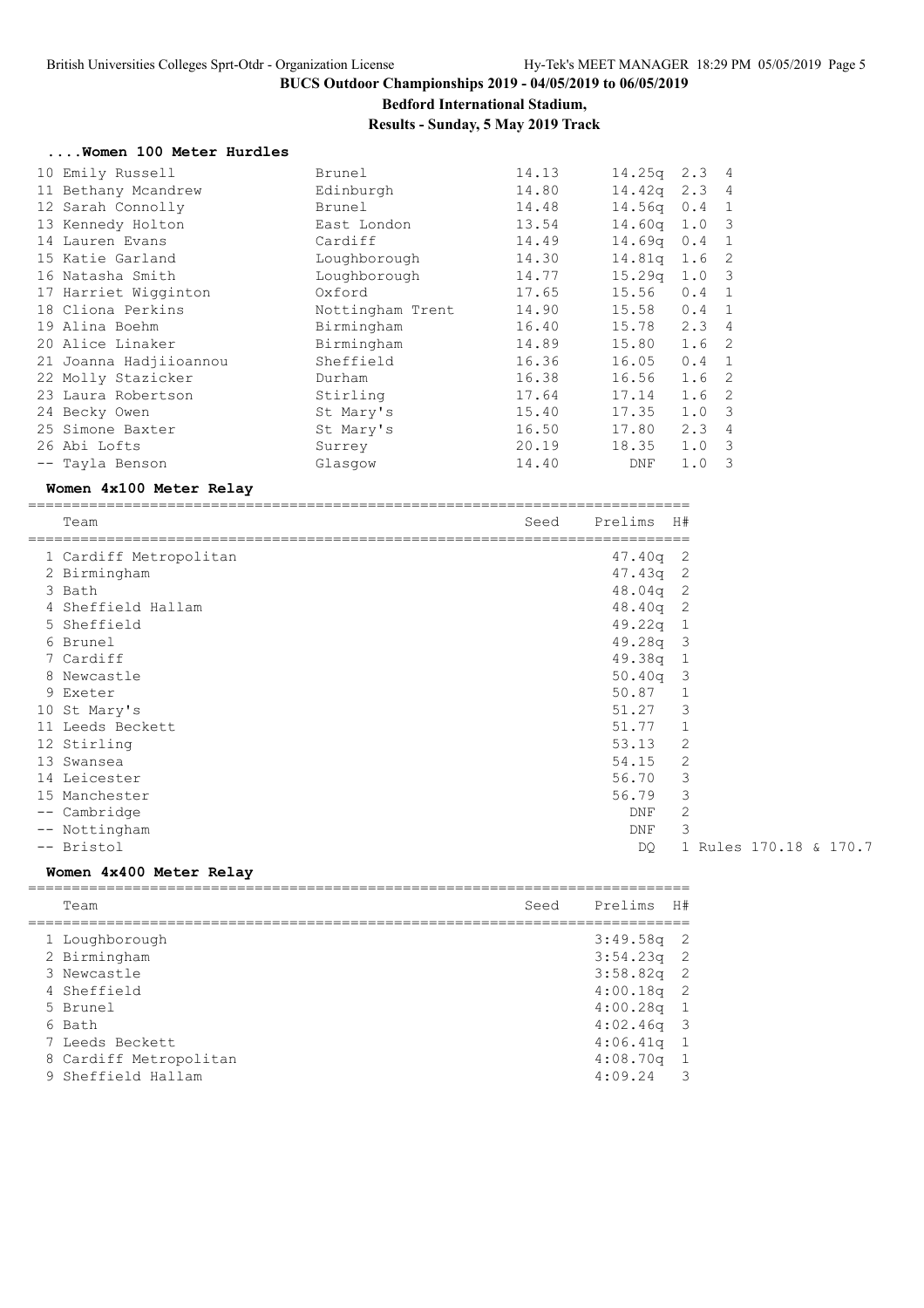**Bedford International Stadium,**

**Results - Sunday, 5 May 2019 Track**

|  |  |  | Women 4x400 Meter Relay |  |  |  |
|--|--|--|-------------------------|--|--|--|
|--|--|--|-------------------------|--|--|--|

| 10 Exeter                  | 4:10.35 | $\overline{\phantom{a}}$ |
|----------------------------|---------|--------------------------|
| 11 Nottingham              | 4:13.61 | $\overline{2}$           |
| 12 Bristol                 | 4:14.80 |                          |
| 13 Durham                  | 4:18.37 | $\overline{1}$           |
| 14 Warwick                 | 4:20.88 | $\mathbf{1}$             |
| 15 Manchester Metropolitan | 4:25.71 | $\overline{2}$           |
| 16 Stirling                | 4:28.51 | $\overline{\phantom{a}}$ |
| 17 Leicester               | 4:30.54 | ्र                       |

### **Men 100 Meter Dash**

|        | Name                              | ==============<br>Year Team | Prelims | Semis              | Wind H# |                         |
|--------|-----------------------------------|-----------------------------|---------|--------------------|---------|-------------------------|
|        | Semi-Finals                       |                             |         |                    |         |                         |
|        | 1 Adam Thomas                     | Loughborough                | 10.66   | 10.49Q             | 1.6     | 3                       |
|        | 2 Oliver Bromby                   | London Metropolitan         | 10.54   | 10.490             | 0.2     | $\mathbf{1}$            |
|        | 3 Luke Dorrell                    | Brunel                      | 10.49   | 10.52Q             | 0.9     | $\overline{c}$          |
|        | 4 Charles Dobson                  | Loughborough                | 10.62   | 10.650             | 0.9     | $\overline{2}$          |
|        | 5 Michael Olsen                   | Loughborough                | 10.67   | 10.680             | 0.2     | $\mathbf{1}$            |
|        | 6 Greg Kelly                      | Strathclyde                 | 10.61   | 10.70Q             | 1.6     | 3                       |
|        | 7 Nicholas Pryce                  | Staffordshire               | 10.77   | 10.78q             | 0.9     | 2                       |
|        | 8 Kesi Oludoyi                    | London                      | 10.79   | 10.78q             | 1.6     | 3                       |
|        | 9 Shamar Thomas Cambell           | East London                 | 10.71   | 10.85              | 0.2     | $\mathbf{1}$            |
|        | 10 Bryn Smith                     | Brighton                    | 10.71   | 10.89              | 0.9     | 2                       |
|        | 11 Eden Davis                     | East London                 | 10.70   | 10.92              | 1.6     | 3                       |
|        | 12 Kieran Shah                    | Cardif Met                  | 10.89   | 10.92              | 0.2     | $\mathbf{1}$            |
|        | 13 Regan O'Connell                | Tsc                         | 10.82   | 10.93              | 0.2     | $\mathbf{1}$            |
|        | 14 Isaac Kitchen-Smith            | Oxford                      | 10.86   | 10.96              | 0.9     | $\overline{2}$          |
|        | 15 Scott Connal                   | Glasgow Caledonian          | 10.84   | 10.97              | 1.6     | $\mathcal{S}$           |
|        | 16 Franklin Fenning               | Nottingham Trent            | 10.99   | 10.99              | 0.9     | $\overline{2}$          |
|        | 17 Dominic Lamb                   | Sheffield Hallam            | 10.88   | 11.01              | 0.9     | $\overline{2}$          |
|        | 18 Enzo Madden                    | East London                 | 10.98   | 11.03              | 0.9     | $\overline{2}$          |
|        | 19 Keano-Elliot Paris-Samue       | St Mary's                   | 10.94   | 11.07              | 1.6     | $\overline{\mathbf{3}}$ |
|        | 20 Dan Trueman                    | Brunel                      | 10.87   | 11.08              | 0.2     | $\overline{1}$          |
|        | 21 Ciaran Mcquire                 | Northumbria                 | 10.95   | 11.10              | 0.2     | $\overline{1}$          |
|        | 22 James Walden                   | Cambridge                   | 10.76   | 11.12              | 1.6     | $\overline{\mathbf{3}}$ |
|        | 23 Ben Matsuka-Williams           | Bath                        | 10.90   | 11.18              | 1.6     | 3                       |
|        | Men 100 Meter Dash Amb Ambulatory |                             |         |                    |         |                         |
|        | Name                              | Year Team                   | Seed    | Finals Wind Points |         |                         |
| Finals |                                   |                             |         |                    |         |                         |
|        | 1 Jordan Andrew T13               | East London                 | 12.45   | 11.94              | 0.2635  |                         |
|        | 2 George Fox T37                  | Uclan                       | 12.39   | 12.69              | 0.2633  |                         |
|        | 3 Conrad Will T13                 | Oxford                      | 12.48   | 12.23              | 0.2519  |                         |
|        | 3 Amar Aichoun T38                | Brunel                      | 11.76   | 12.51              | 0.2519  |                         |
|        | 5 Benjamin Foulston T38           | Loughborough                | 12.61   | 12.63              | 0.2474  |                         |
|        | 6 Christopher Styles T12          | Worcester                   | 12.73   | 12.90              | 0.2309  |                         |
|        | 7 Joseph Strong T35               | Nottingham                  | 14.45   | 14.70              | 0.2239  |                         |

8 Adam Owen T35 Royal Holloway 15.68 15.39 0.2 90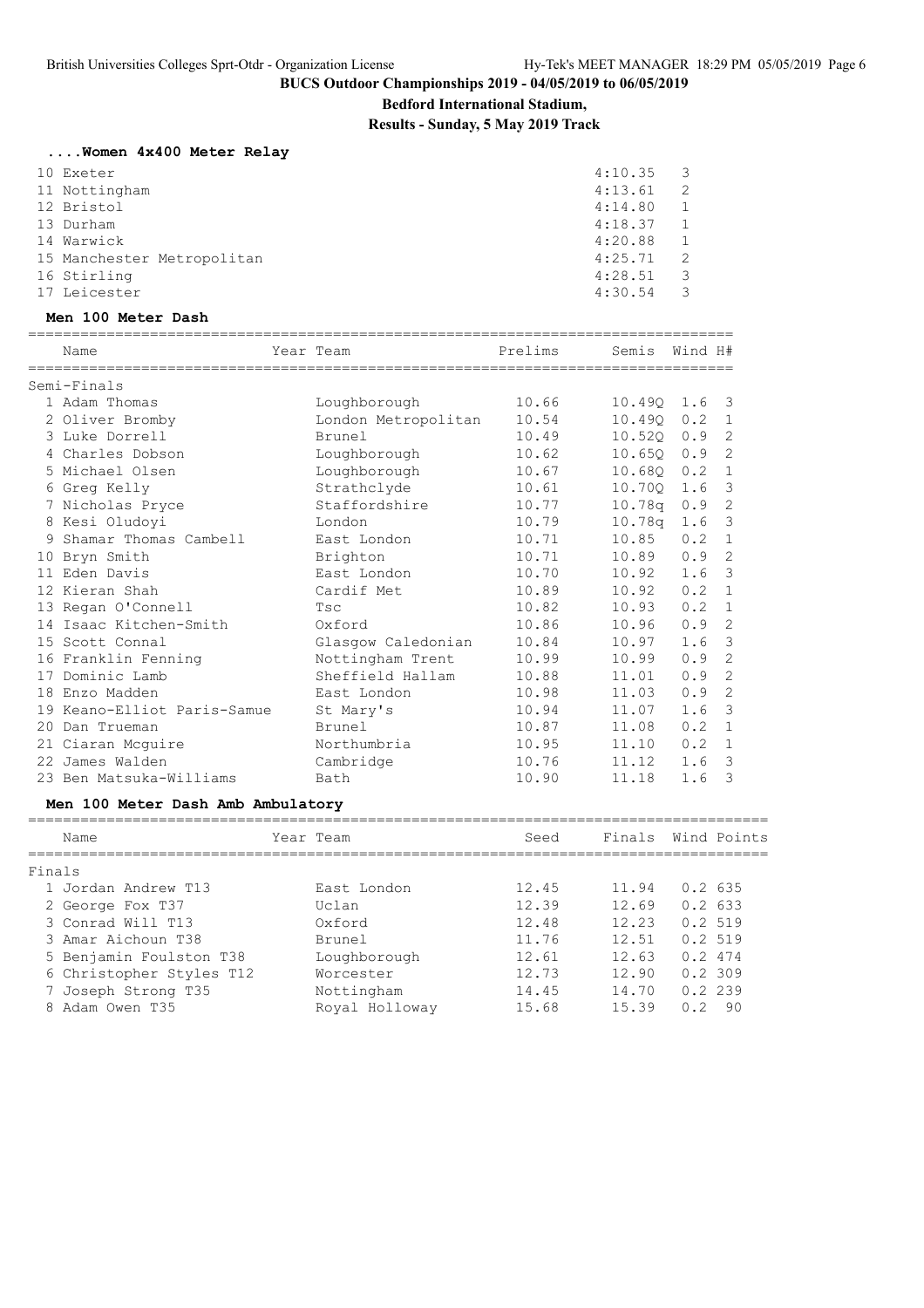**Bedford International Stadium,**

**Results - Sunday, 5 May 2019 Track**

### **Men 100 Meter Dash**

|                                     | =========                |                |                  |           |                         |
|-------------------------------------|--------------------------|----------------|------------------|-----------|-------------------------|
| Name                                | Year Team                | Semis          | Finals           |           | Wind Points             |
| 1 Oliver Bromby                     | London Metropolitan      | 10.49          | 10.39            | 1.3       |                         |
| 2 Adam Thomas                       | Loughborough             | 10.49          | 10.45            | 1.3       |                         |
| 3 Luke Dorrell                      | Brunel                   | 10.52          | 10.69            | 1.3       |                         |
| 4 Greg Kelly                        | Strathclyde              | 10.70          | 10.69            | 1.3       |                         |
| 5 Michael Olsen                     | Loughborough             | 10.68          | 10.72            | 1.3       |                         |
| 6 Kesi Oludoyi                      | London                   | 10.78          | 10.73            | 1.3       |                         |
| 7 Nicholas Pryce                    | Staffordshire            | 10.78          | 10.76            | 1.3       |                         |
| Men 200 Meter Dash                  |                          |                |                  |           |                         |
|                                     |                          |                |                  |           |                         |
| Name                                | Year Team                | Seed           | Prelims          | Wind H#   |                         |
| Preliminaries                       |                          |                |                  |           |                         |
| 1 James Gladman                     | Bath                     | 20.93          | $21.840 - 1.8$   |           | 7                       |
| 2 Sandy Wilson                      | Bath                     | 21.58          | $21.890 - 0.5$   |           | 2                       |
| 3 Caleb Downes                      | Loughborough             | 21.62          | $21.980 - 0.210$ |           |                         |
| 4 Keano-Elliot Paris-Samue          | St Mary's                | 21.74          | $21.98Q - 0.2$   |           | 5                       |
| 5 Arron Owen                        | Cardif Met               | 21.89          | $22.09Q - 0.8$   |           | 6                       |
| 6 Tope Adeyeye                      | London Goldsmiths        | 21.50          | 22.100 0.1 12    |           |                         |
| 7 Benjamin Paris                    | Loughborough             | 21.71          | $22.120 - 1.0$   |           | $\overline{4}$          |
| 8 Mark Cottam                       | Birmingham               | 22.66          | $22.200 - 0.1$   |           | 9                       |
| 9 Nicholas Pryce                    | Staffordshire            | 21.73          | $22.480 - 0.5$   |           | $\overline{\mathbf{3}}$ |
| 10 Kevin Hodgson                    | Loughborough             | 21.88          | 22.620 0.5       |           | 8                       |
| 11 Bryn Smith                       | Brighton                 | 22.30          | $22.67Q - 0.6$   |           | 1                       |
| 12 Uyiosa Osawe                     | Coventry                 | 22.39          | 22.910 1.0 11    |           |                         |
| 13 Benjamin Wells                   | Gloucestershire          | 22.33          | $22.23q -1.8$    |           | - 7                     |
| 14 Max Heavens                      | Swansea                  | 22.54          | $22.28q - 0.210$ |           |                         |
| 15 Kaesi Opara                      | Cambridge                | 21.90          | $22.32q - 0.1$   |           | 9                       |
| 16 Dan Banks                        | Gloucestershire          | 22.20          | $22.39q -1.0$    |           | 4                       |
| 17 Nick Petrou                      | Leeds Beckett            | 22.04          | $22.40q -0.8$    |           | 6                       |
| 18 Calum Mcwilliam                  | Glasgow Caledonian       | 22.73          | $22.44q - 0.1$   |           | 9                       |
| 19 Timothy Tan                      | Liverpool                | 23.01          | $22.64q -0.210$  |           |                         |
| 20 Fabio Porto                      | Solent                   | 22.86          | $22.69q - 0.5$   |           | $\overline{\mathbf{3}}$ |
| 21 Zachary Stapleton                | St Mary's                | 22.05          | 22.71q 0.5       |           | 8                       |
| 22 John Adediji-Johnson             | Middlesex                | 22.77          | $22.74q - 0.8$   |           | 6                       |
| 23 Will Seed                        | Newcastle                | 22.50          | $22.78q - 0.5$   |           | 2                       |
| 24 Jonathan Bull                    | Durham                   | 23.88          | $22.79q$ 0.5     |           | 8                       |
| 25 Alexander Moss                   | Durham                   | 22.60          | $22.80 - 0.2$    |           | 5                       |
| 26 Mark Mclachlan                   | Stirling                 | 23.22          | $22.82 - 0.6$ 1  |           |                         |
| 27 Tom Metcalfe                     | Sheffield                | 22.13          | 22.83            | $-0.2$ 5  |                         |
| 28 Ben Whittaker                    | Sheffield                | 22.61          | 22.88            | 0.5 8     |                         |
| 29 Daniel Offiah                    | Brunel                   | 22.21          | 22.90            | $-0.2 10$ |                         |
| 30 Joshua Sampson                   | Sheffield Hallam         | 22.50          | 22.93            | 0.5       | - 8                     |
| 31 Tyler Williams                   | Cardif Met               | 22.27          | 22.94            | 0.1 12    |                         |
| 32 Euan Stewart                     |                          |                |                  | $-0.2$    | $-5$                    |
| 33 Pierre Walker                    | Glasgow<br>King's Colle  | 22.84<br>22.21 | 22.97<br>23.00   | $-0.5$    | $\overline{2}$          |
|                                     |                          |                |                  |           |                         |
| 34 Marcus Archer<br>35 Alfie Rowett | Robert Gordon<br>Cardiff | 22.55          | 23.01            | $-1.0$    | $\overline{4}$          |
|                                     |                          | 21.90          | 23.05            | $-0.1$    | 9                       |
| 36 Pablo Bajo                       | Aberdeen                 | 22.32          | 23.09            | 1.0 11    |                         |
| 37 Joshua Leatherd                  | Cardiff                  | 22.20          | 23.18            | $-0.5$    | $\overline{\mathbf{3}}$ |
| 38 Saoirse Chinery-Edoo             | East London              | 22.80          | 23.18            | $0.1$ 12  |                         |
| 39 Kenneth Muhumuza                 | Portsmouth               | 23.47          | 23.22            | $-0.5$    | $\overline{2}$          |
| 40 Daniel Gregory                   | Oxford                   | 22.58          | 23.25            | $-0.5$    | 3                       |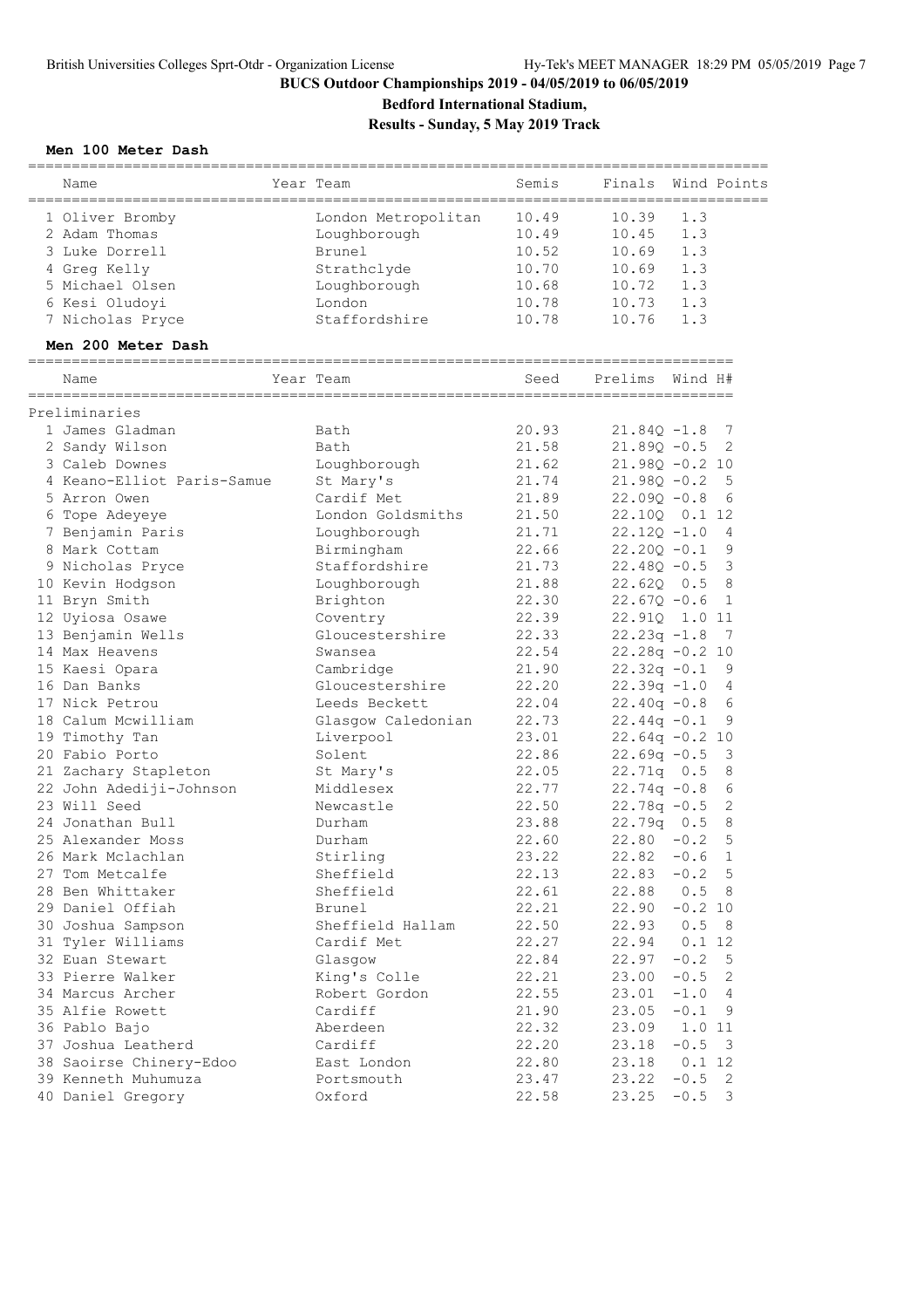# **Bedford International Stadium,**

**Results - Sunday, 5 May 2019 Track**

|        |  |   | Men 200 Meter Dash |  |
|--------|--|---|--------------------|--|
| $\sim$ |  | . |                    |  |

| 41 Jonny White             | Bristol           | 23.55 | 23.27 | $-1.0$<br>$\overline{4}$          |
|----------------------------|-------------------|-------|-------|-----------------------------------|
| 42 Callum Letham           | Stirling          | 23.58 | 23.31 | $-0.5$ 3                          |
| 43 David Migilorati        | Trinity St David  | 23.50 | 23.32 | 1.0 11                            |
| 44 Jonathon Chan           | Sheffield Hallam  | 23.62 | 23.33 | $-0.8$<br>6                       |
| 45 Tanneguy De Cugnac      | Exeter            | 23.09 | 23.36 | 1.0 11                            |
| 46 Andrew Smith            | Robert Gordon     | 22.33 | 23.37 | 7<br>$-1.8$                       |
| 47 James Aleixo            | Nottingham        | 23.08 | 23.39 | 0.112                             |
| 48 Keiran Halliday         | Strathclyde       | 23.81 | 23.40 | - 9<br>$-0.1$                     |
| 49 Bradley Tenuta          | Swansea           | 23.61 | 23.41 | 8<br>0.5                          |
| 50 Ross Edmonds            | Edinburgh         | 23.08 | 23.42 | $\mathbf{1}$<br>$-0.6$            |
| 51 Matthew Backhouse       | Warwick           | 24.09 | 23.42 | $\overline{c}$<br>$-0.5$          |
| 52 Maximilian Buckley      | Oxford            | 23.80 | 23.45 | 9<br>$-0.1$                       |
| 53 Ciaran Mcquire          | Northumbria       | 22.94 | 23.50 | $-1.0$<br>$\overline{4}$          |
| 54 Ryan Stacey             | Newcastle         | 23.10 | 23.51 | $-1.8$<br>7                       |
| 55 Ayomide Akingbehin      | Kent              | 22.61 | 23.59 | $\epsilon$<br>$-0.8$              |
| 56 Oliver Mccormack        | Warwick           | 23.95 | 23.60 | $-0.2$ 5                          |
| 57 Oskar Persson           | King's Colle      | 23.96 | 23.67 | $-0.5$ 3                          |
| 58 Thomas Roberts          | Chester (Chester) | 23.10 | 23.70 | $-1.8$ 7                          |
| 59 Benjamin Slayman        | Exeter            | 24.03 | 23.73 | $-0.2$ 10                         |
| 60 Greg Venyo              | Liverpool         | 23.30 | 23.73 | 0.112                             |
| 61 David Kapenda           | Coventry          | 23.10 | 23.82 | $-0.2$ 10                         |
| 62 Rowan Board             | Nottingham        | 23.60 | 23.91 | $5^{\circ}$<br>$-0.2$             |
| 63 Reuben Cole             | Leeds             | 24.34 | 23.93 | $\overline{7}$<br>$-1.8$          |
| 64 Scott Mackay            | Leeds             | 24.49 | 23.99 | 1.0 11                            |
| 65 Conor Lamb              | Bristol           | 24.32 | 24.09 | 1.0 11                            |
| 66 Benjamin Lyszkowski     | Lld               | 24.00 | 24.13 | $-1.0$<br>$\overline{4}$          |
| 67 Xavier Nelson- Rowntree | Sussex            | 23.81 | 24.19 | 6<br>$-0.8$                       |
| 68 Emile Morgan Williams   | Oxford Brookes    | 24.09 | 24.56 | 0.112                             |
| 69 Jamie Stone             | Surrey            | 25.02 | 24.73 | $-0.5$<br>$\overline{2}$          |
| 70 San Nouri               | Manchester        | 24.70 | 24.74 | $-0.6$<br>$\overline{1}$          |
| 71 Sammy Peak              | Manchester        | 25.24 | 24.94 | $-0.2$ 10                         |
| 72 James Pearce            | Brighton          | 24.18 | 25.05 | $-0.6$<br>$\overline{1}$          |
| 73 Jack Tomlinson          | Manchester M      | 24.70 | 25.17 | 0.1 12                            |
| 74 Thomas Powell           | Bedfordshire      | 25.27 | 25.27 | $\overline{4}$<br>$-1.0$          |
| 75 Tayib Jarra             | Oxford Brookes    | 24.48 | 25.28 | 7<br>$-1.8$                       |
| 76 Hussein Omari           | Manchester M      | 25.93 | 25.34 | 8<br>0.5                          |
| 77 Ernest Chow             | East Anglia       | 25.76 | 25.83 | $\overline{\mathbf{3}}$<br>$-0.5$ |
| 78 Shakeeb Shakeeb         | Sunderland        | 28.29 | 27.43 | 6<br>$-0.8$                       |
| 79 Nickholas Louise        | Sunderland        | 31.52 | 34.78 | 9<br>$-0.1$                       |
|                            |                   |       |       |                                   |

#### **Men 400 Meter Dash**

|   | Name                    | Year Team       | Prelims | Semis              | H#                      |
|---|-------------------------|-----------------|---------|--------------------|-------------------------|
|   | Semi-Finals             |                 |         |                    |                         |
|   | 1 Thomas Pitkin         | Brunel          | 48.89   | 47.940             | $\overline{4}$          |
|   | 2 Robert Shipley        | Durham          | 48.68   | 48.020             | 1                       |
|   | 3 Oliver Biddle         | Gloucestershire | 48.62   | 48.530 2           |                         |
|   | 4 Joseph Brier          | Cardif Met      | 49.36   | 48.960             | $\overline{\mathbf{3}}$ |
|   | 5 Matthew Pagan         | Manchester M    | 49.99   | 47.95 <sub>q</sub> | - 4                     |
|   | 6 Ellis Greatrex        | Loughborough    | 49.13   | 48.48 <sub>q</sub> | - 1                     |
|   | 7 Jack Hocking          | Birmingham      | 50.28   | 48.61q             | -2                      |
| 8 | Ben Claridge            | Bath            | 50.26   | 48.70 <sub>q</sub> | -4                      |
|   | 9 Christopher O'Donnell | Loughborough    | 50.12   | 48.76              | 2                       |
|   | 10 Emmanuel Sosanya     | East London     | 49.55   | 49.04              | 3                       |
|   |                         |                 |         |                    |                         |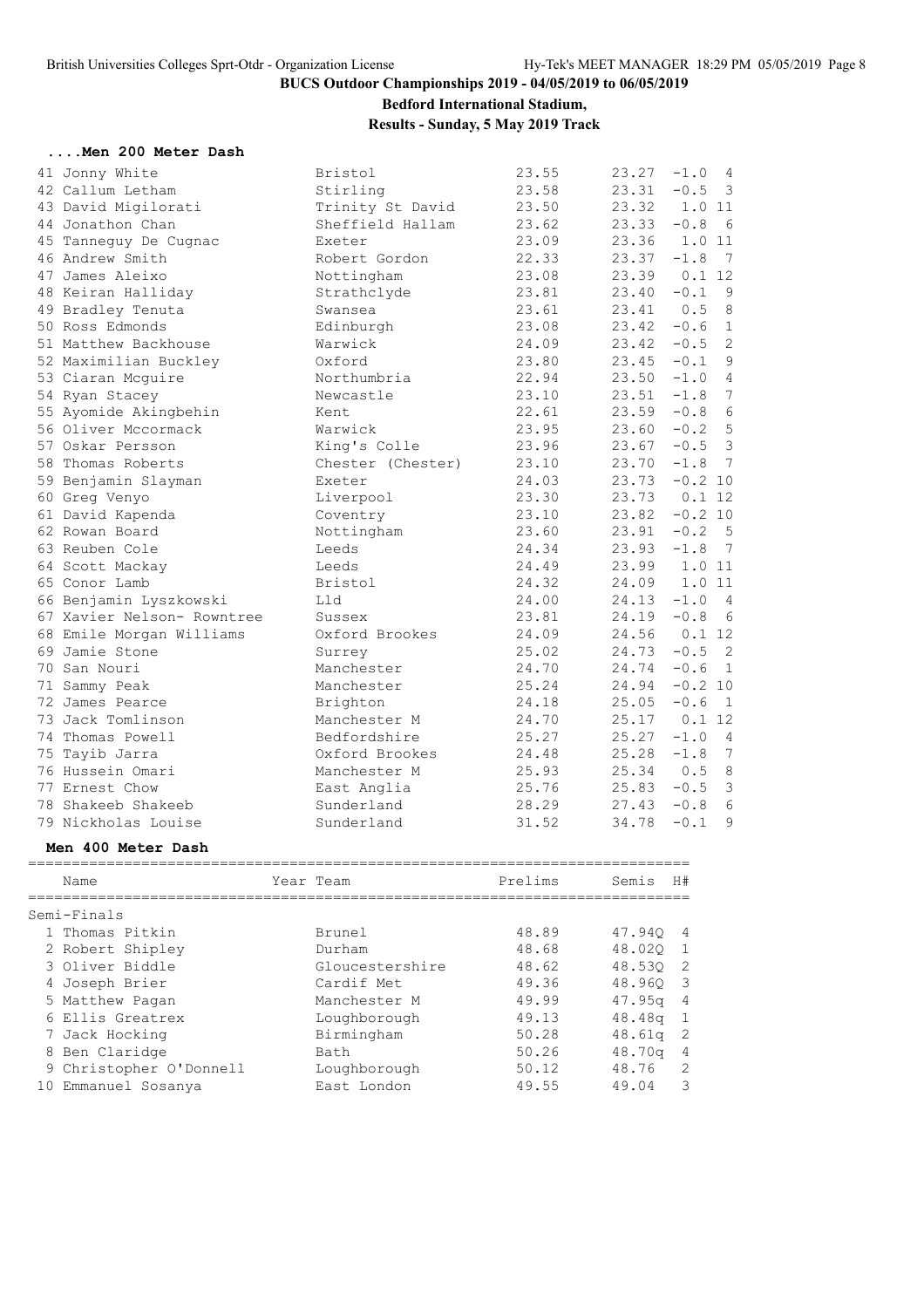# **Bedford International Stadium,**

### **Results - Sunday, 5 May 2019 Track**

#### **....Men 400 Meter Dash**

| 11 Craig Newell       | Ulster           | 49.60 | 49.06 | 1              |
|-----------------------|------------------|-------|-------|----------------|
| 12 Matthew Overall    | Chichester       | 49.32 | 49.14 | 3              |
| 13 Krishawn Aiken     | Glasgow          | 50.03 | 49.33 | $\mathbf 1$    |
| 14 Freddie Owsley     | Birmingham       | 50.13 | 49.36 | $\overline{4}$ |
| 15 Lewis Brown        | Strathclyde      | 50.25 | 49.63 | $\overline{2}$ |
| 16 Harvey Stainthorpe | Leeds            | 49.82 | 49.69 | 3              |
| 17 Mark Mclachlan     | Stirling         | 50.71 | 49.87 | $\overline{4}$ |
| 18 Rija Gardiner      | Loughborough     | 50.39 | 49.93 | $\overline{4}$ |
| 19 Joe Rogers         | Nottingham Trent | 50.46 | 49.93 | $\overline{4}$ |
| 20 Lewis Thorn        | Sheffield Hallam | 50.98 | 50.20 | 3              |
| 21 Rory Keen          | Birmingham       | 50.92 | 50.37 | 3              |
| 22 Sam Day            | Cambridge        | 50.81 | 50.38 | 3              |
| 23 Cameron Bain       | Oxford           | 50.40 | 50.42 | $\mathbf{2}$   |
| 24 David Ryan         | Brunel           | 50.19 | 50.42 | $\overline{2}$ |
| 25 Andrew Smitherman  | Canterbury C     | 49.93 | 50.67 | 3              |
| 26 Joe Burton         | Cambridge        | 50.62 | 50.86 | $\overline{2}$ |
| 27 Joseph Hubbock     | East London      | 51.14 | 50.90 | $\overline{4}$ |
| 28 Matt Newton        | Oxford           | 50.80 | 50.93 | $\mathbf 1$    |
| 29 Makun Madar        | Nottingham       | 51.13 | 51.13 | $\mathbf 1$    |
| 30 Muiris Egan        | St Mary's        | 51.34 | 51.68 | $\overline{2}$ |
| 31 Charlie Shingleton | Canterbury C     | 50.22 | 51.91 | 1              |
|                       |                  |       |       |                |

#### **Men 800 Meter Run**

| Name                   | Year Team         | Prelims | Semis    | H#             |
|------------------------|-------------------|---------|----------|----------------|
| 1 Alex Botterill       | Leeds Beckett     | 1:58.57 | 1:52.540 | 2              |
| 2 Tiarnan Crorken      | Liverpool Jo      | 1:55.77 | 1:53.21Q | 3              |
| 3 Piers Copeland       | Cardif Met        | 1:55.82 | 1:54.550 | $\mathbf{1}$   |
| 4 William Perkin       | Bath              | 1:57.45 | 1:53.100 | 2              |
| 5 Daniel Mees          | Kent              | 1:55.80 | 1:53.480 | 3              |
| 6 Adam Wright          | Loughborough      | 1:58.20 | 1:54.790 | $\mathbf{1}$   |
| 7 Dominic Brown        | Sheffield         | 1:56.81 | 1:53.62q | 2              |
| 8 Andrew Mcaslan       | Bath              | 1:56.28 | 1:53.80q | 3              |
| 9 Josh Allen           | Birmingham        | 1:55.65 | 1:54.64  | 2              |
| 10 Oliver Dane         | Sheffield         | 1:58.90 | 1:55.08  | $\mathbf{1}$   |
| 11 Aaron Cooper        | Worcester         | 1:57.87 | 1:55.34  | $\overline{c}$ |
| 12 Joe Wigfield        | St Mary's         | 1:56.44 | 1:55.46  | $1\,$          |
| 13 Joseph Morrison     | Chester (Chester) | 1:57.19 | 1:55.55  | $\mathbf{1}$   |
| 14 Sam Brown Araujo    | Oxford            | 1:58.40 | 1:55.60  | $\mathbf{2}$   |
| 15 Jack Benstead       | Sheffield Hallam  | 1:58.28 | 1:55.67  | $\mathbf{2}$   |
| 16 Ted Chamberlain     | Exeter            | 1:56.83 | 1:55.72  | $\mathcal{S}$  |
| 17 Patrick Taylor      | Birmingham        | 1:59.88 | 1:56.37  | $1\,$          |
| 18 Adrian Lloyd Davies | Cardif Met        | 1:58.95 | 1:56.58  | $\mathsf 3$    |
| 19 James Habergham     | Leeds Beckett     | 1:58.95 | 1:56.79  | $\mathbf{1}$   |
| 20 Scott Armstrong     | Durham            | 1:58.42 | 1:57.25  | $\mathsf 3$    |
| 21 Ben Healey          | Brighton          | 2:01.57 | 1:57.89  | $\mathsf 3$    |
| 22 Ben Rochford        | Roehampton        | 1:58.46 | 1:58.00  | $\mathbf{2}$   |
| 23 Lucas Taylor-Costin | Warwick           | 1:58.52 | 1:58.12  | $\mathbf{1}$   |
| 24 Joseph Tuffin       | Birmingham        | 1:57.17 | 1:58.37  | $\mathsf 3$    |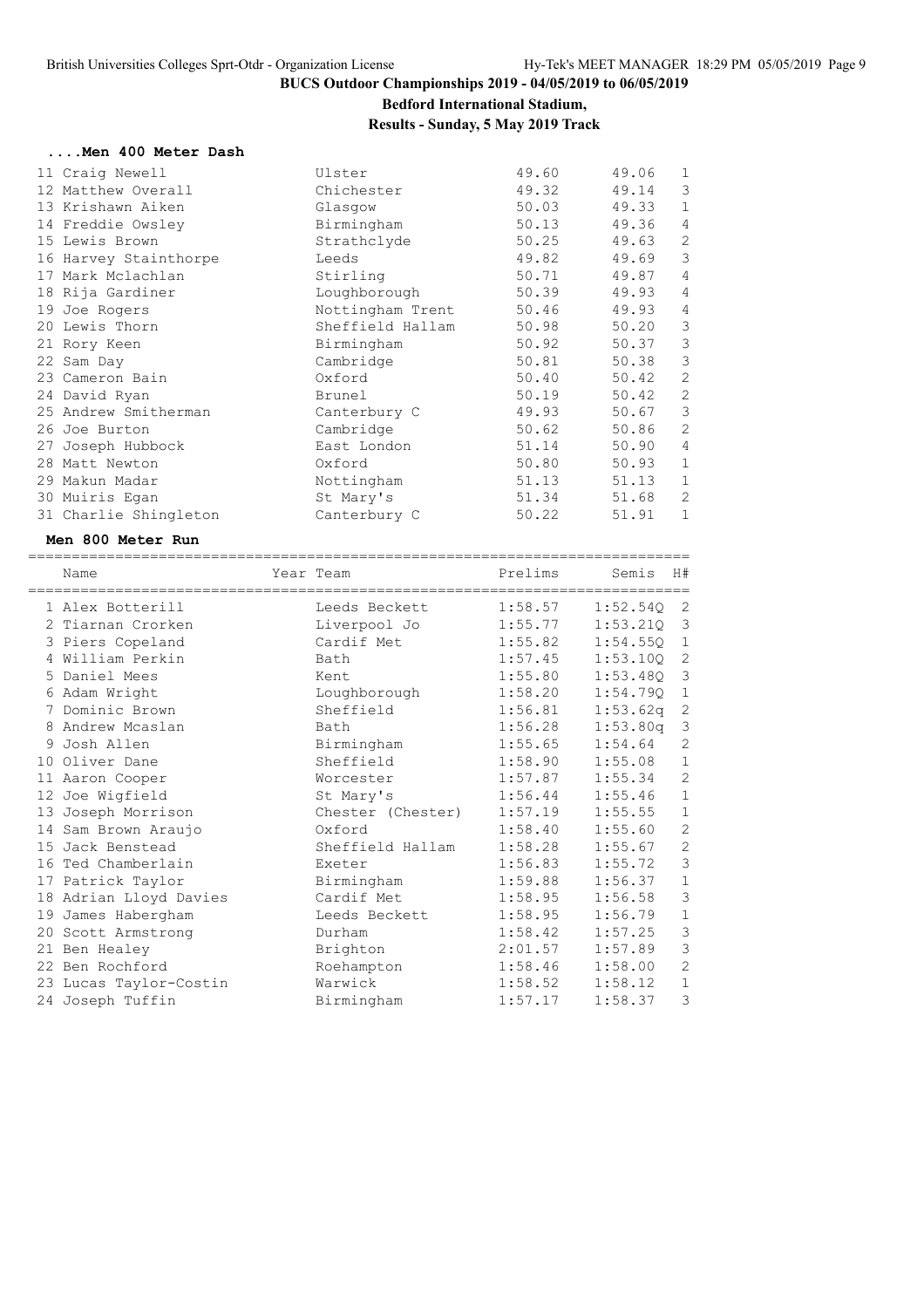**Bedford International Stadium,**

### **Results - Sunday, 5 May 2019 Track**

### **Men 1500 Meter Run**

| Name                                      | Year Team        | Prelims        | Semis          | H#             |                                                         |
|-------------------------------------------|------------------|----------------|----------------|----------------|---------------------------------------------------------|
| 1 James Mcmurray                          | Brunel           | 4:03.01        | 3:51.10Q       | 2              |                                                         |
| 2 James Young                             | Lancaster        | 3:58.03        | 3:52.12Q       | 1              |                                                         |
| 3 Andrew Smith                            | Leeds Beckett    | 4:03.29        | 3:51.25Q       | 2              |                                                         |
| 4 Joshua Lay                              | Loughborough     | 4:02.44        | 3:52.230       | 1              |                                                         |
| 5 Adam Moore                              | St Mary's        | 4:03.76        | 3:51.34Q       | 2              |                                                         |
| 6 George Mills                            | Brighton         | 4:04.38        | 3:52.77Q       | 1              |                                                         |
| 7 Miles Weatherseed                       | Oxford           | 3:58.49        | 3:51.47Q       | 2              |                                                         |
| 8 Jacob Brown                             | Loughborough     | 3:57.25        | 3:52.80Q       | 1              |                                                         |
| 9 Cameron Bell                            | Nottingham       | 4:03.86        | 3:51.58Q       | 2              |                                                         |
| 10 Jeremy Dempsey                         | Cambridge        | 3:57.52        | 3:53.080       | 1              |                                                         |
| 11 Kieran Reilly                          | Loughborough     | 3:58.24        | 3:52.04q       | 2              |                                                         |
| 12 Blake Moore                            | St Mary's        | 3:56.61        | 3:52.64q       | 2              |                                                         |
| 13 Jethro Mcgraw                          | Birmingham       | 4:03.67        | 3:53.33        | $\mathbf 1$    |                                                         |
| 14 Jonathan Tobin                         | Sheffield        | 4:04.64        | 3:54.85        | 1              |                                                         |
| 15 Jonny White                            | Portsmouth       | 3:57.71        | 3:55.48        | 2              |                                                         |
| 16 Matthew Williams                       | Cardif Met       | 3:58.07        | 3:56.01        | 1              |                                                         |
| 17 Ben Brunswick                          | Manchester       | 3:58.35        | 3:56.23        | 1              |                                                         |
| 18 David Mullarkey                        | Leeds Beckett    | 4:03.37        | 3:57.33        | 2              |                                                         |
| 19 Archie Walton                          | Loughborough     | 4:04.41        | 3:57.90        | $\overline{2}$ |                                                         |
| 20 Declan Neary                           | Brighton         | 4:04.34        | 3:58.21        | 1              |                                                         |
| 21 Grant Anderson                         | Birmingham       | 3:59.26        | 3:59.06        | $\overline{2}$ |                                                         |
| 22 Max Jones                              | St Mary's        | 4:04.06        | 3:59.11        | 1              |                                                         |
| 23 Euan Campbell                          | St Mary's        | 4:01.21        | 4:00.85        | $\mathbf{1}$   |                                                         |
| 24 James Vincent                          | Birmingham       | 4:02.05        | 4:01.45        | $\overline{2}$ |                                                         |
| Men 110 Meter Hurdles                     |                  |                |                |                |                                                         |
| Name                                      | Year Team        | Seed           | Prelims        | Wind H#        |                                                         |
| Preliminaries                             |                  |                |                |                |                                                         |
| 1 Shamindra Perera                        | Loughborough     | 13.97          | 13.76Q         | $2 \cdot 1$    | $\overline{c}$                                          |
| 2 Cameron Fillery                         | Loughborough     | 14.08          | 13.81Q         | 2.6            | 3                                                       |
| 3 Jonathon Ross                           | East London      | 13.86          | 13.91Q         | 3.2            | $\mathbf{1}$                                            |
| 4 Khai Riley-La Borde                     | East London      | 13.59          | 13.77q         | 2.1            | $\overline{c}$                                          |
| 5 Ethan Akanni                            | Loughborough     | 15.36          | $14.03q$ 3.2   |                | 1                                                       |
| 6 Jake Porter                             | Birmingham       |                | 14.14q         | 3.2            | $\mathbf{1}$                                            |
|                                           |                  |                |                |                |                                                         |
|                                           |                  | 13.84          |                |                |                                                         |
| 7 Edson Gomes                             | Middlesex        | 14.68          | 14.21q         | 3.2            | $\mathbf{1}$                                            |
| 8 Jason Nicholson                         | Northumbria      | 13.32          | 14.38q         | 2.6            | $\mathbf{3}$                                            |
| 9 Jack Major                              | Leeds Beckett    | 14.52          | 14.73          | $2.1$ 2        |                                                         |
| 10 Ayo Byron                              | Coventry         | 14.90          | 14.84          | 2.1            | $\overline{c}$                                          |
| 11 Daniel Ryan                            | Brunel           | 15.22          | 14.87          | 3.2            | $\mathbf{1}$                                            |
| 12 Sam Talbot                             | Sheffield        | 14.36          | 15.02          | 2.6            |                                                         |
| 13 Liam Hunt                              | East Anglia      | 15.10          | 15.07          | 2.6            |                                                         |
| 14 Alex Parkinson                         | Birmingham       | 15.67          | 15.20          | 2.6            |                                                         |
| 15 Will Seed                              | Newcastle        | 15.08          | 15.23          | 2.6            |                                                         |
| 16 Harry Hillman                          | Brunel           | 15.50          | 15.26          | 2.1            |                                                         |
| 17 Joshua Armstrong                       | Loughborough     | 14.69          | 15.28          | 3.2            |                                                         |
| 18 Harry Salt                             | Oxford           | 15.88          | 15.83          | 2.6            | 3<br>3<br>3<br>3<br>$\overline{2}$<br>$\mathbf{1}$<br>3 |
| 19 Lewis Guest                            | Liverpool        | 15.94          | 16.00          | 2.1            | $\overline{2}$                                          |
| 20 Jack Wickham                           | Cambridge        | 16.40          | 16.09          | 3.2            | 1                                                       |
| 21 Stefan Frost<br>22 Alexander Griffiths | Exeter<br>Exeter | 16.47<br>18.96 | 16.49<br>18.86 | 3.2<br>2.1     | $\mathbf{1}$<br>$\overline{c}$                          |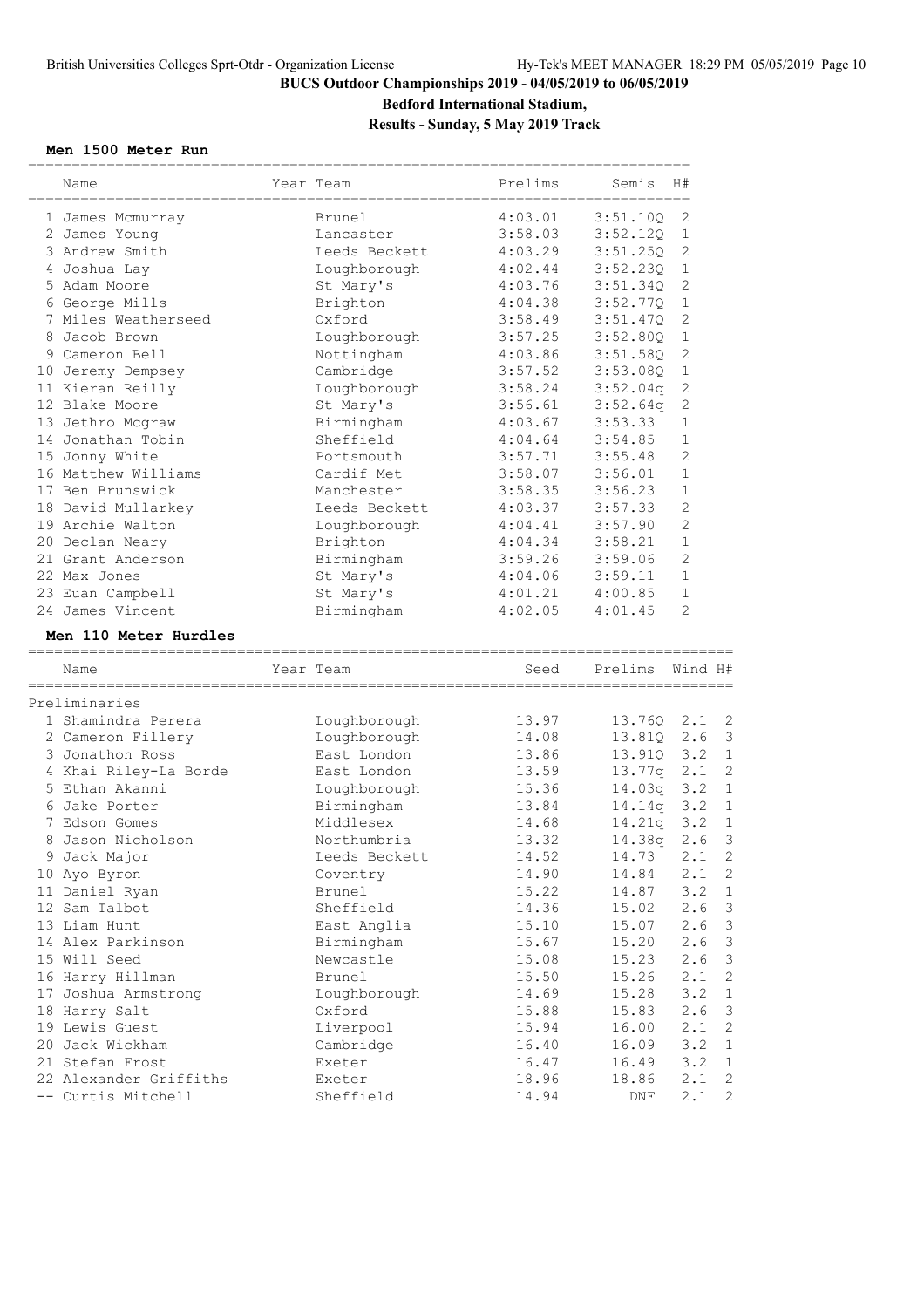**Bedford International Stadium,**

**Results - Sunday, 5 May 2019 Track**

### **Men 400 Meter Hurdles**

| Semi-Finals<br>1 Alastair Chalmers<br>55.94<br>Bath<br>52.07Q<br>1<br>2 Alexander Knibbs<br>53.02<br>52.74Q<br>3<br>Loughborough<br>Loughborough<br>2<br>3 Joe Fuggle<br>55.82<br>53.17Q<br>Loughborough<br>4 Seamus Derbyshire<br>54.07<br>52.16Q<br>1<br>5 Daniel Rees<br>3<br>Durham<br>53.72<br>53.70Q<br>2<br>54.30<br>6 Tyri Donovan<br>Brunel<br>54.42Q<br>54.54<br>1<br>7 Max Schopp<br>Brunel<br>53.75q<br>8 Jamie Lambert<br>57.23<br>1<br>Bristol<br>53.88q<br>9 Bailey Stickings<br>Loughborough<br>58.83<br>54.00<br>1<br>2<br>10 Samuel Clarke<br>56.11<br>54.98<br>Cambridge<br>3<br>11 William Ritchie-Moulin<br>54.49<br>55.22<br>Durham<br>3<br>12 Timothy Stephens<br>56.20<br>55.29<br>Bath<br>$\overline{2}$<br>13 Rhodri Williams<br>Cardif Met<br>57.31<br>56.64<br>$\overline{2}$<br>59.10<br>56.86<br>14 Jack Houghton<br>Swansea<br>3<br>15 James Greenhalgh<br>56.44<br>Sheffield Hallam<br>57.14<br>2<br>16 Scott Thomson<br>57.25<br>57.44<br>Exeter<br>58.33<br>$\mathbf{1}$<br>17 Benjamin Schofield<br>Northumbria<br>57.30<br>1<br>18 Blake Strickland-Bennett<br>Oxford<br>59.26<br>57.86<br>3<br>Oxford<br>58.57<br>59.19<br>19 Ronan Llyr<br>3<br>20 Joseph Mitchell<br>Cambridge<br>59.79<br>60.60<br>2<br>-- Connor Aldridge<br>Leeds Beckett<br>59.01<br>DNF<br>3<br>-- George Orton<br>58.56<br>Warwick<br>DNF<br>Men 4x100 Meter Relay<br>H#<br>Team<br>Seed<br>Prelims<br>Preliminaries<br>1 East London<br>41.63q<br>2<br>42.18q<br>2<br>2 Bath<br>42.23q<br>$\mathbf{1}$<br>3 Loughborough<br>4 Cardiff Metropolitan<br>4<br>42.47q<br>5 Sheffield<br>2<br>42.50q<br>3<br>6 Brunel<br>42.53q<br>7 Oxford<br>4<br>42.71q<br>8 Birmingham<br>3<br>43.21q<br>43.48<br>4<br>9 Swansea<br>$\overline{c}$<br>44.09<br>10 Leeds<br>11 Warwick<br>44.32<br>1<br>12 Cardiff<br>44.85<br>2<br>13 King's College London<br>45.05<br>$\mathbf 1$<br>14 Bristol<br>4<br>45.11<br>2<br>15 Newcastle<br>45.17<br>16 Durham<br>45.33<br>1<br>17 Leeds Beckett<br>45.79<br>3<br>$\mathbf 1$<br>18 Leicester<br>46.55<br>3<br>19 Manchester<br>47.03<br>20 Nottingham | Name | ============<br>Year Team | ==========<br>Prelims | Semis | H#             |  |
|-------------------------------------------------------------------------------------------------------------------------------------------------------------------------------------------------------------------------------------------------------------------------------------------------------------------------------------------------------------------------------------------------------------------------------------------------------------------------------------------------------------------------------------------------------------------------------------------------------------------------------------------------------------------------------------------------------------------------------------------------------------------------------------------------------------------------------------------------------------------------------------------------------------------------------------------------------------------------------------------------------------------------------------------------------------------------------------------------------------------------------------------------------------------------------------------------------------------------------------------------------------------------------------------------------------------------------------------------------------------------------------------------------------------------------------------------------------------------------------------------------------------------------------------------------------------------------------------------------------------------------------------------------------------------------------------------------------------------------------------------------------------------------------------------------------------------------------------------------------------------------------------------------------------------------------------------------------------------------------------------------------------------------------------------------------------------------------------------|------|---------------------------|-----------------------|-------|----------------|--|
|                                                                                                                                                                                                                                                                                                                                                                                                                                                                                                                                                                                                                                                                                                                                                                                                                                                                                                                                                                                                                                                                                                                                                                                                                                                                                                                                                                                                                                                                                                                                                                                                                                                                                                                                                                                                                                                                                                                                                                                                                                                                                                 |      |                           |                       |       |                |  |
|                                                                                                                                                                                                                                                                                                                                                                                                                                                                                                                                                                                                                                                                                                                                                                                                                                                                                                                                                                                                                                                                                                                                                                                                                                                                                                                                                                                                                                                                                                                                                                                                                                                                                                                                                                                                                                                                                                                                                                                                                                                                                                 |      |                           |                       |       |                |  |
|                                                                                                                                                                                                                                                                                                                                                                                                                                                                                                                                                                                                                                                                                                                                                                                                                                                                                                                                                                                                                                                                                                                                                                                                                                                                                                                                                                                                                                                                                                                                                                                                                                                                                                                                                                                                                                                                                                                                                                                                                                                                                                 |      |                           |                       |       |                |  |
|                                                                                                                                                                                                                                                                                                                                                                                                                                                                                                                                                                                                                                                                                                                                                                                                                                                                                                                                                                                                                                                                                                                                                                                                                                                                                                                                                                                                                                                                                                                                                                                                                                                                                                                                                                                                                                                                                                                                                                                                                                                                                                 |      |                           |                       |       |                |  |
|                                                                                                                                                                                                                                                                                                                                                                                                                                                                                                                                                                                                                                                                                                                                                                                                                                                                                                                                                                                                                                                                                                                                                                                                                                                                                                                                                                                                                                                                                                                                                                                                                                                                                                                                                                                                                                                                                                                                                                                                                                                                                                 |      |                           |                       |       |                |  |
|                                                                                                                                                                                                                                                                                                                                                                                                                                                                                                                                                                                                                                                                                                                                                                                                                                                                                                                                                                                                                                                                                                                                                                                                                                                                                                                                                                                                                                                                                                                                                                                                                                                                                                                                                                                                                                                                                                                                                                                                                                                                                                 |      |                           |                       |       |                |  |
|                                                                                                                                                                                                                                                                                                                                                                                                                                                                                                                                                                                                                                                                                                                                                                                                                                                                                                                                                                                                                                                                                                                                                                                                                                                                                                                                                                                                                                                                                                                                                                                                                                                                                                                                                                                                                                                                                                                                                                                                                                                                                                 |      |                           |                       |       |                |  |
|                                                                                                                                                                                                                                                                                                                                                                                                                                                                                                                                                                                                                                                                                                                                                                                                                                                                                                                                                                                                                                                                                                                                                                                                                                                                                                                                                                                                                                                                                                                                                                                                                                                                                                                                                                                                                                                                                                                                                                                                                                                                                                 |      |                           |                       |       |                |  |
|                                                                                                                                                                                                                                                                                                                                                                                                                                                                                                                                                                                                                                                                                                                                                                                                                                                                                                                                                                                                                                                                                                                                                                                                                                                                                                                                                                                                                                                                                                                                                                                                                                                                                                                                                                                                                                                                                                                                                                                                                                                                                                 |      |                           |                       |       |                |  |
|                                                                                                                                                                                                                                                                                                                                                                                                                                                                                                                                                                                                                                                                                                                                                                                                                                                                                                                                                                                                                                                                                                                                                                                                                                                                                                                                                                                                                                                                                                                                                                                                                                                                                                                                                                                                                                                                                                                                                                                                                                                                                                 |      |                           |                       |       |                |  |
|                                                                                                                                                                                                                                                                                                                                                                                                                                                                                                                                                                                                                                                                                                                                                                                                                                                                                                                                                                                                                                                                                                                                                                                                                                                                                                                                                                                                                                                                                                                                                                                                                                                                                                                                                                                                                                                                                                                                                                                                                                                                                                 |      |                           |                       |       |                |  |
|                                                                                                                                                                                                                                                                                                                                                                                                                                                                                                                                                                                                                                                                                                                                                                                                                                                                                                                                                                                                                                                                                                                                                                                                                                                                                                                                                                                                                                                                                                                                                                                                                                                                                                                                                                                                                                                                                                                                                                                                                                                                                                 |      |                           |                       |       |                |  |
|                                                                                                                                                                                                                                                                                                                                                                                                                                                                                                                                                                                                                                                                                                                                                                                                                                                                                                                                                                                                                                                                                                                                                                                                                                                                                                                                                                                                                                                                                                                                                                                                                                                                                                                                                                                                                                                                                                                                                                                                                                                                                                 |      |                           |                       |       |                |  |
|                                                                                                                                                                                                                                                                                                                                                                                                                                                                                                                                                                                                                                                                                                                                                                                                                                                                                                                                                                                                                                                                                                                                                                                                                                                                                                                                                                                                                                                                                                                                                                                                                                                                                                                                                                                                                                                                                                                                                                                                                                                                                                 |      |                           |                       |       |                |  |
|                                                                                                                                                                                                                                                                                                                                                                                                                                                                                                                                                                                                                                                                                                                                                                                                                                                                                                                                                                                                                                                                                                                                                                                                                                                                                                                                                                                                                                                                                                                                                                                                                                                                                                                                                                                                                                                                                                                                                                                                                                                                                                 |      |                           |                       |       |                |  |
|                                                                                                                                                                                                                                                                                                                                                                                                                                                                                                                                                                                                                                                                                                                                                                                                                                                                                                                                                                                                                                                                                                                                                                                                                                                                                                                                                                                                                                                                                                                                                                                                                                                                                                                                                                                                                                                                                                                                                                                                                                                                                                 |      |                           |                       |       |                |  |
|                                                                                                                                                                                                                                                                                                                                                                                                                                                                                                                                                                                                                                                                                                                                                                                                                                                                                                                                                                                                                                                                                                                                                                                                                                                                                                                                                                                                                                                                                                                                                                                                                                                                                                                                                                                                                                                                                                                                                                                                                                                                                                 |      |                           |                       |       |                |  |
|                                                                                                                                                                                                                                                                                                                                                                                                                                                                                                                                                                                                                                                                                                                                                                                                                                                                                                                                                                                                                                                                                                                                                                                                                                                                                                                                                                                                                                                                                                                                                                                                                                                                                                                                                                                                                                                                                                                                                                                                                                                                                                 |      |                           |                       |       |                |  |
|                                                                                                                                                                                                                                                                                                                                                                                                                                                                                                                                                                                                                                                                                                                                                                                                                                                                                                                                                                                                                                                                                                                                                                                                                                                                                                                                                                                                                                                                                                                                                                                                                                                                                                                                                                                                                                                                                                                                                                                                                                                                                                 |      |                           |                       |       |                |  |
|                                                                                                                                                                                                                                                                                                                                                                                                                                                                                                                                                                                                                                                                                                                                                                                                                                                                                                                                                                                                                                                                                                                                                                                                                                                                                                                                                                                                                                                                                                                                                                                                                                                                                                                                                                                                                                                                                                                                                                                                                                                                                                 |      |                           |                       |       |                |  |
|                                                                                                                                                                                                                                                                                                                                                                                                                                                                                                                                                                                                                                                                                                                                                                                                                                                                                                                                                                                                                                                                                                                                                                                                                                                                                                                                                                                                                                                                                                                                                                                                                                                                                                                                                                                                                                                                                                                                                                                                                                                                                                 |      |                           |                       |       |                |  |
|                                                                                                                                                                                                                                                                                                                                                                                                                                                                                                                                                                                                                                                                                                                                                                                                                                                                                                                                                                                                                                                                                                                                                                                                                                                                                                                                                                                                                                                                                                                                                                                                                                                                                                                                                                                                                                                                                                                                                                                                                                                                                                 |      |                           |                       |       |                |  |
|                                                                                                                                                                                                                                                                                                                                                                                                                                                                                                                                                                                                                                                                                                                                                                                                                                                                                                                                                                                                                                                                                                                                                                                                                                                                                                                                                                                                                                                                                                                                                                                                                                                                                                                                                                                                                                                                                                                                                                                                                                                                                                 |      |                           |                       |       |                |  |
|                                                                                                                                                                                                                                                                                                                                                                                                                                                                                                                                                                                                                                                                                                                                                                                                                                                                                                                                                                                                                                                                                                                                                                                                                                                                                                                                                                                                                                                                                                                                                                                                                                                                                                                                                                                                                                                                                                                                                                                                                                                                                                 |      |                           |                       |       |                |  |
|                                                                                                                                                                                                                                                                                                                                                                                                                                                                                                                                                                                                                                                                                                                                                                                                                                                                                                                                                                                                                                                                                                                                                                                                                                                                                                                                                                                                                                                                                                                                                                                                                                                                                                                                                                                                                                                                                                                                                                                                                                                                                                 |      |                           |                       |       |                |  |
|                                                                                                                                                                                                                                                                                                                                                                                                                                                                                                                                                                                                                                                                                                                                                                                                                                                                                                                                                                                                                                                                                                                                                                                                                                                                                                                                                                                                                                                                                                                                                                                                                                                                                                                                                                                                                                                                                                                                                                                                                                                                                                 |      |                           |                       |       |                |  |
|                                                                                                                                                                                                                                                                                                                                                                                                                                                                                                                                                                                                                                                                                                                                                                                                                                                                                                                                                                                                                                                                                                                                                                                                                                                                                                                                                                                                                                                                                                                                                                                                                                                                                                                                                                                                                                                                                                                                                                                                                                                                                                 |      |                           |                       |       |                |  |
|                                                                                                                                                                                                                                                                                                                                                                                                                                                                                                                                                                                                                                                                                                                                                                                                                                                                                                                                                                                                                                                                                                                                                                                                                                                                                                                                                                                                                                                                                                                                                                                                                                                                                                                                                                                                                                                                                                                                                                                                                                                                                                 |      |                           |                       |       |                |  |
|                                                                                                                                                                                                                                                                                                                                                                                                                                                                                                                                                                                                                                                                                                                                                                                                                                                                                                                                                                                                                                                                                                                                                                                                                                                                                                                                                                                                                                                                                                                                                                                                                                                                                                                                                                                                                                                                                                                                                                                                                                                                                                 |      |                           |                       |       |                |  |
|                                                                                                                                                                                                                                                                                                                                                                                                                                                                                                                                                                                                                                                                                                                                                                                                                                                                                                                                                                                                                                                                                                                                                                                                                                                                                                                                                                                                                                                                                                                                                                                                                                                                                                                                                                                                                                                                                                                                                                                                                                                                                                 |      |                           |                       |       |                |  |
|                                                                                                                                                                                                                                                                                                                                                                                                                                                                                                                                                                                                                                                                                                                                                                                                                                                                                                                                                                                                                                                                                                                                                                                                                                                                                                                                                                                                                                                                                                                                                                                                                                                                                                                                                                                                                                                                                                                                                                                                                                                                                                 |      |                           |                       |       |                |  |
|                                                                                                                                                                                                                                                                                                                                                                                                                                                                                                                                                                                                                                                                                                                                                                                                                                                                                                                                                                                                                                                                                                                                                                                                                                                                                                                                                                                                                                                                                                                                                                                                                                                                                                                                                                                                                                                                                                                                                                                                                                                                                                 |      |                           |                       |       |                |  |
|                                                                                                                                                                                                                                                                                                                                                                                                                                                                                                                                                                                                                                                                                                                                                                                                                                                                                                                                                                                                                                                                                                                                                                                                                                                                                                                                                                                                                                                                                                                                                                                                                                                                                                                                                                                                                                                                                                                                                                                                                                                                                                 |      |                           |                       |       |                |  |
|                                                                                                                                                                                                                                                                                                                                                                                                                                                                                                                                                                                                                                                                                                                                                                                                                                                                                                                                                                                                                                                                                                                                                                                                                                                                                                                                                                                                                                                                                                                                                                                                                                                                                                                                                                                                                                                                                                                                                                                                                                                                                                 |      |                           |                       |       |                |  |
|                                                                                                                                                                                                                                                                                                                                                                                                                                                                                                                                                                                                                                                                                                                                                                                                                                                                                                                                                                                                                                                                                                                                                                                                                                                                                                                                                                                                                                                                                                                                                                                                                                                                                                                                                                                                                                                                                                                                                                                                                                                                                                 |      |                           |                       |       |                |  |
|                                                                                                                                                                                                                                                                                                                                                                                                                                                                                                                                                                                                                                                                                                                                                                                                                                                                                                                                                                                                                                                                                                                                                                                                                                                                                                                                                                                                                                                                                                                                                                                                                                                                                                                                                                                                                                                                                                                                                                                                                                                                                                 |      |                           |                       |       |                |  |
|                                                                                                                                                                                                                                                                                                                                                                                                                                                                                                                                                                                                                                                                                                                                                                                                                                                                                                                                                                                                                                                                                                                                                                                                                                                                                                                                                                                                                                                                                                                                                                                                                                                                                                                                                                                                                                                                                                                                                                                                                                                                                                 |      |                           |                       |       |                |  |
|                                                                                                                                                                                                                                                                                                                                                                                                                                                                                                                                                                                                                                                                                                                                                                                                                                                                                                                                                                                                                                                                                                                                                                                                                                                                                                                                                                                                                                                                                                                                                                                                                                                                                                                                                                                                                                                                                                                                                                                                                                                                                                 |      |                           |                       |       |                |  |
|                                                                                                                                                                                                                                                                                                                                                                                                                                                                                                                                                                                                                                                                                                                                                                                                                                                                                                                                                                                                                                                                                                                                                                                                                                                                                                                                                                                                                                                                                                                                                                                                                                                                                                                                                                                                                                                                                                                                                                                                                                                                                                 |      |                           |                       |       |                |  |
|                                                                                                                                                                                                                                                                                                                                                                                                                                                                                                                                                                                                                                                                                                                                                                                                                                                                                                                                                                                                                                                                                                                                                                                                                                                                                                                                                                                                                                                                                                                                                                                                                                                                                                                                                                                                                                                                                                                                                                                                                                                                                                 |      |                           |                       |       |                |  |
|                                                                                                                                                                                                                                                                                                                                                                                                                                                                                                                                                                                                                                                                                                                                                                                                                                                                                                                                                                                                                                                                                                                                                                                                                                                                                                                                                                                                                                                                                                                                                                                                                                                                                                                                                                                                                                                                                                                                                                                                                                                                                                 |      |                           |                       |       |                |  |
|                                                                                                                                                                                                                                                                                                                                                                                                                                                                                                                                                                                                                                                                                                                                                                                                                                                                                                                                                                                                                                                                                                                                                                                                                                                                                                                                                                                                                                                                                                                                                                                                                                                                                                                                                                                                                                                                                                                                                                                                                                                                                                 |      |                           |                       |       |                |  |
|                                                                                                                                                                                                                                                                                                                                                                                                                                                                                                                                                                                                                                                                                                                                                                                                                                                                                                                                                                                                                                                                                                                                                                                                                                                                                                                                                                                                                                                                                                                                                                                                                                                                                                                                                                                                                                                                                                                                                                                                                                                                                                 |      |                           |                       |       |                |  |
|                                                                                                                                                                                                                                                                                                                                                                                                                                                                                                                                                                                                                                                                                                                                                                                                                                                                                                                                                                                                                                                                                                                                                                                                                                                                                                                                                                                                                                                                                                                                                                                                                                                                                                                                                                                                                                                                                                                                                                                                                                                                                                 |      |                           |                       |       |                |  |
|                                                                                                                                                                                                                                                                                                                                                                                                                                                                                                                                                                                                                                                                                                                                                                                                                                                                                                                                                                                                                                                                                                                                                                                                                                                                                                                                                                                                                                                                                                                                                                                                                                                                                                                                                                                                                                                                                                                                                                                                                                                                                                 |      |                           |                       |       |                |  |
|                                                                                                                                                                                                                                                                                                                                                                                                                                                                                                                                                                                                                                                                                                                                                                                                                                                                                                                                                                                                                                                                                                                                                                                                                                                                                                                                                                                                                                                                                                                                                                                                                                                                                                                                                                                                                                                                                                                                                                                                                                                                                                 |      |                           |                       |       |                |  |
|                                                                                                                                                                                                                                                                                                                                                                                                                                                                                                                                                                                                                                                                                                                                                                                                                                                                                                                                                                                                                                                                                                                                                                                                                                                                                                                                                                                                                                                                                                                                                                                                                                                                                                                                                                                                                                                                                                                                                                                                                                                                                                 |      |                           |                       | 48.56 | $\overline{4}$ |  |
| 3<br>21 Sunderland<br>51.76                                                                                                                                                                                                                                                                                                                                                                                                                                                                                                                                                                                                                                                                                                                                                                                                                                                                                                                                                                                                                                                                                                                                                                                                                                                                                                                                                                                                                                                                                                                                                                                                                                                                                                                                                                                                                                                                                                                                                                                                                                                                     |      |                           |                       |       |                |  |
| -- Coventry<br>3 Rule 170.19<br>DQ.                                                                                                                                                                                                                                                                                                                                                                                                                                                                                                                                                                                                                                                                                                                                                                                                                                                                                                                                                                                                                                                                                                                                                                                                                                                                                                                                                                                                                                                                                                                                                                                                                                                                                                                                                                                                                                                                                                                                                                                                                                                             |      |                           |                       |       |                |  |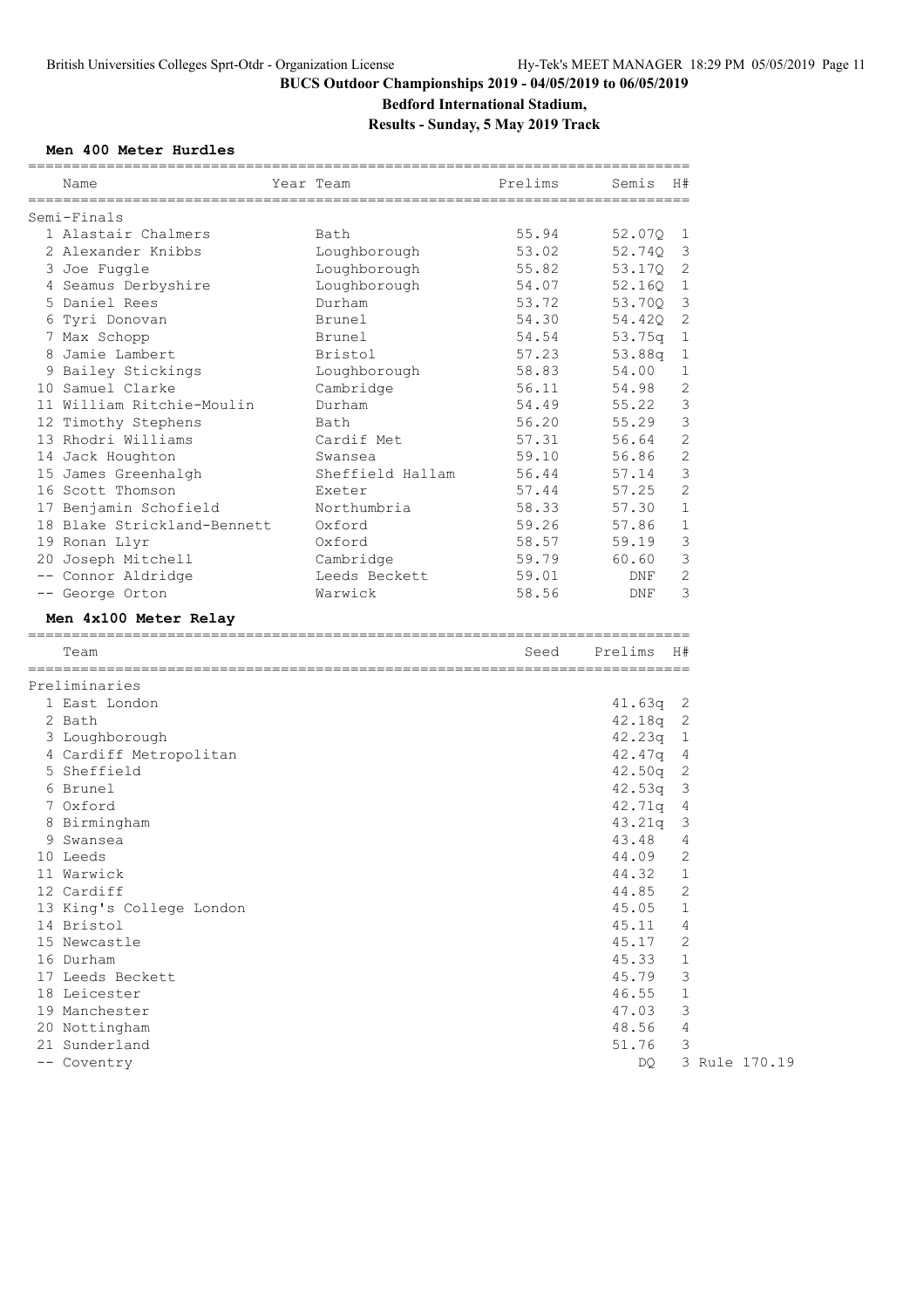### **Bedford International Stadium,**

### **Results - Sunday, 5 May 2019 Track**

### **Men 4x400 Meter Relay**

|    | Team                       | Seed | Prelims      | H#             |
|----|----------------------------|------|--------------|----------------|
|    | 1 Loughborough             |      | 3:16.98q     | 2              |
|    | 2 Sheffield                |      | 3:19.47q     | -2             |
|    | 3 Birmingham               |      | $3:20.53q$ 3 |                |
|    | 4 East London              |      | 3:20.66q     | $\mathbf{1}$   |
|    | 5 Brunel                   |      | 3:22.70q     | $\overline{3}$ |
|    | 6 Sheffield Hallam         |      | 3:24.25q     | $\mathbf{1}$   |
|    | 7 Oxford                   |      | 3:24.31q     | $\mathbf{1}$   |
|    | 8 Cardiff Metropolitan     |      | 3:24.33q     | $\mathbf 1$    |
|    | 9 Cambridge                |      | 3:24.47      | 2              |
|    | 10 Leeds Beckett           |      | 3:24.69      | 3              |
|    | 11 Nottingham              |      | 3:26.01      | 3              |
|    | 12 Durham                  |      | 3:28.95      | $\overline{2}$ |
|    | 13 Leeds                   |      | 3:30.23      | 1              |
|    | 14 Chester (Chester)       |      | 3:30.72      | $\overline{2}$ |
|    | 15 Exeter                  |      | 3:32.12      | 3              |
|    | 16 Southampton             |      | 3:33.56      | $\overline{2}$ |
| 17 | Swansea                    |      | 3:33.63      | $\overline{2}$ |
|    | 18 Warwick                 |      | 3:34.11      | $\mathbf{1}$   |
|    | 19 Cardiff                 |      | 3:34.29      | 1              |
|    | 20 Manchester              |      | 3:35.43      | $\mathbf{1}$   |
|    | 21 Bristol                 |      | 3:35.58      | 3              |
|    | 22 Leicester               |      | 3:38.12      | 3              |
|    | 23 Manchester Metropolitan |      | 3:47.52      | $\overline{2}$ |
|    | 24 Oxford Brookes          |      | 3:53.84      | 3              |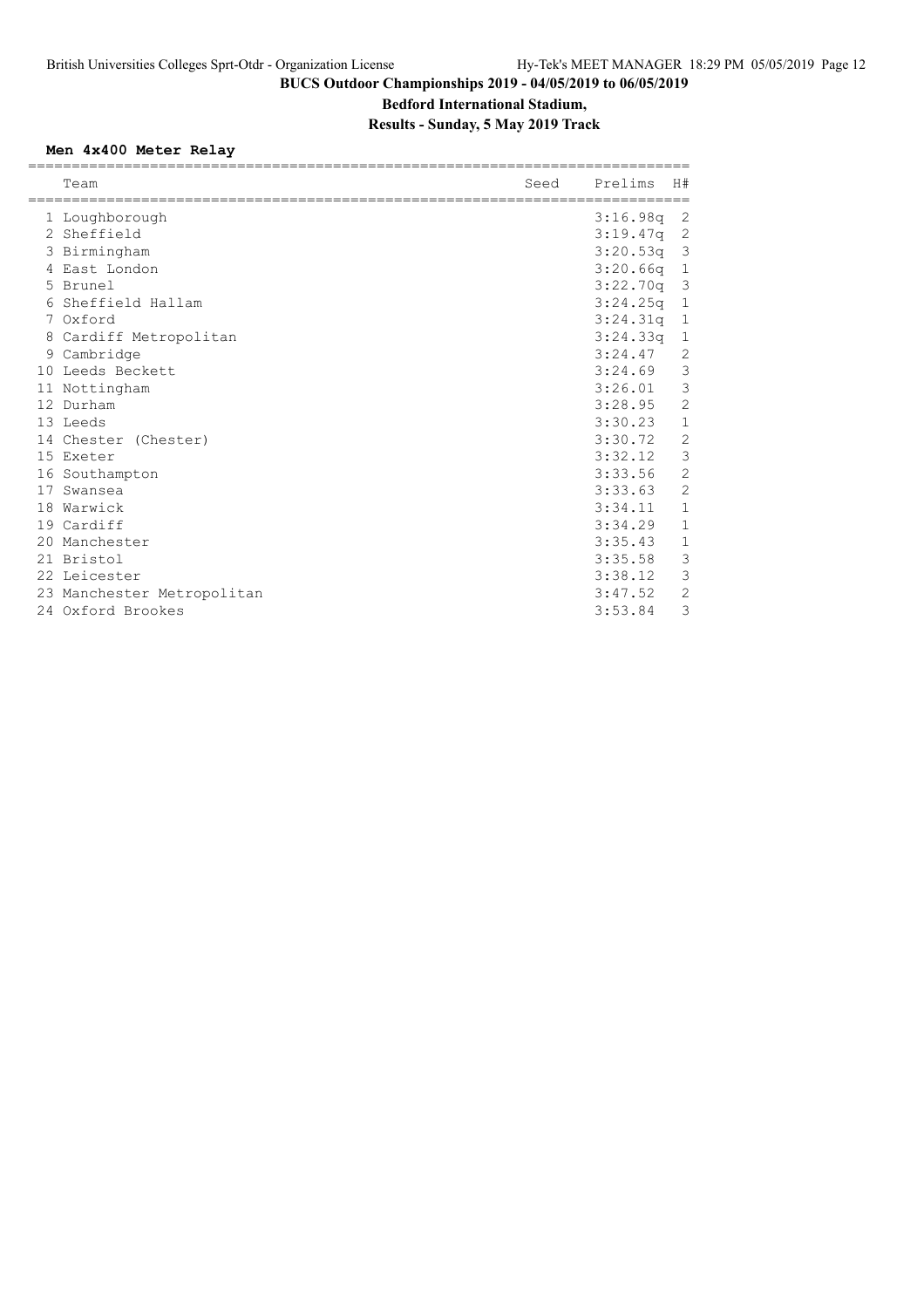**Bedford International Stadium,**

**Results - Monday, 6 May 2019 Track**

| Women 100 Meter Dash W/C Wheelchair                   |                   |                                  |                                            |                    |         |                |
|-------------------------------------------------------|-------------------|----------------------------------|--------------------------------------------|--------------------|---------|----------------|
| Name<br>==========                                    |                   | Year Team                        | Seed                                       | Finals             |         | Wind Points    |
| Finals                                                |                   |                                  |                                            |                    |         |                |
| 1 Yasmin Somers T33                                   |                   | Worcester                        | 24.11                                      | 25.66              | 2.5 150 |                |
| -- Georgina Lord T54                                  |                   | Guest                            | 24.30                                      | 21.84              | 2.5     |                |
| -- Sophie Taylor T33                                  |                   | Guest                            | 24.30                                      | 24.31              | 2.5     |                |
| -- Paige Murray T34                                   |                   | Guest                            | 19.97                                      | 24.36              | 2.5     |                |
| Women 200 Meter Dash<br>_____________________________ |                   |                                  |                                            |                    |         |                |
| Name<br>==================                            |                   | Year Team<br>=================== | Prelims<br>=============================== | Semis              | Wind H# |                |
| Semi-Finals                                           |                   |                                  |                                            |                    |         |                |
| 1 Georgina Adam                                       |                   | Loughborough                     | 24.73                                      | 23.93Q             | 4.0     | 2              |
| 2 Jazmine Moss                                        |                   | Northumbria                      | 24.51                                      | 24.050             | 2.4     | 1              |
| 3 Melissa Roberts                                     |                   | Cardif Met                       | 24.57                                      | 24.200             | 2.3     | 3              |
| 4 Darcey Kuypers                                      |                   | Brunel                           | 24.62                                      | 24.230             | 2.3     | 3              |
| 5 Amy Odunaiya                                        |                   | Cardif Met                       | 24.68                                      | 24.270             | 2.4     | 1              |
| 6 Hannah Brier                                        |                   | Loughborough                     | 24.25                                      | 24.330             | 4.0     | 2              |
| 7 Rebecca Matheson                                    |                   | Robert Gordon                    | 24.69                                      | 24.52q             | 4.0     | 2              |
| 8 Alicia Barrett                                      |                   | Sheffield Hallam                 | 24.75                                      | 24.78q             | 2.4     | $\mathbf 1$    |
| 9 Beth Pringle                                        |                   | Leeds Beckett                    | 24.79                                      | 24.78              | 2.4     | $\mathbf 1$    |
| 10 Ellie Bandy                                        |                   | East Anglia                      | 25.13                                      | 24.87              | 4.0     | $\mathbf{2}$   |
| 11 Eleanor Smith-Hahn                                 |                   | London Goldsmiths                | 25.23                                      | 24.91              | 2.4     | $\mathbf 1$    |
| 12 Janine Boyle                                       |                   | Ulster                           | 25.05                                      | 24.96              | 4.0     | 2              |
| 13 Alison Mccorry                                     |                   | Loughborough                     | 25.17                                      | 25.09              | 2.3     | 3              |
| 13 Emily Strickland                                   |                   | Newcastle                        | 25.38                                      | 25.09              | 4.0     | 2              |
| 15 Selina Henderson                                   |                   | Queen Margaret                   | 25.21                                      | 25.20              | 2.3     | 3              |
| 16 Izzy Bryant                                        |                   | Brunel                           | 25.28                                      | 25.36              | 2.3     | 3              |
| 17 Alice Odunaiya                                     |                   | Birmingham                       | 25.35                                      | 25.45              | 4.0     | 2              |
| 18 Eleanor Rawson                                     |                   |                                  | 25.52                                      | 25.56              | 2.3     | 3              |
|                                                       |                   | Loughborough                     | 25.30                                      | 25.70              | 2.4     | $\mathbf{1}$   |
| 19 Synne Frydenlund                                   |                   | Brunel                           |                                            |                    |         |                |
| 20 Esther Adikpe                                      |                   | Cardiff                          | 25.56                                      | 25.74              | 2.4     | $\mathbf{1}$   |
| 21 Abbey Anson                                        |                   | Exeter                           | 25.53                                      | 25.75              | 2.3     | 3              |
| 22 Ash Colvin                                         |                   | Liverpool Jo                     | 25.41                                      | 25.75              | 2.4     | $\mathbf 1$    |
| 23 Becky Qurike                                       |                   | Sheffield                        | 25.68                                      | 26.00              | 4.0     | $\overline{2}$ |
| Women 200 Meter Dash Amb Ambulatory                   |                   |                                  |                                            |                    |         |                |
| Name                                                  |                   | Year Team                        | Seed                                       | Finals             |         | Wind Points    |
| Finals                                                |                   |                                  |                                            |                    |         |                |
| 1 Amy Carr T37                                        |                   | York St John                     | 30.97                                      | 31.29              | 1.2 698 |                |
| -- Laura Sugar T44                                    |                   | Guest                            | 27.91                                      | 28.79              | 1.2     |                |
| Women 200 Meter Dash                                  |                   |                                  |                                            |                    |         |                |
| ______________________<br>Name                        | ================= | Year Team                        | Semis                                      | ========<br>Finals |         | Wind Points    |
| 1 Jazmine Moss                                        |                   | Northumbria                      | 24.05                                      | 23.96              | 1.1     |                |
|                                                       |                   |                                  |                                            |                    |         |                |
| 2 Georgina Adam                                       |                   | Loughborough                     | 23.93                                      | 24.19              | 1.1     |                |
| 3 Melissa Roberts                                     |                   | Cardif Met                       | 24.20                                      | 24.29              | 1.1     |                |
| 4 Darcey Kuypers                                      |                   | Brunel                           | 24.23                                      | 24.31              | 1.1     |                |
| 5 Hannah Brier                                        |                   | Loughborough                     | 24.33                                      | 24.53              | 1.1     |                |
| 6 Amy Odunaiya                                        |                   | Cardif Met                       | 24.27                                      | 24.56              | 1.1     |                |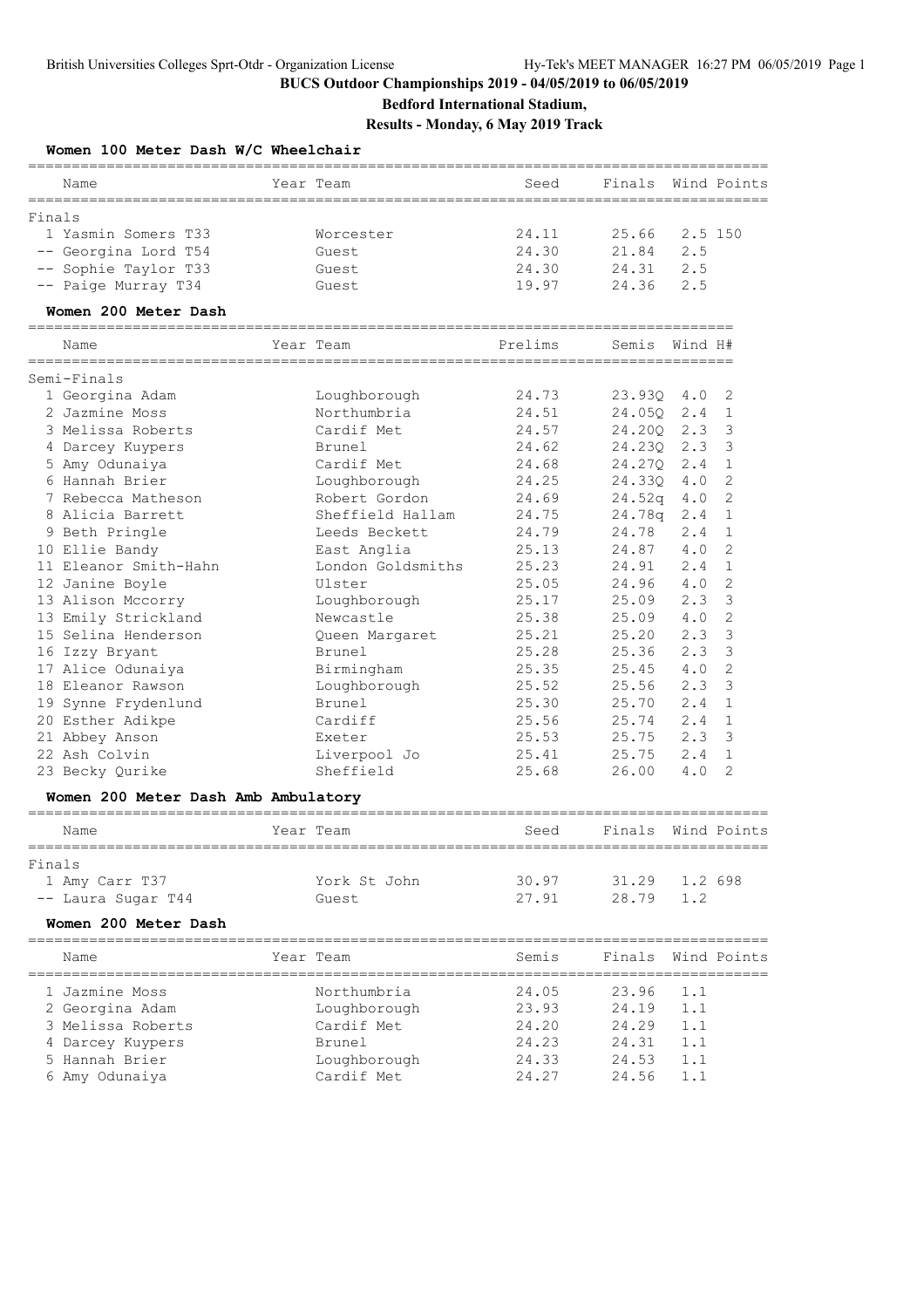**Bedford International Stadium,**

**Results - Monday, 6 May 2019 Track**

#### **....Women 200 Meter Dash**

| 7 Rebecca Matheson | Robert Gordon    | 24.52 | 24.66 1.1 |  |
|--------------------|------------------|-------|-----------|--|
| 8 Alicia Barrett   | Sheffield Hallam | 24.78 | 24.94 1.1 |  |

#### **Women 400 Meter Dash**

================================================================================ Name **Year Team** Semis Finals Points ================================================================================ 1 Yasmin Liverpool Warwick 55.56 55.26 2 Lauren Russell East London 57.17 56.21 3 Emma Alderson Loughborough 56.82 56.77 3 Laura Turley Chester (Chester) 57.19 56.77 5 Phoebe Fenwick Loughborough 57.34 57.22 6 Amy Gellion Sheffield 56.99 57.25 7 Hannah Malpass Newcastle 57.60 58.13 -- Rachel Donnison Bath 57.53 DNF

#### **Women 800 Meter Run**

| Name                | Year Team        | Semis   | Finals  | Points |
|---------------------|------------------|---------|---------|--------|
| 1 Isabelle Boffey   | Birmingham       | 2:13.39 | 2:08.51 |        |
| 2 Isobel Ives       | Bath             | 2:09.91 | 2:10.48 |        |
| 3 Kirsty Fraser     | Brunel           | 2:08.77 | 2:10.79 |        |
| 4 Hannah Cameron    | Robert Gordon    | 2:08.65 | 2:10.87 |        |
| 5 Leah Barrow       | Leeds Beckett    | 2:09.09 | 2:11.16 |        |
| 6 Emily Simpson     | Sheffield Hallam | 2:11.67 | 2:11.58 |        |
| 7 Rosemary Johnson  | Loughborough     | 2:10.68 | 2:11.81 |        |
| 8 Rosie Chamberlain | Cardif Met       | 2:14.00 | 2:15.40 |        |
|                     |                  |         |         |        |

#### **Women 800 Meter Run W/C Wheelchair**

| Name                 | Year Team | Seed    | Finals Points |    |  |  |  |  |
|----------------------|-----------|---------|---------------|----|--|--|--|--|
| 1 Yasmin Somers T33  | Worcester | 3:26.27 | 4:05.86       | -8 |  |  |  |  |
| -- Georgina Lord T54 | Guest.    | 3:26.27 | 2:43.31       |    |  |  |  |  |
| -- Paige Murray T34  | Guest.    | 2:21.82 | 3:10.34       |    |  |  |  |  |
| -- Sophie Taylor T33 | Guest.    | 2:55.73 | 3:16.10       |    |  |  |  |  |

#### **Women 1500 Meter Run**

| Name |                                                                                                                                                                                                                                             |              | Semis                  | Finals  | Points  |
|------|---------------------------------------------------------------------------------------------------------------------------------------------------------------------------------------------------------------------------------------------|--------------|------------------------|---------|---------|
|      |                                                                                                                                                                                                                                             |              |                        |         |         |
|      |                                                                                                                                                                                                                                             | Birmingham   | 4:33.01                | 4:29.55 |         |
|      |                                                                                                                                                                                                                                             | Edinburgh    | 4:32.81                | 4:30.69 |         |
|      |                                                                                                                                                                                                                                             | Edinburgh    | 4:32.87                | 4:31.27 |         |
|      |                                                                                                                                                                                                                                             | Nottingham   | 4:33.01                | 4:31.80 |         |
|      |                                                                                                                                                                                                                                             | Birmingham   | 4:34.81                | 4:33.15 |         |
|      |                                                                                                                                                                                                                                             | Loughborough | 4:34.02                | 4:33.41 |         |
|      |                                                                                                                                                                                                                                             | Oxford       | 4:34.08                | 4:34.08 |         |
|      |                                                                                                                                                                                                                                             | Bristol      | 4:33.57                | 4:34.46 |         |
|      |                                                                                                                                                                                                                                             | Birmingham   | 4:32.84                | 4:35.87 |         |
|      |                                                                                                                                                                                                                                             | Loughborough | 4:32.77                | 4:36.12 |         |
|      |                                                                                                                                                                                                                                             | Leeds        | 4:33.23                | 4:36.47 |         |
|      | 1 Georgie Hartigan<br>2 Sabrina Sinha<br>3 Steph Pennycook<br>4 Naomi Lang<br>5 Lori Handbury<br>6 Sarah Chapman<br>7 Sophie Tarver<br>8 Eleanor Bolton<br>9 Natalie Bretherton<br>10 Kate Seary<br>11 Kirsty Walker<br>12 Molly Butterwoth |              | Year Team<br>St Mary's | 4:33.14 | 4:29.10 |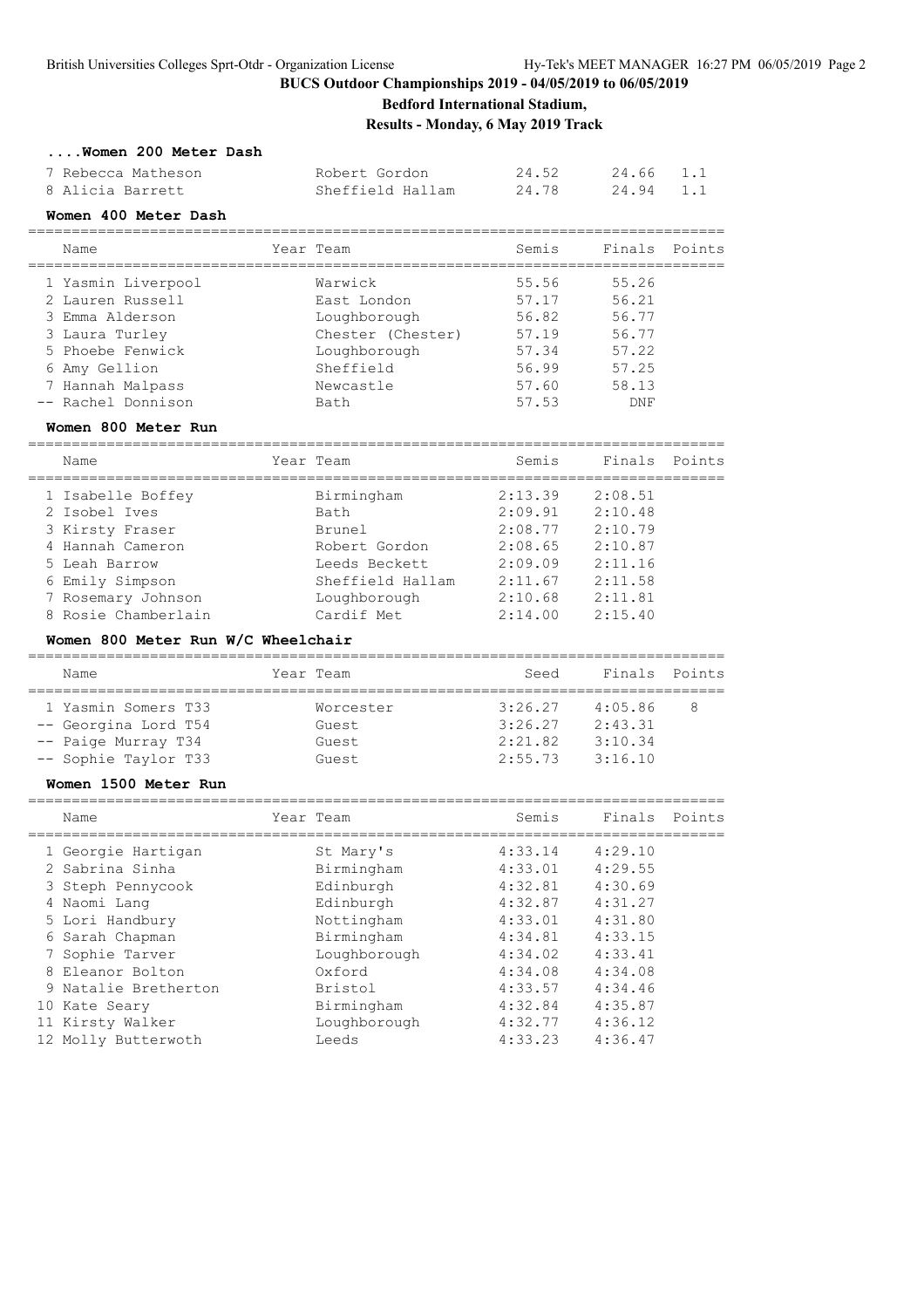### **Bedford International Stadium,**

### **Results - Monday, 6 May 2019 Track**

### **Women 5000 Meter Run**

|                                        | ======= |                     |          |          |                |                       |
|----------------------------------------|---------|---------------------|----------|----------|----------------|-----------------------|
| Name                                   |         | Year Team           | Seed     | Finals   |                | H# Points             |
| 1 Anna Moller                          |         | St Mary's           | 16:06.87 | 15:54.80 | 2              |                       |
| 2 Jessica Judd                         |         | Loughborough        | 15:34.82 | 15:56.96 | 2              |                       |
| 3 Amelia Quirk                         |         | Birmingham          | 15:50.31 | 16:02.47 | $\mathbf{2}$   |                       |
| 4 Dani Chattenton                      |         | Imperial Col        | 16:36.07 | 16:08.53 | $\mathbf{2}$   |                       |
| 5 Rebecca Murray                       |         | Brunel              | 16:09.35 | 16:21.38 | 2              |                       |
| 6 Bronwen Owen                         |         | Leeds Beckett       | 16:21.86 | 16:24.28 | $\overline{c}$ |                       |
| 7 Hannah Viner                         |         | King's Colle        | 16:37.21 | 16:32.82 | $\overline{c}$ |                       |
| 8 Abbie Donnelly                       |         | Loughborough        | 16:31.89 | 16:34.08 | $\mathbf{2}$   |                       |
| 9 Grace Carson                         |         | Loughborough        | 17:10.04 | 16:34.21 | $\mathbf{2}$   |                       |
| 10 Phoebe Law                          |         | St Mary's           | 16:09.14 | 16:40.57 | $\mathbf{2}$   |                       |
| 11 Emily Ruane                         |         | Cambridge           | 16:53.52 | 16:41.35 | 2              |                       |
| 12 Becky Straw                         |         | Birmingham          | 16:51.00 | 16:43.88 | $\mathbf{2}$   |                       |
| 13 Charlotte Dannatt                   |         | Oxford              | 16:46.43 | 16:45.44 | $\overline{c}$ |                       |
| 14 Izzy Fry                            |         | St Mary's           | 17:02.33 | 16:50.52 | $\mathbf{2}$   |                       |
| 15 Hannah Irwin                        |         | Surrey              | 17:24.40 | 16:55.50 | $\mathbf 1$    |                       |
| 16 Sarah Potter                        |         | Sheffield           | 17:17.61 | 16:56.89 | 1              |                       |
| 17 Bryony Gunn                         |         | Loughborough        | 17:15.35 | 17:10.10 | $\mathbf 1$    |                       |
| 18 Floren Scrafton                     |         | Oxford              | 16:45.67 | 17:12.67 | $\mathbf{2}$   |                       |
| 19 Phoebe Barker                       |         | Cambridge           | 16:44.07 | 17:15.94 | $\overline{c}$ |                       |
| 20 Kirandeep Marsh                     |         | Nottingham          | 17:41.00 | 17:20.62 | $\mathbf{1}$   |                       |
| 21 Olivia Stones                       |         | Liverpool           | 18:02.92 | 17:23.37 | $\mathbf 1$    |                       |
| 22 Beth Garland                        |         | Leeds               | 17:12.00 | 17:35.36 | $\overline{c}$ |                       |
| 23 Molly Browne                        |         | Coventry            | 17:16.00 | 17:53.67 | $\mathbf 1$    |                       |
|                                        |         | Stirling            | 18:18.00 | 17:57.99 | $\mathbf 1$    |                       |
| 24 Rebecca Craig                       |         | Sheffield           | 18:39.78 | 18:07.69 | $\mathbf 1$    |                       |
| 25 Jacqueline Penn<br>26 Hannah Stroud |         |                     |          |          | $\mathbf{1}$   |                       |
|                                        |         | Manchester          | 17:58.00 | 18:18.14 |                |                       |
| 27 Amy Hammersley                      |         | Bristol             | 18:31.50 | 18:19.09 | $\mathbf 1$    |                       |
| 28 Nikita Steiner                      |         | Exeter              | 18:34.20 | 18:20.69 | 1              |                       |
| 29 Chloe Bird                          |         | Nottingham          | 18:21.02 | 18:26.10 | $\mathbf 1$    |                       |
| 30 Rachel Broome                       |         | East Anglia         | 18:07.18 | 18:51.99 | $\mathbf 1$    |                       |
| 31 Alice Goodwin                       |         | East Anglia         | 18:47.00 | 19:00.01 | $\mathbf 1$    |                       |
| 32 Alice Wright                        |         | Chichester          | 18:39.78 | 19:29.54 | $1\,$          |                       |
| -- Lauren Major                        |         | Cambridge           | 17:21.07 | DNF      | $\mathbf 1$    |                       |
| Women 100 Meter Hurdles                |         |                     |          |          |                |                       |
| Name                                   |         | Year Team           | Prelims  | Semis    |                | Wind H#               |
| Semi-Finals                            |         |                     |          |          |                |                       |
| 1 Jessica Hunter                       |         | Bedfordshire        | 13.65    | 13.35Q   |                | 5.0<br>2              |
| 2 Holly Mills                          |         | Brunel              | 13.70    | 13.65Q   |                | 1.7<br>$\mathbf{1}$   |
| 3 Anastasia Davies                     |         | Kingston University | 13.71    | 13.460   |                | 5.0<br>$\mathbf{2}$   |
| 4 Mollie Courtney                      |         | Gloucestershire     | 13.83    | 13.70Q   |                | 1.7<br>$\mathbf{1}$   |
| 5 Amy Hodgson                          |         | Sheffield Hallam    | 14.11    | 13.92Q   |                | 5.0<br>2              |
| 6 Niamh Emerson                        |         | Loughborough        | 13.99    | 14.020   |                | 1.7<br>$\mathbf{1}$   |
| 7 Harriet Jones                        |         | Reading             | 14.15    | 14.01q   |                | 5.0<br>$\overline{c}$ |
| 8 Kennedy Holton                       |         | East London         | 14.60    | 14.10q   |                | 5.0<br>2              |
| 9 Emily Russell                        |         | Brunel              | 14.25    | 14.18    |                | 1.7<br>1              |
| 10 Bethany Mcandrew                    |         | Edinburgh           | 14.42    | 14.36    | $1.7\,$        | 1                     |
|                                        |         |                     |          |          |                |                       |

13 Lauren Evans Cardiff 14.69 14.57 1.7 1

14 Katie Garland Loughborough 14.81 14.68 1.7 1

 11 Sarah Connolly Brunel 14.56 14.46 5.0 2 12 Georgia Silcox Bath 13.89 14.51 1.7 1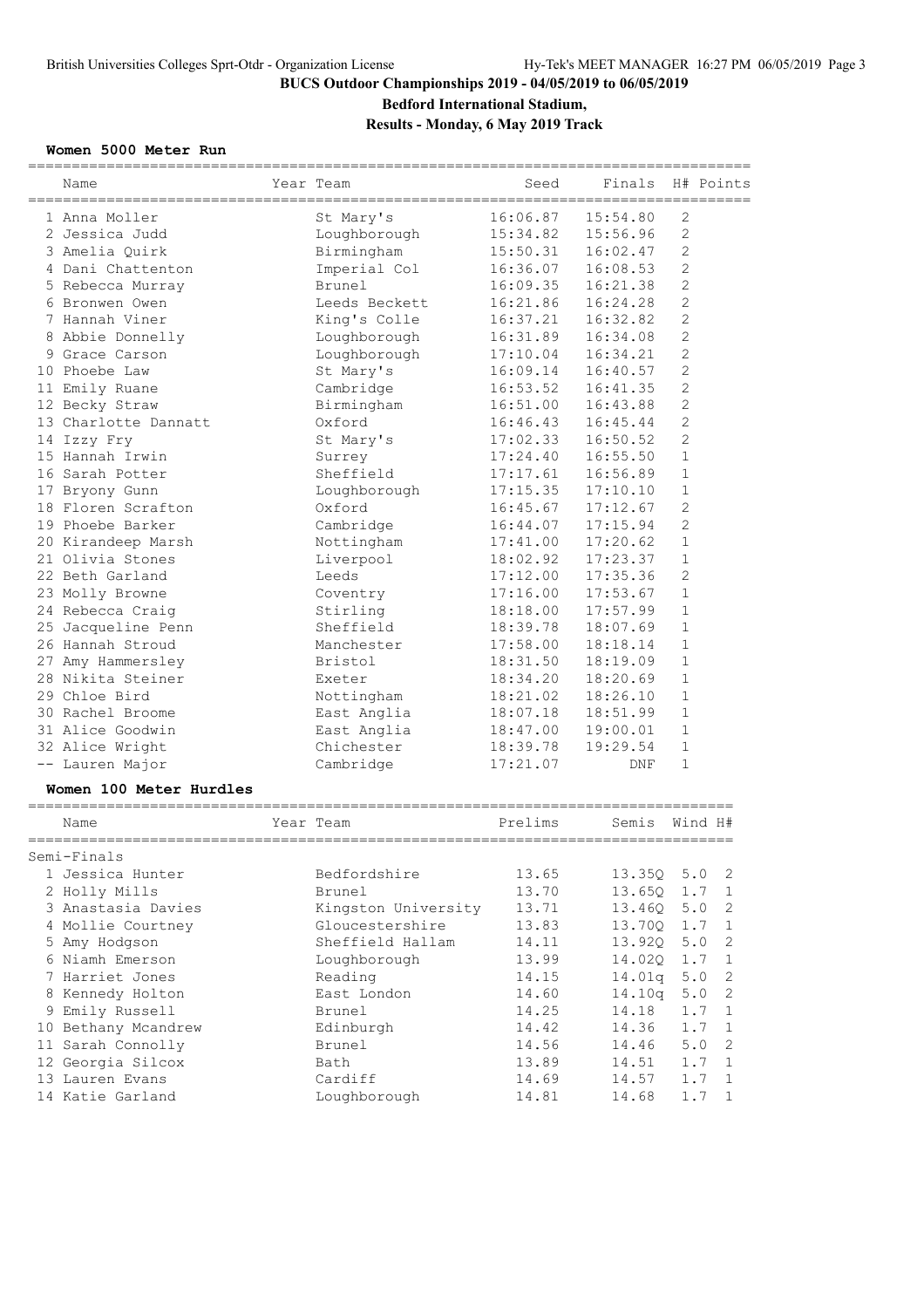**Bedford International Stadium,**

**Results - Monday, 6 May 2019 Track**

| Women 100 Meter Hurdles       |                     |                                     |         |               |
|-------------------------------|---------------------|-------------------------------------|---------|---------------|
| 15 Natasha Smith              | Loughborough        | 15.29                               | 14.95   | 5.0<br>2      |
| -- Megan Marrs                | Loughborough        | 13.94                               | DNF     | 5.0<br>2      |
| Women 100 Meter Hurdles       |                     |                                     |         |               |
| Name                          | Year Team           | Semis                               | Finals  | Wind Points   |
| Finals                        |                     |                                     |         |               |
| 1 Jessica Hunter              | Bedfordshire        | 13.35                               | 13.41   | 2.4           |
| 2 Holly Mills                 | <b>Brunel</b>       | 13.65                               | 13.49   | 2.4           |
| 3 Anastasia Davies            | Kingston University | 13.46                               | 13.56   | 2.4           |
| 4 Mollie Courtney             | Gloucestershire     | 13.70                               | 13.81   | 2.4           |
| 5 Amy Hodgson                 | Sheffield Hallam    | 13.92                               | 13.92   | 2.4           |
| 6 Kennedy Holton              | East London         | 14.10                               | 14.05   | 2.4           |
| 7 Harriet Jones               | Reading             | 14.01                               | 14.07   | 2.4           |
| -- Niamh Emerson              | Loughborough        | 14.02                               | DNF     | 2.4           |
| Women 400 Meter Hurdles       |                     |                                     |         |               |
| Name                          | Year Team           | Prelims                             |         | Finals Points |
| 1 Mae Thompson                | East London         | 62.76                               | 61.52   |               |
| 2 Emily Craig                 | Strathclyde         | 63.13                               | 61.58   |               |
| 3 Lauren Williams             | Bath                | 64.73                               | 61.87   |               |
| 4 Jasmine Mitchell            | Loughborough        | 65.89                               | 63.98   |               |
| 5 Niamh Malone                | Ulster              | 63.68                               | 64.27   |               |
| 6 Georgia Hollis-Lawrence     | Sheffield Hallam    | 66.36                               | 66.05   |               |
| 7 Stephanie Fisher            | Bath                | 67.17                               | 67.67   |               |
| -- Anna Nelson                | Loughborough        | 61.88                               | DNF     |               |
| Women 2000 Meter Steeplechase |                     |                                     |         |               |
| Name                          | Year Team           | ===========================<br>Seed |         | Finals Points |
| 1 Aimee Pratt                 | Manchester          | 6:22.11                             | 6:26.14 |               |
| 2 Emily Moyes                 | St Mary's           | 6:35.07                             | 6:38.40 |               |
| 3 Holly Page                  | Edinburgh           | 6:42.43                             | 6:42.02 |               |
| 4 Victoria Weir               | Birmingham          | 6:40.45                             | 6:45.52 |               |
| 5 Maisie Grice                | Birmingham          | 6:56.40                             | 6:57.60 |               |
| 6 Lauren Cooper               | Cardiff             | 6:50.30                             | 7:00.95 |               |
| 7 Nancy Scott                 | Cambridge           | 7:05.72                             | 7:11.93 |               |
| 8 Ella Shirley                | Birmingham          | 7:01.84                             | 7:16.94 |               |
| 9 Lily Higgins                | Birmingham          | 7:25.08                             | 7:18.45 |               |
| 10 Hannah Knights             | Loughborough        | 7:27.30                             | 7:20.10 |               |
| 11 Becky Berger-North         | Nottingham          | 7:05.72                             | 7:31.34 |               |
| 12 Katie Hughes               | St Mary's           | 7:16.56                             | 7:39.13 |               |
| 13 Diana Chalmers             | Sheffield Hallam    | 7:32.94                             | 7:46.90 |               |
| Women 4x100 Meter Relay       |                     |                                     |         |               |
|                               |                     |                                     |         |               |
| Team                          |                     | Prelims                             | Finals  | Points        |
| 1 Cardiff Metropolitan        |                     | 47.40                               | 46.66   |               |
| 2 Brunel                      |                     | 49.28                               | 47.53   |               |
| 3 Sheffield Hallam            |                     |                                     |         |               |
|                               |                     | 48.40                               | 48.04   |               |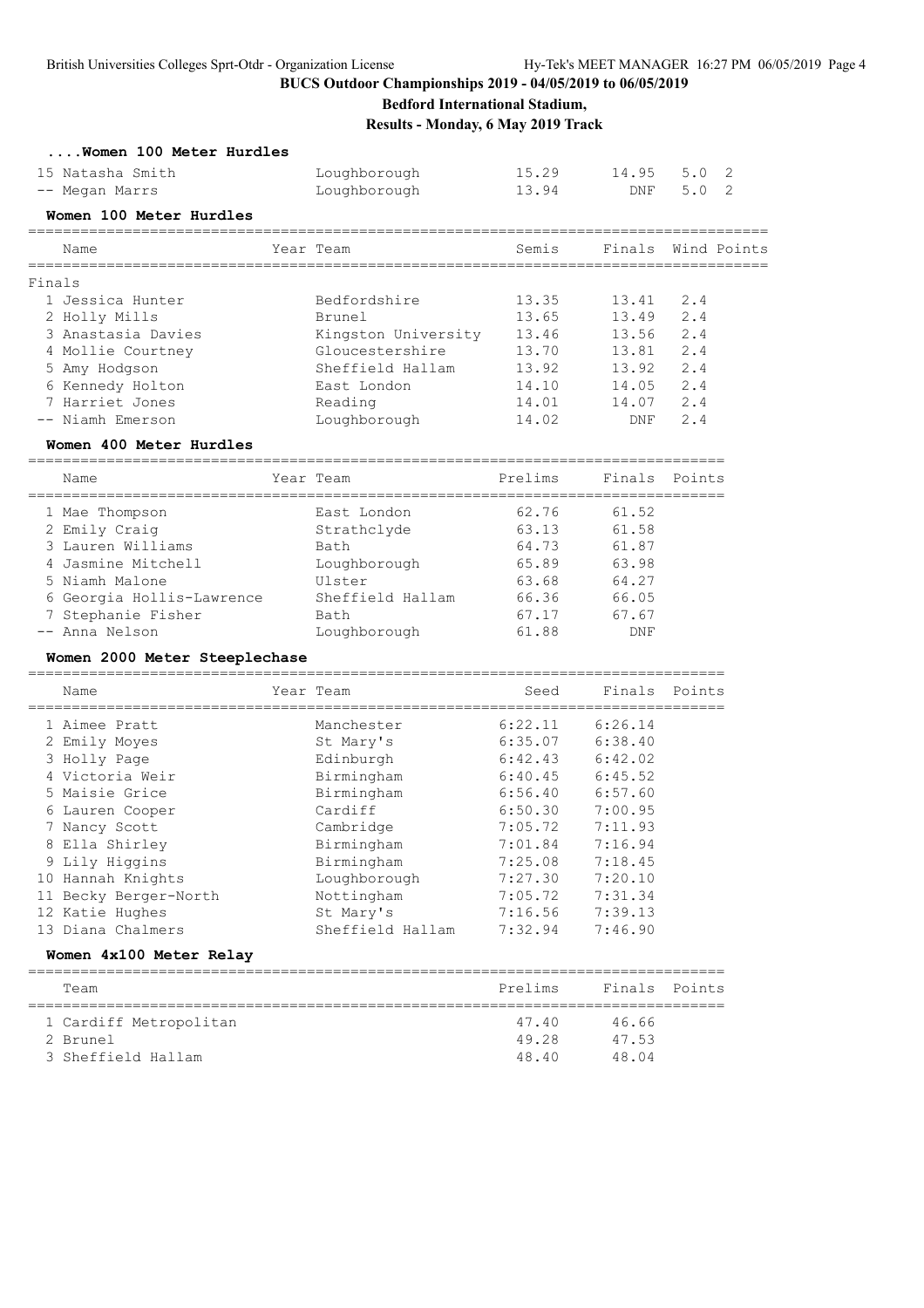**Bedford International Stadium,**

**Results - Monday, 6 May 2019 Track**

| Women 4x100 Meter Relay |       |       |
|-------------------------|-------|-------|
| 4 Birmingham            | 47.43 | 48.14 |
| 5 Bath                  | 48.04 | 48.30 |
| 6 Sheffield             | 49.22 | 49.57 |
|                         |       |       |

 7 Newcastle 50.40 50.96 -- Cardiff 49.38 DNF

### **Women 4x400 Meter Relay**

================================================================================ Team Prelims Finals Points

| ream                   | Prelims | Finais. | POINTS |
|------------------------|---------|---------|--------|
|                        |         |         |        |
| 1 Loughborough         | 3:49.58 | 3:45.17 |        |
| 2 Birmingham           | 3:54.23 | 3:46.00 |        |
| 3 Sheffield            | 4:00.18 | 3:49.68 |        |
| 4 Brunel               | 4:00.28 | 3:52.54 |        |
| 5 Bath                 | 4:02.46 | 3:53.68 |        |
| 6 Leeds Beckett        | 4:06.41 | 3:54.26 |        |
| 7 Newcastle            | 3:58.82 | 3:55.69 |        |
| 8 Cardiff Metropolitan | 4:08.70 | 3:55.95 |        |
|                        |         |         |        |

#### **Men 100 Meter Dash W/C Wheelchair**

===================================================================================== Name Seed Finals Wind Points ===================================================================================== 1 Ben Rowlings T34 Stirling 16.44 16.18 1.8 815 2 Nathan Blackie T34 Solent 17.15 17.66 1.8 485 3 Gareth Picken T54 Cardif Met 18.43 19.20 1.8 23 -- Joe Brazier T34 Guest 16.68 16.93 1.8 -- Matthew Cooper T34 Guest 17.62 16.95 1.8 -- Dan Bramall T33 Guest 17.74 18.70 1.8

#### **Men 200 Meter Dash**

|    | Name                                           | Year Team         | Prelims | Semis        | Wind H#     |                            |
|----|------------------------------------------------|-------------------|---------|--------------|-------------|----------------------------|
|    | ===============================<br>Semi-Finals |                   |         |              |             |                            |
|    | 1 James Gladman                                | Bath              | 21.84   | 21.270 2.2 3 |             |                            |
|    | 2 Bryn Smith                                   | Brighton          | 22.67   | 21.510 3.6   |             | 1                          |
|    | 3 Nicholas Pryce                               | Staffordshire     | 22.48   | 21.830 2.2   |             | $\overline{c}$             |
|    | 4 Arron Owen                                   | Cardif Met        | 22.09   | 21.540 3.6   |             | 1                          |
|    | 5 Tope Adeyeye                                 | London Goldsmiths | 22.10   | 21.590       | 2.2         | 3                          |
|    | 6 Keano-Elliot Paris-Samue                     | St Mary's         | 21.98   | 21.95Q       | 2.2         | 2                          |
|    | 7 Caleb Downes                                 | Loughborough      | 21.98   | 21.55q       | 3.6         | $\mathbf{1}$               |
|    | 8 Benjamin Paris                               | Loughborough      | 22.12   | 21.77q       | $2 \cdot 2$ | $\mathbf{3}$               |
|    | 9 Benjamin Wells                               | Gloucestershire   | 22.23   | 21.88        | 2.2         | $\overline{3}$             |
|    | 10 Sandy Wilson                                | Bath              | 21.89   | 21.98        | 2, 2        | $\overline{\phantom{0}}^2$ |
|    | 11 Mark Cottam                                 | Birmingham        | 22.20   | 22.01        | 3.6         | $\overline{1}$             |
|    | 12 Nick Petrou                                 | Leeds Beckett     | 22.40   | 22.12        | 3.6         | 1                          |
|    | 13 Max Heavens                                 | Swansea           | 22.28   | 22.19        | 3.6         | 1                          |
|    | 14 Kaesi Opara                                 | Cambridge         | 22.32   | 22.27        | 2, 2        | 2                          |
|    | 15 Dan Banks                                   | Gloucestershire   | 22.39   | 22.34        | 2, 2        | $\overline{\phantom{0}}^2$ |
|    | 16 Zachary Stapleton                           | St Mary's         | 22.71   | 22.44        | 3.6         | 1                          |
|    | 17 Kevin Hodgson                               | Loughborough      | 22.62   | 22.63        | 2, 2        | $\overline{c}$             |
| 18 | Timothy Tan                                    | Liverpool         | 22.64   | 22.78        | 2.2         | $\overline{3}$             |
|    | 19 Fabio Porto                                 | Solent            | 22.69   | 22.80        | 2, 2        | 2                          |
|    | 20 John Adediji-Johnson                        | Middlesex         | 22.74   | 22.84        | 2, 2        | 2                          |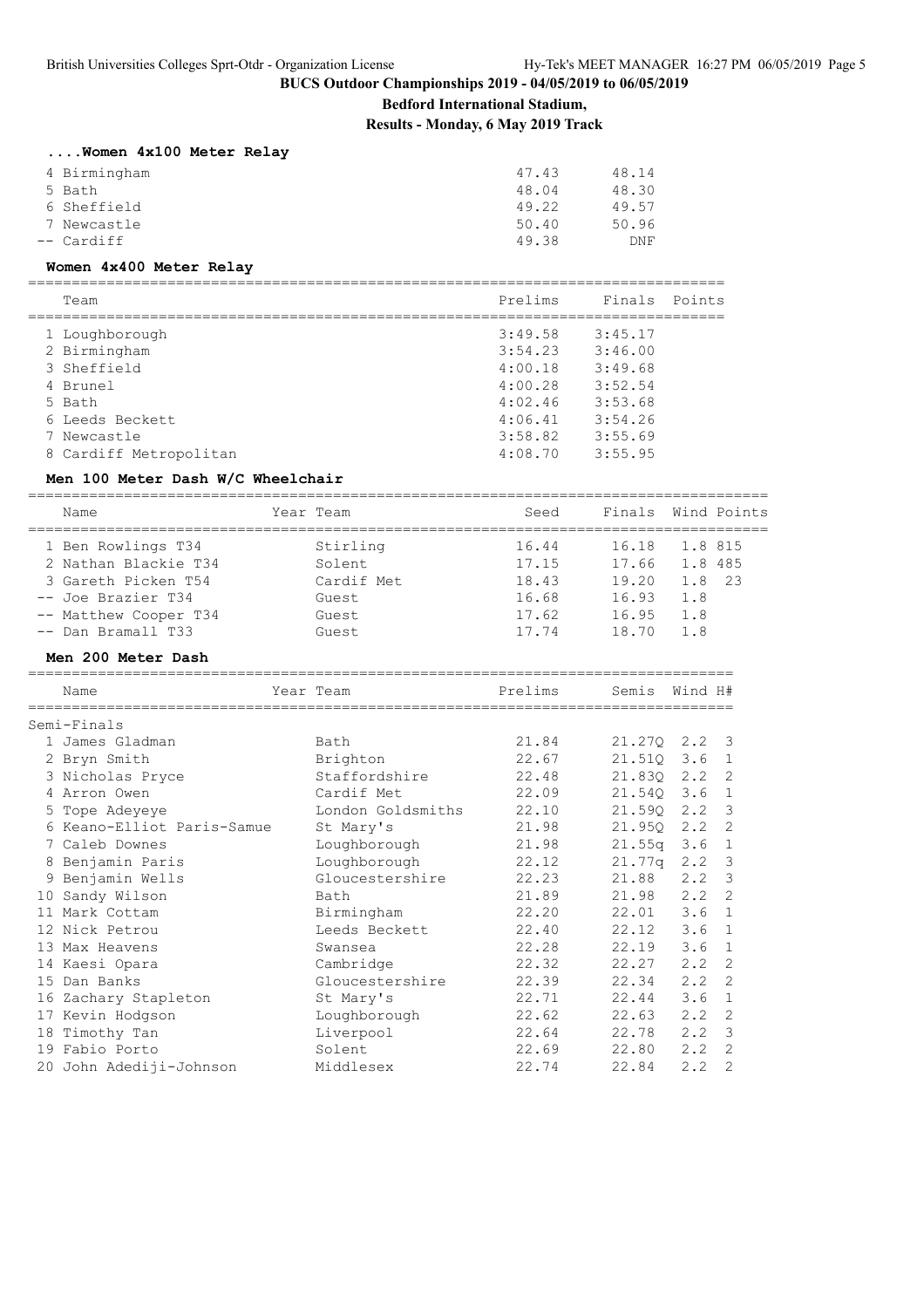**Bedford International Stadium,**

**Results - Monday, 6 May 2019 Track**

|        | Men 200 Meter Dash                              |                   |                                            |               |                    |                         |
|--------|-------------------------------------------------|-------------------|--------------------------------------------|---------------|--------------------|-------------------------|
|        | 21 Jonathan Bull                                | Durham            | 22.79                                      | 22.89         | 2.2                | 3                       |
|        | 22 Uyiosa Osawe                                 | Coventry          | 22.91                                      | 22.91         | $2 \cdot 2$        | $\overline{\mathbf{3}}$ |
|        | 23 Will Seed                                    | Newcastle         | 22.78                                      | 22.95         | $3.6 \quad 1$      |                         |
|        | Men 200 Meter Dash Amb Ambulatory               |                   |                                            |               |                    |                         |
|        | Name                                            | Year Team         | Seed                                       | Finals        |                    | Wind Points             |
|        |                                                 |                   |                                            |               |                    |                         |
| Finals |                                                 |                   |                                            |               |                    |                         |
|        | 1 George Fox T37                                | Uclan<br>Oxford   | 25.23                                      | 25.91         | 2.5 606            |                         |
|        | 2 Conrad Will T13                               |                   | 25.07<br>24.71                             | 24.96         | 2.5 505<br>2.5 427 |                         |
|        | 3 Amar Aichoun T38                              | Brunel            |                                            | 26.08         |                    |                         |
|        | 4 Joseph Strong T35<br>5 Adam Owen T35          | Nottingham        | 30.44                                      | 31.05         | 2.5 126            |                         |
|        |                                                 | Royal Holloway    | 34.60                                      | 33.48         | 2.5                | - 12                    |
|        | -- Thomas Young T38                             | Guest             | 23.40                                      | 23.86         | 2.5<br>2.5         |                         |
|        | -- Henry Ackroyd T38<br>-- Jahziah Williams T38 | Guest             | 26.51                                      | 25.73         |                    |                         |
|        |                                                 | Guest             | 27.05                                      | 28.29         | 2.5                |                         |
|        | Men 200 Meter Dash                              |                   |                                            |               |                    |                         |
|        | Name                                            | Year Team         | Semis                                      | Finals        |                    | Wind Points             |
|        | 1 James Gladman                                 | Bath              | 21.27                                      | 21.24         | 2.4                |                         |
|        | 2 Bryn Smith                                    | Brighton          | 21.51                                      | 21.57         | 2.4                |                         |
|        | 3 Arron Owen                                    | Cardif Met        | 21.54                                      | 21.59         | 2.4                |                         |
|        | 4 Nicholas Pryce                                | Staffordshire     | 21.83                                      | 21.61         | 2.4                |                         |
|        | 5 Benjamin Paris                                | Loughborough      | 21.77                                      | 21.80         | 2.4                |                         |
|        | 6 Tope Adeyeye                                  | London Goldsmiths | 21.59                                      | 21.85         | 2.4                |                         |
|        | 7 Keano-Elliot Paris-Samue                      | St Mary's         | 21.95                                      | 21.96         | 2.4                |                         |
|        | 8 Caleb Downes                                  | Loughborough      | 21.55                                      | 22.09         | 2.4                |                         |
|        | Men 400 Meter Dash                              |                   |                                            |               |                    |                         |
|        | Name                                            | Year Team         | Semis                                      | Finals        | Points             |                         |
|        |                                                 |                   | =================================          |               |                    |                         |
|        | 1 Robert Shipley                                | Durham            | 48.02                                      | 48.16         |                    |                         |
|        | 2 Thomas Pitkin                                 | Brunel            | 47.94                                      | 48.21         |                    |                         |
|        | 3 Matthew Pagan                                 | Manchester M      | 47.95                                      | 48.46         |                    |                         |
|        | 4 Jack Hocking                                  | Birmingham        | 48.61                                      | 48.59         |                    |                         |
|        | 5 Ellis Greatrex                                | Loughborough      | 48.48                                      | 48.59         |                    |                         |
|        | 6 Oliver Biddle                                 | Gloucestershire   | 48.53                                      | 48.63         |                    |                         |
|        | 7 Joseph Brier                                  | Cardif Met        | 48.96                                      | 48.92         |                    |                         |
|        | Men 800 Meter Run                               |                   |                                            |               |                    |                         |
|        | Name                                            | Year Team         | Semis                                      | Finals Points |                    |                         |
|        | 1 Alex Botterill                                | Leeds Beckett     | ===============================<br>1:52.54 | 1:52.76       |                    |                         |
|        | 2 Piers Copeland                                | Cardif Met        | 1:54.55                                    | 1:53.02       |                    |                         |
|        | 3 Andrew Mcaslan                                | Bath              | 1:53.80                                    | 1:54.36       |                    |                         |
|        | 4 William Perkin                                | Bath              | 1:53.10                                    | 1:54.46       |                    |                         |
|        | 5 Tiarnan Crorken                               | Liverpool Jo      | 1:53.21                                    | 1:54.55       |                    |                         |
|        | 6 Dominic Brown                                 | Sheffield         | 1:53.62                                    | 1:54.73       |                    |                         |
|        | 7 Daniel Mees                                   | Kent              | 1:53.48                                    | 1:55.24       |                    |                         |
|        | 8 Adam Wright                                   | Loughborough      | 1:54.79                                    | 1:55.44       |                    |                         |
|        |                                                 |                   |                                            |               |                    |                         |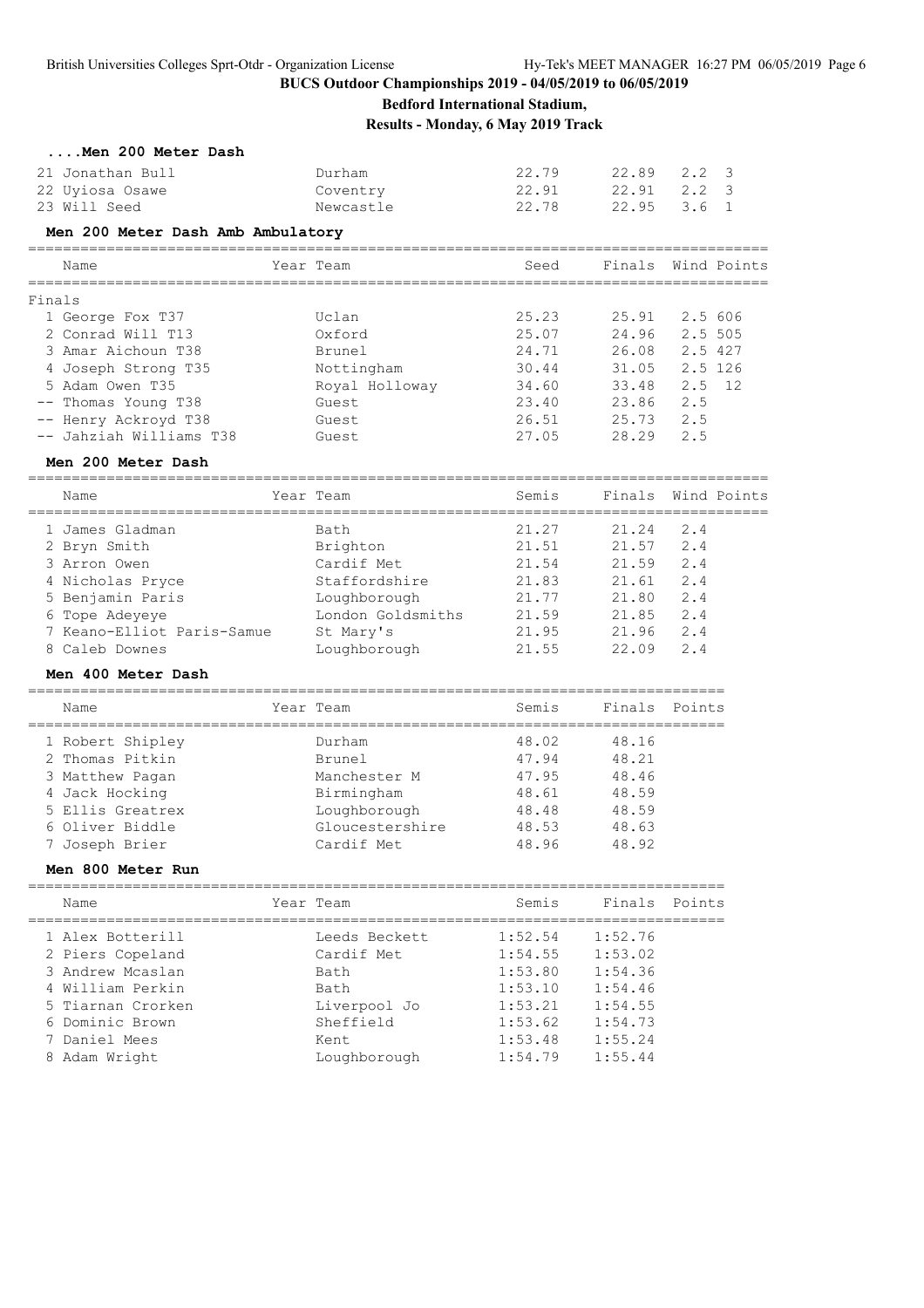### **Bedford International Stadium, Results - Monday, 6 May 2019 Track**

### **Men 800 Meter Run W/C Wheelchair**

|   | Name                                      | Year Team     | Seed                 | Finals               | Points                     |
|---|-------------------------------------------|---------------|----------------------|----------------------|----------------------------|
|   | 1 Ben Rowlings T34                        | Stirling      | 1:39.12              | 1:53.60              | 542                        |
|   | 2 Nathan Blackie T34                      | Solent        | 2:02.64              | 2:18.67              | 38                         |
|   | 3 Gareth Picken T54                       | Cardif Met    | 2:00.22              | 2:26.34              |                            |
|   | -- Joe Brazier T34                        | Guest         | 1:51.12              | 2:03.67              |                            |
|   | -- Ggo Mizuma T54                         | Guest         | 2:04.46              | 2:17.96              |                            |
|   | Men 1500 Meter Run                        |               |                      |                      |                            |
|   | Name                                      | Year Team     | Semis                | Finals               | Points                     |
|   | 1 Joshua Lav                              | Loughborough  | 3:52.23              | 3:51.21              |                            |
|   | 2 James Mcmurray                          | Brunel        | 3:51.10              | 3:51.57              |                            |
|   | 3 George Mills                            | Brighton      | 3:52.77              | 3:52.90              |                            |
|   | 4 James Young                             | Lancaster     | 3:52.12              | 3:53.63              |                            |
|   | 5 Adam Moore                              | St Mary's     | 3:51.34              | 3:53.93              |                            |
|   | 6 Jeremy Dempsey                          | Cambridge     | 3:53.08              | 3:54.39              |                            |
|   | 7 Jacob Brown                             | Loughborough  | 3:52.80              | 3:56.02              |                            |
|   | 8 Kieran Reilly                           | Loughborough  | 3:52.04              | 3:56.73              |                            |
|   | 9 Miles Weatherseed                       | Oxford        | 3:51.47              | 3:58.31              |                            |
|   | 10 Andrew Smith                           | Leeds Beckett | 3:51.25              | 4:00.12              |                            |
|   | 11 Blake Moore                            | St Mary's     | 3:52.64              | 4:00.87              |                            |
|   | 12 Cameron Bell                           | Nottingham    | 3:51.58              | 4:01.07              |                            |
|   | Men 5000 Meter Run                        |               |                      |                      |                            |
|   | =====================<br>Name             | Year Team     | Seed                 | Finals               | H# Points                  |
|   | 1 Ellis Cross                             | St Mary's     | 14:01.70             | 14:18.82             | 2                          |
|   | 2 Emile Cairess                           | St Mary's     | 13:54.40             | 14:19.26             | 2                          |
|   | 3 Abdulquani Sharif                       | St Mary's     | 14:21.00             | 14:25.96             | 2                          |
|   | 4 Jake Smith                              | Cardif Met    | 14:42.10             | 14:26.88             | 2                          |
|   | 5 Mahamed Mahemed                         | Solent        | 13:55.20             | 14:30.76             | $\overline{2}$             |
|   | 6 Phillip Crout                           | Cambridge     | 14:04.66             | 14:38.79             | $\overline{c}$             |
| 7 | William Christofi                         | Oxford        | 14:37.80             | 14:40.15             | 2                          |
| 8 | Joe Wilkinson                             | Loughborough  | 14:06.60             | 14:40.88             | 2                          |
| 9 | Linton Taylor                             | Leeds Beckett | 14:26.40             | 14:41.12             | $\overline{c}$             |
|   | 10 Thomas Trimble                         | Nottingham    | 14:56.30             | 14:46.87             | $\mathbf 1$                |
|   | 11 James Heneghan                         | Cardiff       | 15:05.11             | 14:49.53             | $\mathbf 1$                |
|   | 12 Alfie Manthorpe                        | Sheffield     | 15:45.30             | 14:50.24             | 1                          |
|   | 13 Daniel Mulryan                         | Imperial Col  | 14:37.70             | 14:51.21             | 2                          |
|   | 14 Oliver Barbaresi                       | Imperial Col  | 15:13.41             | 14:52.01             | 1                          |
|   | 15 Jamie Parkinson                        | Oxford        | 14:32.40             | 14:52.78             | $\mathbf 2$                |
|   | 16 Josh Schofield                         | Leeds Beckett | 14:50.30             | 14:54.22             | $\mathbf 2$                |
|   | 17 William Ryle-Hodges                    | Cambridge     | 14:24.10             | 14:54.60             | $\sqrt{2}$                 |
|   | 18 Conor Smith                            | Swansea       | 15:36.10             | 14:57.56             | $\mathbf 1$                |
|   | 19 Ben Spratling                          | East Anglia   | 15:04.00             | 15:00.91             | $\mathbf 1$                |
|   | 20 Norman Shreeve                         | Cambridge     | 14:44.12             | 15:01.48             | 2                          |
|   | 21 Thomas Rogerson                        | Manchester M  | 15:21.00             | 15:03.00             | $\mathbf 1$                |
|   | 22 Jack Millar                            | Oxford        | 14:33.90             | 15:03.02             | $\sqrt{2}$                 |
|   | 23 Alasdair Kinloch                       | Loughborough  | 14:52.13             | 15:07.19             | $\mathbf 1$                |
|   | 24 Luke Cotter                            | Oxford        | 14:46.00             | 15:07.33             | $\mathbf 2$                |
|   |                                           |               |                      |                      |                            |
|   | 25 Rory Domville<br>26 Alexander Lawrence | Bath<br>Bath  | 15:28.60<br>15:31.40 | 15:07.79<br>15:08.35 | $\mathbf 1$<br>$\mathbf 1$ |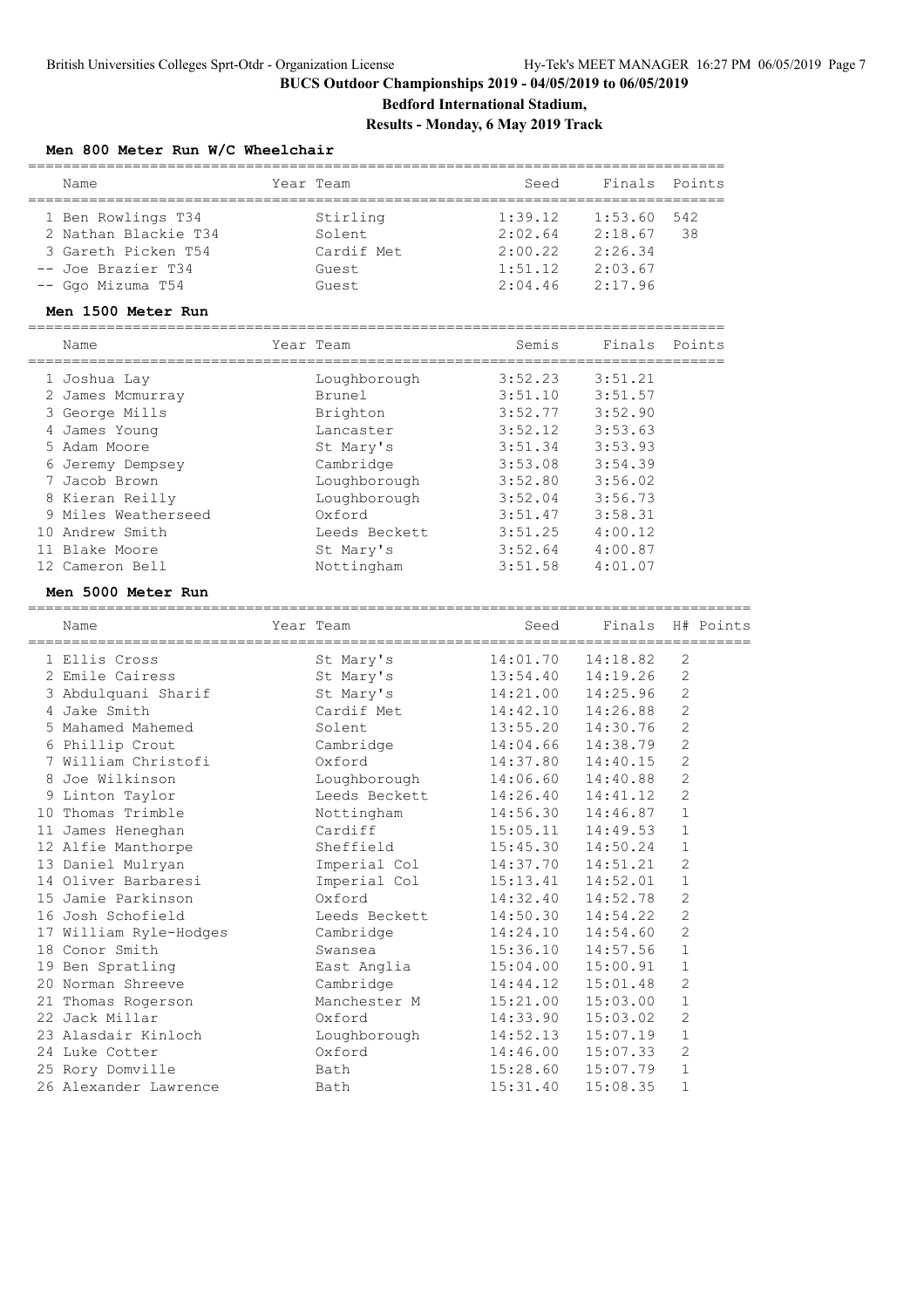**Bedford International Stadium,**

### **Results - Monday, 6 May 2019 Track**

#### **....Men 5000 Meter Run**

| 27 Corey De'Ath     | St Mary's        | 14:24.89 | 15:09.62 | 2            |
|---------------------|------------------|----------|----------|--------------|
| 28 William Rawson   | Manchester M     | 14:52.00 | 15:12.37 |              |
| 29 Thomas Gostelow  | Cardif Met       | 14:55.70 | 15:17.30 |              |
| 30 Josh King        | Bournemouth      | 15:18.40 | 15:18.13 |              |
| 31 Daniel Carpenter | Birmingham       | 14:48.80 | 15:18.30 | 2            |
| 32 Ellis Garamszegi | Cardiff          | 15:36.00 | 15:28.58 | $\mathbf{1}$ |
| 33 Patrick Roddy    | University C L   | 15:35.82 | 15:36.68 | 1            |
| 34 Felix Rusby      | Bristol          | 15:40.10 | 15:48.06 |              |
| 35 Alex Jolly       | Sheffield Hallam | 15:17.29 | 15:53.63 |              |
| 36 Jack Bond        | Exeter           | 16:34.00 | 15:57.58 | 1            |
| 37 Arlo Ludewick    | Manchester       | 16:34.00 | 16:17.74 | 1            |
| 38 Henry Hart       | Imperial Col     | 16:34.00 | 16:23.53 |              |
| -- James Gormley    | Birmingham       | 14:14.70 | DNF      | 2            |
|                     |                  |          |          |              |

### **Men 110 Meter Hurdles**

| Name<br>====================               | Year Team                    | Prelims<br>====================== | Finals               | Wind Points |
|--------------------------------------------|------------------------------|-----------------------------------|----------------------|-------------|
| 1 Khai Riley-La Borde<br>2 Cameron Fillery | East London<br>Loughborough  | 13.77<br>13.81                    | 13.73<br>13.83       | 2.4<br>2.4  |
| 3 Jonathon Ross<br>4 Ethan Akanni          | East London                  | 13.91                             | 13.90                | 2.4<br>2.4  |
| 5 Shamindra Perera                         | Loughborough<br>Loughborough | 14.03                             | 13.91<br>13.76 14.15 | 2.4         |
| 6 Jake Porter<br>7 Edson Gomes             | Birmingham<br>Middlesex      | 14.21                             | 14.14 14.29<br>14.45 | 2.4<br>2.4  |
| 8 Jason Nicholson                          | Northumbria                  | 14.38                             | 14.62                | 2.4         |
| Men 400 Meter Hurdles                      |                              |                                   |                      |             |
| Name                                       | Year Team                    | Semis                             | Finals               | Points      |
| 1 Alexander Knibbs                         | Loughborough                 | 52.74                             | 51.19                |             |
| 2 Alastair Chalmers                        | Bath                         | 52.07                             | 51.60                |             |
| 3 Seamus Derbyshire                        | Loughborough                 | 52.16                             | 52.08                |             |
| 4 Joe Fuggle                               | Loughborough                 | 53.17                             | 52.95                |             |
| 5 Tyri Donovan                             | Brunel                       | 54.42                             | 53.06                |             |
| 6 Daniel Rees                              | Durham                       | 53.70                             | 53.92                |             |
| 7 Max Schopp                               | Brunel                       | 53.75                             | 54.14                |             |
| Jamie Lambert<br>8.                        | Bristol                      | 53.88                             | 55.35                |             |

#### **Men 3000 Meter Steeplechase**

|    | Name                       | Year Team    | Prelims | Finals  | Points |
|----|----------------------------|--------------|---------|---------|--------|
|    | 1 Tom Horton               | Sheffield    | 9:41.24 | 9:13.48 |        |
|    | 2 Dan Jarvis               | St Mary's    | 9:36.77 | 9:17.48 |        |
|    | 3 Jayme Rossiter           | Loughborough | 9:45.28 | 9:17.56 |        |
|    | 4 Miquel Madureira Palm    | Loughborough | 9:38.92 | 9:28.67 |        |
|    | 5 Sam Costley              | Loughborough | 9:42.46 | 9:30.72 |        |
|    | 6 Terence Fawden           | Loughborough | 9:45.35 | 9:32.70 |        |
|    | 7 Jordan Wood              | Cardif Met   | 9:47.70 | 9:33.76 |        |
|    | 8 Sergio Argul Saneustagui | Birmingham   | 9:49.19 | 9:34.55 |        |
|    | 9 Jack Hope                | Cardif Met   | 9:47.81 | 9:35.77 |        |
| 10 | George Groom               | St Mary's    | 9:46.01 | 9:39.68 |        |
|    | Kenneth Marshall           | Oxford       | 9:47.62 | 9:41.81 |        |
|    |                            |              |         |         |        |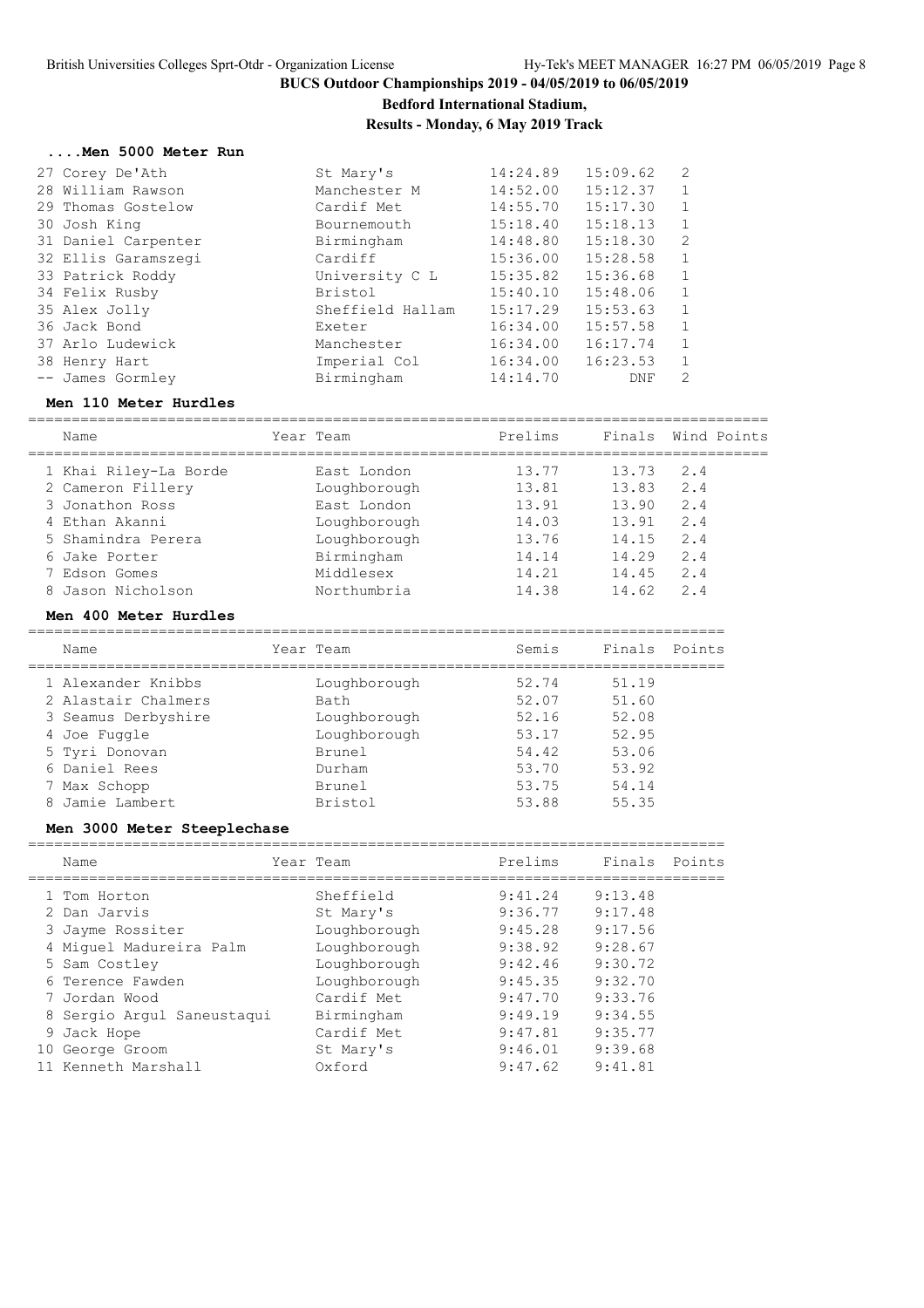# **Bedford International Stadium,**

**Results - Monday, 6 May 2019 Track**

|  |  |  |  | Men 3000 Meter Steeplechase |
|--|--|--|--|-----------------------------|
|--|--|--|--|-----------------------------|

| 12 Charlie Davis    | Birmingham   | 9:55.61 | 9:47.68  |
|---------------------|--------------|---------|----------|
| 13 Oliver Newton    | Imperial Col | 9:55.60 | 9:54.03  |
| 14 Kirk Smith       | Oxford       | 9:51.80 | 10:01.27 |
| -- Jonathan Goringe | London       | 9:59.62 | DNF      |

#### **Men 4x100 Meter Relay**

================================================================================

| Team |  |  |  |  |  | $D \times \cap$ |               | Finals<br>------     | P∩i | . |
|------|--|--|--|--|--|-----------------|---------------|----------------------|-----|---|
|      |  |  |  |  |  |                 |               |                      |     |   |
|      |  |  |  |  |  | $\sim$          | $\sim$ $\sim$ | $\sim$ $\sim$ $\sim$ |     |   |

| 1 East London           | 41.63 | 40.91 |            |
|-------------------------|-------|-------|------------|
| 2 Loughborough          | 42.23 | 41.62 |            |
| 3 Bath                  | 42.18 | 41.84 |            |
| 4 Sheffield             | 42.50 | 42.07 |            |
| 5 Brunel                | 42.53 | 42.07 |            |
| 6 Oxford                | 42.71 | 42.66 |            |
| -- Cardiff Metropolitan | 42.47 | DNF   |            |
| -- Birmingham           | 43.21 | DO    | Rule 170.7 |
|                         |       |       |            |

#### **Men 4x400 Meter Relay**

================================================================================

| Team                   | Prelims | Finals Points |  |
|------------------------|---------|---------------|--|
|                        |         |               |  |
| 1 Birmingham           | 3:20.53 | 3:13.84       |  |
| 2 Loughborough         | 3:16.98 | 3:14.27       |  |
| 3 Brunel               | 3:22.70 | 3:15.34       |  |
| 4 East London          | 3:20.66 | 3:17.16       |  |
| 5 Sheffield            | 3:19.47 | 3:17.35       |  |
| 6 Cardiff Metropolitan | 3:24.33 | 3:20.27       |  |
| 7 Oxford               | 3:24.31 | 3:22.10       |  |
| 8 Sheffield Hallam     | 3:24.25 | 3:22.46       |  |
|                        |         |               |  |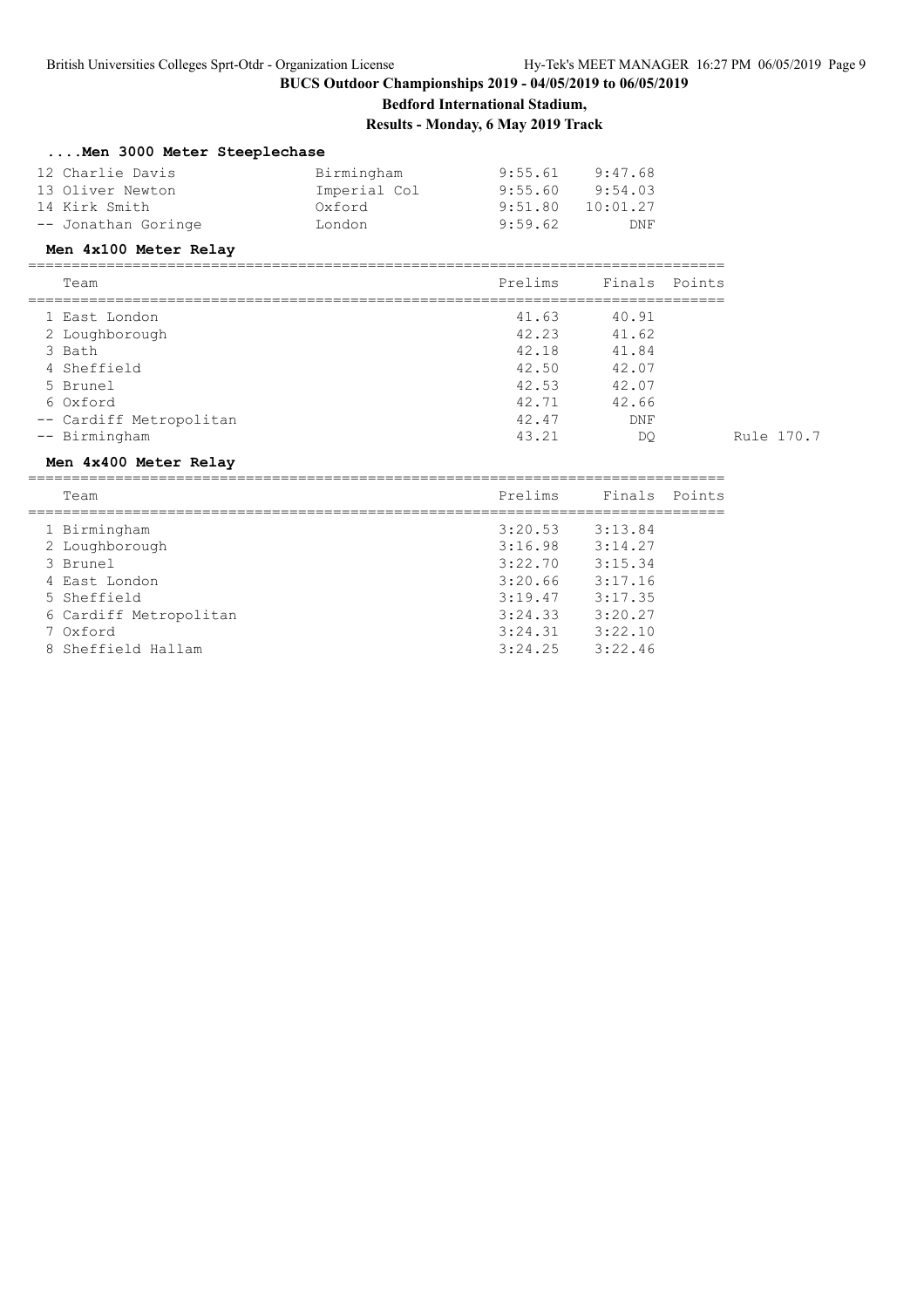### **Bedford International Stadium,**

**Results - Saturday, 4 May 2019 Field**

**Women Long Jump**

| Name                                     | Year Team                  | Seed  | Prelims            | Wind H#    |                           |
|------------------------------------------|----------------------------|-------|--------------------|------------|---------------------------|
| Preliminaries                            |                            |       |                    |            |                           |
| 1 Eleanor Broome                         | Coventry                   | 6.20m | 5.99mq             | 0.5        | $\mathcal{E}$             |
| 2 Niamh Emerson                          | Loughborough               | 6.41m | 5.90 <sub>mq</sub> | 1.9        | $\overline{c}$            |
| 3 Amy Hodgson                            | Sheffield Hallam           | 5.94m | 5.83mg             | 1.1        | $\overline{c}$            |
| 4 Emily Gargan                           | Liverpool                  | 5.97m | 5.82 <sub>mq</sub> | 1.5        | $\mathbf{1}$              |
| 5 Rachel Alexander                       | Strathclyde                | 6.04m | 5.70mg             | 2.6        | $\mathbf{2}$              |
| 6 Ellen Barber                           | Loughborough               | 5.90m | 5.68mg             | 3.2        | $1\,$                     |
| 7 Alex Burns                             | Edinburgh                  | 5.75m | $5.59mg + 0.0$     |            | $\mathfrak{Z}$            |
| 8 Mary Adeniji                           | Cambridge                  | 5.58m | $5.50mg - 0.8$     |            | $\overline{c}$            |
| 9 Georgia Silcox                         | Bath                       | 5.93m | $5.48mg - 0.8$     |            | $\mathfrak{Z}$            |
| 10 Josie Oliarnyk                        | Newman                     | 6.38m | 5.44mq             | 2.9        | $\overline{c}$            |
| 11 Simone Ager                           | Brunel                     | 5.46m | 5.34 <sub>mq</sub> | 2.9        | $\mathbf{1}$              |
| 12 Suzzanne Palmer                       | Sheffield Hallam           | 5.84m | 5.32 <sub>mq</sub> | 0.8        | $\mathbf{1}$              |
| 13 Anna Short                            | Leeds                      | 5.58m | 5.25m              | 1.9        | $\mathbf 1$               |
|                                          |                            | 5.05m | $5.24m - 0.3$      |            | $\mathfrak{Z}$            |
| 14 Shaya Van Houdt<br>15 Alina Boehm     | Liverpool Jo<br>Birmingham | 5.49m | 5.20m              | 0.3        | $\overline{c}$            |
|                                          | Swansea                    | 5.49m | 5.20m              | $-0.4$     | $\mathsf 3$               |
| 15 Lauryn Davey                          |                            |       |                    |            | $\mathfrak{Z}$            |
| 17 Marisa Vaz Carvalho                   | Sheffield Hallam           | 6.24m | 5.19m              | 0.7<br>2.9 | $\overline{c}$            |
| 18 Tarryn Wood<br>19 Donelle Arulanandam | Edinburgh                  | 5.26m | 5.13m<br>5.12m     | 2.1        | $\overline{c}$            |
|                                          | Nottingham                 | 5.57m |                    |            | $\overline{c}$            |
| 19 Vikki Adams                           | Leeds Beckett              | 5.35m | 5.12m              | 1.8        | $\mathcal{S}$             |
| 21 Mayah Charles                         | Birmingham City            | 5.62m | 5.08m              | $-0.5$     |                           |
| 22 Rebecca Lister                        | Leeds Beckett              | 5.18m | 5.06m              | 4.9        | $\mathbf{1}$              |
| 23 Sheriffah Arewa                       | London Goldsmiths          | 5.33m | 5.05m              | 2.6        | $\mathbf{1}$              |
| 24 Charlotte Jones                       | Loughborough               | 5.57m | 5.04m              | 3.1        | $\mathbf{1}$              |
| 25 Alice Linaker                         | Birmingham                 | 5.60m | 4.98m              | 0.1        | $\mathfrak{Z}$            |
| 26 Lydia Rogers                          | Arts Bournemouth           | 5.26m | 4.97m              | 1.9        | $\mathfrak{Z}$            |
| 27 Rimini Miloro                         | Derby                      | 5.21m | 4.96m              | 1.5        | $\mathfrak{Z}$            |
| 27 Charlotte Skeggs                      | Brunel                     | 5.35m | 4.96m              | 1.8        | $\overline{c}$            |
| 29 Bethany Mcandrew                      | Edinburgh                  | 5.53m | 4.95m              | 4.4        | $\mathbf{1}$              |
| 30 Emma Fowler                           | Nottingham Trent           | 5.68m | 4.88m              | $-0.7$     | $\mathbf{2}$              |
| 31 Hannah Jones                          | Birmingham                 | 5.56m | 4.81m              | $+0.0$     | $\mathbf 1$               |
| 31 Tiwa Adebayo                          | Cambridge                  | 4.93m | $4.81m$ 3.4        |            | $1\,$                     |
| 33 Megan Loney                           | Manchester                 | 4.49m | 4.74m              | 3.0        | $\mathbf{2}$              |
| 34 Megan Davies                          | Cardif Met                 | 5.33m | 4.64m              | 1.7        | $1\,$                     |
| 35 Megan Styles                          | Sussex                     | 4.76m | 4.63m              | 2.4        | $\mathbf{2}$              |
| 35 Liberty Hughes                        | Leeds                      | 5.43m | 4.63m              | 1.0        | $\mathbf{2}$              |
| 37 Becky Owen                            | St Mary's                  | 5.40m | 4.60m              | $-2.4$     | 3                         |
| 38 Charlotte Moock                       | Stirling                   | 4.53m | 4.56m              | 4.2        | $\mathbf{1}$              |
| 39 Imogen Cook                           | St Mary's                  | 5.05m | 4.47m              | $-0.7$     | $\mathbf{2}$              |
| 40 Samantha Raettig                      | Bristol                    | 4.40m | 4.45m              | $+0.0$     | $\mathsf 3$               |
| 41 Molly Stazicker                       | Durham                     | 5.12m | 4.30m              | 2.1        | $\mathbf 1$               |
| 42 Caitlin Herbert                       | East Anglia                | 4.84m | 4.29m              | 1.9        | $\mathbf 1$               |
| 43 Mayokun Afolabi                       | Exeter                     | 4.84m | 4.28m              | 1.8        | $\sqrt{2}$                |
| 44 Joyce Kalombo                         | Middlesex                  | 4.59m | 4.27m              | $-0.9$     | $\mathsf 3$               |
| 45 Nicole Lewis                          | Warwick                    | 4.54m | 4.14m              | 0.5        | $\ensuremath{\mathsf{3}}$ |
| 46 Sophie Hutchinson                     | Leicester                  | 4.52m | 4.00m              | 3.3        | $\mathbf 1$               |
| 47 Katie Garland                         | Loughborough               | 5.95m | 3.88m              | $-1.8$     | 3                         |
| Samantha Baker-Jones                     | Nottingham                 | 4.96m | FOUL               | NWI        | 3                         |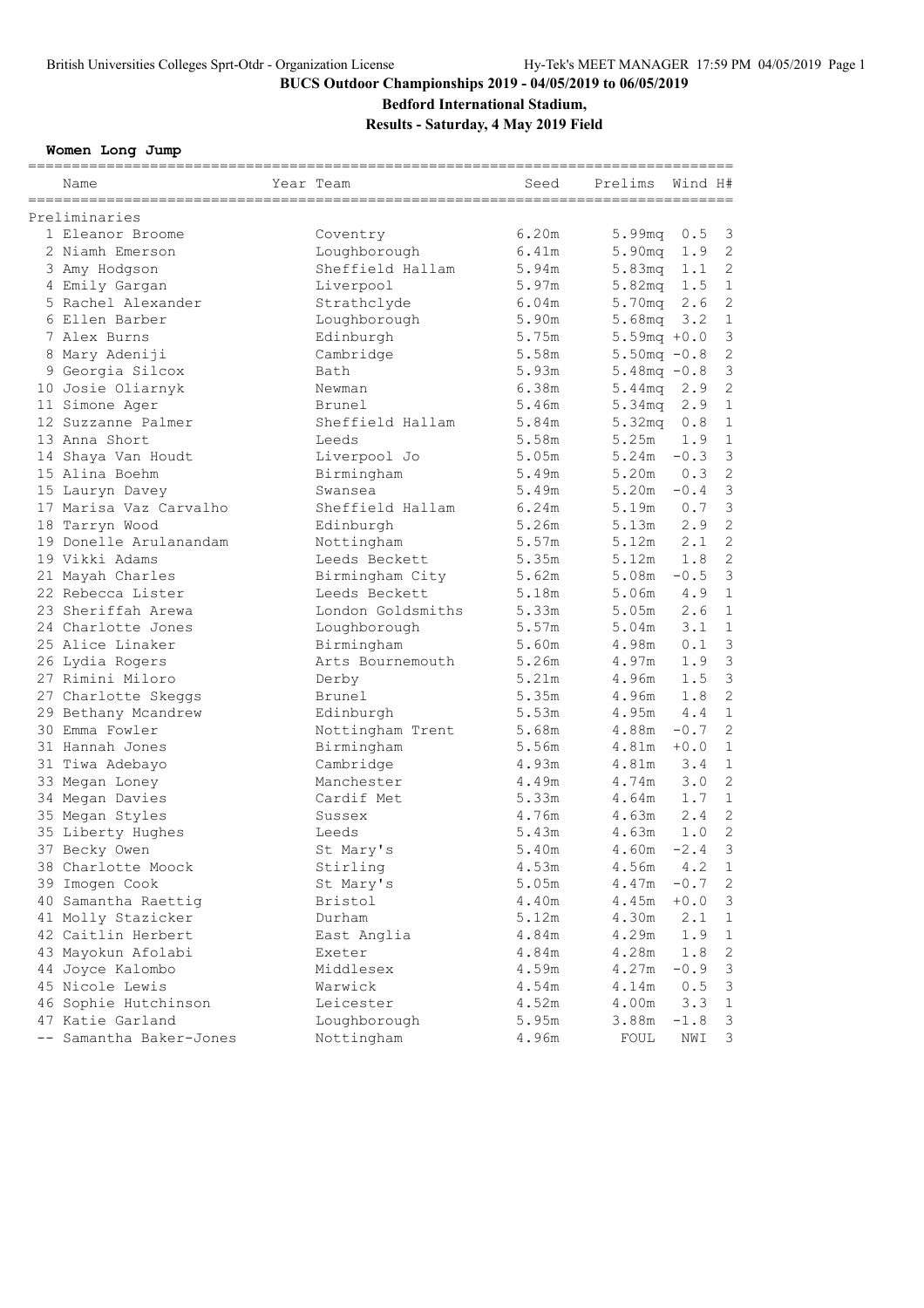### **Bedford International Stadium,**

**Results - Saturday, 4 May 2019 Field**

### **Women Triple Jump**

| Name                   | Year Team        | Seed   | Prelims         | Wind H#       |                |
|------------------------|------------------|--------|-----------------|---------------|----------------|
| 1 Abazz Shayaam-Smith  | University C L   | 12.83m | $12.68$ mq      | $1.9-2$       |                |
| 2 Eavion Richardson    | East London      | 13.04m | 12.49mg         | $0.8 \quad 1$ |                |
| 3 Kayanna Reid         | Brunel           | 12.60m | 11.99mg         | 0.6           | $\overline{c}$ |
| 4 Victoria Oshunremi   | London           | 11.85m | 11.64mq         | 2.1           | $\overline{c}$ |
| 5 Mary Adeniji         | Cambridge        | 11.78m | $11.63$ mq      | 1.9           | $\mathbf{1}$   |
| 6 Georgia Green        | Aston University | 11.80m | $11.56$ mq      | 0.3           | $\overline{c}$ |
| 7 Beth Mortiboy        | Nottingham       | 11.79m | $11.55$ ma      | 1.0           | $\mathbf{1}$   |
| 8 Madeleine Smith      | Oxford           | 11.71m | 11.54mg         | 1.8           | $\overline{c}$ |
| 9 Carolyn Harvey       | Strathclyde      | 12.18m | 11.49mg         | 1.7           | $\mathbf{1}$   |
| 10 Rochelle Jones      | East London      | 11.78m | $11.46mg - 0.5$ |               | $\overline{c}$ |
| 11 Janet Browne        | Brunel           | 12.17m | $11.37mg$ 0.9   |               | $\mathbf{1}$   |
| 12 Grace Sullivan      | Brunel           | 11.83m | 11.25mg         | 2.5           | $\overline{c}$ |
| 13 Livvy Connor        | Birmingham       | 11.60m | 11.13m          | 1.1           | $\overline{c}$ |
| 14 Belinda Sergent     | Bath             | 11.25m | 11.12m          | 0.3           | $\mathbf{1}$   |
| 15 Donelle Arulanandam | Nottingham       | 11.21m | $11.05m + 0.0$  |               | $\overline{c}$ |
| 16 Shaya Van Houdt     | Liverpool Jo     | 10.83m | 10.86m NWI      |               | $\overline{c}$ |
| 17 Alex Burns          | Edinburgh        | 12.05m | 10.82m          | 2.1           | $\overline{c}$ |
| 18 Tarryn Wood         | Edinburgh        | 11.10m | 10.75m          | 2.7           | $\mathbf{1}$   |
| 19 Macey Jones         | Cardif Met       | 11.90m | 10.73m          | 2.9           | $\mathbf{1}$   |
| 20 Caitlin Gallagher   | Bath             | 11.23m | 10.64m          | 0.2           | $\overline{c}$ |
| 21 Bethany Denial      | Liverpool        | 10.68m | 10.57m          | 4.2           | $\mathbf{1}$   |
| 22 Elizabeth Hughes    | Loughborough     | 10.20m | 10.56m          | 0.9           | $\overline{c}$ |
| 23 Katie Phillips      | Cardif Met       | 10.41m | 10.39m          | 5.5           | $\overline{c}$ |
| 24 Holly Skinner       | Oxford           | 10.48m | 10.32m          | 2.7           | $\mathbf{1}$   |
| 25 Caitlin Herbert     | East Anglia      | 10.34m | 9.90m           | 1.3           | $\overline{c}$ |
| -- Rimini Miloro       | Derby            | 11.18m | FOUL            | NWI           | 1              |
| -- Megan Styles        | Sussex           | 10.34m | FOUL            | NWI           | 1              |
|                        |                  |        |                 |               |                |

#### **Women Hammer Throw**

|    | Name                                        | Year Team                           | Seed            | Prelims    | H#           |
|----|---------------------------------------------|-------------------------------------|-----------------|------------|--------------|
|    | ===========================<br>1 Katie Head | =========================<br>Brunel | 59.63m          | 58.22mq    | 2            |
|    | 2 Philippa Davenall                         | Nottingham                          | 57.10m          | 55.17mg    | 2            |
|    | 3 Megan Larkins                             | Loughborough                        | 57.90m          | 54.29mg    | 1            |
|    | 4 Keeley Eldredge                           | Loughborough                        | 52.54m          | 53.85mq 1  |              |
|    | 5 Catherine Lambert                         | Loughborough                        | 58.27m          | 52.51mq    | $\mathbf{1}$ |
|    | 6 Danielle Broom                            | Bournemouth                         | 57.50m          | 51.10mq    | $\mathbf{2}$ |
|    | 7 Molly Walsh                               | Kent                                | 54.49m          | 50.89mg    | $\mathbf 1$  |
|    | 8 Ffion Palmer                              | Cardiff                             | 52.20m          | 47.89mg    | 2            |
|    | 9 Ellen Thrall                              | Bath                                | 47.47m          | 47.69mg    | $\mathbf{1}$ |
|    | 10 Lauren Aldridge                          | Bristol                             | 46.59m          | $46.51$ mq | $\mathbf{1}$ |
|    | 11 Katie Ord                                | Glasgow                             | 49.49m          | 45.91mg    | $\mathbf{1}$ |
|    | 12 Poppy Bean                               | Birmingham                          | 47.82m          | 45.67mg    | 2            |
|    | 13 Cathy Coleman                            | Loughborough                        | 50.06m          | 44.59m     | $\mathbf{2}$ |
|    | 14 Vicki Pellett                            | St Mary's                           | 49.03m          | 43.26m     | $\mathbf 1$  |
|    | 15 Grace Adeleye                            | Birmingham                          | 41 <b>.</b> 18m | 42.00m     | 1            |
|    | 16 Georgina Page                            | Hull                                | 39.70m          | 39.92m     | $\mathbf{2}$ |
| 17 | Megan Ascough                               | Leeds Beckett                       | 41.85m          | 39.49m     | 2            |
|    | 18 Louise Webster                           | Keele                               | 42.69m          | 35.94m     | $\mathbf 1$  |
|    | 19 Emmaline Okafor                          | Cambridge                           | 44.21m          | 35.15m     | 2            |
|    | 20 Cara James                               | Cambridge                           | 38.70m          | 34.84m     | 1            |
|    | 21 Sophie Fenner                            | Lincoln                             | 34.03m          | 29.67m     | 2            |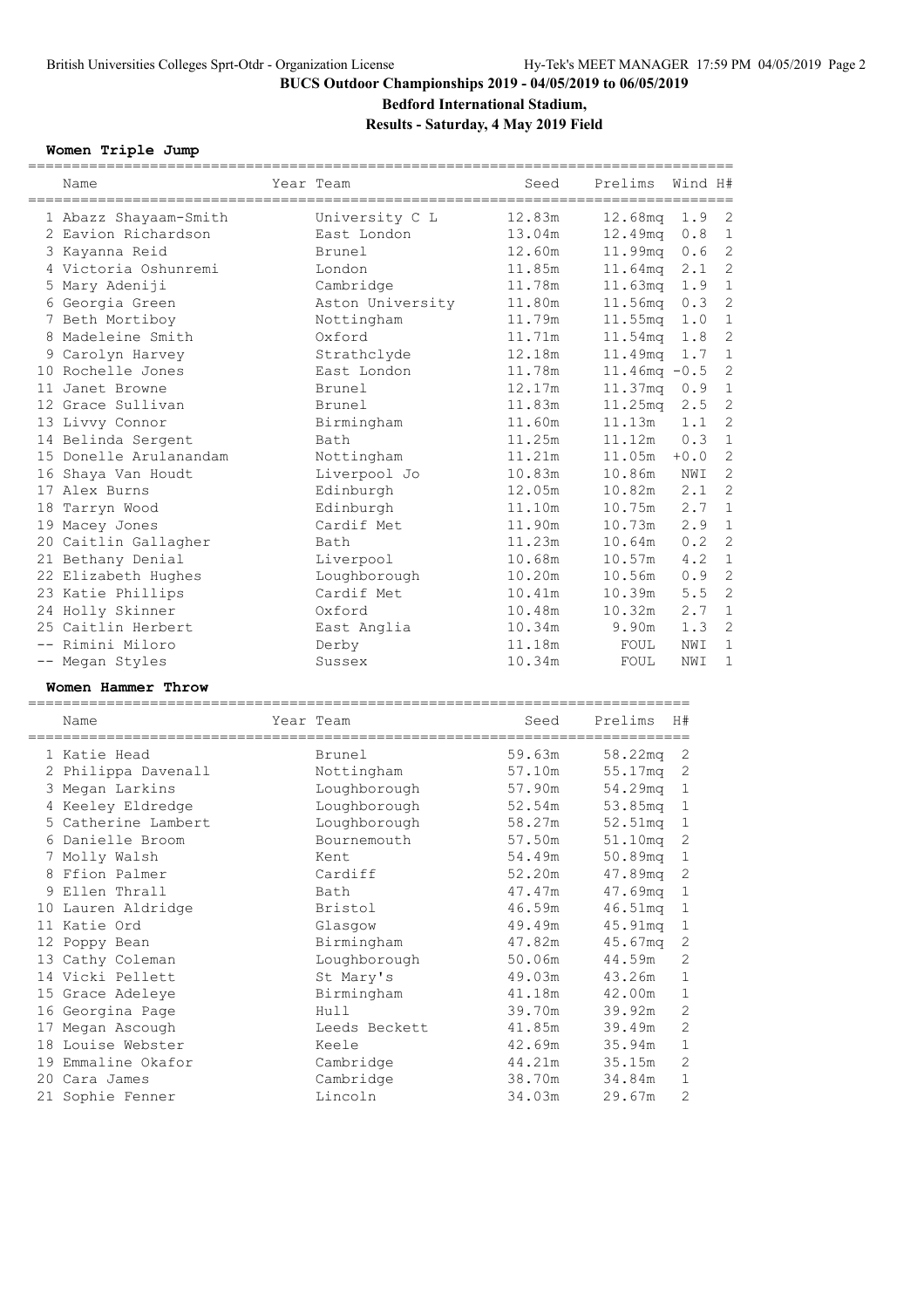**Bedford International Stadium,**

**Results - Saturday, 4 May 2019 Field**

#### **....Women Hammer Throw**

| 22 Heather Nelson     | Oxford           | 30.78m | 25.29m 2 |  |
|-----------------------|------------------|--------|----------|--|
| 23 Nichole Birmingham | Aston University | 43.94m | 15.48m 2 |  |

#### **Women Javelin Throw**

|        | Name                                    | Year Team        | Seed    | Prelims    | H#           |
|--------|-----------------------------------------|------------------|---------|------------|--------------|
|        | 1 Rebekah Walton                        | Loughborough     | 49.94m  | 49.93mg    | 2            |
|        | 2 Emma Hamplett                         | Loughborough     | 54.08m  | 47.68mg    | $\mathbf 1$  |
|        | 3 Bethan Rees                           | Aston University | 51.18m  | 46.32mg    | 2            |
|        | 4 Leah Hillman                          | Loughborough     | 44.18m  | 43.32mq    | 2            |
|        | 5 Ellen Barber                          | Loughborough     | 46.58m  | 41.78mg    | 1            |
|        | 6 Elspeth Jaimeson                      | Birmingham       | 45.44m  | 41.48mg    | 2            |
|        | 7 Marlene Gomes-Araujo                  | Anglia Ruskin    | 46.17m  | 39.82mq    | $\mathbf 1$  |
|        | 8 Leanne Davies                         | Brunel           | 39.51m  | 39.05mg    | $\mathbf{1}$ |
|        | 9 Lucy Turner                           | Northumbria      | 35.74m  | 34.99mq    | 2            |
|        | 10 Felicity Bee                         | Cardiff          | 41.61m  | 34.93mq    | 1            |
|        | 11 Okeke Nnenna                         | Cardif Met       | 35.21m  | 34.54mq    | 1            |
|        | 12 Mary Flockhart                       | Highlands and Is | 37.14m  | 33.81mq    | 1            |
|        | 13 Becky Owen                           | St Mary's        | 37.16m  | 33.12m     | 2            |
|        | 14 Abigail Jones                        | Oxford           | 37.97m  | 31.82m     | 2 YC         |
|        | 15 Yasmin Othman                        | Leeds Beckett    | 36.27m  | 31.28m     | 2            |
|        | 16 Joanne Smerdon                       | Worcester        | 31.30m  | 30.70m     | 2            |
|        | 17 Andrea Nã <sup>3</sup> voa Martã-Nez | Cambridge        | 34.06m  | 30.02m     | $\mathbf 1$  |
|        | 18 Natalie Stainton                     | Sheffield Hallam | 28.32m  | 29.09m     | 1            |
|        | 19 Charlotte Skeggs                     | Brunel           | 31.18m  | 28.50m     | 2            |
|        | 20 Valentina D'Agostino                 | Manchester       | 29.33m  | 28.13m     | 2            |
|        | 21 Samantha Baker-Jones                 | Nottingham       | 29.24m  | 28.02m     | 2            |
|        | 22 Katy Walton                          | Manchester       | 30.83m  | 24.66m     | $\mathbf{1}$ |
|        | 23 Ella Johnson                         | Nottingham       | 23.96m  | 19.06m     | $\mathbf{1}$ |
|        | Women Javelin Throw                     |                  |         |            |              |
|        | Name                                    | Year Team        | Prelims | Finals     | Points       |
| Finals |                                         |                  |         |            |              |
|        | 1 Rebekah Walton                        | Loughborough     | 49.93m  | 53.93m     |              |
|        | 2 Emma Hamplett                         | Loughborough     | 47.68m  | 52.52m     |              |
|        | 3 Bethan Rees                           | Aston University | 46.32m  | 46.22m     |              |
|        | 4 Ellen Barber                          | Loughborough     | 41.78m  | 45.83m     |              |
|        | 5 Leah Hillman                          | Loughborough     | 43.32m  | 44.06m     |              |
|        | 6 Elspeth Jaimeson                      | Birmingham       | 41.48m  | 42.24m     |              |
|        | 7 Felicity Bee                          | Cardiff          | 34.93m  | 38.08m     |              |
|        | 8 Marlene Gomes-Araujo                  | Anglia Ruskin    | 39.82m  | 37.39m     |              |
|        | 9 Leanne Davies                         | Brunel           | 39.05m  | 36.33m     |              |
|        | 10 Mary Flockhart                       | Highlands and Is | 33.81m  | 35.22m     |              |
|        | 11 Okeke Nnenna                         | Cardif Met       | 34.54m  | 33.96m     |              |
|        | 12 Lucy Turner                          | Northumbria      | 34.99m  | 32.57m     |              |
|        | Men High Jump                           |                  |         |            |              |
|        | Name                                    | Year Team        | Seed    | Prelims H# |              |
|        | Preliminaries                           |                  |         |            |              |
|        | 1 William Grimsey                       | Loughborough     | 2.14m   | $1.89mg$ 2 |              |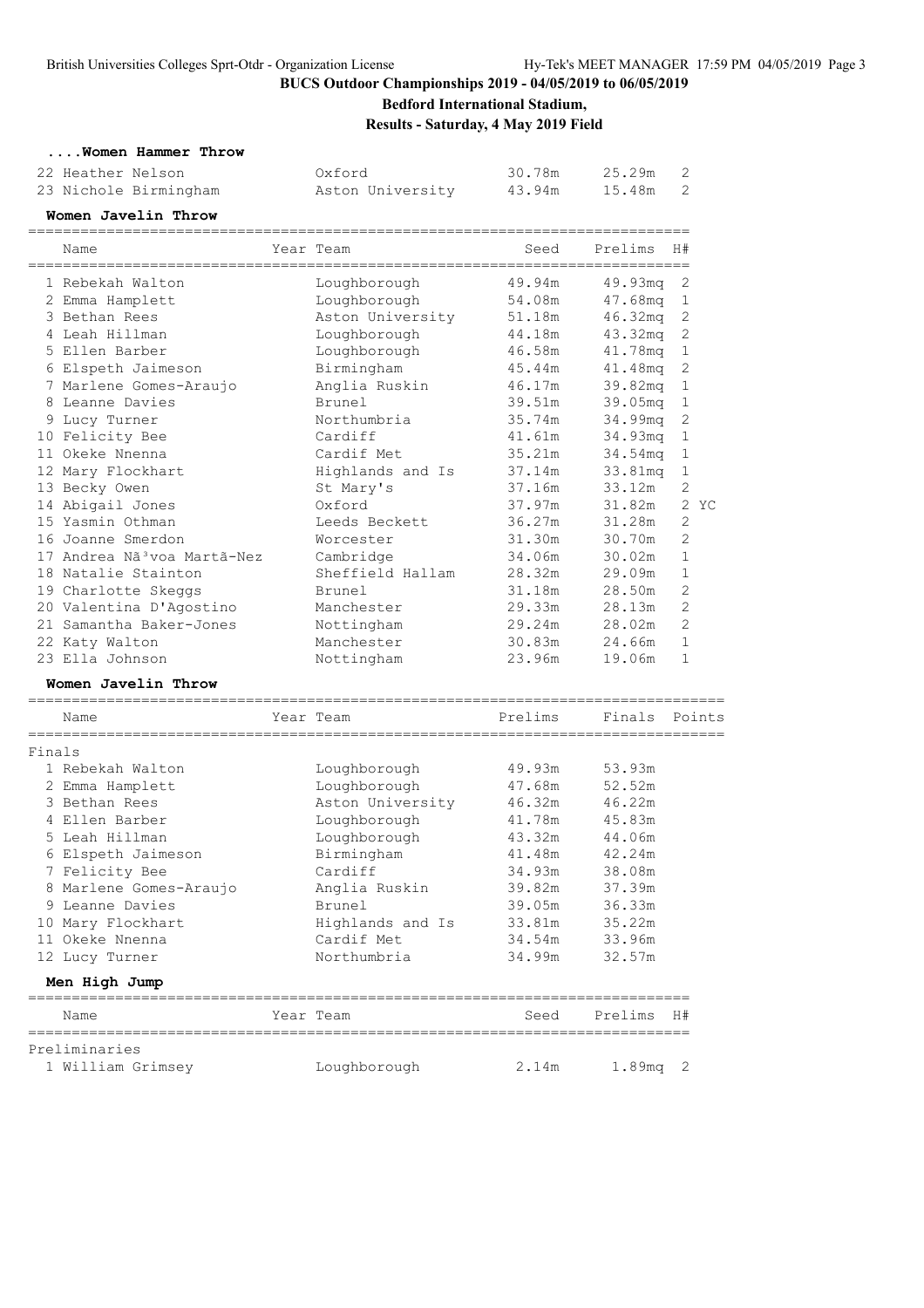# **Bedford International Stadium,**

### **Results - Saturday, 4 May 2019 Field**

| Men High Jump |  |
|---------------|--|
|---------------|--|

| 1 Steven Jones       | Manchester M     | 2.01m | $1.89mg - 1$       |              |
|----------------------|------------------|-------|--------------------|--------------|
| 1 Rory Dwyer         | Loughborough     | 2.13m | 1.89mq 1           |              |
| 1 Toni Ademuwaqun    | Nottingham Trent | 2.11m | 1.89mq 1           |              |
| 1 Lewis Mcguire      | Strathclyde      | 2.16m | 1.89 <sub>mq</sub> | 2            |
| 1 Liam Reveley       | Newcastle        | 2.04m | 1.89mq 2           |              |
| 1 Ryan Webb          | University C B   | 2.20m | 1.89mq 1           |              |
| 8 Jamie Croucher     | Nottingham       | 1.96m | 1.89mq 2           |              |
| 8 Jamie Anderson     | Birmingham       | 2.00m | 1.89mg 1           |              |
| 10 Mityrae Brooks    | Brunel           | 2.00m | $1.89mg$ 2         |              |
| 10 Richard Essien    | Nottingham       | 1.94m | 1.89mg 1           |              |
| 10 Marcus Morton     | Robert Gordon    | 2.06m | 1.89mq 2           |              |
| 10 Ben Clarke        | Sheffield        | 2.01m | 1.89mg 1           |              |
| 14 Tom Hughes        | Sheffield        | 2.00m | 1.89 <sub>mq</sub> | 2            |
| 15 You Xuan Thung    | Cambridge        | 1.90m | 1.84m              | $\mathbf{1}$ |
| 16 Rafe Scott        | Manchester M     | 1.87m | 1.84m              | 2            |
| 17 Matthew Grapes    | Lincoln          | 1.98m | 1.79m              | $\mathbf 1$  |
| 18 Peter Merritt     | Oxford           | 1.80m | 1.79m              | $\mathbf{1}$ |
| 19 Alexandre Craninx | Sheffield Hallam | 1.85m | 1.79m              | 2            |
| 20 Jamie Worman      | Birmingham       | 1.75m | 1.79m              | $\sqrt{2}$   |
| 21 Kyle Hartnell     | Cardif Met       | 1.85m | 1.74m              | $\mathbf 1$  |
| 21 Christopher Jones | Lincoln          | 1.92m | 1.74m              | 2            |
| 23 William Cartledge | Bath             | 1.73m | 1.69m              | 2            |
| 24 Kieran Gillespie  | Leeds Beckett    | 1.65m | 1.59m              | $\mathbf 1$  |

### **Men Shot Put**

|    | Name                    | Year Team        | Seed            | Prelims | H#             |
|----|-------------------------|------------------|-----------------|---------|----------------|
|    | 1 Daniel-James Thomas   | Brighton         | 15.51m          | 15.77mg | 2              |
|    | 2 Patrick Swan          | Plymouth         | 16.54m          | 14.33mg | 2              |
|    | 3 Joseph Watson         | Brighton         | 16.26m          | 14.21mg | 1              |
|    | 4 Matthew Beatty        | Loughborough     | 15.11m          | 13.95mg | 2              |
|    | 5 Daniel Cork           | London           | 15.63m          | 13.60mg | 1              |
|    | 6 Alexander Hamling     | Loughborough     | 13.94m          | 13.11mq | 1              |
|    | 7 Daniel Ryan           | Brunel           | 13.25m          | 12.83mg | 2              |
| 8  | Maciej Maruszczak       | Cambridge        | 12.90m          | 12.81mg | $\mathbf 1$    |
|    | 9 Ferqus Imrie          | Oxford           | 11 <b>.</b> 48m | 12.47mg | 2              |
| 10 | Hugh Williams           | Keele            | 12.94m          | 12.41mg | 1              |
| 11 | Cal Mclennan            | Loughborough     | 12.28m          | 11.96mg | 2              |
|    | 12 Will Marklew         | Sheffield        | 12.37m          | 11.63mg | 1              |
|    | 13 Saoirse Chinery-Edoo | East London      | 12.76m          | 11.48m  | 2              |
|    | 14 Alexander Wiafe      | East London      | 11.97m          | 11.19m  | 1              |
|    | 15 Bob Sjodergren       | Exeter           | 10.74m          | 11.07m  | $\overline{2}$ |
|    | 16 Justin Tarrant       | Cardif Met       | 12.95m          | 11.04m  | 2              |
|    | 17 Liam Reveley         | Newcastle        | 12.50m          | 10.89m  | $\overline{2}$ |
|    | 18 Harry Hillman        | Brunel           | 11 <b>.</b> 61m | 9.55m   | $\mathbf 1$    |
|    | 19 Augustine Ihms       | Durham           | 9.12m           | 8.90m   | $\overline{2}$ |
|    | 20 Matthew Hilditch     | Sheffield Hallam | 9.15m           | 8.60m   | 1 YC           |
|    | 21 Jeffrey Igbineweka   | Manchester       | 8.20m           | 8.60m   | 1              |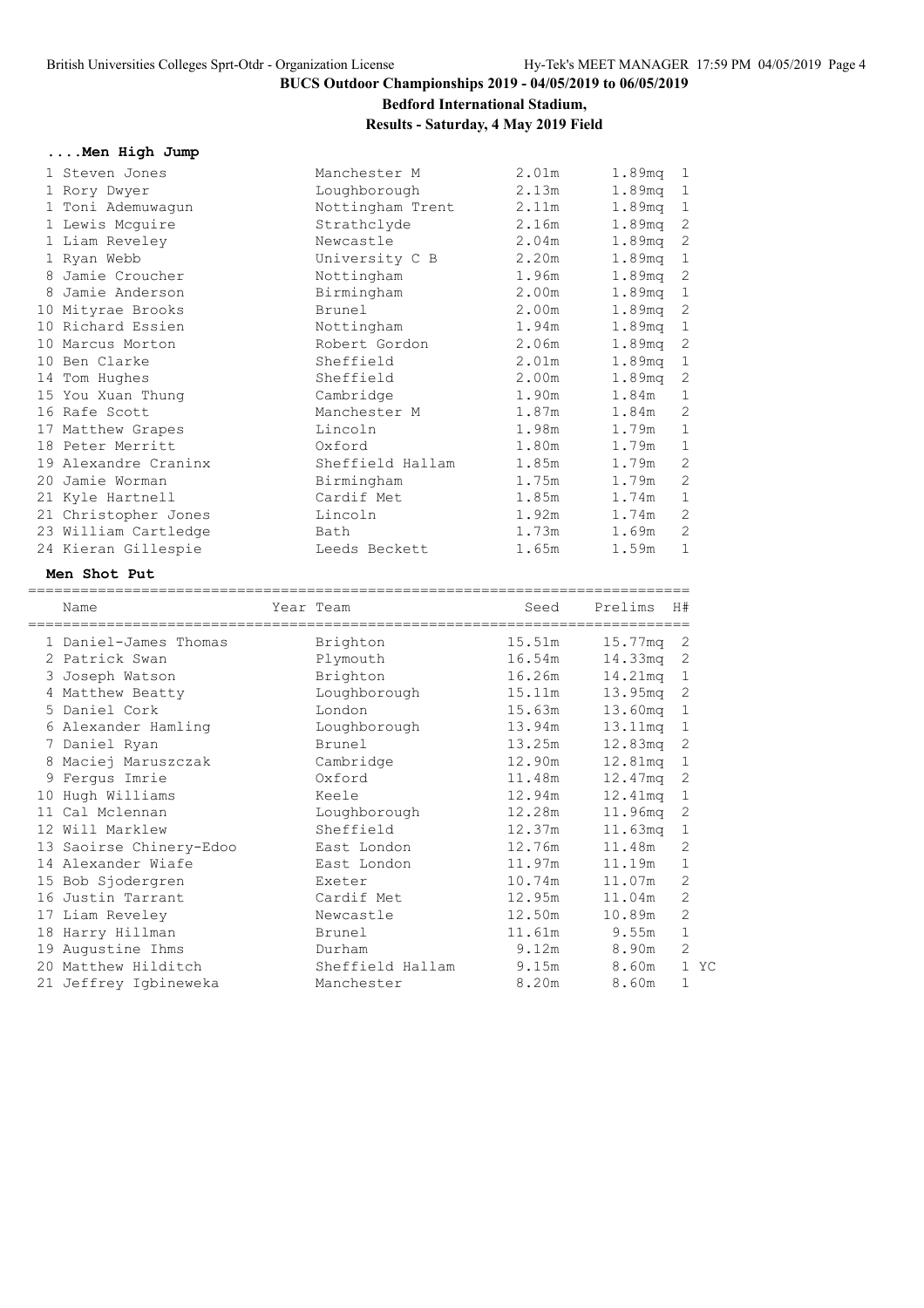# **Bedford International Stadium,**

**Results - Saturday, 4 May 2019 Field**

|  |  |  |  | Men Shot Put Amb Ambulatory |
|--|--|--|--|-----------------------------|
|--|--|--|--|-----------------------------|

|        | Name                               | Year Team           | Seed    | Finals                               | Points       |
|--------|------------------------------------|---------------------|---------|--------------------------------------|--------------|
| Finals |                                    |                     |         |                                      |              |
|        | 1 Harrison Walsh F44               | Cardif Met          | 14.61m  | 15.23m                               | 908          |
|        | 2 Joshua Bain F37                  | Loughborough        | 12.37m  | 11.83m                               | 673          |
|        | 3 Robert Carrick Smith F37         | Swansea             | 9.57m   | 9.58m                                | 310          |
|        | Men Shot Put                       |                     |         |                                      |              |
|        | --------------------------<br>Name | Year Team           | Prelims | Finals                               | Points       |
|        | ====================               |                     |         |                                      |              |
|        | 1 Patrick Swan                     | Plymouth            | 14.33m  | 16.10m                               |              |
|        | 2 Daniel-James Thomas              | Brighton            | 15.77m  | 15.87m                               |              |
|        | 3 Daniel Cork                      | London              | 13.60m  | 15.62m                               |              |
|        | 4 Joseph Watson                    | Brighton            | 14.21m  | 14.49m                               |              |
|        | 5 Matthew Beatty                   | Loughborough        | 13.95m  | 14.22m                               |              |
|        | 6 Alexander Hamling                | Loughborough        | 13.11m  | 13.83m                               |              |
|        | 7 Daniel Ryan                      | <b>Brunel</b>       | 12.83m  | 12.73m                               |              |
|        | 8 Hugh Williams                    | Keele               | 12.41m  | 12.01m                               |              |
|        | 9 Cal Mclennan                     | Loughborough        | 11.96m  | 11.95m                               |              |
|        | 10 Will Marklew                    | Sheffield           | 11.63m  | 11.55m                               |              |
|        | 11 Fergus Imrie                    | Oxford              | 12.47m  | 11.48m                               |              |
|        | 12 Maciej Maruszczak               | Cambridge           | 12.81m  | 11.01m                               |              |
|        | Men Discus Throw                   |                     |         |                                      |              |
|        |                                    |                     |         |                                      |              |
|        | Name<br>===============            | Year Team           | Seed    | Prelims<br>_________________________ | H#           |
|        | Preliminaries                      |                     |         |                                      |              |
|        | 1 George Armstrong                 | Loughborough        | 59.74m  | $51.93$ mq                           | 1            |
|        | 2 Matthew Beatty                   | Loughborough        | 48.54m  | $46.83$ mq                           | 2            |
|        | 3 Oliver Massingham                | Loughborough        | 46.49m  | 45.07mq                              | 1            |
|        | 4 Dan Fleming                      | York St John        | 47.47m  | 44.52mg                              | 1            |
|        | 5 Dele Aladese                     | Southampton         | 41.43m  | 43.56mg                              | 1            |
|        | 6 Patrick Swan                     | Plymouth            | 49.98m  | 42.30mg                              | 2            |
|        | 7 Justin Tarrant                   | Cardif Met          | 40.53m  | 41.34mg                              | 1            |
|        | 8 Tomasz Napiorkowski              | Leicester           | 41.06m  | 41.29mq                              | 2            |
|        | 9 Joe Martin                       | York St. John       | 44.98m  | $40.76$ mq                           | $\mathbf{2}$ |
|        | 10 Saoirse Chinery-Edoo            | East London         | 45.18m  | 40.12mg                              | $\mathbf{2}$ |
|        | 11 Nathan Thomas                   | Loughborough        | 42.71m  | 39.59mq                              | 1            |
|        | 12 Nile Cook                       | Kingston University | 39.56m  | 37.55mg                              | $\mathbf 1$  |
|        | 13 Will Marklew                    | Sheffield           | 35.45m  | 36.65m                               | 1            |
|        | 14 Daniel Ryan                     | Brunel              | 41.26m  | 35.65m                               | 2            |
|        | 15 Will Schofield                  | Northumbria         | 36.45m  | 34.90m                               | $\sqrt{2}$   |
|        | 16 Sam Hill                        | Cambridge           | 33.40m  | 32.27m                               | $\sqrt{2}$   |
|        | 17 Fergus Imrie                    | Oxford              | 36.25m  | 31.68m                               | $\mathbf{1}$ |
|        | 18 Maciej Maruszczak               | Cambridge           | 32.82m  | 30.63m                               | $\mathbf{1}$ |
|        | 19 Daniel Gregory                  | Oxford              | 34.24m  | 30.40m                               | 2            |
|        | 20 Harry Hillman                   | Brunel              | 35.25m  | 29.99m                               | $\mathbf 1$  |
|        | 21 Linton Gardiner                 | Sheffield Hallam    | 36.46m  | 29.91m                               | $\sqrt{2}$   |
|        | 22 Elliot Armstrong                | Leeds               | 26.46m  | 29.66m                               | $\sqrt{2}$   |
|        | 23 Augustine Ihms                  | Durham              | 24.51m  | 24.71m                               | $1\,$        |
|        | 24 Bob Sjodergren                  | Exeter              | 23.53m  | 23.83m                               | 1            |
|        | 25 Matthew Hilditch                | Sheffield Hallam    | 23.20m  | 23.67m                               | $\mathbf{2}$ |
|        | 26 Daniel Hague                    | Birmingham          | 25.59m  | 19.07m                               | $\mathbf{2}$ |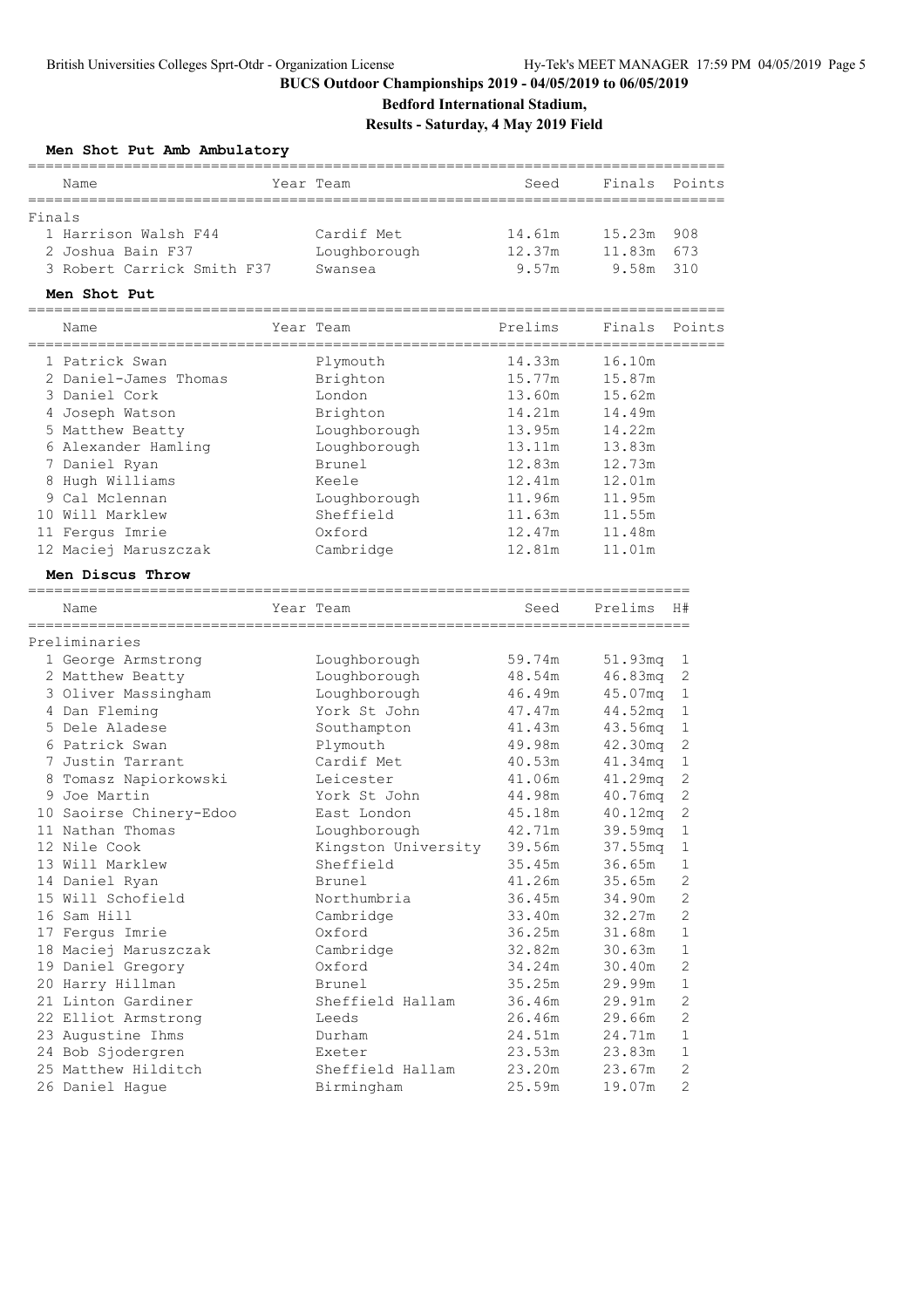**Bedford International Stadium,**

**Results - Sunday, 5 May 2019 Field**

**Women High Jump**

|        |                                                       | ===========       | ___________________________________ |                    |              |
|--------|-------------------------------------------------------|-------------------|-------------------------------------|--------------------|--------------|
|        | Name                                                  | Year Team         | Seed                                | Prelims            | H#           |
|        | Preliminaries                                         |                   |                                     |                    |              |
|        | 1 Janet Browne                                        | Brunel            | 1.71m                               | 1.64mq             | $\mathbf 1$  |
|        | 1 Holly Mills                                         | Brunel            | 1.75m                               | 1.64 <sub>mq</sub> | 2            |
|        | 1 Laura Zialor                                        | Birmingham        | 1.78m                               | 1.64 <sub>mq</sub> | 1            |
|        | 1 Emily Borthwick                                     | Liverpool Jo      | 1.84m                               | 1.64 <sub>mq</sub> | 1            |
|        | 1 Annika Teska                                        | Brunel            | 1.72m                               | 1.64mg             | 2            |
|        | 1 Hannah Tapley                                       | Cardif Met        | 1.75m                               | 1.64 <sub>mq</sub> | $\sqrt{2}$   |
|        |                                                       |                   | 1.76m                               |                    | $\mathbf 1$  |
|        | 1 Katie Garland                                       | Loughborough      |                                     | 1.64 <sub>mq</sub> |              |
|        | 8 Laura Armorgie                                      | Fxu (Falmouth &   | 1.74m                               | 1.64 <sub>mq</sub> | 1            |
|        | 8 Sheriffah Arewa                                     | London Goldsmiths | 1.68m                               | 1.64 <sub>mq</sub> | 1            |
|        | 10 Florence Cochrane                                  | Cambridge         | 1.63m                               | 1.64 <sub>mq</sub> | 1            |
|        | 11 Sarah Connolly                                     | Brunel            | 1.78m                               | 1.64mg             | 2            |
|        | 12 Sophie Hubbard                                     | Oxford            | 1.60m                               | 1.64 <sub>mq</sub> | $\mathbf 1$  |
|        | 13 Katy Sealy                                         | Uclan             | 1.73m                               | 1.61m              | 1            |
|        | 14 Bernice Coulson                                    | Nottingham        | 1.70m                               | 1.61m              | 1            |
|        | 15 Donelle Arulanandam                                | Nottingham        | 1.60m                               | 1.61m              | 2            |
|        | 15 Ashleigh Spiliopoulou                              | Loughborough      | 1.71m                               | 1.61m              | 2            |
|        | 17 Emma Fowler                                        | Nottingham Trent  | 1.64m                               | 1.56m              | 2            |
|        | 18 Emily Madden Forman                                | Liverpool Jo      | 1.70m                               | 1.56m              | $\mathbf{2}$ |
|        | 19 Rebecca Lister                                     | Leeds Beckett     | 1.58m                               | 1.56m              | $\mathbf 1$  |
|        | 20 Eve Allison                                        | Stirling          | 1.60m                               | 1.51m              | 2            |
|        | 20 Lea Wenger                                         | Cambridge         | 1.55m                               | 1.51m              | 2            |
|        | 22 Alex Duffy                                         | Exeter            | 1.50m                               | 1.51m              | $\mathbf 1$  |
|        | 23 Alice Linaker                                      | Birmingham        | 1.68m                               | 1.46m              | 2            |
|        | 24 Becky Owen                                         | St Mary's         | 1.68m                               | 1.46m              | $\mathbf 1$  |
|        | 25 Leila Legris                                       | Oxford            | 1.50m                               | 1.41m              | 2            |
|        | -- Ellie Pullin                                       | Loughborough      | 1.65m                               | NH                 | 2            |
|        | -- Natasha Smith                                      | Loughborough      | 1.78m                               | NH.                | 2            |
|        |                                                       |                   |                                     |                    |              |
|        | Women Long Jump<br>================================== |                   |                                     |                    |              |
|        | Name                                                  | Year Team         | Prelims                             | Finals Wind Points |              |
| Finals |                                                       |                   |                                     |                    |              |
|        | 1 Josie Oliarnyk                                      | Newman            | 5.44m                               | 6.17m              | 0.9          |
|        | 2 Emily Gargan                                        | Liverpool         | 5.82m                               | 6.07m              | 1.3          |
|        | 3 Eleanor Broome                                      | Coventry          | 5.99m                               | 5.98m              | $+0.0$       |
|        | 4 Niamh Emerson                                       | Loughborough      | 5.90m                               | 5.97m              | $-0.3$       |
|        | 5 Amy Hodgson                                         | Sheffield Hallam  | 5.83m                               | $5.87m + 0.0$      |              |
|        | 6 Georgia Silcox                                      | Bath              | 5.48m                               | 5.62m              | 0.5          |
|        | 7 Alex Burns                                          | Edinburgh         | 5.59m                               | 5.53m              | 0.1          |
|        | 8 Rachel Alexander                                    | Strathclyde       | 5.70m                               | 5.35m              | $-0.1$       |
|        | 9 Ellen Barber                                        | Loughborough      | 5.68m                               | $5.34m + 0.0$      |              |
|        | 10 Mary Adeniji                                       | Cambridge         | 5.50m                               | $5.33m + 0.0$      |              |
|        | 11 Simone Ager                                        | Brunel            | 5.34m                               | 5.31m 0.7          |              |
|        | 12 Suzzanne Palmer                                    | Sheffield Hallam  | 5.32m                               | 5.22m              | $+0.0$       |
|        |                                                       |                   |                                     |                    |              |
|        | Women Long Jump Amb Ambulatory                        |                   |                                     |                    |              |
|        | Name                                                  | Year Team         | Seed                                | Finals Wind Points |              |
|        | 1 Polly Maton T46                                     | Oxford            | 5.28m                               | $4.90m - 0.3643$   |              |
|        | 2 Amy Carr T37                                        | York St John      | 3.97m                               | $3.83m - 0.2533$   |              |
|        |                                                       |                   |                                     |                    |              |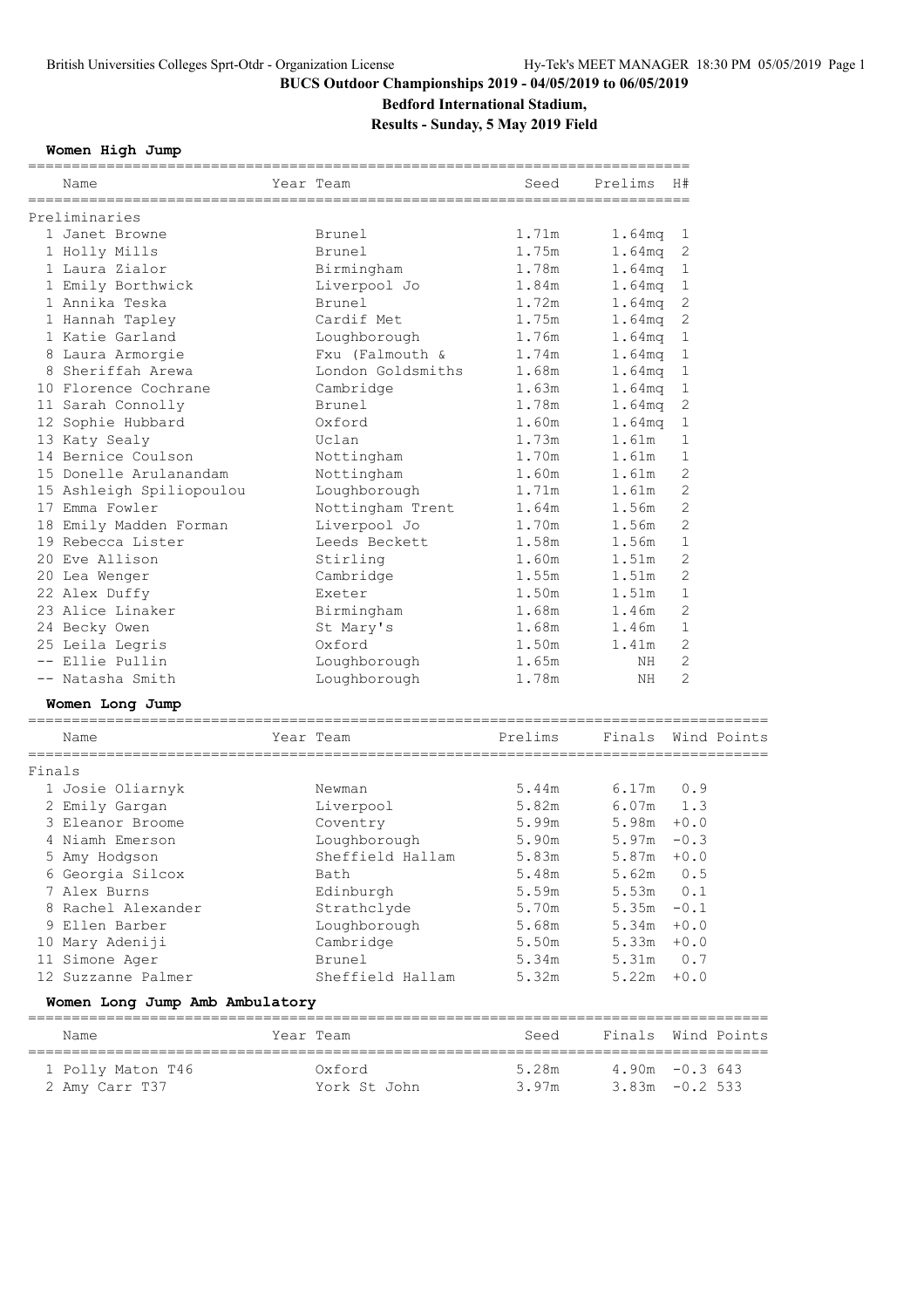# **Bedford International Stadium,**

**Results - Sunday, 5 May 2019 Field**

| Women Long Jump Amb Ambulatory       |            |                  |         |               |                |    |
|--------------------------------------|------------|------------------|---------|---------------|----------------|----|
| 3 Emma Denham T37                    |            | Bournemouth      | 3.09m   | $3.11m + 0.0$ |                | 96 |
| Women Triple Jump                    |            |                  |         |               |                |    |
| Name                                 |            | Year Team        | Prelims | Finals        | Wind Points    |    |
| 1 Kayanna Reid                       |            | Brunel           | 11.99m  | 12.73m        | 0.9            |    |
| 2 Abazz Shayaam-Smith                |            | University C L   | 12.68m  | 12.64m        | 0.9            |    |
| 3 Eavion Richardson                  |            | East London      | 12.49m  | 12.60m        | 1.0            |    |
| 4 Mary Adeniji                       |            | Cambridge        | 11.63m  | 11.91m        | 0.5            |    |
| 5 Georgia Green                      |            | Aston University | 11.56m  | 11.84m        | 1.0            |    |
| 6 Victoria Oshunremi                 |            | London           | 11.64m  | 11.80m        | 1.2            |    |
| 7 Madeleine Smith                    |            | Oxford           | 11.54m  | 11.79m        | $+0.0$         |    |
| 8 Janet Browne                       |            | Brunel           | 11.37m  | 11.62m        | 1.1            |    |
| 9 Grace Sullivan                     |            | Brunel           | 11.25m  | 11.31m        | 0.8            |    |
| 10 Beth Mortiboy                     |            | Nottingham       | 11.55m  | 11.30m        | 0.8            |    |
| 10 Carolyn Harvey                    |            | Strathclyde      | 11.49m  | 11.30m        | $+0.0$         |    |
| -- Rochelle Jones                    |            | East London      | 11.46m  | FOUL          |                |    |
| Women Discus Throw                   |            |                  |         |               |                |    |
| Name                                 |            | Year Team        | Seed    | Prelims H#    |                |    |
| Preliminaries                        |            |                  |         |               |                |    |
| 1 Amy Holder                         |            | Brunel           | 55.48m  | 52.19mg       | 2              |    |
| 2 Adele Nicoll                       |            | Cardif Met       | 47.42m  | 47.00mg       | 2              |    |
| 3 Christina Nick                     |            | Leeds            | 50.14m  | 45.99mg       | 1              |    |
|                                      |            |                  |         |               |                |    |
| 4 Kathryn Woodcock                   |            | Loughborough     | 50.64m  | 42.91mq       | 1              |    |
| 5 Freya Dooner                       |            | Manchester       | 40.70m  | 42.15mg       | 1              |    |
| 6 Danielle Broom                     |            | Bournemouth      | 45.55m  | 41.91mq       | 2              |    |
| 7 Bridget Fryer                      |            | Cambridge        | 39.44m  | 39.82mq       | $\mathbf{2}$   |    |
| 8 Simone Mcken                       |            | Birmingham       | 44.11m  | 38.89mq       | $\mathbf{1}$   |    |
| 9 Melissa Bird                       |            | Aecc College     | 42.12m  | 38.77mq       | $\mathbf{2}$   |    |
| 10 Chloe Jones                       |            | Gloucestershire  | 41.21m  | 38.76mg       | $\overline{c}$ |    |
| 11 Emma Dakin                        |            | Hull             | 40.40m  | 38.72mq       | 1              |    |
| 12 Jenny Pyatt                       |            | Manchester M     | 45.11m  | 38.29mg       | 1              |    |
| 13 Jenny Richards                    |            | Oxford           | 35.78m  | 34.78m        | 1              |    |
| 14 Lauren Crist                      |            | Oxford           | 37.65m  | 34.05m        | 2              |    |
| 15 Kiona Mclennon                    |            | Manchester M     | 33.91m  | 33.16m        | 2              |    |
| 16 Emma Garry                        |            | Bath             | 30.92m  | 30.01m        | 1              |    |
| 17 Chloe Hunt                        |            | Brunel           | 30.16m  | 29.71m        | $\mathbf 1$    |    |
| 18 Toby Ogun                         |            | Loughborough     | 35.41m  | 28.85m        | 2              |    |
| 19 Lizzy Butler-Clack                |            | Sheffield Hallam | 30.89m  | 27.52m        | 1              |    |
| 20 Grace Adeleye                     |            | Birmingham       | 25.68m  | 26.65m        | 2              |    |
| 21 Emmaline Okafor                   |            | Cambridge        | 25.84m  | 26.36m        | 1              |    |
| 22 Caroline Wirth                    |            | Bath             | 26.82m  | 24.75m        | 2              |    |
| 23 Andrea Greaves (Yc)               |            | Oxford Brookes   | 24.35m  | 23.98m        | 2              |    |
| 24 Valentina D'Agostino              |            | Manchester       | 24.67m  | 23.28m        | 1              |    |
| Women Discus Throw Seated Ambulatory | ========== |                  |         |               |                |    |
| Name                                 |            | Year Team        | Seed    | Finals        | Points         |    |
| Finals<br>1 Vanessa Wallace (Daobry) |            | East London      | 18.17m  | 17.10m        | 658            |    |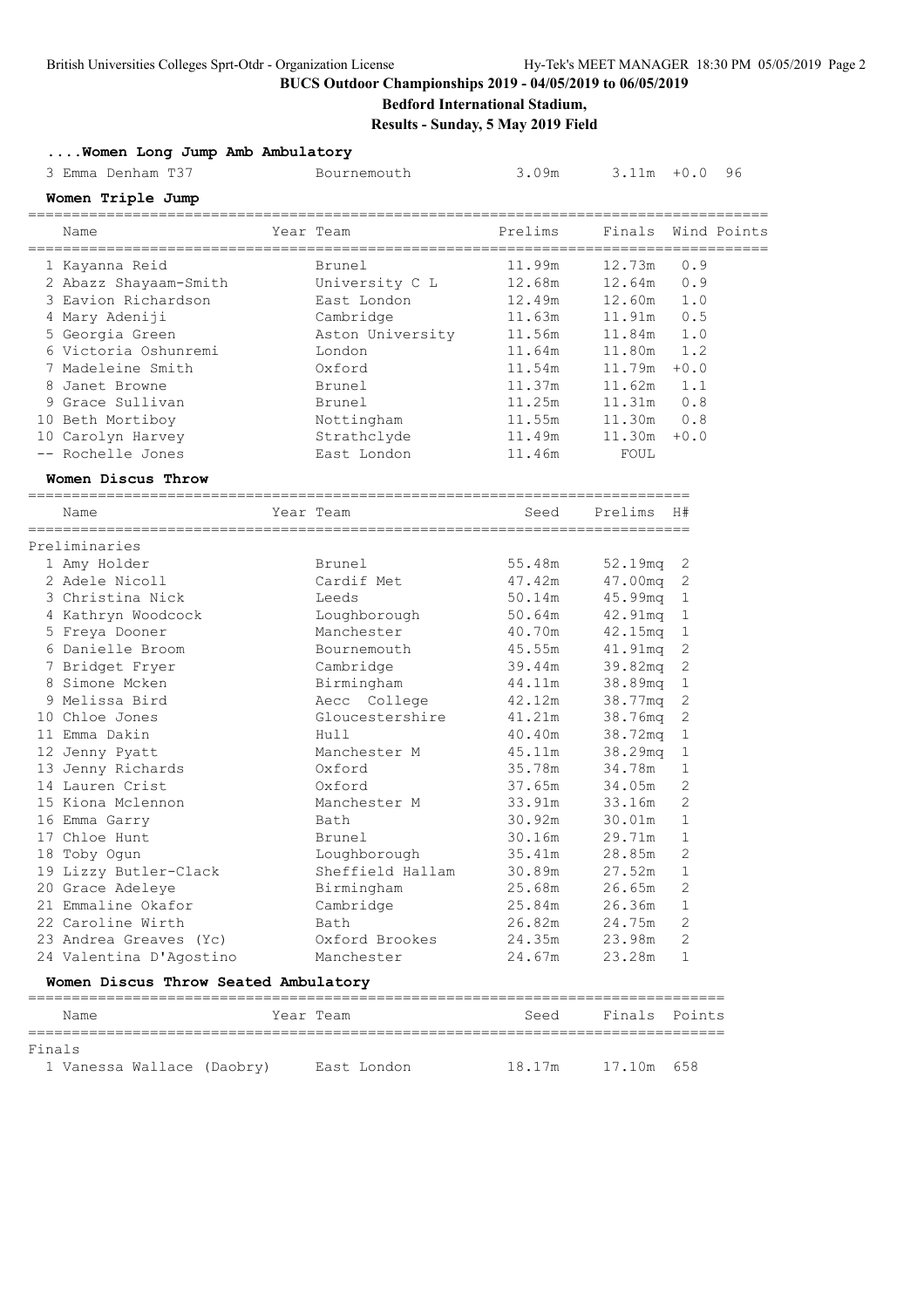**Bedford International Stadium,**

**Results - Sunday, 5 May 2019 Field**

### **Women Hammer Throw**

| Name                | Year Team    | Prelims | Finals Points |  |
|---------------------|--------------|---------|---------------|--|
| 1 Philippa Davenall | Nottingham   | 55.17m  | 62.19m        |  |
| 2 Katie Head        | Brunel       | 58.22m  | 58.60m        |  |
| 3 Catherine Lambert | Loughborough | 52.51m  | 56.95m        |  |
| 4 Keeley Eldredge   | Loughborough | 53.85m  | 54.75m        |  |
| 5 Megan Larkins     | Loughborough | 54.29m  | 53.94m        |  |
| 6 Ffion Palmer      | Cardiff      | 47.89m  | 53.65m        |  |
| 7 Katie Ord         | Glasqow      | 45.91m  | 52.39m        |  |
| 8 Danielle Broom    | Bournemouth  | 51.10m  | 52.24m        |  |
| 9 Molly Walsh       | Kent         | 50.89m  | 51.66m        |  |
| 10 Lauren Aldridge  | Bristol      | 46.51m  | 47.98m        |  |
| 11 Poppy Bean       | Birmingham   | 45.67m  | 46.45m        |  |
| 12 Ellen Thrall     | Bath         | 47.69m  | 45.13m        |  |

#### **Men Pole Vault**

| Name                  | Year Team          | Seed  | Finals             |                | H# Points      |
|-----------------------|--------------------|-------|--------------------|----------------|----------------|
| 1 George Turner       | Brighton           | 5.15m | 4.85m              | 2              |                |
| 2 Nathan Gardner      | Cardiff            | 4.90m | 4.75m              | $\overline{2}$ |                |
| 3 George Heppinstall  | Sheffield Hallam   | 5.05m | 4.75m              | $\overline{2}$ |                |
| 4 Joseph Lister       | Brunel             | 5.11m | 4.65m              | $\mathbf{2}$   |                |
| 5 Shane Martin        | Oxford             | 4.50m | 4.35m              | $\overline{2}$ |                |
| 6 George Osborne      | Sheffield          | 4.50m | 4.35m              | $\overline{c}$ |                |
| 7 Zach Harrop         | Cardif Met         | 4.80m | 4.35m              | $\overline{c}$ |                |
| 8 Harry Hillman       | Brunel             | 4.15m | 4.15m              | $\mathbf 1$    |                |
| 9 Fynley Caudery      | Swansea            | 4.70m | 4.15m              | $\overline{c}$ |                |
| 10 Kieran Apps        | Loughborough       | 4.21m | 4.15m              | $\mathbf{1}$   |                |
| 11 Sam Talbot         | Sheffield          | 4.20m | 3.95m              | $\mathbf{1}$   |                |
| 12 Liam Reveley       | Newcastle          | 4.20m | 3.95m              | $\mathbf{1}$   |                |
| 13 Spyros Hajipanayi  | Brunel             | 4.20m | 3.75m              | $\mathbf{1}$   |                |
| 14 Cal Mclennan       | Loughborough       | 4.00m | 3.55m              | $\mathbf{1}$   |                |
| Men Long Jump         |                    |       |                    |                |                |
| Name                  | Year Team          | Seed  | Prelims            | Wind H#        |                |
| Preliminaries         |                    |       |                    |                |                |
| 1 Che Richards        | Edinburgh          | 7.80m | $7.40mg + 0.0$     |                | 2              |
| 2 Reynold Banigo      | Nottingham Trent   | 7.77m | $7.35mg + 0.0$     |                | 3              |
| 3 Jack Roach          | Northumbria        | 7.71m | 7.25mg             | 1.3            | $\mathbf{1}$   |
| 4 Samuel Khogali      | Loughborough       | 7.40m | 7.25 <sub>mq</sub> | 0.9            | 2              |
| 5 Benjamin Fisher     | Loughborough       | 7.48m | $6.84mg - 1.3$     |                | $\mathsf 3$    |
| 6 Calum Henderson     | Edinburgh          | 7.35m | $6.77mg + 0.0$     |                | $\mathsf 3$    |
| 7 Robbie Wilde        | Bath               | 6.84m | $6.73mg + 0.0$     |                | $\mathsf 3$    |
| 8 Trevor Alexanderson | Leeds Beckett      | 7.36m | $6.71$ mq          | 1.6            | $\mathbf{2}$   |
| 9 Jake Burkey         | Birmingham         | 7.25m | $6.71$ mq          | 1.3            | $\mathbf{1}$   |
| 10 Scott Connal       | Glasgow Caledonian | 7.11m | $6.69mg + 0.0$     |                | 2              |
| 11 Daniel Walsh       | Northumbria        | 7.17m | $6.68mg + 0.0$     |                | 3              |
| 12 George Orton       | Warwick            | 7.11m | $6.65mg + 0.0$     |                | $\mathbf{2}$   |
| 13 Edward Barbour     | Liverpool          | 6.85m | 6.60m              | $+0.0$         | $\mathbf{1}$   |
| 14 James Morley       | West of England    | 6.31m | 6.49m              | 1.1            | $\overline{2}$ |
| 15 Roberto Paoluzzi   | Sheffield          | 6.83m | 6.40m              | $+0.0$         | 3              |
| 16 Ben Clarke         | Sheffield          | 6.83m | 6.37m              | 1.4            | $\overline{2}$ |
|                       |                    |       |                    |                |                |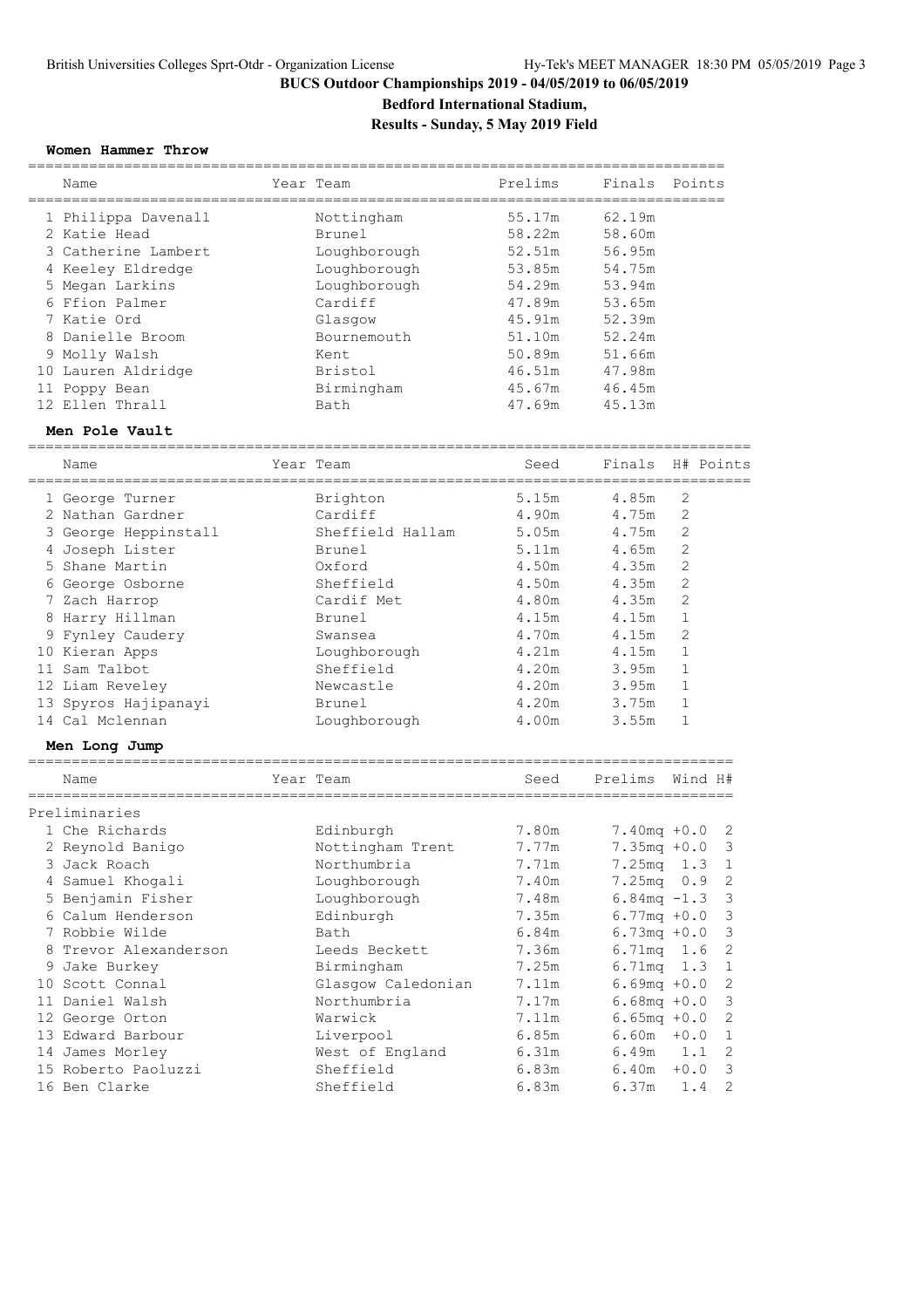### **Bedford International Stadium,**

### **Results - Sunday, 5 May 2019 Field**

| Men Long Jump           |                  |       |                 |          |                |
|-------------------------|------------------|-------|-----------------|----------|----------------|
| 17 Daniel Ryan          | Brunel           | 6.91m | $6.36m + 0.0$ 3 |          |                |
| 18 Dan Boyd             | Gloucestershire  | 6.35m | 6.32m           | 2.4      | 2              |
| 19 Daniel Lamb          | Birmingham       | 6.71m | 6.29m           | $+0.0$   | -3             |
| 20 Harry Kendall        | Sheffield Hallam | 7.06m | 6.28m           | $+0.0$   | -3             |
| 21 Rhodri Davies        | Cardif Met       | 6.55m | 6.24m           | 1.4      | $\overline{c}$ |
| 22 Idan Idan Gal-Shohet | Imperial         | 6.78m | 6.23m           | 1.3      | $\overline{c}$ |
| 23 Nathan Protheroe     | East Anglia      | 6.23m | 6.10m           | 1.2      | $\mathbf{1}$   |
| 24 Jamie Worman         | Birmingham       | 6.73m | 5.93m           | 3.2      | $\overline{c}$ |
| 25 Alex Meaklim         | Nottingham       | 6.77m | 5.92m           | 0.4      | $\mathbf{1}$   |
| 26 Samuel Antwi (Yc)    | East London      | 6.58m | 5.87m           | $+0.0$   | $\mathbf{1}$   |
| 27 Dan Lyness           | Oxford           | 5.91m | 5.83m           | 1.5      | 3              |
| 28 Oliver Hudson        | Leicester        | 5.70m | 5.75m           | $-0.7$   | 3              |
| 29 Daniel Gregory       | Oxford           | 6.46m | 5.70m           | 1.7      | $\mathbf{1}$   |
| 30 Ryan Morgan          | Cambridge        | 6.00m | 5.62m           | 1.1      | 1              |
| 31 Jamie Stone          | Surrey           | 5.85m | 5.55m           | $-0.2$   | $\overline{c}$ |
| 32 Andrew Ejemai        | Cambridge        | 6.31m | 5.49m           | $-0.4$ 3 |                |
| 33 Chan Justin          | Exeter           | 5.72m | 5.46m           | $+0.0$   | $\overline{c}$ |
| 34 Andrew Waters        | Warwick          | 5.37m | 5.45m           | 0.33     |                |
| 35 Sam Burgess          | Leeds            | 5.40m | 5.39m           | 0.2      | $\mathbf{1}$   |
| 36 Olanrewaju Shittu    | Exeter           | 5.37m | 5.34m           | 0.7      | 1              |
| 37 Ivan Dapic           | Coventry         | 5.30m | 5.30m           | 1.6      | $\overline{c}$ |
| 38 Sam Pooley           | Newcastle        | 5.34m | 5.07m           | $-0.1$   | $\overline{c}$ |
| 39 Alex Abimbola        | Manchester       | 4.11m | 4.62m           | 1.7      | $\mathbf{1}$   |
| 40 Osaze Aghedo         | Brunel           | 6.54m | 3.75m           | $+0.0$   | 1              |
| -- Saoirse Chinery-Edoo | East London      | 6.45m | FOUL            | NWI      | 3              |
|                         |                  |       |                 |          |                |

### **Men Triple Jump**

| Name                            | Year Team        | Seed   | Prelims           | Wind H#       |                |
|---------------------------------|------------------|--------|-------------------|---------------|----------------|
| 1 Osaze Aghedo                  | Brunel           | 15.27m | $14.91mg + 0.0$   |               | $\overline{1}$ |
| 2 Henry Clarkson                | Loughborough     | 15.75m | $14.88$ mg $-0.1$ |               | $\overline{c}$ |
| 3 Jude Bright-Davies            | Oxford           | 15.71m | 14.71mg 0.3 1     |               |                |
| 4 Roberto Oppong                | Swansea          | 14.76m | 14.68mq 1.9 1     |               |                |
| 5 Matthew Ingram                | Loughborough     | 14.49m | 14.44mg 1.6       |               | -1             |
| 6 Lewis Guest                   | Liverpool        | 14.28m | $14.25mg + 0.0$   |               | $\overline{c}$ |
| 7 Jason Dankyi                  | Sheffield Hallam | 13.73m | 14.16mg 2.7       |               | $\overline{c}$ |
| 8 Robert Sutherland             | King's Colle     | 14.86m | 14.15mg           | $2 \cdot 2$   | $\overline{c}$ |
| 9 Harrison Whitfield            | Newcastle        | 13.92m | 13.84mg           | 1.8           | $\overline{c}$ |
| 10 Samuel Antwi (Yc)            | East London      | 14.47m | 13.71mq           | 1.3           | $\overline{c}$ |
| 11 Ashley Buckman               | Solent           | 14.09m | 13.66mg           | 1.1           | 1              |
| 12 Roberto Paoluzzi             | Sheffield        | 13.54m | 13.63mg           | $2 \cdot 3$   | 1              |
| 13 Jeff Angila                  | Cardif Met       | 13.97m | 13.51m            | 1.3           | -1             |
| 14 Arnie Patel                  | College London   | 13.46m | 13.40m            | 0.9           | $\mathbf{1}$   |
| 15 Abbas Adejonwo               | Warwick          | 13.33m | $12.75m$ 2.4      |               | $\overline{c}$ |
| 16 Andrew Ejemai                | Cambridge        | 13.35m | 12.71m            | $3.3 \quad 2$ |                |
| 17 Ryan Morgan                  | Cambridge        | 13.23m | 12.70m            | 2.8           | 1              |
| 18 Dan Lyness                   | Oxford           | 12.25m | 12.67m            | $+0.0$        | $\overline{2}$ |
| Men Discus Throw Amb Ambulatory |                  |        |                   |               |                |
| Name                            | Year Team        | Seed   | Finals            | Points        |                |
|                                 |                  |        |                   |               |                |

|  | ٠ |
|--|---|

1 Harrison Walsh F44 Cardif Met 49.11m 51.23m 853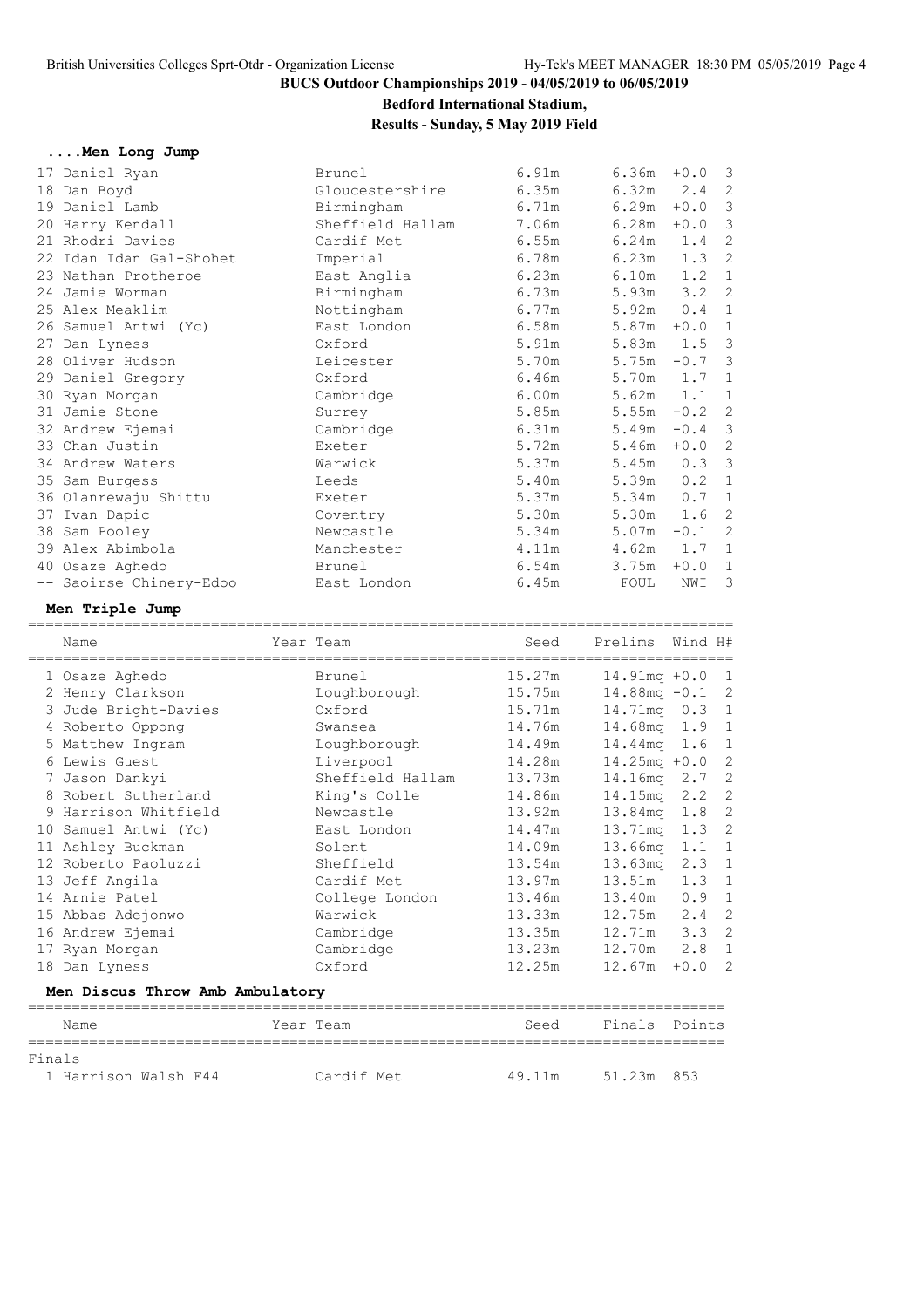**....Men Discus Throw Amb Ambulatory**

#### **BUCS Outdoor Championships 2019 - 04/05/2019 to 06/05/2019**

### **Bedford International Stadium, Results - Sunday, 5 May 2019 Field**

| 2 Robert Carrick Smith F37<br>3 Joshua Bain F37 | Swansea<br>Loughborough | 34.10m<br>44.72m | 37.89m 564<br>37.81m 561 |  |
|-------------------------------------------------|-------------------------|------------------|--------------------------|--|
| Men Discus Throw                                |                         |                  |                          |  |
| Name                                            | Year Team               | Prelims          | Finals Points            |  |

| 1 George Armstrong      | Loughborough        | 51.93m | 55.13m     |                |
|-------------------------|---------------------|--------|------------|----------------|
| 2 Matthew Beatty        | Loughborough        | 46.83m | 51.90m     |                |
| 3 Dan Fleming           | York St John        | 44.52m | 49.35m     |                |
| 4 Patrick Swan          | Plymouth            | 42.30m | 46.16m     |                |
| 5 Joe Martin            | York St John        | 40.76m | 44.97m     |                |
| 6 Oliver Massingham     | Loughborough        | 45.07m | 44.93m     |                |
| 7 Saoirse Chinery-Edoo  | East London         | 40.12m | 43.31m     |                |
| 8 Nathan Thomas         | Loughborough        | 39.59m | 42.76m     |                |
| 9 Tomasz Napiorkowski   | Leicester           | 41.29m | 41.64m     |                |
| 10 Dele Aladese         | Southampton         | 43.56m | 41.63m     |                |
| 11 Justin Tarrant       | Cardif Met          | 41.34m | 38.14m     |                |
| 12 Nile Cook            | Kingston University | 37.55m | 33.94m     |                |
| Men Hammer Throw        |                     |        |            |                |
| Name                    | Year Team           | Seed   | Finals     | Points         |
| 1 Jac Palmer            | Cardif Met          | 68.23m | 60.95m     |                |
| 2 Jacob Lange           | Warwick             | 59.69m | 58.07m     |                |
| 3 Peter Cassidy         | Loughborough        | 57.92m | 56.26m     |                |
| 4 Oliver Hewitt         | Loughborough        | 54.34m | 52.87m     |                |
| 5 Daniel Nixon          | Northumbria         | 50.64m | 50.79m     |                |
| 6 Jack Paget            | Oxford              | 52.82m | 49.69m     |                |
| 7 Will Schofield        | Northumbria         | 45.20m | 43.00m     |                |
| 8 Hugh Williams         | Keele               | 33.18m | 29.38m     |                |
| Men Javelin Throw       |                     |        |            |                |
| Name                    | Year Team           | Seed   | Prelims    | H#             |
|                         |                     |        |            |                |
| Preliminaries           |                     |        |            |                |
| 1 Harry Hughes          | University of Essex | 78.89m | 69.86mg    | ı              |
| 2 Daniel Bainbridge     | Loughborough        | 69.00m | $60.22$ mq | $\mathbf{2}$   |
| 3 Dominic Allen         | Loughborough        | 61.03m | 55.99mg    | $1\,$          |
| 4 Will Marklew          | Sheffield           | 60.61m | 55.57mg    | 2              |
| 5 Richard Dangerfield   | Loughborough        | 63.58m | 55.07mg    | $\mathbf{1}$   |
| 6 Edan Cole             | Loughborough        | 63.95m | 54.87mg    | $\mathbf{2}$   |
| 7 Jonathon Pownall      | Brunel              | 45.69m | 53.46mg    | 2              |
| 8 Cormack Lever         | Leeds Beckett       | 54.56m | 51.74mq    | 1              |
| 9 Arran Davis           | Oxford              | 53.87m | 51.20mg    | 2              |
| 10 Jude Compton-Stewart | Cambridge           | 56.05m | 49.74mg    | $\overline{2}$ |

11 Louis Walker Leeds Beckett 49.50m 48.67mq 2 12 David Brice Gloucestershire 54.90m 48.31mq 1 13 Alex Clegg Brunel 48.68m 47.35m 1 14 Jonny Payne Nottingham 51.99m 45.96m 2 15 Josh Maiklem Cambridge 45.70m 42.22m 1 16 Daniel Hague Birmingham 40.48m 40.30m 1 17 Alex Robinson Birmingham 42.51m 38.05m 2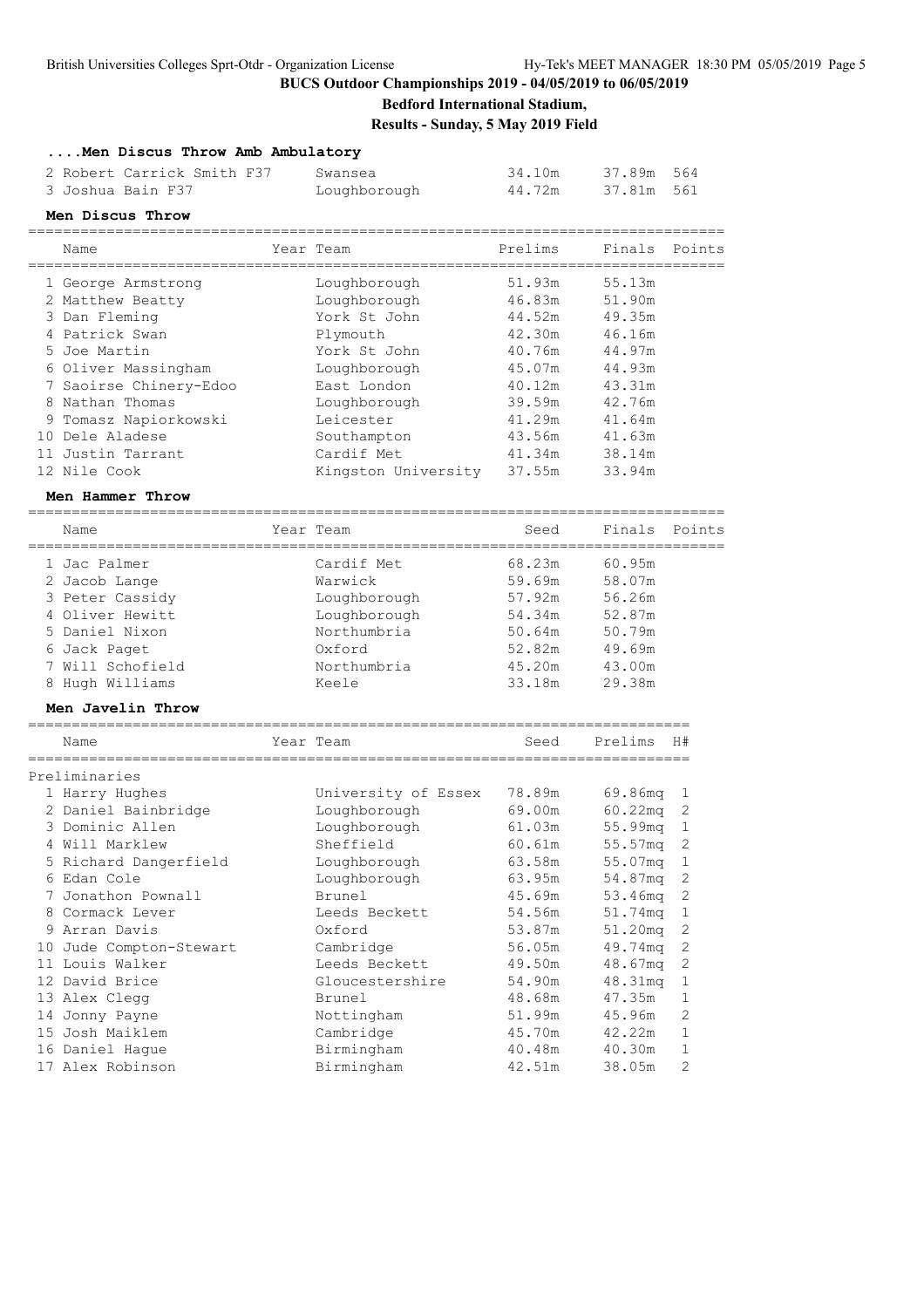### **Bedford International Stadium,**

**Results - Monday, 6 May 2019 Field**

**Women High Jump**

|        | Name                 | Year Team         | Prelims             | Finals Points |                  |  |
|--------|----------------------|-------------------|---------------------|---------------|------------------|--|
|        |                      |                   |                     |               |                  |  |
| Finals |                      |                   |                     |               |                  |  |
|        | 1 Emily Borthwick    | Liverpool Jo      | 1.64m               | 1.80m         |                  |  |
|        | 2 Laura Zialor       | Birmingham        | 1.64m               | 1.74m         |                  |  |
|        | 2 Annika Teska       | Brunel            | 1.64m               | 1.74m         |                  |  |
|        | 4 Holly Mills        | Brunel            | 1.64m               | 1.68m         |                  |  |
|        | 5 Hannah Tapley      | Cardif Met        | 1.64m               | 1.68m         |                  |  |
|        | 6 Laura Armorgie     | Fxu (Falmouth &   | 1.64m               | 1.68m         |                  |  |
|        | 7 Katie Garland      | Loughborough      | 1.64m               | 1.65m         |                  |  |
|        | 8 Janet Browne       | Brunel            | 1.64m               | 1.65m         |                  |  |
|        | 9 Sarah Connolly     | Brunel            | 1.64m               | 1.62m         |                  |  |
|        | 10 Florence Cochrane | Cambridge         | 1.64m               | 1.57m         |                  |  |
|        | -- Sheriffah Arewa   | London Goldsmiths | 1.64m               | NΗ            |                  |  |
|        | Women Pole Vault     |                   | =================== |               |                  |  |
|        | Name                 | Year Team         | Seed                |               | Finals H# Points |  |
|        | 1 Natalie Hooper     | Loughborough      | 4.01m 4.02m         |               | 2                |  |
|        | 2 Ellie Mccartney    | Brunel            | 4.00m 3.80m         |               | 2                |  |
|        | 3 Silvia Amabilino   | Bristol           | 3.70m               | 3.80m         | $\overline{2}$   |  |
|        | 4 Hannah Lawler      | Glasqow           | 3.82m 3.70m         |               | $\overline{2}$   |  |
|        | 5 Rebecca Gray       | Loughborough      | 3.81m               | 3.70m         | $\mathbf{2}$     |  |
|        | 6 Carys Jones        | West of England   | 3.73m               | 3.50m         | $\mathbf{2}$     |  |
|        | 7 Fiona Hockey       | Cardif Met        | 3.80m               | 3.50m         | $\overline{2}$   |  |
|        | 8 Esther Leong       | Oxford            | 3.64m               | 3.40m         | $\overline{2}$   |  |

| Name                  | Year Team        | Seed                                       | Finals               |                | H# Poir |
|-----------------------|------------------|--------------------------------------------|----------------------|----------------|---------|
| 1 Natalie Hooper      | Loughborough     | 4.01m                                      | ===========<br>4.02m | 2              |         |
| 2 Ellie Mccartney     | Brunel           | 4.00m                                      | 3.80m                | $\overline{2}$ |         |
| 3 Silvia Amabilino    | Bristol          | 3.70m                                      | 3.80m                | 2              |         |
| 4 Hannah Lawler       | Glasgow          | 3.82m                                      | 3.70m                | $\overline{2}$ |         |
| 5 Rebecca Gray        | Loughborough     | 3.81m                                      | 3.70m                | 2              |         |
| 6 Carys Jones         | West of England  | 3.73m                                      | 3.50m                | 2              |         |
| 7 Fiona Hockey        | Cardif Met       | 3.80m                                      | 3.50m                | $\overline{2}$ |         |
| 8 Esther Leong        | Oxford           | 3.64m                                      | 3.40m                | 2              |         |
| 9 Megan Bailey        | Fxu (Falmouth &  | 3.81m                                      | 3.20m                | $\overline{2}$ |         |
| 9 Isabel Deacon       | St Mary's        | 3.63m                                      | 3.20m                | $\overline{2}$ |         |
| 9 Alexa Eichelmann    | Surrey           | 3.62m                                      | 3.20m                | $\mathbf{1}$   |         |
| 12 Madeleine Mudd     | Loughborough     | 3.55m                                      | 3.20m                | $\overline{2}$ |         |
| 13 Chloe Billingham   | Cambridge        | 3.60m                                      | 3.20m                | 1              |         |
| 14 Anousha Wardley    | Bath             | 3.10 <sub>m</sub>                          | 3.00 <sub>m</sub>    | 1              |         |
| 15 Daisy Barnes       | Nottingham Trent | 3.70m                                      | 3.00m                | 2              |         |
| 16 Lois Hillman       | Bath             | 3.43m                                      | 3.00 <sub>m</sub>    | 1              |         |
| 17 Rosie Browne       | Strathclyde      | 3.00m                                      | 2.80m                | $\mathbf{1}$   |         |
| 18 Jen Sheasby        | Cambridge        | 2.70m                                      | 2.60m                | $\mathbf 1$    |         |
| 19 Grace Thomas       | Nottingham       | 3.10m                                      | 2.60m                | 1              |         |
| 20 Megan Jenkins      | Cardif Met       | 3.03m                                      | 2.40m                | 1              |         |
| -- Imogen Smith       | Wolverhampton    | 3.63m                                      | NH                   | $\overline{2}$ |         |
| -- Katie Sexton       | Nottingham       | 3.12m                                      | NH                   | $\mathbf 1$    |         |
| -- Sophie Dowson      | Brunel           | 3.91m                                      | NH                   | 2              |         |
| -- Elizabeth Henshall | Sheffield Hallam | 3.40m                                      | NH                   | 1              |         |
| Women Shot Put        |                  |                                            |                      |                |         |
| Name                  | Year Team        | ----------------------------------<br>Seed | Prelims              | H#             |         |
| Preliminaries         |                  |                                            |                      |                |         |
| 1 Adele Nicoll        | Cardif Met       | 16.27m                                     | 15.70 <sub>ma</sub>  |                |         |

| 1 Adele Nicoll       | Cardif Met       | 16.27m | $15.70mg$ 1    |  |
|----------------------|------------------|--------|----------------|--|
| 2 Niamh Emerson      | Loughborough     | 13.93m | 12.91mg 2      |  |
| 3 Christina Nick     | Leeds            | 14.02m | 12.78mg 2      |  |
| 4 Ellen Barber       | Loughborough     | 13.03m | 12.72mg 1      |  |
| 5 Emma Dakin         | Hull             | 13.50m | $12.51mg$ 1    |  |
| 6 Nichole Birmingham | Aston University | 11.96m | $12.46$ ma $1$ |  |
|                      |                  |        |                |  |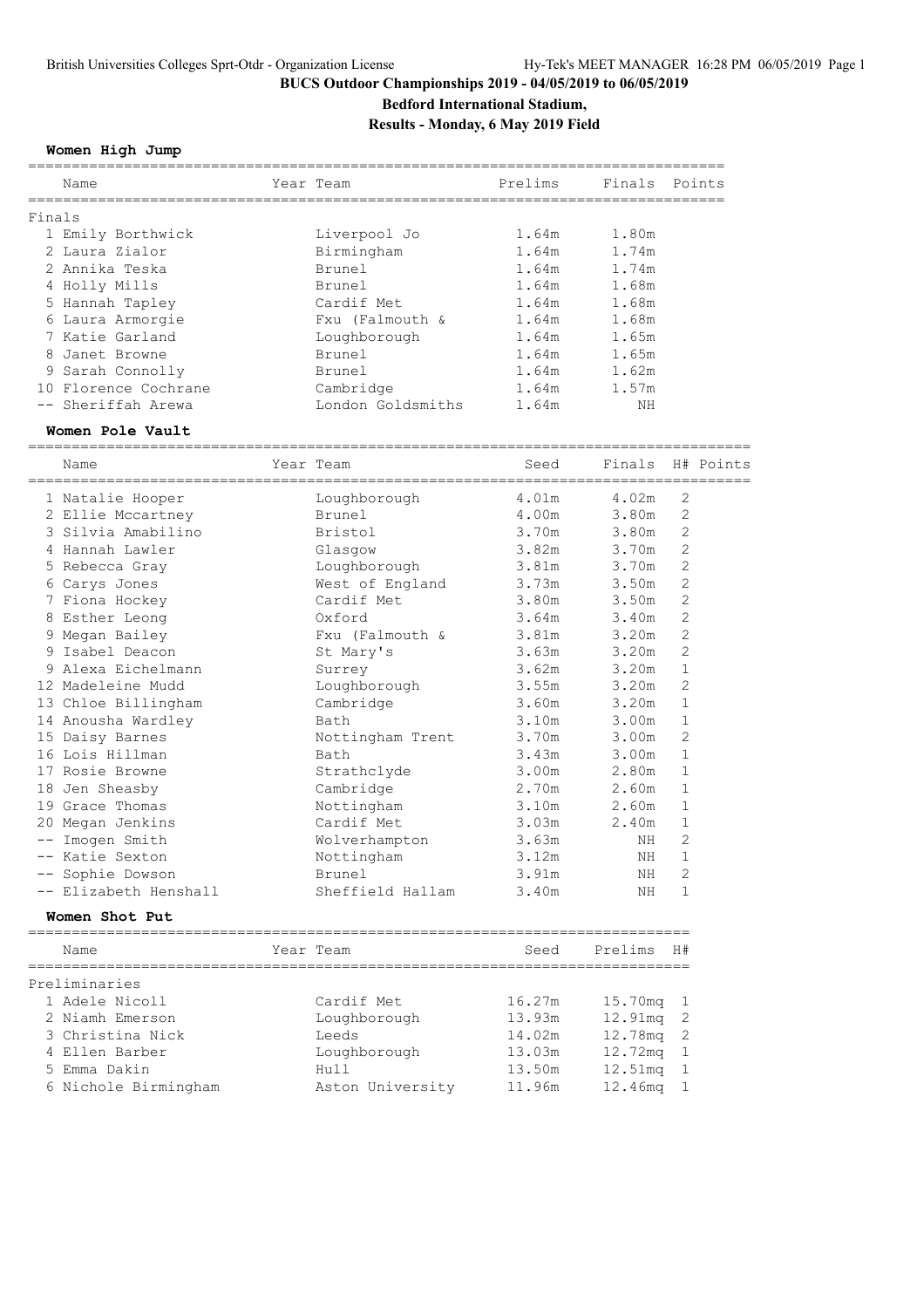**Bedford International Stadium,**

**Results - Monday, 6 May 2019 Field**

#### **....Women Shot Put**

| 7 Suzzanne Palmer       | Sheffield Hallam | 13.18m          | 12.28mg             | - 2           |
|-------------------------|------------------|-----------------|---------------------|---------------|
| 8 Toni Buckingham       | Manchester M     | 13.45m          | 12.08mg             | -2            |
| 9 Marisa Vaz Carvalho   | Sheffield Hallam | 13.68m          | 11.80mg             |               |
| 10 Kiona Mclennon       | Manchester M     | 11.86m          | 11.14mg             | $\mathbf{1}$  |
| 11 Melissa Bird         | Aecc College     | 11.57m          | $10.65$ mg          | -2            |
| 12 Vikki Adams          | Leeds Beckett    | 10.86m          | 10.59 <sub>mq</sub> |               |
| 13 Amy Holder           | Brunel           | 11.26m          | 10.47m              | $\mathcal{L}$ |
| 14 Lauryn Davey         | Swansea          | 10.44m          | 10.18m              | 2             |
| 15 Jessica Cherry       | Worcester        | 11 <b>.</b> 01m | 9.80m               | 2             |
| 16 Megan Ascough        | Leeds Beckett    | 9.60m           | 9.64m               | $\mathcal{L}$ |
| 17 Ella Johnson (Yc)    | Nottingham       | 11.52m          | 9.13m               |               |
| 18 Molly Stazicker      | Durham           | 9.58m           | 8.93m               | 1             |
| 19 Leanne Davies        | Brunel           | 10.67m          | 8.48m               | 1             |
| 20 Alice Linaker        | Birmingham       | 10.33m          | 8.22m               | 2             |
| 21 Valentina D'Agostino | Manchester       | 9.08m           | 7.64m               |               |
| -- Keeley Eldredge      | Loughborough     | 11.85m          | FOUL                | 2             |

#### **Women Shot Put**

================================================================================

|        | Name                             | Year Team        | Prelims | Finals Points |  |
|--------|----------------------------------|------------------|---------|---------------|--|
| Finals |                                  |                  |         |               |  |
|        | 1 Adele Nicoll                   | Cardif Met       | 15.70m  | 15.42m        |  |
|        | 2 Niamh Emerson                  | Loughborough     | 12.91m  | 13.36m        |  |
|        | 3 Emma Dakin                     | Hull             | 12.51m  | 13.04m        |  |
|        | 4 Christina Nick                 | Leeds            | 12.78m  | 13.04m        |  |
|        | 5 Toni Buckingham                | Manchester M     | 12.08m  | 12.56m        |  |
|        | 6 Ellen Barber                   | Loughborough     | 12.72m  | 12.46m        |  |
|        | 7 Nichole Birmingham             | Aston University | 12.46m  | 12.40m        |  |
|        | 8 Marisa Vaz Carvalho            | Sheffield Hallam | 11.80m  | 12.29m        |  |
|        | 9 Suzzanne Palmer                | Sheffield Hallam | 12.28m  | 11.67m        |  |
|        | 10 Kiona Mclennon                | Manchester M     | 11.14m  | 11.11m        |  |
|        | 11 Melissa Bird                  | Aecc College     | 10.65m  | 10.47m        |  |
|        | 12 Vikki Adams                   | Leeds Beckett    | 10.59m  | 10.26m        |  |
|        | Women Shot Put Seated Ambulatory |                  |         |               |  |

#### ================================================================================ Name Tear Team Seed Finals Points ================================================================================ 1 Wallace (Daobry) – East Londo

|  | I vanessa wallace (Daobry) | rast London | 7.4 MM 801 |  |
|--|----------------------------|-------------|------------|--|
|  |                            |             |            |  |

#### **Women Discus Throw**

| Name                                                                                                                                             | Year Team                                                         |                             | Prelims                                                                      | Finals Points                                                                |  |
|--------------------------------------------------------------------------------------------------------------------------------------------------|-------------------------------------------------------------------|-----------------------------|------------------------------------------------------------------------------|------------------------------------------------------------------------------|--|
| 1 Amy Holder<br>2 Christina Nick<br>3 Kathryn Woodcock<br>4 Adele Nicoll<br>5 Freya Dooner<br>6 Danielle Broom<br>7 Emma Dakin<br>8 Simone Mcken | Brunel<br>Leeds<br>Cardif Met<br>Manchester<br>Hull<br>Birmingham | Loughborough<br>Bournemouth | 52.19m<br>45.99m<br>42.91m<br>47.00m<br>42.15m<br>41.91m<br>38.72m<br>38.89m | 54.07m<br>49.25m<br>49.06m<br>48.17m<br>44.65m<br>42.35m<br>41.20m<br>40.72m |  |
| 9 Jenny Pyatt<br>10 Bridget Fryer                                                                                                                | Cambridge                                                         | Manchester M                | 38.29m<br>39.82m                                                             | 40.28m<br>39.86m                                                             |  |
|                                                                                                                                                  |                                                                   |                             |                                                                              |                                                                              |  |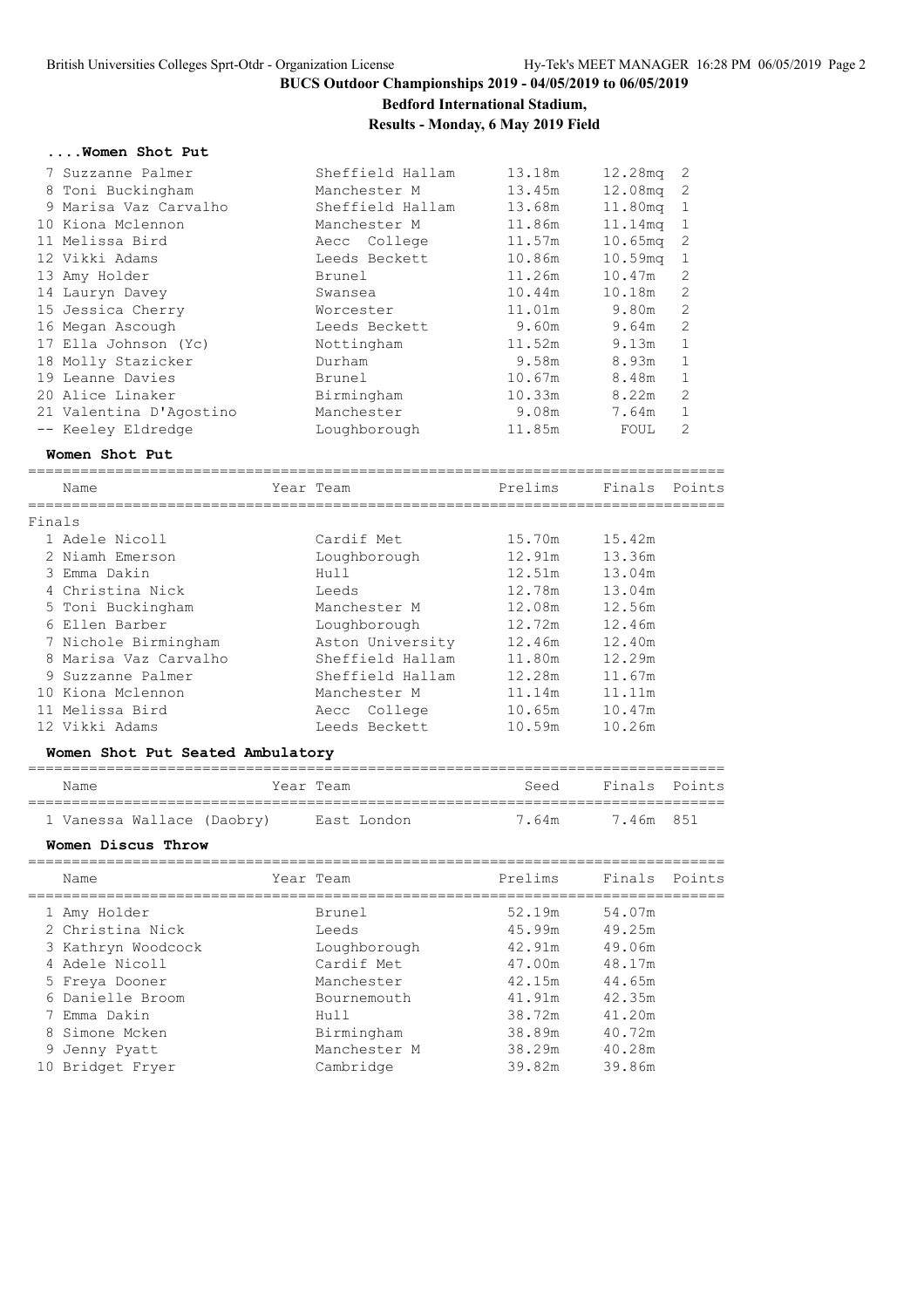**Bedford International Stadium,**

**Results - Monday, 6 May 2019 Field**

| Women Discus Throw |                 |        |        |
|--------------------|-----------------|--------|--------|
| 11 Melissa Bird    | Aecc College    | 38.77m | 39.22m |
| 12 Chloe Jones     | Gloucestershire | 38.76m | 36.60m |

| 38.77m | 39.22m |
|--------|--------|
| 38 76m | 36 60m |

### **Women Discus Throw Amb Ambulatory**

| Name                 | Year Team | Seed | Finals Points |  |
|----------------------|-----------|------|---------------|--|
|                      |           |      |               |  |
| 1 Millie Forrest F00 | Guest     |      | 22.41m        |  |

#### **Men High Jump**

| Name              | Year Team        | Prelims | Finals | Points |
|-------------------|------------------|---------|--------|--------|
|                   |                  |         |        |        |
| 1 William Grimsey | Loughborough     | 1.89m   | 2.18m  |        |
| 2 Rory Dwyer      | Loughborough     | 1.89m   | 2.12m  |        |
| 3 Ryan Webb       | University C B   | 1.89m   | 2.09m  |        |
| 4 Lewis Mcquire   | Strathclyde      | 1.89m   | 2.06m  |        |
| 5 Toni Ademuwaqun | Nottingham Trent | 1.89m   | 2.00m  |        |
| 6 Mityrae Brooks  | Brunel           | 1.89m   | 2.00m  |        |
| 7 Jamie Anderson  | Birmingham       | 1.89m   | 1.96m  |        |
| 8 Liam Reveley    | Newcastle        | 1.89m   | 1.96m  |        |
| 9 Marcus Morton   | Robert Gordon    | 1.89m   | 1.92m  |        |
| 9 Steven Jones    | Manchester M     | 1.89m   | 1.92m  |        |
| 9 Richard Essien  | Nottingham       | 1.89m   | 1.92m  |        |
| 12 Ben Clarke     | Sheffield        | 1.89m   | 1.92m  |        |
| 13 Jamie Croucher | Nottingham       | 1.89m   | 1.88m  |        |
| -- Tom Hughes     | Sheffield        | 1.89m   | NΗ     |        |

#### **Men Long Jump**

| Name                               | Year Team                     | Prelims        | Finals         | Wind Points |  |
|------------------------------------|-------------------------------|----------------|----------------|-------------|--|
| 1 Che Richards<br>2 Reynold Banigo | Edinburgh<br>Nottingham Trent | 7.40m<br>7.35m | 7.55m<br>7.54m | 2.1<br>2.3  |  |
| 3 Samuel Khogali                   | Loughborough                  | 7.25m          | 7.47m          | 1.1         |  |
| 4 Jack Roach                       | Northumbria                   | 7.25m          | 7.46m          | 1.4         |  |
| 5 Calum Henderson                  | Edinburgh                     | 6.77m          | 7.34m          | 3.7         |  |
| 6 Trevor Alexanderson              | Leeds Beckett                 | 6.71m          | 7.15m          | 3.9         |  |
| 7 Benjamin Fisher                  | Loughborough                  | 6.84m          | 7.07m          | 3.4         |  |
| 8 George Orton                     | Warwick                       | 6.65m          | 6.95m          | 2.7         |  |
| 9 Daniel Walsh                     | Northumbria                   | 6.68m          | 6.88m          | 2.6         |  |
| 10 Robbie Wilde                    | Bath                          | 6.73m          | 6.53m          | 1.1         |  |
| 11 Jake Burkey                     | Birmingham                    | 6.71m          | 6.35m          | 1.4         |  |
| .                                  |                               |                |                |             |  |

#### **Men Long Jump Amb Ambulatory**

| Name                                                              |  | Year Team                                 | Seed                    |  | Finals Wind Points                                |  |  |  |  |
|-------------------------------------------------------------------|--|-------------------------------------------|-------------------------|--|---------------------------------------------------|--|--|--|--|
| 1 Zachary Skinner T13<br>2 Joseph Gray T47<br>3 Jordan Andrew T13 |  | Loughborough<br>Manchester<br>East London | 6.75m<br>5.95m<br>6.16m |  | $6.77m$ 0.2 913<br>5.99m 1.7 654<br>5.96m 1.8 637 |  |  |  |  |